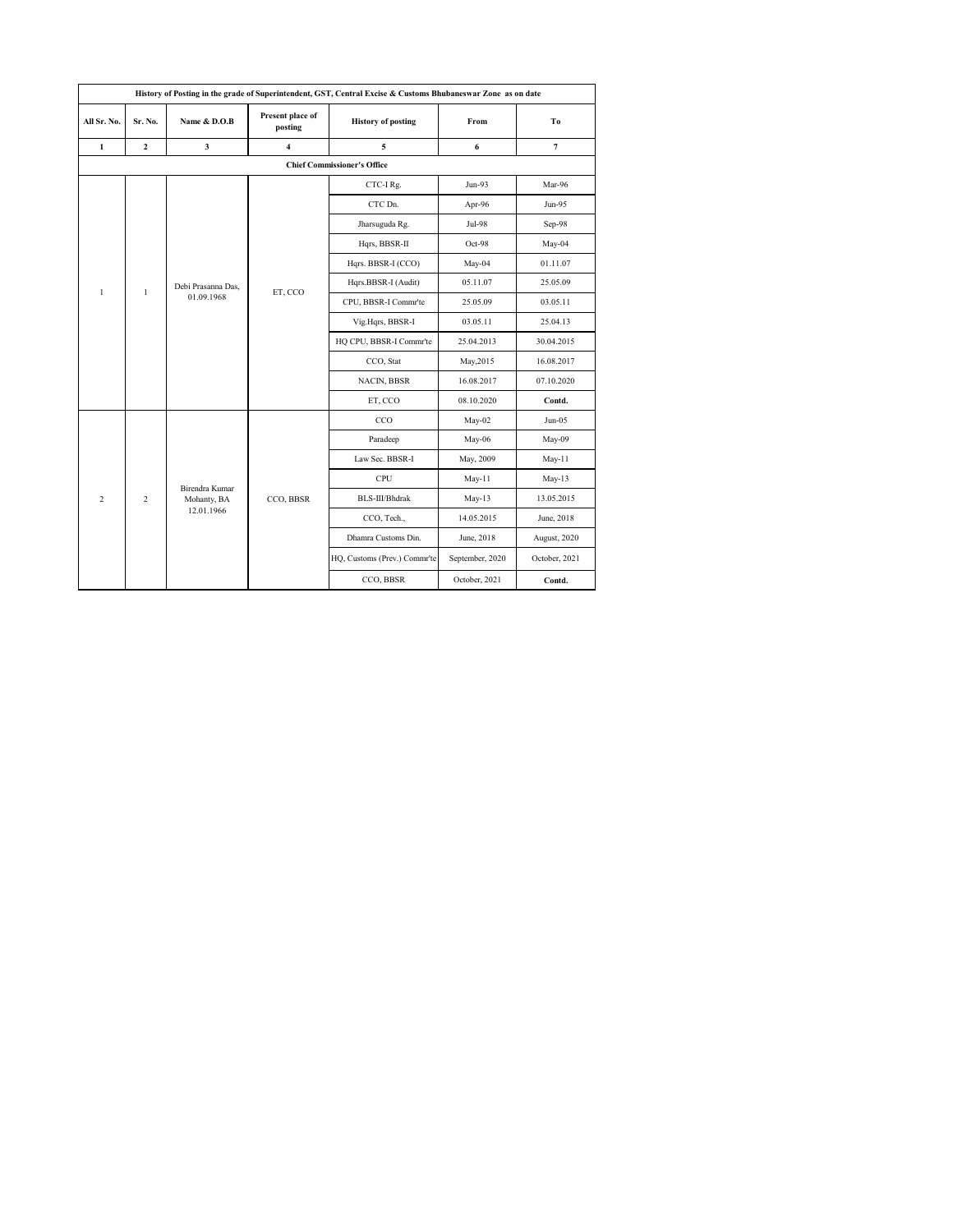|                                                |           | Rayagada Dn<br>CTC-II Range<br>Hdqrs.B-I<br><b>BBSR</b> Range-II | 23.4.93<br>16.6.95<br>29.6.99 | 8.6.95<br>18.6.99 |
|------------------------------------------------|-----------|------------------------------------------------------------------|-------------------------------|-------------------|
|                                                |           |                                                                  |                               |                   |
|                                                |           |                                                                  |                               |                   |
|                                                |           |                                                                  |                               | 15.6.01           |
|                                                |           |                                                                  | 18.6.01                       | 6.6.03            |
|                                                |           | Hdqrs.B-I                                                        | 9.6.03                        | 11.6.04           |
|                                                |           | CH Paradeep                                                      | 16.6.04                       | April2007         |
|                                                |           | <b>BBSR-I Hdqrs.</b>                                             | 5/2007                        | 8/2007            |
|                                                |           | IAD, BBSR-II                                                     | 8/2007                        | 9/2007            |
| Akshaya Kumar Rout,<br>3<br>3<br>30.12.1967    | CCO, BBSR | <b>BBSR-II S.Tax Audit</b>                                       | 9/2007                        | June 2010         |
|                                                |           | IAD, B-II                                                        | June 2010                     | May 2012          |
|                                                |           | HQ Tech                                                          | 5/2012                        | Apr-14            |
|                                                |           | CPU, RKI Comm'te                                                 | 4/14                          | 24.06.2016        |
|                                                |           |                                                                  | 25.06.2016                    | June, 2017        |
|                                                |           | HQ Adjn, BBSR-I                                                  |                               |                   |
|                                                |           | Law Sec. BBSR (HQ)                                               | June, 2017                    | June, 2018        |
|                                                |           | Range-II/BBSR-I Dvn.                                             | $Jul-18$                      | August, 2019      |
|                                                |           | Jajpur-III Range                                                 | Sept., 2019                   | August, 2020      |
|                                                |           | CCO, BBSR                                                        | August, 2020                  | Contd             |
|                                                |           | on joining Rayagada Div.                                         | 03.03.1992                    | 31.05.1996        |
|                                                |           | Bamnipal, Balasore Div.                                          | 12.06.1996                    | 02.06.2000        |
|                                                |           | Barbil Range, RKL-II Divn.                                       | 12.06.2000                    | 06.06.2003        |
| Sanjay Kumar Chattar,                          |           | RSP-I Range                                                      | 17.06.2003                    | 31.05.2006        |
| $\overline{4}$<br>$\overline{4}$<br>20.09.1967 | CCO, BBSR | <b>RKL-II Div</b>                                                | 01.06.2006                    | 28.06.2006        |
|                                                |           | <b>BBSR-II Commr.</b>                                            | 30.06.2006                    | 31.12.2014        |
|                                                |           | depn. to DGCEI, BBSR                                             | 01.01.2015                    | 30.06.2020        |
|                                                |           | CCO, BBSR                                                        | 01.07.2020                    | Contd             |
|                                                |           | ET-II (Ministerial)                                              | Nov-06                        | $May-13$          |
|                                                |           | <b>BBSR-II Hqrs CCO</b>                                          | $May-13$                      | $May-13$          |
|                                                |           | Hqrs CCO                                                         | $May-13$                      | Mar-14            |
| Chiranjeet Mishra,<br>5<br>5<br>06.09.1980     | CCO, BBSR | <b>IAD RKL Circle</b>                                            | $Mar-14$                      | Jun-15            |
|                                                |           | Audit Jajpur Circle                                              | $Jun-15$                      | Jul-18            |
|                                                |           | CCO, BBSR                                                        | Jul-18                        | 10.12.2020        |
|                                                |           |                                                                  |                               |                   |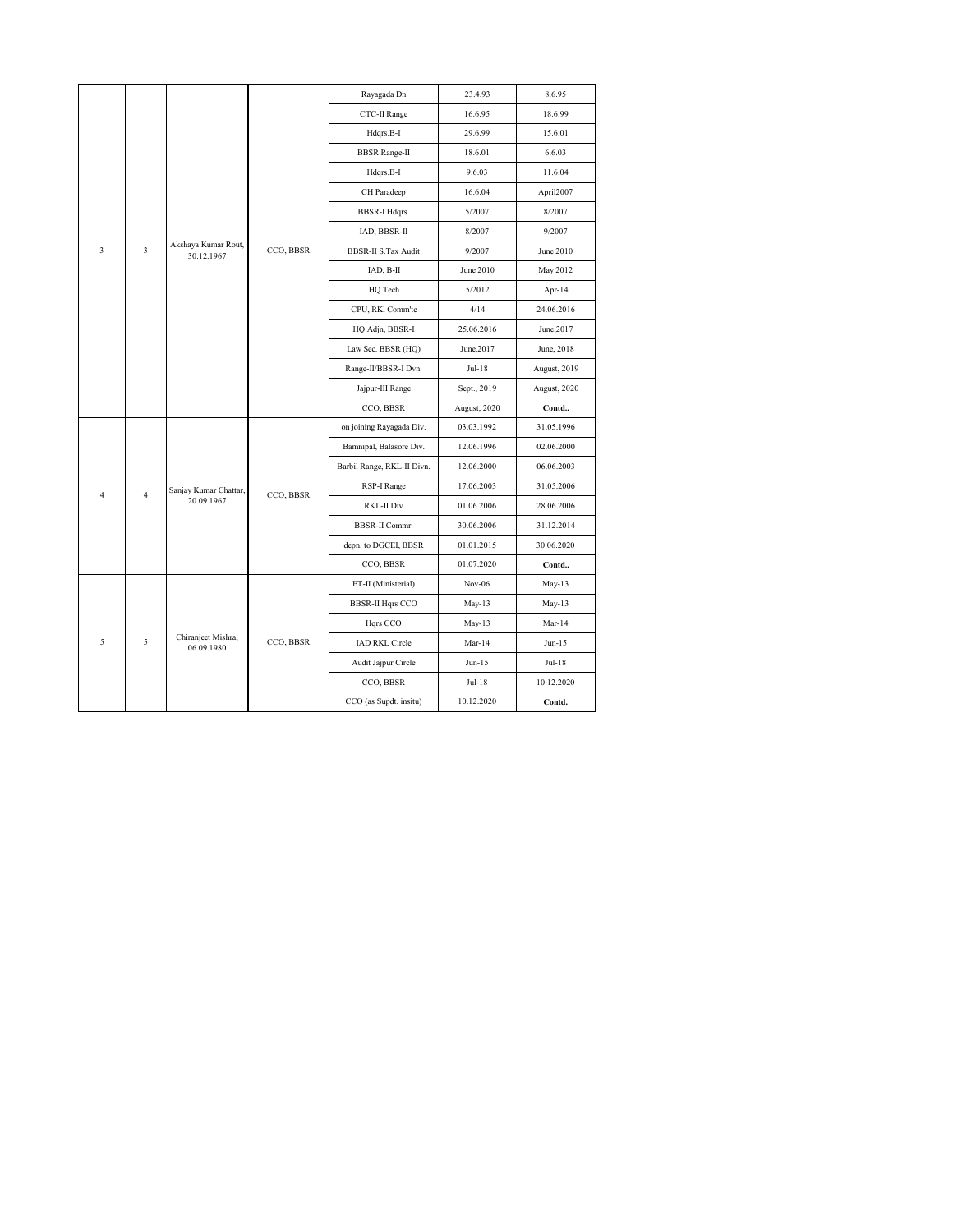| Balasore<br>12.02.92<br>Jajpur Road<br>10.06.92<br>Hqrs. BBSR<br>07.06.96<br>04.10.00<br>Cuttack-I Rg.<br>07.12.05<br>Hqrs.BBSR-II(Audit)<br>20.08.07<br>C. H. Paradeep<br>Puspendu Kumar<br>CCO,BBSR<br>6<br>6<br>Mohanty, 21.10.1965<br>Therubali<br>01.06.10 | 05.06.92<br>06.06.96<br>03.10.00<br>06.12.05<br>10.08.07<br>01.06.10<br>03.05.11<br>May'12 |
|-----------------------------------------------------------------------------------------------------------------------------------------------------------------------------------------------------------------------------------------------------------------|--------------------------------------------------------------------------------------------|
|                                                                                                                                                                                                                                                                 |                                                                                            |
|                                                                                                                                                                                                                                                                 |                                                                                            |
|                                                                                                                                                                                                                                                                 |                                                                                            |
|                                                                                                                                                                                                                                                                 |                                                                                            |
|                                                                                                                                                                                                                                                                 |                                                                                            |
|                                                                                                                                                                                                                                                                 |                                                                                            |
|                                                                                                                                                                                                                                                                 |                                                                                            |
| Raygada Division<br>03.05.11                                                                                                                                                                                                                                    |                                                                                            |
| <b>Cuttack Division</b><br>May'12                                                                                                                                                                                                                               | Oct'14                                                                                     |
| CCO<br>Oct'14                                                                                                                                                                                                                                                   | May, 2015                                                                                  |
| Cuttack ST Div.<br>May, 2015                                                                                                                                                                                                                                    | May, 2016                                                                                  |
| CCO, BBSR<br>May, 2016                                                                                                                                                                                                                                          | Contd.                                                                                     |
| Hdqrs BBSR-I (GL)<br>Nov, 2003                                                                                                                                                                                                                                  | 18.01.06                                                                                   |
| Hdqrs BBSR-I (GL)<br>19.01.06<br>(As Inspector)                                                                                                                                                                                                                 | 05.11.07                                                                                   |
| Hdqrs BBSR-I (Commr's Cell)<br>05.11.07                                                                                                                                                                                                                         | May'09                                                                                     |
| June'09<br>BBSR-I (CE) Rg                                                                                                                                                                                                                                       | May'11                                                                                     |
| Sukanta Kumar Rout,<br>May'11<br>Hqrs Comp.<br>$\overline{7}$<br>$\overline{7}$<br>CCO, BBSR<br>B.Sc.(Hon.)                                                                                                                                                     | Dec'12                                                                                     |
| Dec'12<br>14.05.1966<br>Hqrs IAD                                                                                                                                                                                                                                | May, 2015                                                                                  |
| Range CEX Joda/ Joda ST<br>May, 2015<br>Range                                                                                                                                                                                                                   | June, 2017                                                                                 |
| Customs(P) HQ (Stat./Adjn./<br>July, 2017<br>Law)                                                                                                                                                                                                               | June, 2018                                                                                 |
| Paradeep Customs Divn.<br>June, 2018                                                                                                                                                                                                                            | August, 2020                                                                               |
| CCO, BBSR<br>August, 2020                                                                                                                                                                                                                                       | Contd                                                                                      |
| Rourkela<br>04.08.1994                                                                                                                                                                                                                                          | $Jun-09$                                                                                   |
| 18.06.2009<br>Adjn B-II                                                                                                                                                                                                                                         | May'2012                                                                                   |
| Audit B-II<br>June'12                                                                                                                                                                                                                                           | Feb'14                                                                                     |
| March'14<br>CTC S.Tax Rng-I                                                                                                                                                                                                                                     | June'14                                                                                    |
| <b>HQ</b> Stat<br>july'14                                                                                                                                                                                                                                       | May, 2016                                                                                  |
| Adhir Kumar Das,<br>8<br>CCO, BBSR<br>8<br>Audit Circle-III, BBSR HQ<br>May, 2016<br>B.Sc. 16.04.1968                                                                                                                                                           | june, 2017                                                                                 |
| Audit Sambalpur Circle<br>June, 2017                                                                                                                                                                                                                            | 24.06.2017                                                                                 |
| CPC(Bhubaneswar)<br>24.06.2017                                                                                                                                                                                                                                  | 17.08.2017                                                                                 |
| Sambalpur Audit Circle<br>17.08.2017                                                                                                                                                                                                                            | July, 2019                                                                                 |
| Bhubaneswar Audit Circle<br>July, 2019                                                                                                                                                                                                                          | August, 2020                                                                               |
| CCO, BBSR<br>August, 2020                                                                                                                                                                                                                                       | Contd.                                                                                     |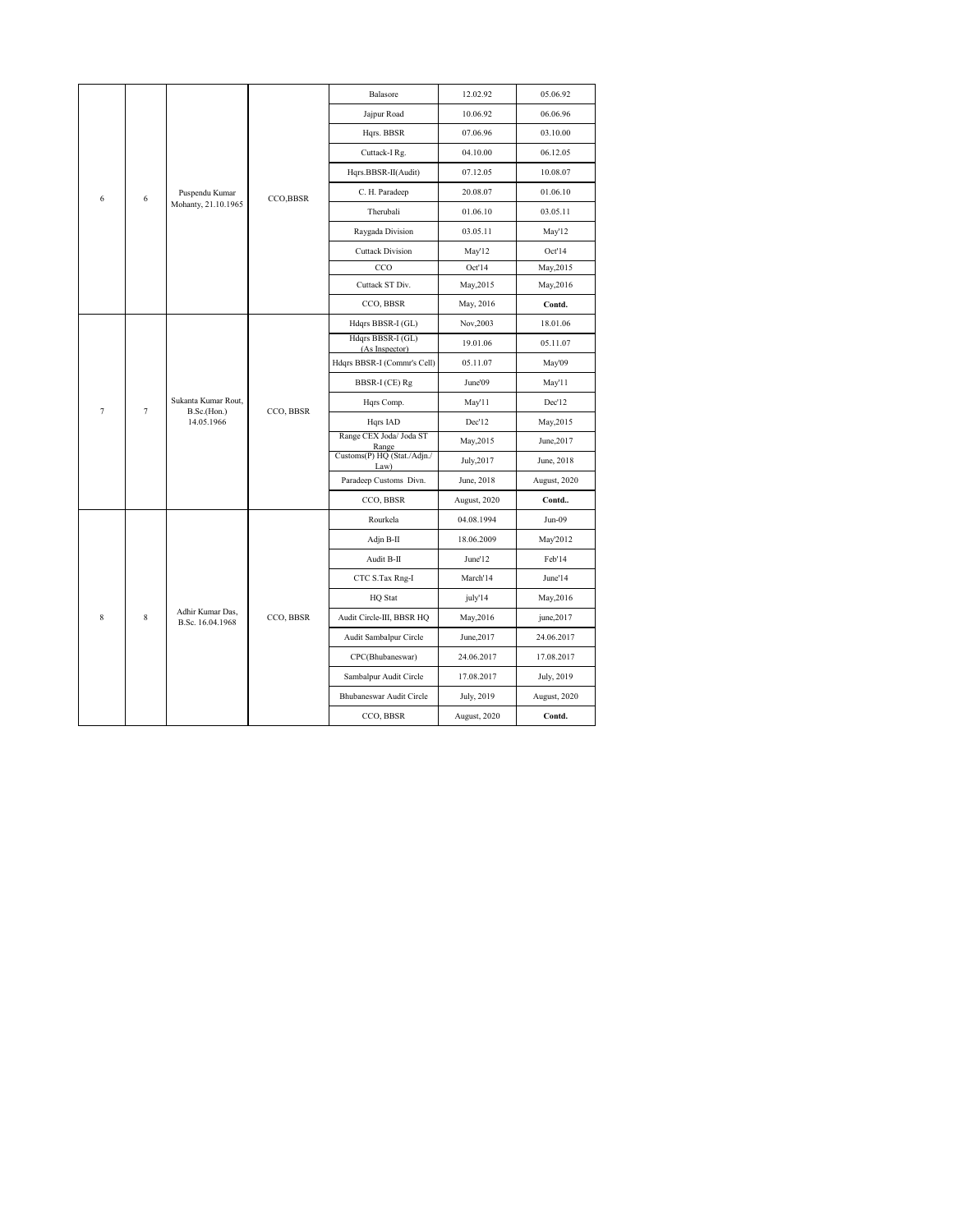|                                           |    |                                    |                                        | (As insp) Dhenkal                                                | 01.03.1993     | May'1993       |
|-------------------------------------------|----|------------------------------------|----------------------------------------|------------------------------------------------------------------|----------------|----------------|
|                                           |    |                                    |                                        | Cuttack Dvn                                                      | May'1993       | May'1997       |
|                                           |    |                                    |                                        | Paradeep Customs                                                 | May'1997       | May'2000       |
|                                           |    |                                    |                                        | ICCL, Choudwar                                                   | May'2000       | May'2001       |
|                                           |    |                                    |                                        | CTC S.Tax Rng                                                    | 2001           | 2004           |
|                                           |    |                                    |                                        | CTC-II C.Ex Rng                                                  | 2004           | 2005           |
| Ashis Kumar<br>9<br>9<br>Pati, 17.08.1967 |    |                                    | DGCEI, Rourkela                        | Sept'2005                                                        | Sept'2007      |                |
|                                           |    | CCO, BBSR                          | IAD BBSR-II                            | Sept'2007                                                        | july'2008      |                |
|                                           |    |                                    |                                        | <b>DGCEI New Delhi</b>                                           | Aug' 2008      | Jan'2009       |
|                                           |    |                                    |                                        | <b>DGCEI</b> Rourkela                                            | Jan'2009       | Sept'2013      |
|                                           |    |                                    |                                        | CCO                                                              | Oct'2013       | June, 2016     |
|                                           |    |                                    |                                        | CPU, BBSR-I                                                      | June, 2016     | 19.07.2016     |
|                                           |    |                                    |                                        | ED, BBSR                                                         | 20.07.2016     | 18.07.2021     |
|                                           |    |                                    |                                        | CCO, BBSR                                                        | 19.07.2021     | Contd.         |
|                                           |    | Hdqrs BBSR-I                       | 15.10.07                               | May'09                                                           |                |                |
|                                           |    |                                    | CCO, BBSR                              | Paradeep                                                         | June'09        | Contd.         |
|                                           |    | Pratap Kumar Behera,<br>06.05.1970 |                                        | <b>Balasore Division</b>                                         | May'12         | 30.04.14       |
| 10                                        | 10 |                                    |                                        | Dhamra Cus. Dvn                                                  | 30.04.14       | 31.06.2016     |
|                                           |    |                                    |                                        | Jharsuguda Div. (Prev.) with<br>addl. Charge MCL Rng.            | 01.06.2016     | June, 2017     |
|                                           |    |                                    |                                        | Jharsuguda-II range with addl.<br>Charge of Jharsuguda-III range | 19.06.2017     | June, 2018     |
|                                           |    |                                    |                                        | <b>Angul Division</b>                                            | June, 2018     | August, 2020   |
|                                           |    |                                    |                                        | CCO, BBSR                                                        | August, 2020   | Contd          |
|                                           |    |                                    |                                        | GST, BBSR                                                        | 09.05.2017     | Jun-17         |
|                                           |    |                                    |                                        | Dhamra Range.                                                    | Jun-17         | Jul-18         |
| 11                                        | 11 | Sumit Kumar,<br>17.01.1990         | CCO, BBSR & CPC<br>(as Supdt.-in-situ) | BBSR-III Range (Addl Charge<br>Range-V)                          | Jul-18         | Jul-19         |
|                                           |    |                                    |                                        | DRI BBSR (Deputation)                                            | Jul-19         | 02.03.2021     |
|                                           |    |                                    |                                        | CCO, BBSR & CPC<br>(as Supdt.-in-situ)                           | 02.03.2021     | Contd.         |
|                                           |    |                                    |                                        | ET, CCO                                                          | 09.03.2017     | 07.04.2017     |
|                                           |    |                                    |                                        | HQ Customs (P)                                                   | 08.04.2017     | June, 2017     |
|                                           |    |                                    |                                        | <b>BPI</b> Airport                                               | June, 2017     | December, 2017 |
| 12                                        | 12 | Abhishek Sahoo,<br>02.02.1991      | CCO, BBSR                              | HQ, Customs (P)                                                  | December, 2017 | July, 2018     |
|                                           |    |                                    |                                        | <b>Customs House Pardeep</b>                                     | July, 2018     | 30.06.2020     |
|                                           |    |                                    |                                        | Customs House Pardeep (as<br>Supdt-insitu)                       | 01.07.2020     | August, 2020   |
|                                           |    |                                    |                                        | CCO, BBSR                                                        | August, 2020   | Contd          |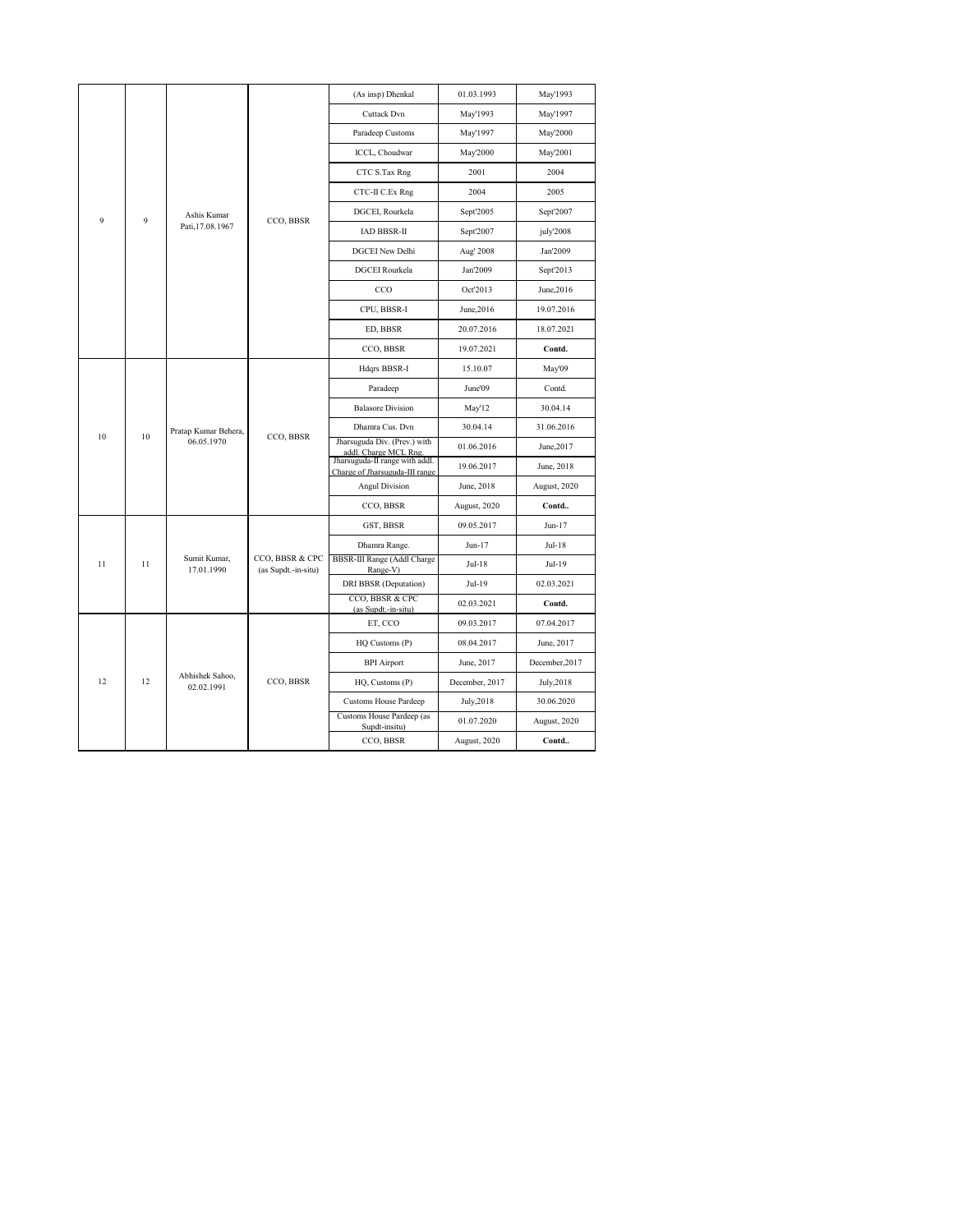|    |    |                                      |                       | ET, CCO on joining                                                                         | 15.3.2017       | 7.04.2017        |
|----|----|--------------------------------------|-----------------------|--------------------------------------------------------------------------------------------|-----------------|------------------|
|    |    |                                      |                       | HQ, Customs, Pre.                                                                          | 8.04.2017       | Jun-17           |
|    |    |                                      |                       | BPI, Airport                                                                               | Jun-17          | Jul-19           |
| 13 | 13 | Jitender Kumar<br>Sharma, 14.11.1992 | CCO, BBSR             | Dhamra Customs Division                                                                    | Jul-19          | Aug-20           |
|    |    |                                      |                       | CCO, Bhubaneswar                                                                           | Aug-20          | 01.03.2021       |
|    |    |                                      |                       | CCO, BBSR<br>(as<br>Supdt.-in-situ)                                                        | 01.03.2021      | Contd            |
|    |    |                                      |                       | Rourkela-I Divn.                                                                           | $Oct-12$        | $Oct-14$         |
|    |    |                                      |                       | Lathikata Rg.                                                                              | $Oct-14$        | Jun-17           |
|    |    |                                      |                       | Jharsuguda Divn                                                                            | Jun-17          | 27.03.2019       |
| 14 | 14 | Ashok Kumar,<br>10.10.1982           | CCO, BBSR             | Jharsuguda Divn (As. Supdt.)                                                               | 27.03.2019      | July, 2019       |
|    |    |                                      |                       | Jharsuguda-III Range with addl.<br>Charge of Jharsuguda-IV<br>Range                        | July, 2019      | August, 2020     |
|    |    |                                      | Jharsuguda-III Range. | September, 2020                                                                            | 20.10.2021      |                  |
|    |    |                                      | CCO, BBSR             | 21.10.2021                                                                                 | Contd           |                  |
|    |    |                                      |                       | Comp. Hq-II                                                                                | 12/1/2012       | 6/1/2015         |
|    |    |                                      |                       | HQ CPU/ARC RKL                                                                             | 6/1/2015        | Jun-17           |
|    |    | Rohit Kumar,                         |                       | RKL Hdqrs. Adj. Addl.<br>Commr.                                                            | Jun-17          | 27.07.2018       |
| 15 | 15 | 04.01.1988                           | CPC (CCO), BBSR       | DGGI, Rourkela                                                                             | 27.07.2018      | 31.12.2019       |
|    |    |                                      |                       | CCO, BBSR(as Supdt-insitu)                                                                 | 01.01.2020      | 18.02.2020       |
|    |    |                                      | CPC (CCO), BBSR       | 18.02.2020                                                                                 | Contd           |                  |
|    |    |                                      |                       | RGDA Dn.                                                                                   | 2/1995          | 5/1997           |
|    |    |                                      |                       | PDP Cus.                                                                                   | 6/1997          | 6/2000           |
|    |    |                                      |                       | BBSR-I HQ(Tech)                                                                            | 6/2000          | 6/2002           |
|    |    |                                      |                       | BBSR-I (Prev)                                                                              | 6/2002          | 6/2004           |
|    |    |                                      |                       | RKL-II Divn                                                                                | 6/2004          | 4/2006           |
|    |    |                                      |                       | RKL-II Prev                                                                                | 5/2006          | 5/2008           |
|    |    |                                      |                       | <b>B-II</b> Law                                                                            | 5/2008          | Oct 2009         |
|    |    |                                      |                       | IAD, BBSR-II                                                                               | Oct 2009        | <b>July 2011</b> |
| 16 | 16 | Dillip Kumar Swain,                  | CCO, BBSR             | ARC with Addl Comp                                                                         | Jul-11          | May-13           |
|    |    | 19.10.1965                           |                       | IAD & Computer as Addl.,<br>BBSR-II Commr'te                                               | 5/2013          | May-14           |
|    |    |                                      |                       | C.Ex. Rev & Comp. As Addl                                                                  | 5/2014          | Dec, 2015        |
|    |    |                                      |                       | CEX Review, BBSR-II                                                                        | Jan'15          | June, 2017       |
|    |    |                                      |                       | Angul Audit Circle                                                                         | July, 2017      | August, 2020     |
|    |    |                                      |                       | HQ Audit Commr'te, BBSR<br>with addl. charge of<br>Bhubaneswar Audit Circle                | Septermer, 2020 | 05.10.2021       |
|    |    |                                      |                       | CCO, BBSR                                                                                  | 06.10.2021      | Cont             |
|    |    |                                      |                       | <b>Cuttack Dvn</b>                                                                         | Dec'2002        | June'03          |
|    |    |                                      |                       | Cuttack-II Rg                                                                              | 18.06.03        | 10.06.04         |
|    |    |                                      |                       | Cuttack Dvn(Tech/Adjn)                                                                     | 11.06.04        | 17.05.06         |
|    |    |                                      |                       | ганассер (эрт такк готсе ши<br>for finalisation of pending<br>provisional cases of Bill of | 18.05.06        | 05.06.2009       |
|    |    |                                      |                       | Hdqrs BBSR-I (Adjn)                                                                        | June, 2009      | May, 2011        |
|    |    |                                      |                       | ICT to BBSR-II Rourkela- II<br>Division                                                    | 30.05.11        | 18.05.2012       |
|    |    | Prakash Chandra Dhal,                |                       | Rourkela Range                                                                             | 21.05.2012      | 02.05.2013       |
| 17 | 17 | B.A. 28.05.1967                      | CCO, BBSR             | CCO                                                                                        | 13.05.2013      | 05.02.2014       |
|    |    |                                      |                       | <b>Customs House</b>                                                                       | 06.02.2014      | 01.07.2016       |
|    |    |                                      |                       | <b>Dhenkanal Division</b>                                                                  | 02.07.2016      | June, 2017       |
|    |    |                                      |                       | Berhampur Audit Circle,<br>stationed at BBSR                                               | July, 2017      | July, 2019       |
|    |    |                                      |                       | Jajpur Audit Circle                                                                        | July, 2019      | August, 2020     |
|    |    |                                      |                       | HQ Audit Commr'te, BBSR<br>with addl. charge of Cuttack<br>Audit Circle                    | Septermer, 2020 | 05.10.2021       |
|    |    |                                      |                       | CCO, BBSR                                                                                  | 06.10.2021      | Cont             |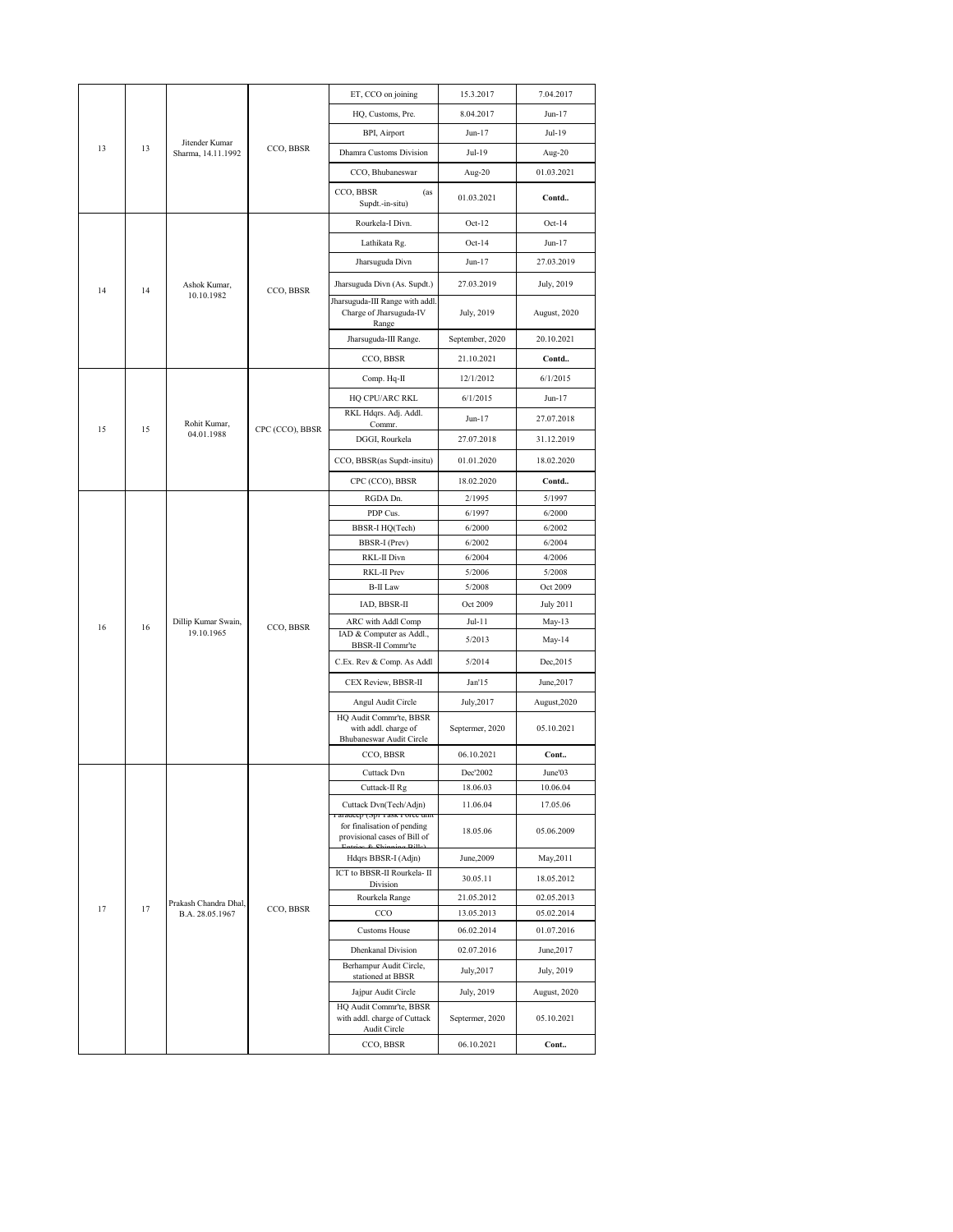|          |                             |                                  |                                                              | RTI HQ, BBSR-II                                                                   | 10.02.2014 | April, 2014   |
|----------|-----------------------------|----------------------------------|--------------------------------------------------------------|-----------------------------------------------------------------------------------|------------|---------------|
|          |                             |                                  |                                                              | Bolangir Rg.                                                                      | May, 2014  | June, 2016    |
| 18<br>18 |                             |                                  | Sambalpur-I Div                                              | July, 2016                                                                        | June, 2017 |               |
|          |                             |                                  |                                                              | Sambalpur-I Divn(GST<br>CELL)                                                     | July, 2017 | June, 2018    |
|          | Yogesh Kumar,<br>14.01.1990 | CCO, BBSR                        | Sambalpur Range-III (Addl.<br>Charge Sambalpur Range-<br>IV) | July, 2018                                                                        | June, 2019 |               |
|          |                             |                                  | DGGI, BBSR ZU                                                | 20.06.2019                                                                        | 31.12.2019 |               |
|          |                             |                                  |                                                              | DGGI, BBSR ZU (Supdt. In-<br>situ)                                                | 01.01.2020 | 10.11.2021    |
|          |                             |                                  |                                                              | CCO, BBSR                                                                         | 11.11.2021 | Contd         |
|          |                             |                                  | CCO, BBSR                                                    | Statistics & RTI, BBSR                                                            | May-16     | October, 2018 |
|          |                             | Neha Kumari.<br>19<br>27.07.1989 |                                                              | Settlement Commissione, Addl.<br>Bench, Kolkata (on deputation<br>for $03$ years) | 05.11.2018 | 31.12.2019    |
| 19       |                             |                                  |                                                              | Settlement Commissione, Addl.<br>Bench, Kolkata (on proforma<br>promotion)        | 01.01.2020 | 02.11.2021    |
|          |                             |                                  |                                                              | CCO, BBSR                                                                         | 03.11.2021 | Contd         |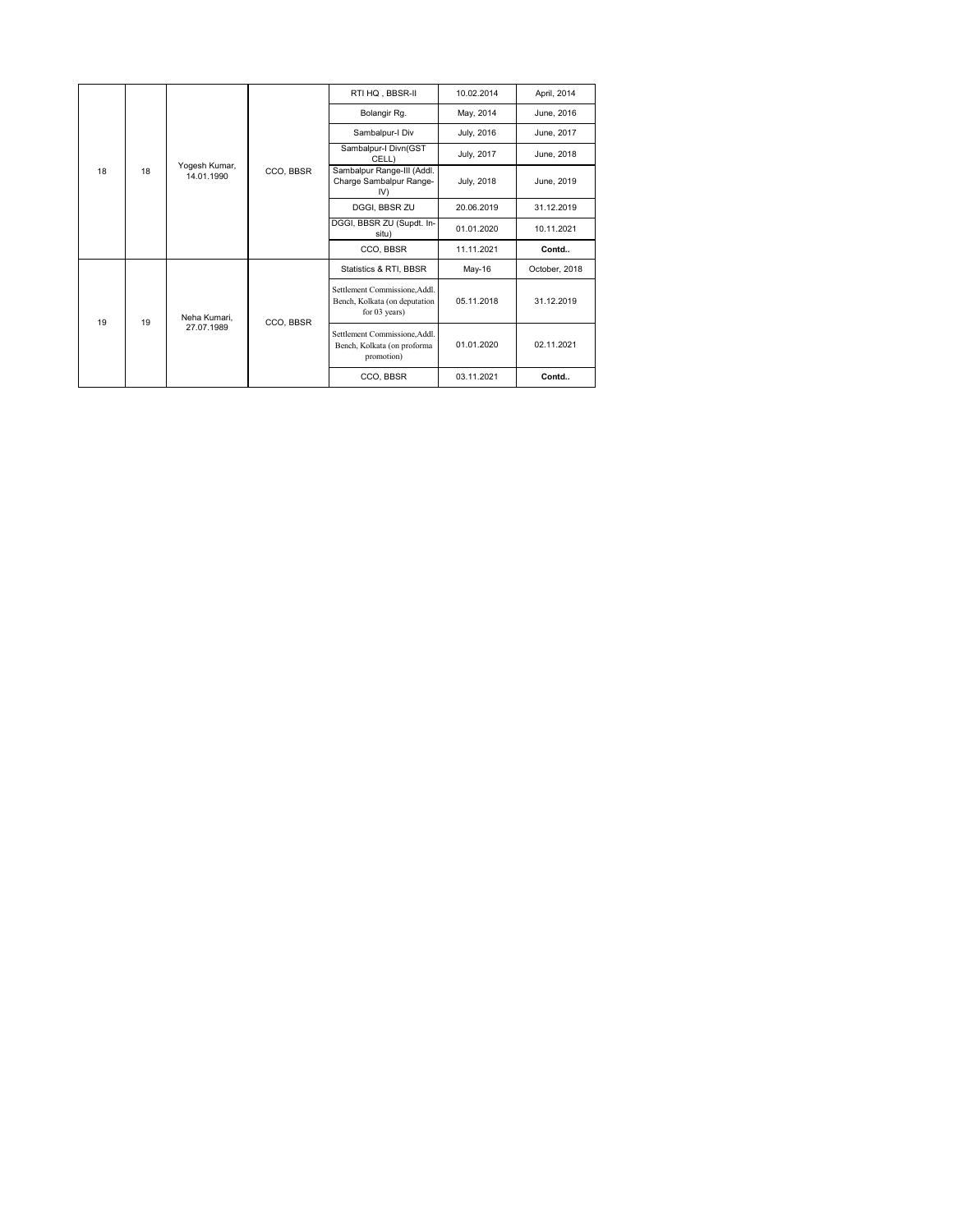|    |                |                                      |                          | Hq BBSR-I (STAT) BBSR-I<br>Commr'te                                                      | 06.12.2010      | May, 2011       |
|----|----------------|--------------------------------------|--------------------------|------------------------------------------------------------------------------------------|-----------------|-----------------|
|    |                |                                      |                          | Angul-II Range (BBSR-I<br>Commr'te                                                       | May, 2011       | April, 2013     |
|    |                |                                      |                          | Hq S.Tax (B-I Comm'te)                                                                   | April, 2013     | 24.11.2014      |
|    |                |                                      |                          | DGGI, RKL                                                                                | 24.11.2014      | 17.08.2015      |
|    |                | Sudipta Bhanu Das,<br>20.03.1982     | CCO, BBSR                | DGGI, BBSR ZU                                                                            | 18.08.2015      | 31.12.2018      |
| 20 | 20             |                                      |                          | Keonjhar Divn. with addl.<br>charge of Joda-II Range (as<br>Supdt.)                      | January, 2019   | July, 2019      |
|    |                |                                      |                          | Keonjhar Div.                                                                            | July, 2019      | August, 2020    |
|    |                |                                      | Keonjhar-I Range.        | September, 2020                                                                          | Sept, 2021      |                 |
|    |                |                                      |                          | DRI BBSR (loan basis)                                                                    | Sept, 2021      | 11.02.2022      |
|    |                |                                      |                          | CCO, BBSR                                                                                | 12.02.2022      | Contd           |
|    |                |                                      |                          | <b>GST &amp; Cen. Excise, Bhubaneswar Commr'te</b>                                       |                 |                 |
|    |                |                                      |                          | Goods & Service Tax, Bhubaneswar Commr'te (Headquarter)                                  |                 |                 |
|    |                |                                      |                          | Technical, B-II (Erstwhile                                                               | November' 2010  | August' 2011    |
|    |                |                                      |                          | BBSR-II Commr'te)<br>Adjud.(HQ), B-II (BBSR-II<br>Commr'te)                              | August' 2011    | May' 2013       |
|    |                | Deepak Kumar<br>Muduly, 15.06.1976   | CPU-BBSR GST<br>Commr'te | RKL-II Prev. (BBSR-II<br>Commr'te)                                                       | May' 2013       | October' 2014   |
| 21 | $\mathbf{1}$   |                                      |                          | Rourkela-II Divn. (Rourkela<br>Commr'te)                                                 | October' 2014   | November' 2015  |
|    |                |                                      |                          | DGGSTI, Rourkela. R.U.                                                                   | 20.11.2015      | December, 2018  |
|    |                |                                      |                          | Addl. Commr (Adjn.), GST<br><b>BBSR</b>                                                  | January, 2019   | August, 2020    |
|    |                |                                      |                          | CPU-BBSR GST Commr'te                                                                    | September, 2020 | Contd           |
|    |                |                                      |                          | Paradeep Cus. Divn.                                                                      | 10/8/2012       | Jun/15          |
|    |                |                                      |                          | Damanjodi CE & ST Rg.                                                                    | Jun/15          | $Jun-16$        |
|    |                |                                      |                          | HQ Cus Prev.                                                                             | $Jun-16$        | $Nov-16$        |
|    |                | Suvasis Samal,                       | CPU-BBSR GST             | ED, BBSR                                                                                 | March, 2017     | 26.04.2019      |
| 22 | $\overline{2}$ | 08.06.85                             | Commr'te                 | CCO, BBSR (as Supdt.)                                                                    | 26.04.2019      | 30.04.2019      |
|    |                |                                      |                          | Jajpur Divn.<br>Jajpur- IV Range with addl.                                              | May, 2019       | June, 2019      |
|    |                |                                      |                          | Charge of Jajpur Division                                                                | June, 2019      | August, 2020    |
|    |                |                                      |                          | CPU-BBSR GST Commr'te                                                                    | September, 2020 | Contd           |
|    |                |                                      |                          | B-II, G.L                                                                                | 1/2006          | 4/2007          |
|    |                |                                      |                          | <b>BBSR-II Prev</b>                                                                      | 5/2007          | 5/2009          |
|    |                |                                      |                          | Stat, BBSR                                                                               | May 2009        | Sep. 2009       |
|    |                |                                      |                          | Commr's Cell                                                                             | Sep 2009        | May 2011        |
|    |                |                                      |                          | Hdqrs. CPU B-II                                                                          | May 2011        | May-13          |
|    |                |                                      |                          | Hdqrs Tech & STAT                                                                        | May-13          | May, 2015       |
|    |                |                                      |                          | Jajpur CEX R-I/II                                                                        | May, 2015       | May, 2016       |
| 23 | 3              | Krushna Chandra<br>Sahoo, 15.04.1968 | CPU-BBSR GST<br>Commr'te | Cust (P) HQ addl. Charge<br>Customs Div. Paradeep                                        | May, 2016       | June, 2017      |
|    |                |                                      |                          | <b>BPI</b> Airport                                                                       | July, 2017      | June, 2018      |
|    |                |                                      |                          | Paradeep Customs Divn.<br>Jajpur-II Range with addl.                                     | June, 2018      | June, 2019      |
|    |                |                                      |                          | Charge of Jajpur Division                                                                | June, 2019      | August, 2020    |
|    |                |                                      |                          | HQ (Audit Co-ordination Cell)<br>with addl. charge of Puri-I<br>Range, BBSR GST Commr'te | September, 2020 | September, 2021 |
|    |                |                                      |                          | CPU-BBSR GST Commr'te                                                                    | October, 2021   | Contd           |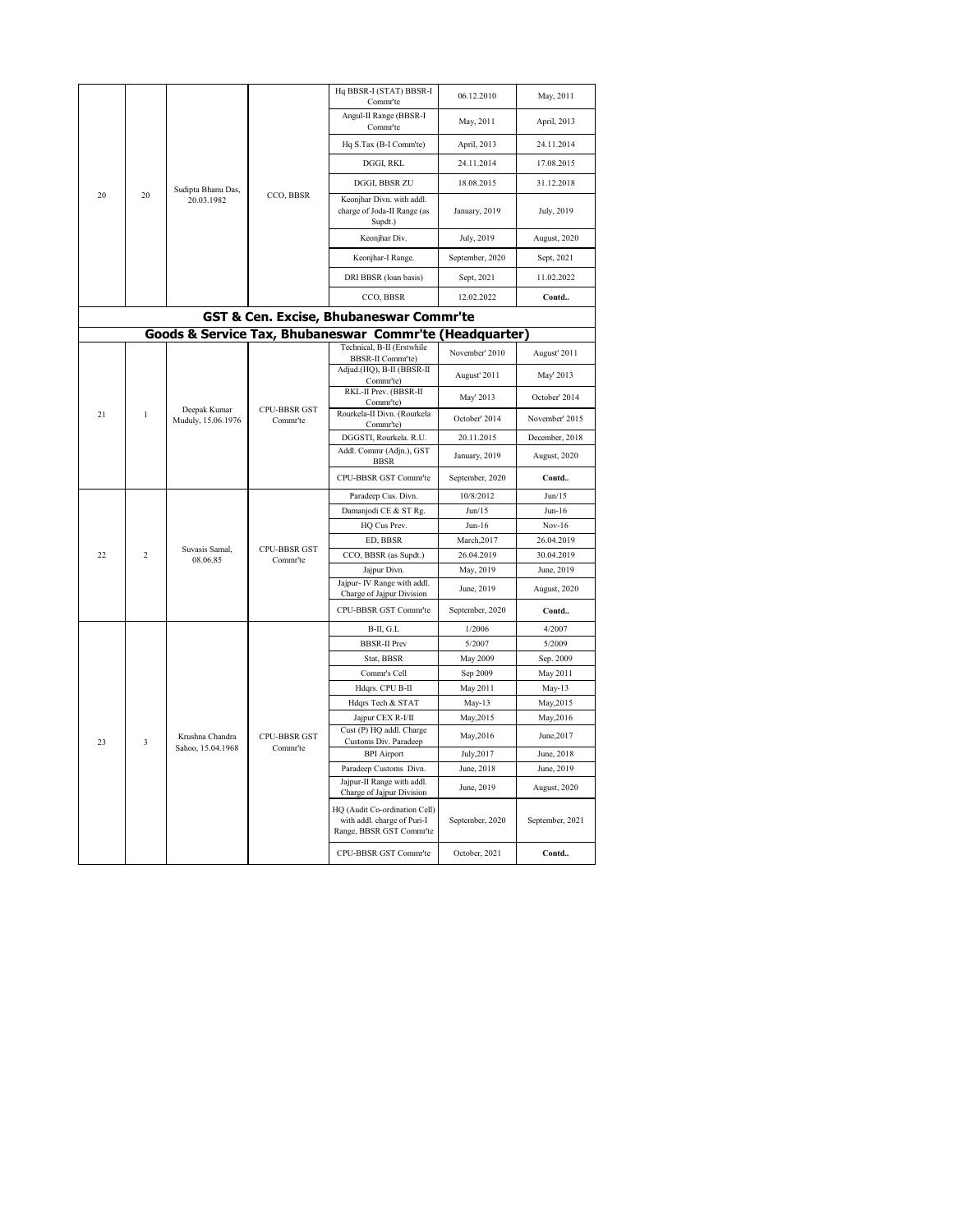|  |    |                |                                     |                                           | Review (HQ. B-I)                                                                         | 11/21/2011      | May, 2013       |
|--|----|----------------|-------------------------------------|-------------------------------------------|------------------------------------------------------------------------------------------|-----------------|-----------------|
|  |    |                |                                     |                                           | Berhampur S.T Range                                                                      | May, 2013       | June, 2015      |
|  |    |                |                                     |                                           | Berhampur C.E Range with<br>addl. Charg of Gopalpur Range                                | June, 2015      | June, 2016      |
|  |    |                | Rabindra Nath                       | CPU-BBSR GST                              | Audit Coordination, B-II                                                                 | June, 2016      | June, 2017      |
|  | 24 | $\overline{4}$ | Sethy, 22.02.1979                   | Commr'te                                  | DGGI,BBSR                                                                                | June, 2017      | 27.03.2019      |
|  |    |                |                                     |                                           | DGGI,BBSR ZU (as Supdt.)                                                                 | 28.03.2019      | July, 2019      |
|  |    |                |                                     |                                           | Keonjhar Div.                                                                            | July, 2019      | August, 2020    |
|  |    |                |                                     |                                           | CCO, BBSR                                                                                | September, 2020 | September, 2021 |
|  |    |                |                                     |                                           | CPU-BBSR GST Commr'te                                                                    | October, 2021   | Contd           |
|  |    |                |                                     |                                           | <b>BBSR Range-II (BBSR-I</b><br>Commr'te)                                                | Dec' 2010       | 27.12.2010      |
|  |    |                |                                     | <b>BBSR Range-I(BBSR-I)</b><br>Commr'te)  | Dec' 2010                                                                                | 07.01.2011      |                 |
|  |    |                |                                     |                                           | Angul Range-I (BBSR-I<br>Comm <sup>'te</sup> )                                           | January' 2011   | 12.10.2012      |
|  |    |                |                                     |                                           | RKI ST Range-I (BBSR-II<br>Commr'te)                                                     | October' 2012   | June' 2015      |
|  | 25 | 5              | Sunil Kumar Gupta,<br>05.02.1982    | <b>CPU-BBSR GST</b><br>Commr'te           | <b>RKL</b> Circle<br>(Audit<br>Commr'te)                                                 | June' 2015      | January, 2019   |
|  |    |                |                                     |                                           | HQ-Legacy with addl. Charge<br>of Comm'r- Adjn., BBSR GST<br>Commr'te                    | January, 2019   | August, 2020    |
|  |    |                |                                     |                                           | HQ-Audit Co-ordination Cell<br>with addl. charge of Legacy),<br><b>BBSR GST Commr'te</b> | September, 2020 | September, 2021 |
|  |    |                |                                     |                                           | CPU-BBSR GST Commr'te                                                                    | October, 2021   | Contd           |
|  |    |                |                                     |                                           | on ICT (Chennai)                                                                         | $Dec-11$        | 5/12/2014       |
|  |    |                |                                     |                                           | Inspector (Hdqrs)                                                                        | 5/13/2014       | 9/30/2014       |
|  |    |                |                                     |                                           | <b>RTI</b>                                                                               | 5/13/2014       | Jun-15          |
|  |    |                |                                     | <b>CPU-BBSR GST</b>                       | CPU, BBSR-I HQ                                                                           | $Jun-15$        | Aug-17          |
|  | 26 | 6              | Jeetendra Kumar Sahu,<br>03.05.1974 | Commr'te                                  | DGGSTI, BBSR                                                                             | Aug-17          | 27.03.2019      |
|  |    |                |                                     |                                           | DGGI,BBSR ZU<br>(As<br>Supdt.)                                                           | 28.03.2019      | June, 2019      |
|  |    |                |                                     |                                           | Khurdha-I & II Range                                                                     | June, 2019      | September, 2021 |
|  |    |                |                                     |                                           | CPU-BBSR GST Commr'te                                                                    | October, 2021   | Contd           |
|  |    |                |                                     |                                           | Hqrs. BBSR                                                                               | 19.03.93        | Jun-97          |
|  |    |                |                                     |                                           | Damanjodi                                                                                | Jun-97          | Sep-98          |
|  |    |                |                                     |                                           | Cuttack Dvn.                                                                             | Sep-98          | May-02          |
|  |    |                |                                     |                                           | Paradeep                                                                                 | Jun-02          | May-05          |
|  |    |                |                                     |                                           | Hqrs. BBSR-I (Trib.)                                                                     | 10.06.05        | 23.02.06        |
|  | 27 | $\tau$         |                                     | Duryodhan Samantray, HQ (Tech./Stat) BBSR | Hqrs. BBSR-I (Audit)                                                                     | 24.02.06        | Sept, 2009      |
|  |    |                | B.Com., 09.04.1967                  | GST Commr'te                              | HQ (Adj.), BBSR-I                                                                        | Sept, 2009      | Octo, 2010      |
|  |    |                |                                     |                                           | DGCEI, RKL On deput.                                                                     | 02.11.2010      | 21.12.2015      |
|  |    |                |                                     |                                           | repartn. join on from DGCEI<br>(Law), CCO                                                | 31.12.2015      | 06.07.2018      |
|  |    |                |                                     |                                           | CPU-BBSR GST Comm're                                                                     | July, 2018      | August, 2020    |
|  |    |                |                                     |                                           | HQ (Tech./Stat) BBSR GST<br>Commr'te                                                     | September, 2020 | Contd           |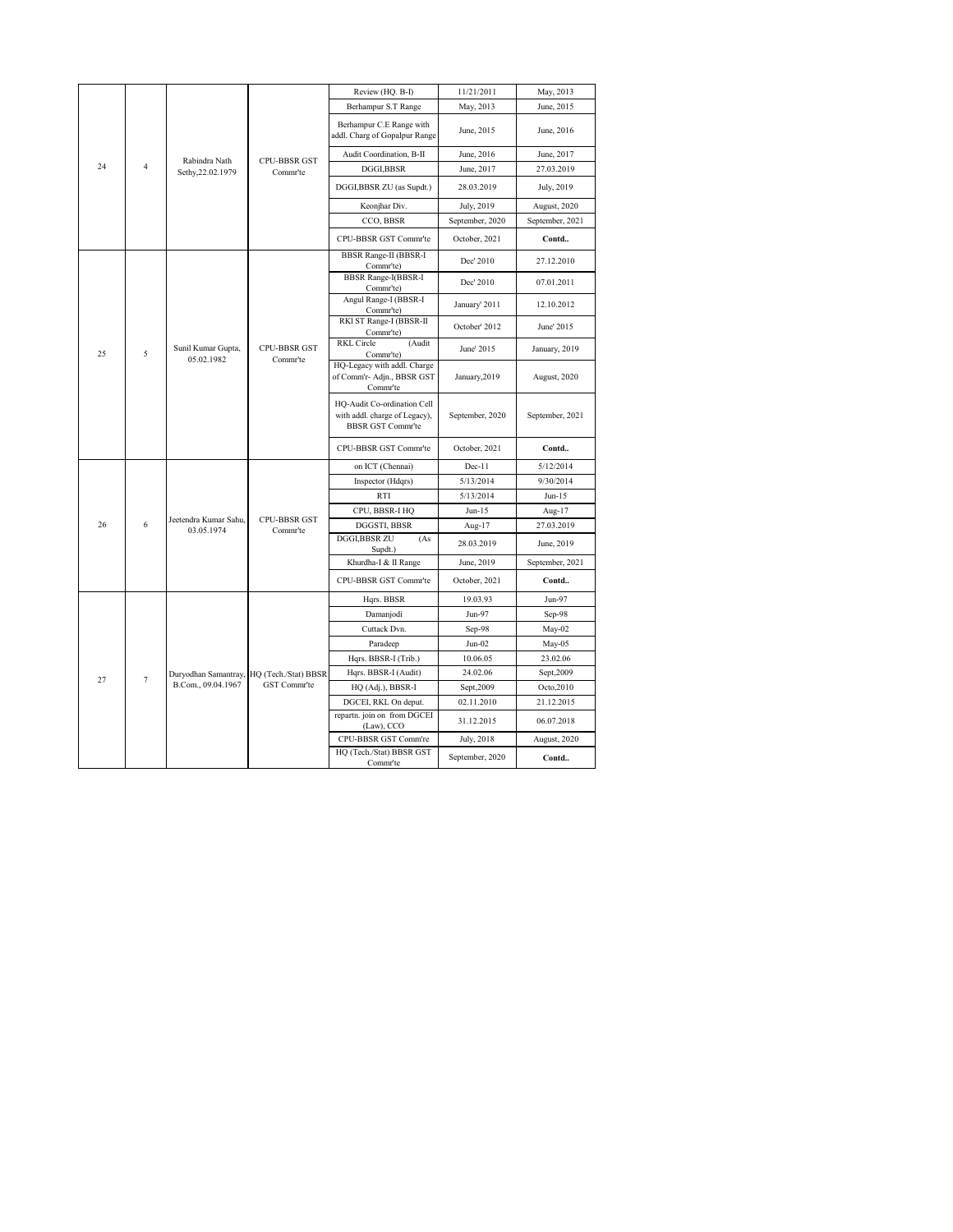|    |    |                                    |                                                 | Rayagada Dvn                                                           | 13.06.94        | 31.05.96        |
|----|----|------------------------------------|-------------------------------------------------|------------------------------------------------------------------------|-----------------|-----------------|
|    |    |                                    |                                                 | Dhenkanal-I Rg                                                         | 05.06.96        | 01.06.00        |
|    |    |                                    |                                                 | Dhenkanal-II Rg                                                        | 01.06.00        | 17.07.00        |
|    |    |                                    |                                                 | Sungranite                                                             | 24.07.00        | 06.06.03        |
|    |    | Subhakanta                         |                                                 | <b>BBSR-I Rg</b>                                                       | 10.06.03        | 20.06.05        |
|    |    |                                    | HQ (Adjn.-Commr))<br><b>BBSR GST</b><br>Comm'te | Hdqrs BBSR-I(Law)                                                      | 21.06.05        | 05.06.06        |
|    |    |                                    |                                                 | Hdqrs BBSR-I (ST)                                                      | 05.06.06        | May'08          |
| 28 | 8  | Pradhan,<br>11.02.1969             |                                                 | Hdqrs B-I (Comp)                                                       | June'08         | June'10         |
|    |    |                                    |                                                 | Hdqrs BBSR-I (Prev)                                                    | June'10         | Nov'10          |
|    |    |                                    |                                                 | Balasore-I (CE) Rg                                                     | Nov'10          | May'12          |
|    |    |                                    |                                                 | S.T.Adjn. (Hqrs)                                                       | May'12          | 11.11.13        |
|    |    |                                    |                                                 | HQ CPU                                                                 | 11.11.13        | May, 2016       |
|    |    |                                    |                                                 | DRI, BBSR                                                              | May, 2016       | August, 2020    |
|    |    |                                    |                                                 | HQ (Adjn.-Commr)) BBSR<br>GST Comm'te                                  | September, 2020 | Contd.          |
|    |    |                                    |                                                 | Paradeep                                                               | 15.06.94        | 16.06.97        |
|    |    |                                    |                                                 | RSP-II Rg                                                              | 23.06.97        | 25.06.98        |
|    |    |                                    | Damanjodi Rg                                    | 02.07.98                                                               | 31.05.02        |                 |
|    |    |                                    | Balasore-I Rg                                   | 10.06.02                                                               | 11.06.04        |                 |
|    |    |                                    |                                                 | <b>Balasore</b> Dvn                                                    | 11.06.04        | 27.04.07        |
|    |    |                                    | Angul-I Rg (CE)                                 | 01.05.07                                                               | 9-May           |                 |
|    |    |                                    | HQ (Adjn.-Commr)<br><b>BBSR GST Comm'te</b>     | Hdqrs BBSR-I (Audit)                                                   | June'09         | Nov'10          |
| 29 | 9  | Sarbeswar Nayak,<br>10.05.69       |                                                 | Hdqrs BBSR-I (Adjn)                                                    | Nov'10          | May'12          |
|    |    |                                    |                                                 | IAD                                                                    | May'12          | May, 2016       |
|    |    |                                    |                                                 | Audit (Tech, Scrutiny of SCN<br>for Commr) HQ                          | May, 2016       | 16.06.2017      |
|    |    |                                    |                                                 | CCO(CPC)                                                               | 20.06.2017      | April, 2018     |
|    |    |                                    |                                                 | HQ Customs (Prev.) Commr'te                                            | April, 2018     | August, 2020    |
|    |    |                                    |                                                 | Paradeep Customs Division                                              | August, 2020    | September, 2021 |
|    |    |                                    |                                                 | HQ (Adjn.-Commr)) BBSR<br>GST Comm'te                                  | October, 2021   | Contd           |
|    |    |                                    |                                                 | Joined on CCO on ICT                                                   | 10.07.2017      | 19.07.2018      |
| 30 | 10 | Bedaprakash Acharya,<br>20.07.1980 | HQ Adjn (JC/ADC)<br><b>BBSR GST Comm'te</b>     | HQ Adjn.RKL<br>(as Superintendent)                                     | 20.07.2018      | 28.09.2018      |
|    |    |                                    |                                                 | HQ Adjn (JC/ ADC) BBSR<br>GST Comm'te                                  | 01.10.2018      | Contd           |
|    |    |                                    |                                                 | B-II, Hqr.                                                             | 6/2005          | 4/2007          |
|    |    |                                    |                                                 | RKL-II Prev                                                            | 5/2007          | 5/2009          |
|    |    |                                    |                                                 | RKL-II Divn.                                                           | <b>May 2009</b> | May 2011        |
|    |    |                                    |                                                 | Lathikata Rg                                                           | May 2011        | October, 2014   |
|    |    |                                    |                                                 | RKL-I Divn                                                             | Oct, 2014       | Mar, 2015       |
|    |    |                                    |                                                 | Sambl-II Divn                                                          | April, 2015     | May, 2015       |
|    |    |                                    |                                                 | Jharsuguda Div. Office                                                 | May, 2015       | May, 2016       |
| 31 | 11 | Sanjay Kumar Rana,<br>17.11.1979   | HQ Adjn (JC/ ADC)<br><b>BBSR GST Comm'te</b>    | Kalunga CEX Range-I, RKL-II<br>D.                                      | May, 2016       | 07.10.2016      |
|    |    |                                    |                                                 | RKL Hdqrs Office (ARC,<br>Review)                                      | 08.10.2016      | June, 2017      |
|    |    |                                    |                                                 | Rourkela-III Range, with<br>additional charge of Rourkela-<br>IV Range | June, 2017      | June, 2018      |
|    |    |                                    |                                                 | HQ CPU & Revew, RKL GST                                                | June, 2018      | July, 2019      |
|    |    |                                    |                                                 | CPU-BBSR GST Comm'te                                                   | July, 2019      | August, 2020    |
|    |    |                                    |                                                 | HQ Adjn (JC/ ADC) BBSR<br>GST Comm'te                                  | September, 2020 | Contd           |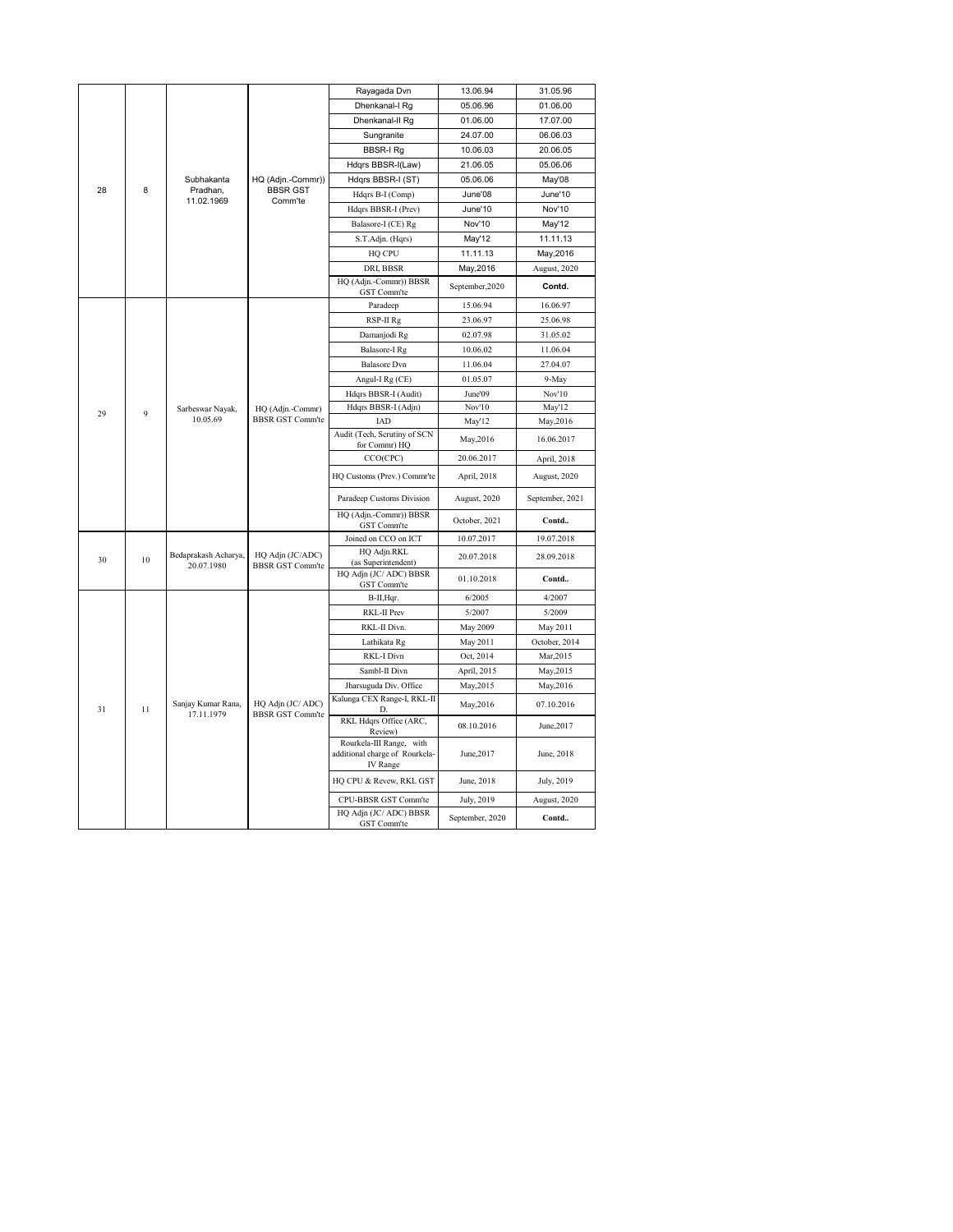|    |                                                        |                   |                                       | Rayagada Rg.                                             |                 | Mar-92          |
|----|--------------------------------------------------------|-------------------|---------------------------------------|----------------------------------------------------------|-----------------|-----------------|
|    |                                                        |                   |                                       | Rayagada Dvn.                                            | Jun-95          | Jun-96          |
|    |                                                        |                   |                                       | <b>BBSR-II Range</b>                                     | Jun-96          | $Jan-01$        |
|    |                                                        |                   |                                       | Hqrs.BBSR-I (Adjn)                                       | $Jun-00$        | $Jan-01$        |
|    |                                                        |                   |                                       | Hqrs.BBSR-I (S.Tax)                                      | $Jan-01$        | $Jun-03$        |
|    |                                                        |                   |                                       | Hqrs.BBSR-I (Prev)                                       | $Jun-03$        | $Jun-05$        |
|    |                                                        |                   |                                       | Hqrs.BBSR-I (S.Tax)                                      | $Jun-05$        | Jul-06          |
|    |                                                        |                   |                                       | Hqrs.BBSR-I (Audit)                                      | 03.07.06        | 15.10.07        |
|    |                                                        |                   | HQ, Audit Co-<br>ordination Cell BBSR | Hqrs. B-I (S.Tax-Adjn.)                                  | 16.10.07        | 25.05.09        |
| 32 | 12                                                     | Asish Kumar Panda |                                       | IAD                                                      | 25.05.2009      | 24.09.09        |
|    | 25.04.1968                                             | GST Commr'te      | ST. Adjn.                             | 24.09.09                                                 | 01.06.10        |                 |
|    |                                                        |                   |                                       | CPU                                                      | 01.06.10        | 11.05.2012      |
|    |                                                        |                   |                                       | <b>CTC</b> Division                                      | May/12          | 26.08.2013      |
|    |                                                        |                   |                                       | Review OIO                                               | 26.08.2013      | Oct'14          |
|    |                                                        |                   |                                       | Audit Circle-II BBSR HQ,                                 |                 |                 |
|    |                                                        |                   |                                       | Audit Commr'te                                           | Oct'14          | May, 2016       |
|    |                                                        |                   |                                       | Judicial Cell B-II HQ                                    | May, 2016       | 19.07.2016      |
|    |                                                        |                   |                                       | ED, BBSR                                                 | 20.07.2016      | September, 2021 |
|    |                                                        |                   |                                       | HQ, Audit Co-ordination Cell<br><b>BBSR GST Commr'te</b> | October, 2021   | Contd.          |
|    |                                                        |                   |                                       | B-II, Actts                                              | 12/2002         | 6/2005          |
|    |                                                        |                   |                                       | Jharsuguda                                               | 6/2005          | 4/07            |
|    |                                                        |                   |                                       | Hirakud Rg.                                              | 5/07            | 5/2009          |
|    |                                                        |                   |                                       | Hdqrs. Prev                                              | May 2009        | May 2011        |
|    | Surya Narayan<br>33<br>13<br>Acharya,<br>B.A., 13.5.68 |                   | Stat. Hdqra. B-II                     | May 2011                                                 | May-13          |                 |
|    |                                                        |                   | HQ (Review), BBSR<br>GST Commr'te     | <b>IAD HQ</b>                                            | $May-13$        | 16.06.2017      |
|    |                                                        |                   |                                       | Khurda-I Range                                           | 19.06.2017      | 02.07.2017      |
|    |                                                        |                   |                                       | CCO (CPC Unit)                                           | 03.07.2017      | 12.02.2018      |
|    |                                                        |                   |                                       | HQ, Customs (Prev.) Commr'te                             | 12.02.2018      | July, 2019      |
|    |                                                        |                   |                                       | Paradeep Customs Divn.                                   | July, 2019      | September, 2021 |
|    |                                                        |                   |                                       | HQ (Review), BBSR GST                                    | October, 2021   | Contd.          |
|    |                                                        |                   |                                       | Commr'te<br><b>BPI Airport, BBSR</b>                     | May-16          | $Jun-17$        |
|    |                                                        |                   |                                       | Vig., Tribunal, Legal, Adj(JC),                          |                 |                 |
|    |                                                        |                   |                                       | SIIB, Disposal                                           | $Jun-17$        | Jul-18          |
| 34 | 14                                                     | Krishna Chandra   | HQ (Review), BBSR                     | <b>Customs House Paradeep</b>                            | Jul-18          | July, 2019      |
|    |                                                        | Sahoo, 15.03.1989 | GST Commr'te                          | CPU-BBSR GST Comm'te                                     | July, 2019      | 31.12.2019      |
|    |                                                        |                   |                                       | CPU-BBSR GST (as Supdt-<br>insitu)                       | 01.01.2020      | September, 2021 |
|    |                                                        |                   |                                       | HQ (Review), BBSR GST                                    | October, 2021   | Contd           |
|    |                                                        |                   |                                       | Commr'te                                                 |                 |                 |
|    |                                                        |                   |                                       | Hqrs. BBSR                                               | Feb-93          | May-95          |
|    |                                                        |                   |                                       | ICCL, Choudwar                                           | Jun-95          | May-96          |
|    |                                                        |                   |                                       | Damanjodi Rg                                             | Jun-96          | Jul-98          |
|    |                                                        |                   |                                       | <b>BBSR</b> Dvn.                                         | Jul-98          | $Jun-01$        |
|    |                                                        |                   |                                       | Hqrs.BBSR-I                                              | $Jun-01$        | $Jun-02$        |
|    |                                                        |                   |                                       | Paradeep CH                                              | $Jun-02$        | May-05          |
|    |                                                        | Brundaban Rath,   | HQ (Tribunal) BBSR                    | Hqrs. BBSR-I (Adj.)                                      | 13.06.05        | 30.04.07        |
| 35 | 15                                                     | 16.05.1967        | GST Commr'te                          | Hqrs. BBSR-I (Prev.)                                     | 07.05.07        | 26.09.07        |
|    |                                                        |                   |                                       | Hqrs. B-I (Prev.) As Supdt.                              | 27.09.07        | 25.05.09        |
|    |                                                        |                   |                                       | ST.Audit, B-I                                            | 25.05.09        | May'12          |
|    |                                                        |                   |                                       | Commr (A) Section                                        | May'12          | <b>JUN' 14</b>  |
|    |                                                        |                   |                                       | Hq. Audit Circle-III                                     | <b>JUN' 14</b>  | june,2017       |
|    |                                                        |                   |                                       | Audit rourkela Circle                                    | July, 2017      | June, 2018      |
|    |                                                        |                   |                                       | <b>Angul Division</b>                                    | June, 2018      | August, 2020    |
|    |                                                        |                   |                                       | HQ (Tribunal) BBSR GST<br>Comm <sup>-te</sup>            | September, 2020 | Contd.          |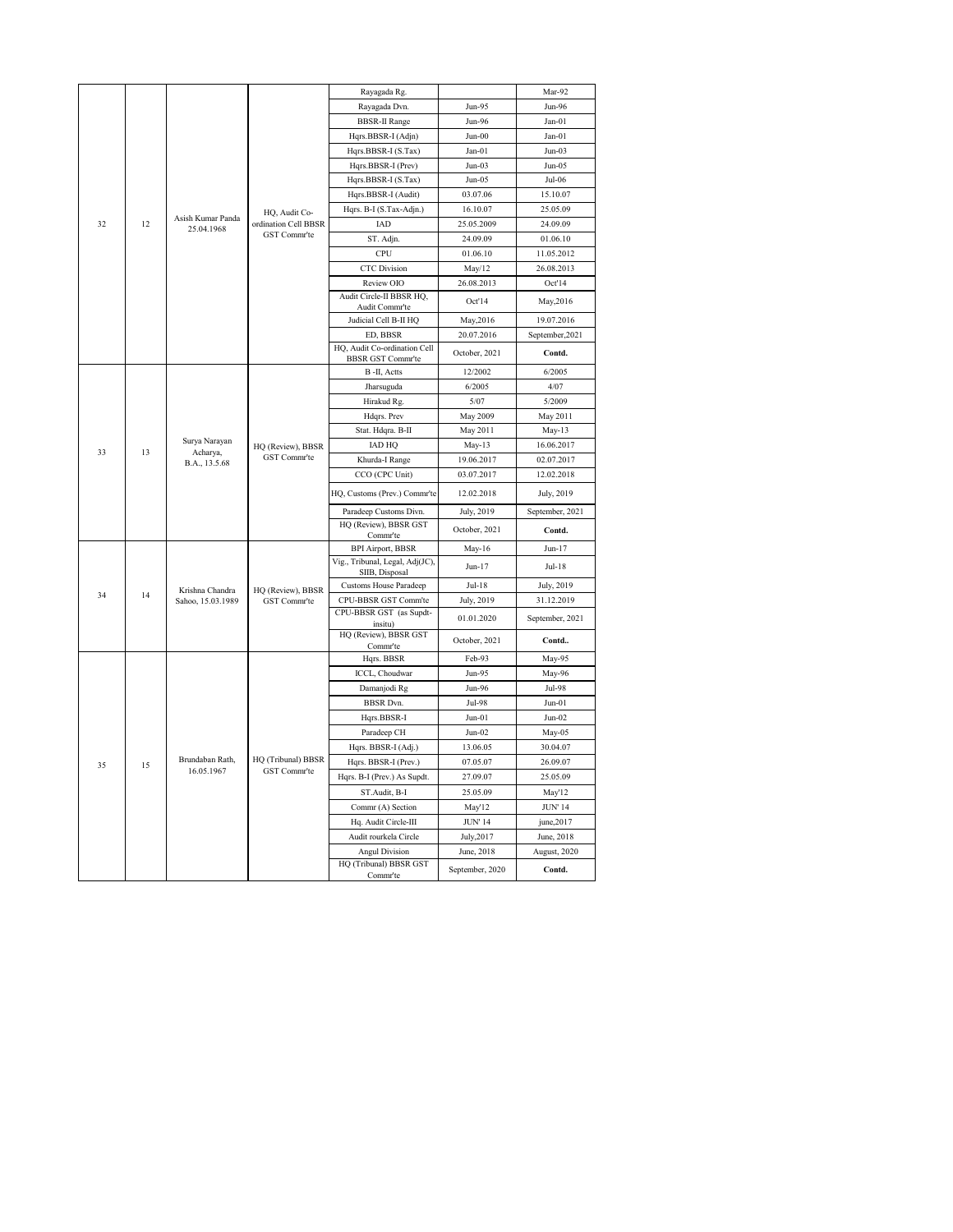|    |    |                                        |                                               | Rayagada Division                                           | 26.11.1996         | 22.09.98         |
|----|----|----------------------------------------|-----------------------------------------------|-------------------------------------------------------------|--------------------|------------------|
|    |    |                                        |                                               | FACOR, 100%EOU                                              | 25.09.98           | 11.06.2004       |
|    |    |                                        |                                               | <b>Barbil Range</b>                                         | 21.06.2004         | 30.09.05         |
|    |    |                                        |                                               | Deputation to DGCEI                                         | 04.10.2005         | 01.10.2010       |
|    |    |                                        |                                               | Stax, ADJN, B-II                                            | 11.10.10           | May, 2012        |
| 36 | 16 | Dilip Kumar Bera,                      | HQ(LAW), BBSR                                 | CPU, B-II                                                   | May'2012           | May 2014         |
|    |    | 26.05.1972                             | GST Comm'te                                   | CX (Review)                                                 | May'2014           | Oct'2014         |
|    |    |                                        |                                               | Audit Cord. Cell                                            | Oct'14             | 30.06.2016       |
|    |    |                                        |                                               | Audit Circle-II BBSR HQ                                     | 01.07.2016         | June, 2017       |
|    |    |                                        |                                               | DGGI,BBSR ZU                                                | July, 2017         | August, 2020     |
|    |    |                                        |                                               | HQ(LAW), BBSR GST                                           |                    |                  |
|    |    |                                        |                                               | Comm'te                                                     | September, 2020    | Contd            |
|    |    |                                        |                                               | Hqrs.ARC BBSR-I                                             | 16.12.2013         | Jun-15           |
|    |    |                                        |                                               | HQ, RTI, BBSR-II Audit Circle                               | $Jun-15$           | Jun-17           |
| 37 | 17 | Ravishankar,                           | HQ(LAW), BBSR                                 | (Addl. Charge)<br>HQ, RTI, Audit Commt.                     | $Jun-17$           | 31.12.2019       |
|    |    | 13.11.1986                             | GST Comm'te                                   | HQ Audit Circle, Audit                                      |                    |                  |
|    |    |                                        |                                               | Commr'te(as Supdt-insitu)                                   | 01.01.2020         | 28.08.2020       |
|    |    |                                        |                                               | HQ(LAW), BBSR GST                                           | 28.08.2020         | Contd.           |
|    |    |                                        |                                               | Comm'te<br><b>RGD</b> Divn                                  | 3/1992             | 6/1996           |
|    |    |                                        |                                               | JK Pur Sec                                                  | 6/1996             | 5/1997           |
|    |    |                                        |                                               | PDP                                                         | 5/1997             | 5/2001           |
|    |    |                                        |                                               | Titilagarh Range                                            | 5/2001             | 6/2003           |
|    |    |                                        |                                               |                                                             | 6/2003             |                  |
|    |    |                                        |                                               | Bargarh, Range                                              | 6/2005             | 6/2005<br>4/2007 |
|    |    |                                        |                                               | Titilagarh, Range<br>Hdqrs.Audit, BBSR-II                   | 9.5.2007           |                  |
|    |    |                                        |                                               |                                                             |                    | 17.9.2007        |
|    |    |                                        |                                               | ARC / S.Tax Audit                                           | 18.9.2007          | 4/2008           |
| 38 | 18 | Basistha Majhi,                        | HQ(LAW), BBSR                                 | IAD, BBSR-II                                                | 5/2008             | May 2011         |
|    |    | B.A., 17.01.1969                       | GST Comm'te                                   | HQ- CEx Adjn B-II<br>Prev. HQ, B-II                         | May 2011<br>5/2013 | $May-13$         |
|    |    |                                        |                                               |                                                             |                    | May, 2015        |
|    |    |                                        |                                               | HQ Vig, BBSR-II                                             | May, 2015          | 16.06.2017       |
|    |    |                                        |                                               | <b>BBSR-III Range</b>                                       | 19.06.2017         | June, 2018       |
|    |    |                                        |                                               | Gopalpur Customs Divn.<br>HQ, Customs (Prev.) Commr'te with | June, 2018         | July, 2019       |
|    |    |                                        |                                               | addl. Charge of Foreign Post Office,<br><b>BBSR</b>         | July, 2019         | September, 2020  |
|    |    |                                        |                                               |                                                             |                    |                  |
|    |    |                                        |                                               | Gopalpur Customs Divn.<br>HQ(LAW), BBSR GST                 | Septermber, 2020   | September, 2021  |
|    |    |                                        |                                               | Comm'te                                                     | October, 2021      | Contd.           |
|    |    |                                        |                                               | S.Tax Adj BBSR-II                                           | May-05             | May-11           |
|    |    |                                        |                                               | Prev. Sec. BBSR-II                                          | May-11             | $May-13$         |
|    |    |                                        |                                               | Judicial Cell B-II HQ                                       | May-13             | Mar-14           |
|    |    |                                        |                                               | Rang-I Dhenkanal                                            | Mar-14             | May, 2015        |
|    |    |                                        |                                               | HQ Customs (P) BBSR                                         | May, 2015          | June, 2017       |
| 39 | 19 | Susmoj Kumar Mishra,<br>BA, 25.05.1971 | HQ (Systems & GL),<br><b>BBSR GST Comm'te</b> | Custom(P) HQ                                                | July, 2017         | 07.12.2017       |
|    |    |                                        |                                               | (Admn./GL/Infra)                                            |                    |                  |
|    |    |                                        |                                               | <b>BPI Airport, BBSR</b>                                    | 07.12.2017         | June, 2018       |
|    |    |                                        |                                               | HQ (Systems/<br>Е-<br>Office), BBSR GST Comm'te             | July, 2018         | August, 2021     |
|    |    |                                        |                                               | HQ (Systems & GL), BBSR                                     |                    |                  |
|    |    |                                        |                                               | GST Comm'te                                                 | September, 2021    | Contd            |
|    |    |                                        |                                               | BPI Airport, BBSR                                           | $Dec-15$           | Jul-18           |
|    |    |                                        |                                               | BBSR-II Divn (Addl. Charge                                  | Jul-18             | 31.12.2019       |
|    |    | Sumit Kabdwal,                         | HQ (Systems/E-                                | <b>BBSR Range-XI)</b>                                       |                    |                  |
| 40 | 20 | 03.06.1990                             | Office) BBSR GST<br>Comm'te                   | BBSR-II Divn (Addl. Charge<br><b>BBSR Range-XI)</b>         | 01.01.2020         | August, 2020     |
|    |    |                                        |                                               | (as Supdt-insitu)                                           |                    |                  |
|    |    |                                        |                                               | HQ (Systems/E-Office) BBSR<br>GST Comm'te                   | September, 2020    | Contd            |
|    |    |                                        |                                               | HQ, BBSR                                                    | 21.03.2014         | 27.03.2014       |
|    |    |                                        |                                               | Hqrs IAD, B-I                                               | 28.03.2014         | 14.10.2014       |
|    |    |                                        |                                               | Audit Jajpur Circle                                         | 15.10.2014         | 30.06.2017       |
|    |    |                                        | HQ (Tech/ Stat)                               | Audit Commrte, BBSR                                         | 01.07.2017         | 30.06.2018       |
| 41 | 21 | Santosh Kumar<br>Meena, 25.10.1988     | <b>BBSR GST</b>                               | Appeals Commr'te, BBSR                                      | 01.07.2018         | 15.07.2018       |
|    |    |                                        | Commr'te                                      | DGGI, BBSR ZU                                               | 16.07.2018         | 31.12.2019       |
|    |    |                                        |                                               | DGGI, BBSR ZU (as Supdt.                                    | 01.01.2020         | August, 2020     |
|    |    |                                        |                                               | Insitu)<br>HQ (Tech/ Stat) BBSR GST                         |                    |                  |
|    |    |                                        |                                               | Commr'te                                                    | September, 2020    | Contd            |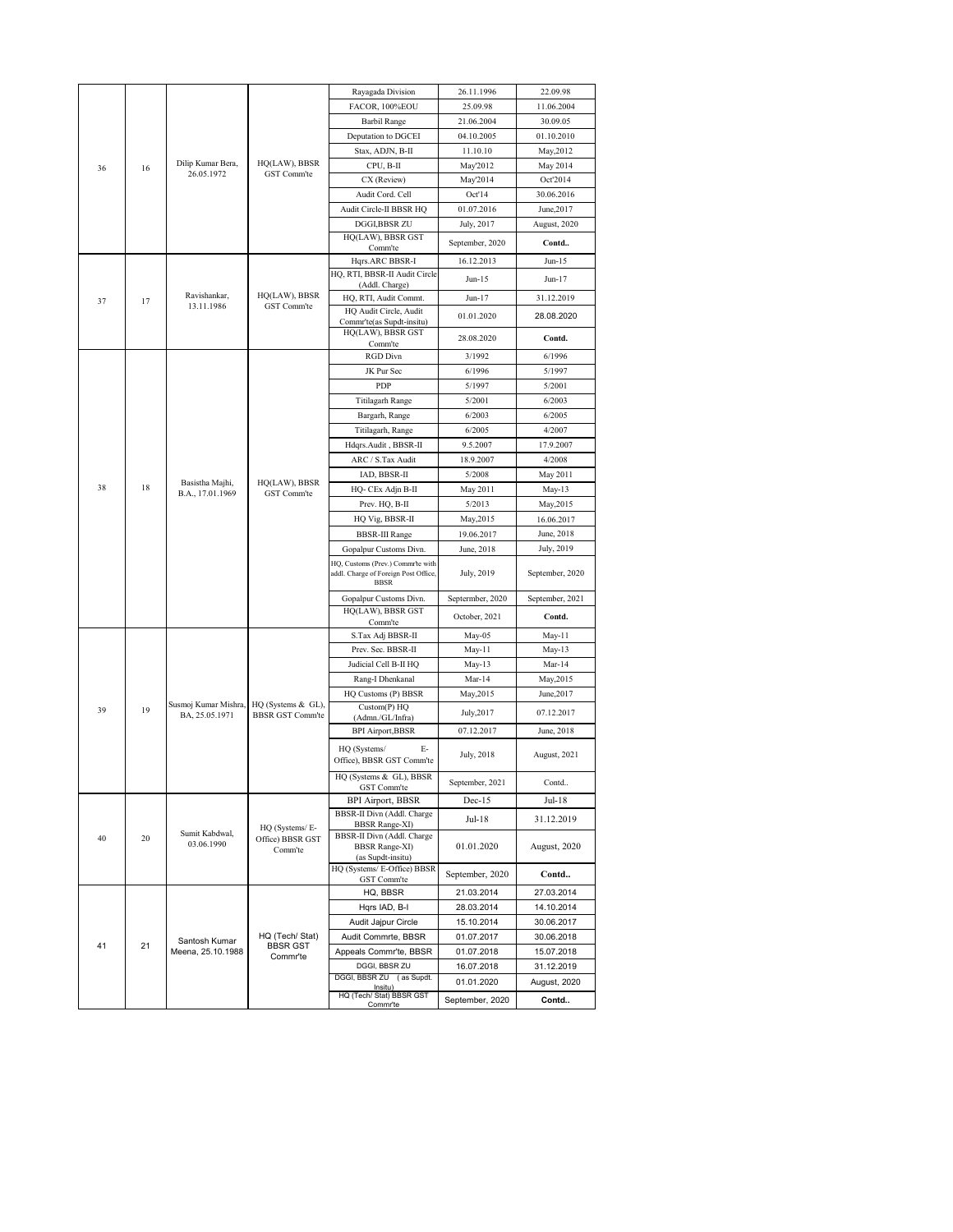|    |    |                                          |                                     | <b>RKL Divn</b>                                                     | 8/93            | 1/96             |
|----|----|------------------------------------------|-------------------------------------|---------------------------------------------------------------------|-----------------|------------------|
|    |    |                                          |                                     | RKL-II                                                              | 1/96            | 5/2000           |
|    |    |                                          |                                     | B-II Hdqrs(S.Tax/Adjn)                                              | 6/2000          | 6/2005           |
|    |    |                                          |                                     | SBP Range                                                           | 6/2005          | 4/2007           |
|    |    |                                          |                                     | Titlagarh                                                           | 5/2007          | 5/2009           |
|    |    |                                          |                                     | Jharsuguda-II                                                       | 5/2009          | 6/2010           |
|    |    |                                          |                                     | Jharsuguda-I                                                        | 6/2010          | 5/2013           |
|    |    |                                          |                                     | SBP-II Divn                                                         | 5/2013          | 10/2014          |
| 42 | 22 | Anil Kumar Tirkey,<br>31.08.1969         | HQ (Tech/Stat) BBSR<br>GST Commr'te | Jharsuguda Div                                                      | 10/2014         | May, 2015        |
|    |    |                                          |                                     | Jharsuguda ST R-I/II                                                | May, 2015       | June, 2017       |
|    |    |                                          |                                     | Subarnapur (Sonepur) Range with<br>additional charge of Boudh Range | July, 2017      | Aug, 2017        |
|    |    |                                          | Sambalpur-II Division               | Aug, 2017                                                           | June, 2019      |                  |
|    |    |                                          |                                     | Berhampur-III Range with addl.<br>Charge of Gopalpur Range          | June, 2019      | August, 2020     |
|    |    |                                          |                                     | Berhampur-II Range with addl.<br>Charge of Berhampur Division       | September, 2020 | Septermber, 2021 |
|    |    |                                          |                                     | HQ (Tech/ Stat) BBSR GST<br>Commr'te                                | October, 2021   | Contd            |
|    |    |                                          |                                     | CCO, BBSR                                                           | 27.04.2016      | 19.05.2016       |
|    |    | Pawan Kumar<br>23<br>Barnwal, 24,12,1988 |                                     | Paradeep Custom Div.                                                | 19.05.2016      | 24.07.2018       |
|    |    |                                          | HQ (ARC & Infra)                    | Hdgrs. Customs Prev.                                                | 25.07.2018      | 14.07.2019       |
| 43 |    |                                          | <b>BBSR GST</b>                     | <b>DGGI BBSR ZU</b>                                                 | 15.07.2019      | 31.12.2019       |
|    |    |                                          | Commr'te                            | DGGI BBSR ZU (as Supdt.-<br>insitu)                                 | 01.01.2020      | September, 2021  |
|    |    |                                          |                                     | HQ (ARC & Infra) BBSR<br>GST Commr'te                               | October, 2021   | Contd            |
|    |    |                                          |                                     | Paradeep Cus. Divn.                                                 | 10/8/2012       | 6/1/2015         |
|    |    |                                          |                                     | Jajpur Divn.                                                        | 6/1/2015        | $Jun-17$         |
|    |    |                                          |                                     | Jajpur Range-I & Range-II<br>(addl. Charge)                         | $Jun-17$        | 31.03.2018       |
| 44 | 24 | Susant Patanaik.<br>30.06.1980           | HQ (Vigilance) BBSR<br>GST Commr'te | DRI. Bhubaneswar                                                    | 31.03.2018      | 28.03.2019       |
|    |    |                                          |                                     | CCO. BBSR (as Supdt.)                                               | 28.03.2019      | 30.04.2019       |
|    |    |                                          |                                     | DRI. Bhubaneswar                                                    | 01.05.2019      | September, 2021  |
|    |    |                                          |                                     | HQ (Vigilance) BBSR GST<br>Comm <sup>-te</sup>                      | October, 2021   | Contd            |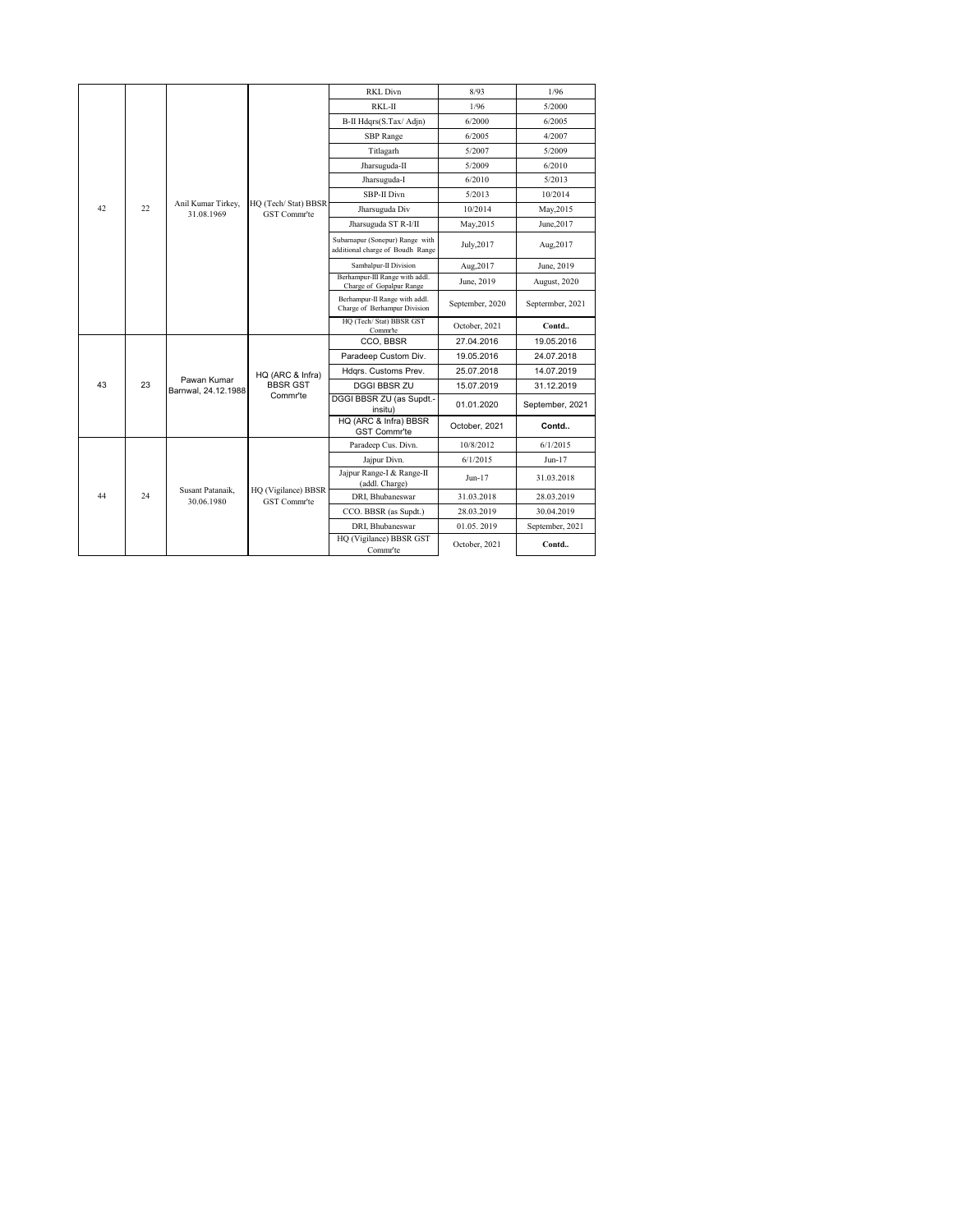|    |              |                                 |                              | Rkl-I ST Range                                                          | May'05          | Apr'06          |
|----|--------------|---------------------------------|------------------------------|-------------------------------------------------------------------------|-----------------|-----------------|
|    |              |                                 |                              | <b>Rkl-II Division</b>                                                  | May'06          | April'08        |
|    |              |                                 |                              | <b>Barbil Range</b>                                                     | May'08          | Apr'10          |
|    |              |                                 |                              | RSP-I Range                                                             | May'10          | Oct'10          |
|    |              |                                 |                              | BLS Dn.                                                                 | Oct'10          | Apr'l l         |
|    |              |                                 |                              | Joda Range                                                              | May'l l         | Apr'13          |
|    |              |                                 |                              | Rkl-II Divison (Tech)                                                   | May'13          | Oct'14          |
|    |              |                                 |                              | <b>RKL HQ</b>                                                           | Oct'14          | May, 2015       |
| 45 | 25           | Jagabandhu Dalai,<br>07.06.1965 | HQ (ET) BBSR GST<br>Commr'te | ST Survey within the<br>jurisdiction of RKL Commr'te                    | May, 2015       | May, 2016       |
|    |              |                                 |                              | ST Survey within the<br>jurisdiction of RKL Commr'te<br>& CPU RKL       | May, 2016       | June, 2017      |
|    |              |                                 |                              | Sundergarh range                                                        | July, 2017      | June, 2018      |
|    |              |                                 |                              | Rourkela-I Dvn.                                                         | June, 2018      | June, 2019      |
|    |              |                                 |                              | Jajpur-VI Range with addl.                                              | June, 2019      | August, 2020    |
|    |              |                                 |                              | Charge of Jajpur Division<br>HQ (Tech/ Stat) BBSR GST                   | September, 2020 | September, 2021 |
|    |              |                                 |                              | Commr'te<br>HQ (ET) BBSR GST                                            |                 |                 |
|    |              |                                 |                              | Commr'te                                                                | October, 2021   | Contd.          |
|    |              |                                 |                              | on joining CTC, Div.                                                    | 02.03.1993      | 15.06.1995      |
|    |              |                                 |                              | Hqrs office, BBSR                                                       | 16.06.1995      | 24.05.1999      |
|    |              |                                 | <b>BBSR-II Div (Range)</b>   | 24.05.1999                                                              | 31.05.2001      |                 |
|    |              |                                 | <b>BBSR-II Commr.</b> , Hqrs | 01.06.2001                                                              | 31.05.2005      |                 |
|    |              |                                 |                              | Lathikata Range, RKL                                                    | 03.06.2005      | 30.04.2007      |
|    |              | Sukanta Jali,                   | HQ (Infra, Welfare)          | <b>BBSR-II Commr.</b>                                                   | 07.05.2007      | 29.08.2007      |
| 46 | 26           | 24.04.1968                      | <b>BBSR GST Commr'te</b>     | BBSR-I Commr. Hqrs.                                                     | 30.08.2007      | 05.06.2009      |
|    |              |                                 |                              | <b>BBSR-I Div.</b>                                                      | 08.06.2009      | 18.05.2011      |
|    |              |                                 |                              | Hqrs. Office, BBSR                                                      | 23.05.2011      | 08.12.2014      |
|    |              |                                 |                              | DGCEI, BBSR                                                             | 09.12.2014      | 30.06.2020      |
|    |              |                                 |                              | CCO, Bhubaneswar                                                        | 01.07.2020      | 24.07.2020      |
|    |              |                                 |                              | HQ (Infra, Welfare) GST<br><b>BBSR</b>                                  | 25.07.2020      | Contd           |
|    |              |                                 |                              | <b>GST &amp; CX Division, Bhubaneswar-I</b>                             |                 |                 |
|    |              |                                 |                              | Hdqrs BBSR-I(Stat)                                                      | Jun-94          | Jun-95          |
|    |              |                                 |                              | Kalunga Rg                                                              | Jun-95          | Ocy96           |
|    |              |                                 |                              | Kalunga-I Rg                                                            | Oct-96          | May-99          |
|    |              |                                 |                              | <b>BBSR-II</b> (Prev)                                                   | May-99          | July'00         |
|    |              |                                 |                              | BBSR-II (Adjn)                                                          | July'00         | Dec'00          |
|    |              |                                 |                              | BBSR-II (PRO)                                                           | Dec'00          | June'02         |
|    |              |                                 |                              | BBSR-IIN(Tech)                                                          | June'02         | June'03         |
|    |              |                                 |                              | BBSR-II (Comp)                                                          | June'03         | Nov'10          |
|    |              | Prasant Kumar                   | Bhubaneswar-I                | Cuttack-I (ST) Rg                                                       | Nov'10          | 25.04.13        |
| 47 | $\mathbf{1}$ | Mohapatra, 28.04.70             | Division &                   | <b>CTC</b> Division                                                     | 25.04.13        | 30.04.14        |
|    |              |                                 | Bhubaneswar-V Range          | HQ Adjn-Stat-B-I                                                        | 30.04.14        | May, 2016       |
|    |              |                                 |                              | CTC ST Range-I                                                          | 15.06.2016      | June, 2017      |
|    |              |                                 |                              | CTC-III Rng & Addl. CTC-III                                             | June, 2017      | June, 2018      |
|    |              |                                 |                              | ICD jajpur/ Jajpur Customs<br>Divn with addl. Charge of ICD<br>Balasore | June, 2018      | August, 2020    |
|    |              |                                 |                              | ICD jajpur/ Jajpur Customs<br>Divn                                      | August, 2020    | September, 2021 |
|    |              |                                 |                              | Bhubaneswar-I Division &<br>Bhubaneswar-V Range                         | October, 2021   | Cont.           |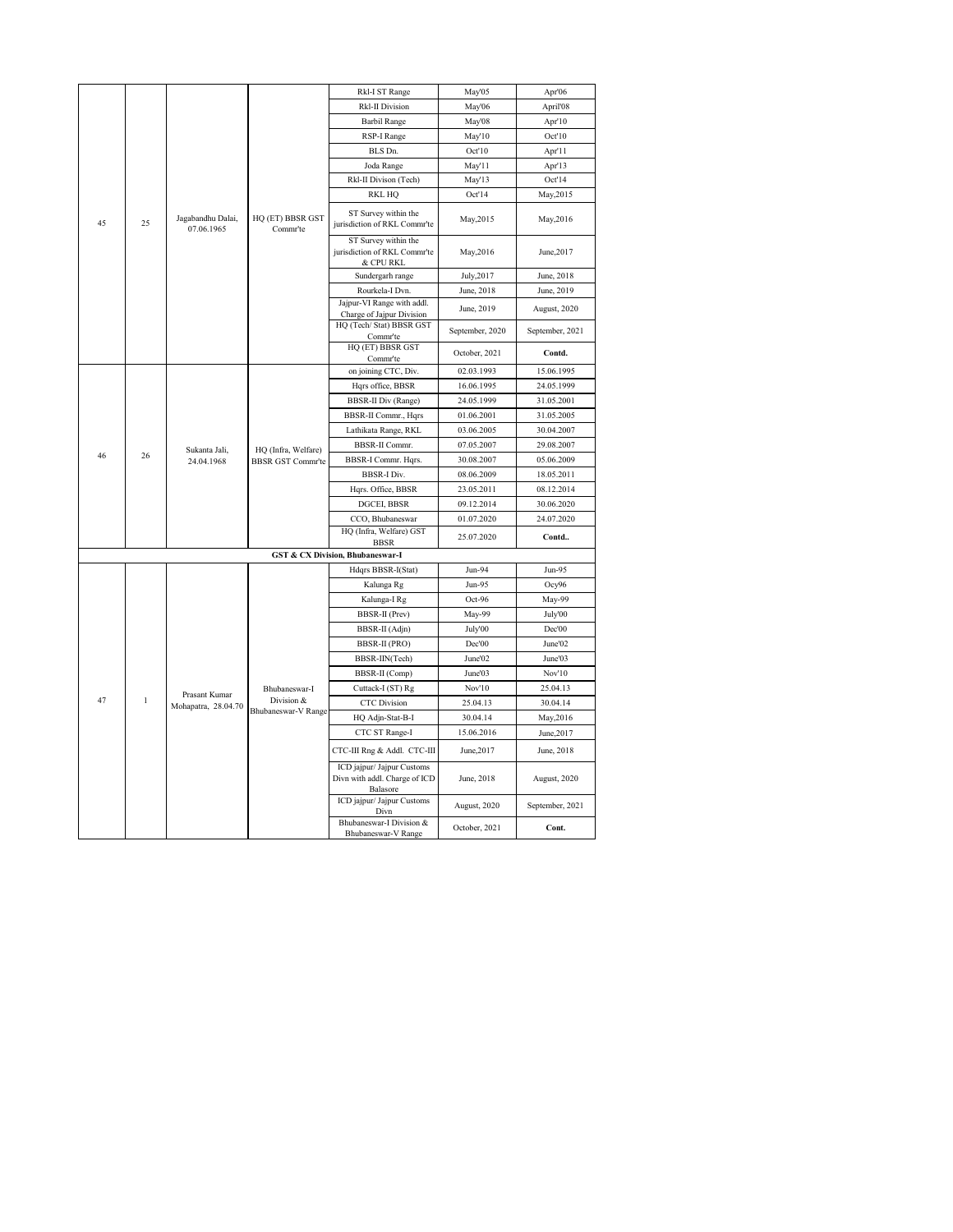|                      |                                  |                                            |                                                  | Cuttack Dvn                                                             | 20.10.02                  | 04.07.03        |
|----------------------|----------------------------------|--------------------------------------------|--------------------------------------------------|-------------------------------------------------------------------------|---------------------------|-----------------|
|                      |                                  |                                            |                                                  | Hdqrs Com(Appeal)                                                       | 09.07.03                  | 22.05.06        |
|                      |                                  |                                            |                                                  | Hdqrs BBSR-II                                                           | 23.05.06                  | 30.04.07        |
|                      |                                  |                                            |                                                  | Angul-III Rg                                                            | 03.05.07                  | May'09          |
|                      |                                  |                                            |                                                  | <b>Cuttack Dvn</b>                                                      | June'09                   | May, 2011       |
|                      |                                  |                                            |                                                  | C.H.P                                                                   | May'11                    | April'14        |
|                      |                                  |                                            |                                                  | HQ Law, B-I                                                             | 30, April <sup>'</sup> 14 | June, 2014      |
| 48<br>$\overline{c}$ | Hadibandhu Sahoo,<br>02.03.1968  | Bhubaneswar-I<br>Division                  | CE, Customs & S.Tax, BBSR<br>Div.                | June, 2014                                                              | 14.06.2016                |                 |
|                      |                                  |                                            |                                                  | HQ Audit-Co-Cell/ARC,<br><b>BBSR-I Commr'te</b>                         | 16.06.2016                | June, 2017      |
|                      |                                  |                                            |                                                  | Jajpur Audit Circle, stationed at<br><b>BBSR</b>                        | July, 2017                | July, 2019      |
|                      |                                  |                                            |                                                  | Cuttack Audit Circle                                                    | July, 2019                | August, 2020    |
|                      |                                  |                                            |                                                  | HQ Audit Commr'te, BBSR<br>with addl. charge of Cuttack<br>Audit Circle | Septermer, 2020           | September, 2021 |
|                      |                                  |                                            |                                                  | <b>Bhubaneswar-I Division</b>                                           | October, 2021             | Cont            |
|                      |                                  |                                            |                                                  | <b>BBSR ST Rg.-I</b>                                                    | 11/24/2015                | $Jun-17$        |
|                      |                                  |                                            |                                                  | <b>BBSR-III Range</b>                                                   | $Jun-17$                  | Jul-18          |
|                      |                                  |                                            |                                                  | Jajpur Range-IV                                                         | $Jul-18$                  | Jul-19          |
| 49<br>3              | Sudipto Kumar Roy,<br>12.01.1987 | <b>BBSR-I Divn.</b> (as<br>Supdt. in-situ) | Jajpur Range-IV (Addl. Charge<br>Jajpur-I Range) | Jul-19                                                                  | Aug-20                    |                 |
|                      |                                  |                                            |                                                  | <b>BBSR-I Division</b>                                                  | Aug-20                    | 11.12.2020      |
|                      |                                  |                                            |                                                  | BBSR-I Divn. (as Supdt. in-<br>situ)                                    | 11.12.2020                | Contd.          |
|                      |                                  |                                            |                                                  | <b>BBSR</b> Divn.                                                       | May, 2000                 | 19.06.03        |
|                      |                                  |                                            |                                                  | Hqrs. BBSR-II Audit                                                     | 20.06.03                  | 2006            |
|                      |                                  |                                            |                                                  | Hqrs.BBSR-II (S. Tax)                                                   | 2006                      | 2007            |
|                      |                                  |                                            |                                                  | HQ (STAT)                                                               | 2007                      | 25.05.2009      |
|                      |                                  |                                            |                                                  | Hqrs-Audit B-I                                                          | 25.05.2009                | 25.04.13        |
|                      |                                  |                                            |                                                  | <b>BBSR</b> Division                                                    | 25.04.13                  | 2/1/2014        |
|                      |                                  |                                            |                                                  | BBSR,C.E.Division                                                       | Jan'14                    | May, 2015       |
| 50                   | 4                                | Smt. Rashmi Rekha                          | Bhubaneswar-I                                    | <b>BBSR, ST R-IV</b>                                                    | May, 2015                 | June, 2017      |
|                      |                                  | Nanda, 21.04.1967                          | Division                                         | ARC, BBSR Commr'te (HQ)                                                 | July, 2017                | August, 2017    |
|                      |                                  |                                            |                                                  | Adjn. Section                                                           | Aug.2017                  | Sept, 2017      |
|                      |                                  |                                            |                                                  | CCO(CPC)                                                                | Sept, 2017                | 31.05.2018      |
|                      |                                  |                                            |                                                  | <b>BBSR-II Division</b>                                                 | June, 2018                | August, 2020    |
|                      |                                  |                                            |                                                  | Bhubaneswar-X Range with<br>addl. charge of Bhubaneswar-II<br>Division  | September, 2020           | September, 2021 |
|                      |                                  |                                            |                                                  | <b>Bhubaneswar-I Division</b>                                           | October, 2021             | Contd           |
|                      |                                  |                                            |                                                  | Hdqrs BBSR-I (Accts)                                                    | Jun'03                    | Jan'08          |
|                      |                                  |                                            |                                                  | Hdqrs BBSR-I (Accts)                                                    | Jan'08                    | June'15         |
|                      |                                  | Smt. Kabita Swain,                         | Bhubaneswar-I Divn.                              | <b>BBSR ST-III Rng</b>                                                  | June'15                   | May, 2016       |
| 51                   | 5                                | 28.05.69                                   | (BBSR Commr'te)                                  | Customs (P), HQ                                                         | May, 2016                 | June, 2017      |
|                      |                                  |                                            |                                                  | Custom(P) HQ (Vig.)                                                     | July, 2017                | June, 2019      |
|                      |                                  |                                            |                                                  | Bhubaneswar-I Divn. (BBSR<br>Commr'te)                                  | June, 2019                | Contd           |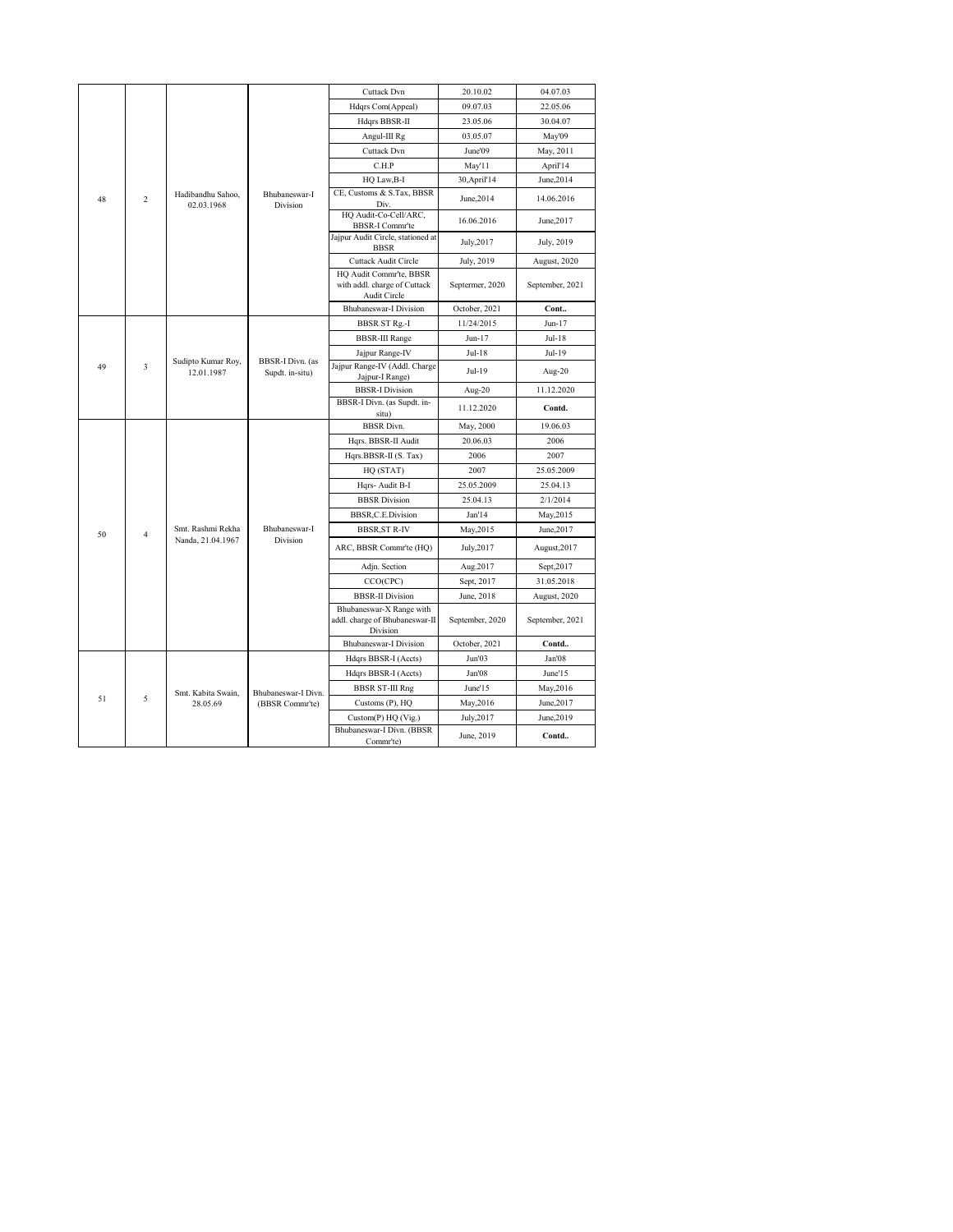|    |                |                                  |                               | SBP-I Divn                                                    | 12/2002                  | 6/2003                     |
|----|----------------|----------------------------------|-------------------------------|---------------------------------------------------------------|--------------------------|----------------------------|
|    |                |                                  |                               | SBP-I (Prev)                                                  | 6/2003                   | 6/2005                     |
|    |                |                                  |                               | SBP-II Divn.                                                  | 6/2005                   | 4/2007                     |
|    |                |                                  |                               | <b>BBSR-II Prev.</b>                                          | 25.4.2007                | 5/2009                     |
|    |                |                                  | Computer, BBSR-II Commr'te    | May2009                                                       | June 2011                |                            |
|    |                |                                  | (HQ)                          |                                                               |                          |                            |
| 52 | 6              | Himansu Kumar Padhi.             | Bhubaneswar-I Range           | <b>DGCEI</b>                                                  | June 2011                | 2/2014                     |
|    |                | 26.4.1968                        |                               | ARC, B-II Hqrs<br>HQ Systems & COM Admin-B                    | 2/2014                   | May, 2015                  |
|    |                |                                  |                               | П                                                             | May, 2015                | June, 2017                 |
|    |                |                                  |                               | HQ (Systems)                                                  | June, 2017               | June, 2018                 |
|    |                |                                  |                               | Paradeep Customs Divn.                                        | July, 2018               | August, 2020               |
|    |                |                                  |                               |                                                               | Augsust, 2020            | September, 2021            |
|    |                |                                  |                               | HQ, Customs (Prev.) Commr'te<br><b>Bhubaneswar-I Range</b>    | October, 2021            | Contd                      |
|    |                |                                  |                               | Jajpur Road Rg.-II                                            | 9/24/2009                | 5/3/2011                   |
|    |                |                                  |                               | Balasore Divn.                                                | 5/3/2011                 | May-12                     |
|    |                |                                  |                               | Balasore CE Rg.-I                                             | May-12                   | 4/30/2014                  |
|    |                |                                  |                               | Balasore Divn.                                                | 4/30/2014                | $Oct-14$                   |
|    |                |                                  | Dhamara Cus. Divn.            | $Oct-14$                                                      | 31.03.2018               |                            |
| 53 | $\overline{7}$ | Tarun Kanti Ghosh,<br>13.01.1981 | Bhubaneswar-II & VII<br>Range |                                                               |                          |                            |
|    |                |                                  |                               | (as Supdt)Dhamara Cus. Divn.                                  | 01.04.2018               | June, 2018                 |
|    |                |                                  |                               | Rayagada Range-I with addl.<br>Charge of Rayagada dvn.        | June, 2018               | August, 2020               |
|    |                |                                  |                               | Bhubaneswar-II & VII Range                                    | September, 2020          | Contd                      |
|    |                |                                  |                               | BBSR-III (CE) Rg                                              | 9/24/2009                | May-11                     |
|    |                |                                  |                               | <b>BBSR Divn.</b>                                             | May-11                   | Apr/13                     |
|    |                |                                  |                               | Preventive, B-I                                               | Apr/13                   | Jun-15                     |
|    |                | Abhimanyu                        |                               | CCO                                                           | Jun/15                   | 9/18/2015                  |
| 54 | 8              | Maharana,                        | Bhubaneswar-III               | DGGSTI, BBSR                                                  | 9/18/2015                | 31.03.2018                 |
|    |                | 11.02.1978                       | Range                         | CCO, BBSR<br>(as<br>Superintendent)                           | 01.04.2018               | August, 2020               |
|    |                |                                  |                               |                                                               |                          |                            |
|    |                |                                  |                               | Bhubaneswar-III Range<br>with addl. charge of                 | September, 2020          | September, 2021            |
|    |                |                                  |                               | Bhubaneswar-I Divison                                         |                          |                            |
|    |                |                                  |                               | Bhubaneswar-III Range                                         | October, 2021            | Contd                      |
|    |                |                                  |                               | Angul-III Rg.                                                 | $Oct-14$                 | May-16                     |
|    |                |                                  |                               | <b>Customs House Paradeep</b>                                 | May-16                   | Jul-18                     |
| 55 | 9              | Ravikant, 05.02.1987             | Bhubaneswar-IV                | Hdqrs. Customs Prev.                                          | Jul-18                   | June, 2019                 |
|    |                |                                  | Range                         | Cuttack-I Division<br>Cuttack-I Division<br>(as Supdt-insitu) | June, 2019<br>01.01.2020 | 31.12.2019<br>August, 2020 |
|    |                |                                  |                               | <b>Bhubaneswar-IV Range</b>                                   | September, 2020          | Contd                      |
|    |                |                                  |                               | Hirakud                                                       | 6/1993                   | 6/1997                     |
|    |                |                                  |                               | SBP-II Prev                                                   | 6/1997                   | 4/1999                     |
|    |                |                                  |                               | Jharsuguda                                                    | 4/1999                   | 5/2001                     |
|    |                |                                  |                               | Belpahar                                                      | 5/2001                   | 6/2003                     |
|    |                |                                  |                               | SBP-I Divn                                                    | 6/2003                   | 6/2005                     |
|    |                |                                  |                               | RKL-I                                                         | 6/2005                   | 4/2007                     |
|    |                |                                  |                               | RKL-I Prev                                                    | 5/2007                   | 5/2009                     |
| 56 | $10\,$         | Jayant Jagadish<br>Mundu,        | Bhubaneswar-VI                | <b>B-II IAD</b>                                               | 5/2009                   | 5/2012                     |
|    |                | B.A.25.06.1970                   | Range                         | HQ Law, B-II                                                  | 5/2012                   | 10/2012                    |
|    |                |                                  |                               | HQ CEx, Review                                                | 10/2012                  | 5/14                       |
|    |                |                                  |                               | <b>B-II IAD</b>                                               | 5/14                     | June, 2018                 |
|    |                |                                  |                               | Cuttack-II Dvn with Addl.<br>Charge of Jagatsinghpur Range    | June, 2018               | July, 2019                 |
|    |                |                                  |                               | HQ (ET) BBSR GST Comm'te                                      | July, 2019               | September, 2021            |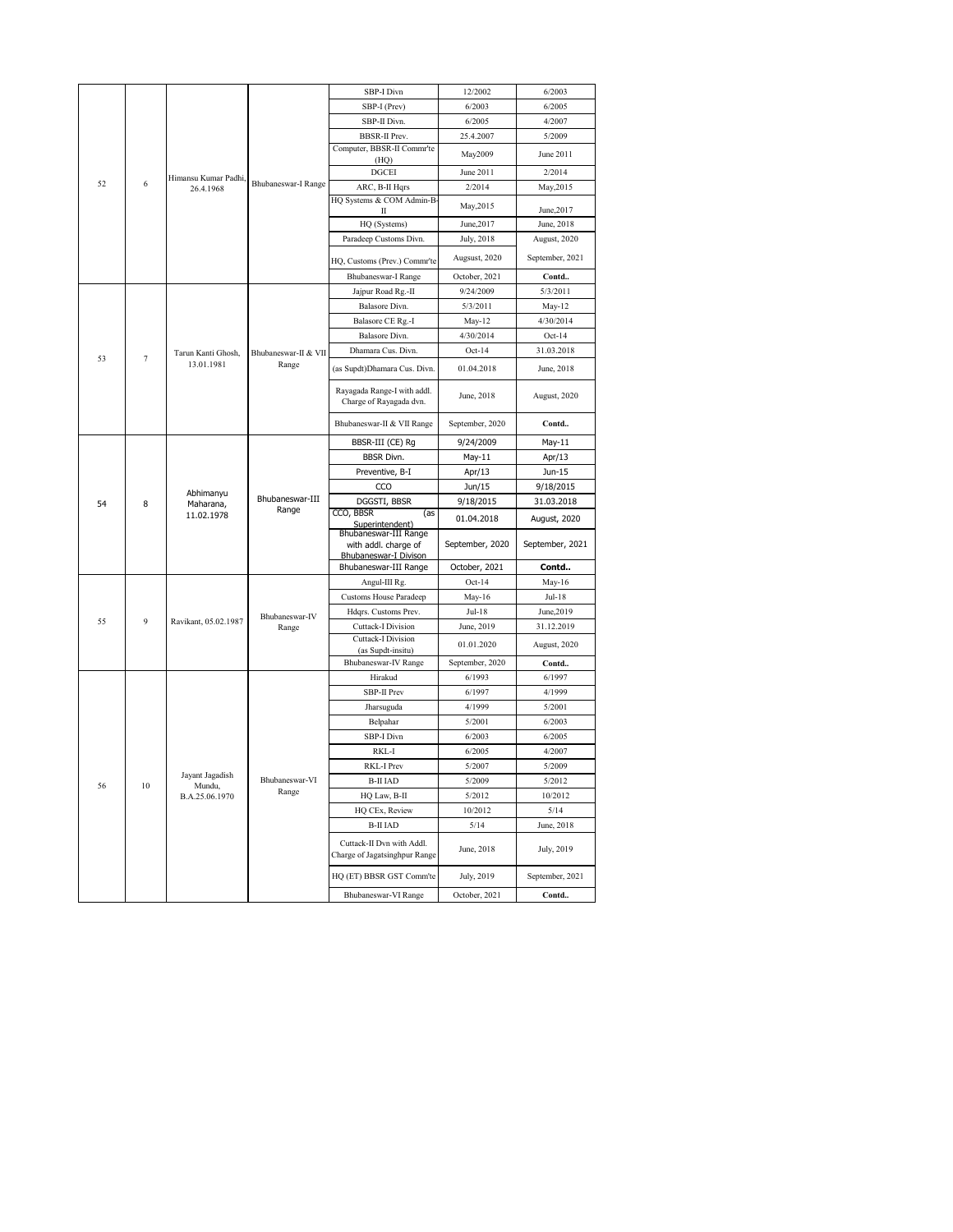|    |                         |                                    |                            | Choudwar Rg                                                                                | 9/24/2009       | May-11          |
|----|-------------------------|------------------------------------|----------------------------|--------------------------------------------------------------------------------------------|-----------------|-----------------|
|    |                         |                                    |                            | Hqrs- ST Review                                                                            | May-11          | Apr-13          |
|    |                         |                                    |                            | Audit B-II (HQ)                                                                            | Apr- $13$       | 8/21/2015       |
|    |                         |                                    |                            | DGGSTI, BBSR R.U.                                                                          | Aug-15          | 31.03.2018      |
|    |                         |                                    |                            | CCO, BBSR(as Supdt.)                                                                       | 01.04.2018      | 06.04.2018      |
| 57 | 11                      | Bapuji Khatua,                     | Bhubaneswar-VIII           | Dhamra Range (Balasore Dvn)                                                                | 09.04.2018      | January, 2019   |
|    |                         | 20.05.1981                         | Range                      | Dhamra Range with addl.<br>Charge of Bhadrak Range and<br>HQ. Adjn. (Commr.) GST,<br>BBSR) | January, 2019   | July, 2019      |
|    |                         |                                    |                            | HQ (Infra & ARC),<br><b>BBSR</b><br>GST Comm'te                                            | July, 2019      | August, 2020    |
|    |                         |                                    |                            | Bhubaneswar-VII Range                                                                      | September, 2020 | September, 2021 |
|    |                         |                                    |                            | Bhubaneswar-VIII Range                                                                     | October, 2021   | Contd.          |
|    |                         |                                    |                            | <b>GST &amp; CX Division, Bhubaneswar-II</b>                                               |                 |                 |
|    |                         |                                    |                            | Hdqrs BBSR-I                                                                               | Jan'06          | 06.07.06        |
|    |                         |                                    |                            | Hdqrs BBSR-I (RA)                                                                          | 07.07.06        | May'09          |
| 58 | 1                       | Smt. Arati Sahoo,                  | Bhubaneswar-II Divn.       | Hdqrs BBSR-I (Tech)                                                                        | June'09         | 01.04.2014      |
|    |                         | B.A.15.04.1972                     |                            | Hqrs IAD                                                                                   | 01.04.2014      | 02.11.2014      |
|    |                         |                                    |                            | Audit Commr'te BBSR                                                                        | 03.11.2014      | June, 2019      |
|    |                         |                                    |                            | Bhubaneswar-II Divn.                                                                       | June, 2019      | Contd           |
|    |                         |                                    | <b>BBSR</b> Divn.          | 12/31/2013                                                                                 | 11/20/2014      |                 |
|    |                         |                                    | HQ Statistics & RTI        | 11/20/2014                                                                                 | May-16          |                 |
| 59 | $\overline{c}$          | Smt. Noorie Dadpuri,<br>25.11.1980 | Bhubaneswar-II<br>Division | Statistics(HQ), Audit Commt.                                                               | Jun-16          | 31.12.2019      |
|    |                         |                                    |                            | Bhubaneswar Audit Circle<br>(as Supdt-insitu)                                              | 01.01.2020      | August, 2020    |
|    |                         |                                    |                            | <b>Bhubaneswar-II Division</b>                                                             | September, 2020 | Contd           |
|    |                         |                                    |                            | Bombay-II (Range)                                                                          | 12/1989         | 12/1991         |
|    |                         |                                    |                            | <b>Balasore-II Range</b>                                                                   | 12/1991         | 5/1994          |
|    |                         |                                    |                            | <b>Hdqtrs</b> Stats                                                                        | 5/1994          | 6/1995          |
|    |                         |                                    |                            | <b>Hdqtrs</b> Prev                                                                         | 6/1995          | 5/1997          |
|    |                         |                                    |                            | Khurda Range                                                                               | 5/1997          | 6/1998          |
|    |                         |                                    |                            | <b>BBSR-I Hqtrs Review</b>                                                                 | 6/1998          | 6/2001          |
|    |                         |                                    |                            | <b>BBSR-I Prev</b>                                                                         | 6/2001          | 5/2003          |
|    |                         |                                    |                            | CCU                                                                                        | 5/2003          | 6/2004          |
|    |                         |                                    |                            | <b>RKL City Range</b>                                                                      | 6/2004          | 9/2005          |
|    |                         |                                    |                            | B-II, Stat                                                                                 | 9/2005          | 4/2007          |
| 60 | $\overline{\mathbf{3}}$ | Abhay Shankar<br>Mishra,           | Bhubaneswar-II             | IAD, BBSR-II                                                                               | 1.5.07          | 5/2010          |
|    |                         | 01.09.1963                         | Division                   | Hdqrs. Law, B-II                                                                           | may 2010        | sept'11         |
|    |                         |                                    |                            | Review(ST), B-II                                                                           | Sept, 2011      | May 2012        |
|    |                         |                                    |                            | IAD, B-II                                                                                  | 5/2012          | May, 2016       |
|    |                         |                                    |                            | <b>BPIA, BBSR</b>                                                                          | May, 2016       | Aug, 2017       |
|    |                         |                                    |                            | Koraput Range                                                                              | Aug, 2017       | 10.10.2017      |
|    |                         |                                    |                            | HQ (Adjn.) GST BBSR                                                                        | 11.10.2017      | June, 2018      |
|    |                         |                                    |                            | Jajpur Div.                                                                                | June, 2018      | June, 2019      |
|    |                         |                                    |                            | Bhubaneswar-II Divn.                                                                       | June, 2019      | August, 2020    |
|    |                         |                                    |                            | Nayagarh Range with addl.<br>charge of Bhubaneswar-II<br>Division                          | September, 2020 | September, 2021 |
|    |                         |                                    |                            | Bhubaneswar-II Division                                                                    | October, 2021   | Contd           |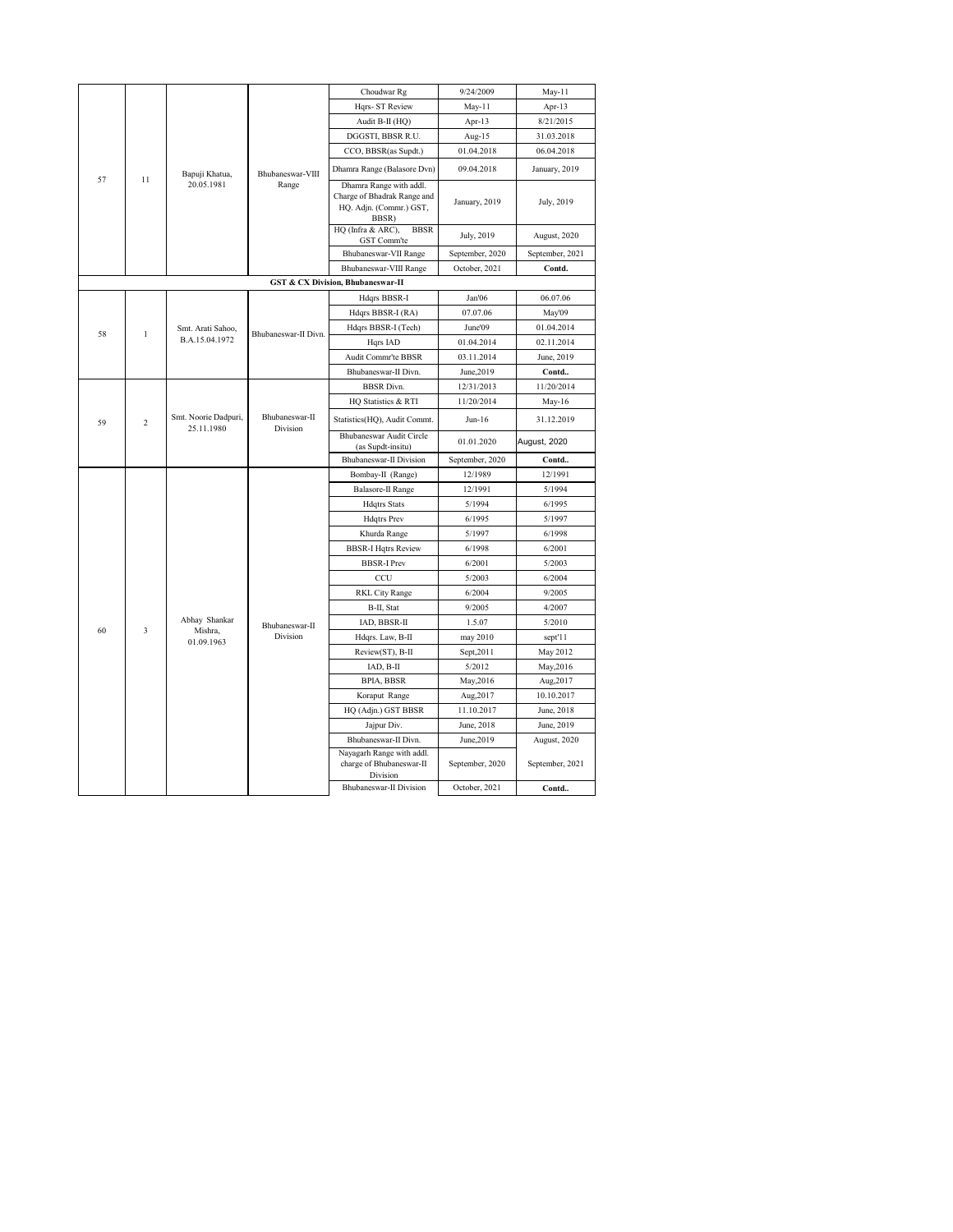|    |                |                                   |                         | Hqrs.BBSR                                                | 03.03.92                          | 01.06.99               |
|----|----------------|-----------------------------------|-------------------------|----------------------------------------------------------|-----------------------------------|------------------------|
|    |                |                                   |                         | Sambalpur                                                | 03.06.99                          | 16.06.03               |
|    |                |                                   |                         | <b>Cuttack Division</b>                                  | 17.06.03                          | 31.05.06               |
|    |                |                                   |                         | Cuttack-I Range                                          | 01.06.06                          | 17.09.07               |
|    |                |                                   | <b>Cuttack Division</b> | 18.09.07                                                 | 01.06.10                          |                        |
|    |                |                                   | Bhubneswar-II Divn.     | CTC-ST-II Range                                          | 01.06.10                          | 11.05.2012             |
| 61 | $\overline{4}$ | Smt. Minakshi Roy,                |                         | <b>CTC</b> Division                                      | 11.05.2012                        | 25.04.13               |
|    |                | 08.01.66                          |                         | IAD, BBSR-I Commr'te<br>HQ Audit-Co-Cell, BBSR-I         | 25.04.13                          | Apr'14                 |
|    |                |                                   |                         | Commr'te                                                 | Apr'14                            | 14.06.2016             |
|    |                |                                   |                         | HQ (Tech.), BBSR-I                                       | 20.06.2016                        | June, 2017             |
|    |                |                                   |                         | Custom(P) HQ (Tech.)                                     | July, 2017                        | Nov, 2017              |
|    |                |                                   |                         | BPI, Airport                                             | Nov, 2017                         | August, 2020           |
|    |                |                                   |                         | Bhubaneswar-V Range                                      | September, 2020                   | September, 2021        |
|    |                |                                   |                         | Bhubneswar-II Divn.                                      | October, 2021                     | Contd                  |
|    |                |                                   |                         | <b>BBSR HQ</b>                                           | 3/1992                            | 6/1992                 |
|    |                |                                   |                         | <b>BBSR-I Rg</b>                                         | 6/1992                            | 6/1995                 |
|    |                |                                   |                         | <b>BBSR HQ</b>                                           | 6/1995                            | 5/1999                 |
|    |                |                                   |                         | PDP CH                                                   | 5/1999                            | 5/2002                 |
|    |                |                                   | RKL-II Divn             | 5/2002                                                   | 5/2003                            |                        |
|    |                |                                   | RSP-II Rg               | 5/2003                                                   | 6/2004                            |                        |
|    |                |                                   | RKL City Rg             | 6/2004                                                   | 5/2006                            |                        |
|    |                |                                   | RKL-II Divn             | 5/2006                                                   | 6/2006                            |                        |
|    |                |                                   | <b>BBSR-II IAD</b>      | 6/2006                                                   | 2.7.07                            |                        |
|    |                |                                   | BBSR-II IAD as supdt    | 3.07.07                                                  | 5/2009                            |                        |
|    | Utchhaba Nanda |                                   | Judicial                | 5/2009                                                   | 6/2010                            |                        |
| 62 | 5              | Behera                            | Bhubaneswar-II Divn.    | RSP-I Rg                                                 | 6/2010                            | 6/2010                 |
|    |                | B.A., 9.3.65                      |                         | RKL-I Dvn                                                | 6/2010                            | 6/2010                 |
|    |                |                                   |                         | Hdqrs. B-II                                              | June2010                          | May 2011               |
|    |                |                                   |                         | City Rg. RKL-II                                          | May 2011                          | May-13                 |
|    |                |                                   |                         | RSP-I Rg                                                 | 5/2013                            | Oct'14                 |
|    |                |                                   |                         | Rkl Comm'te Hq                                           | Oct'14                            | May, 2015              |
|    |                |                                   |                         | CPU HQ RKL                                               | May, 2015                         | 24.06.2016             |
|    |                |                                   |                         | RKL Audit Circle, Audit Commr'te                         | 25.06.2016                        | Jun, 2017              |
|    |                |                                   |                         | Rourkela Commissionerate (Adjn.<br>Audit Coord.)         | Jun, 2017                         | Aug, 2017              |
|    |                |                                   |                         | Dhamra Cusotms div                                       | Aug, 2017                         | August, 2020           |
|    |                |                                   |                         | NACIN, BBSR                                              | September, 2020                   | September, 2021        |
|    |                |                                   |                         | Bhubaneswar-II Divn.                                     | October, 2021                     | Contd                  |
|    |                |                                   |                         | Hdqrs BBSR-II                                            | January, 2006                     | 13.05.08               |
|    |                |                                   |                         | Paradeep                                                 | 16.05.08                          | May'11                 |
|    |                |                                   |                         | HQRs BBSR-I CCO                                          | May'11                            | Apr/13                 |
|    |                |                                   |                         | Hqrs s.Tax Audit                                         | Apr $/13$                         | May, 2015              |
|    |                |                                   |                         | CE Range Keonjhar                                        | May, 2015                         | 16.06.2016             |
| 63 | 6              | Nitya Nanda Sahoo,                | Bhubaneswar-II          | Customs (P) HQ, BBSR addl.                               |                                   |                        |
|    |                | HSC, 12.05.1969                   | Division                | Charge of Provisional<br>assessment of Paradeep CH       | 16.06.2016                        | June, 2017             |
|    |                |                                   |                         |                                                          |                                   |                        |
|    |                |                                   |                         | <b>BPI</b> Airport<br>Berhampur Audit Circle             | July, 2017                        | June, 2019             |
|    |                |                                   |                         |                                                          | June, 2019                        | August, 2020           |
|    |                |                                   |                         | Bhubaneswar Audit Circle<br>Bhubaneswar-II Division      | Septermer, 2020<br>February, 2022 | January, 2022<br>Contd |
|    |                |                                   |                         |                                                          |                                   |                        |
|    |                |                                   |                         | Appeals                                                  | $Nov-15$                          | Jul-18                 |
|    |                |                                   | Bhubaneswar-X Range     | <b>BPI Airport, BBSR</b><br>BPI Airport, BBSR (as Supdt- | Jul-18                            | 31.12.2019             |
| 64 | $\overline{7}$ | Jishu Krishna Sahu,<br>25.05.1986 | & Bhubaneswar-II        | insitu)                                                  | 01.01.2020                        | August, 2020           |
|    |                |                                   | Division                | Dhamara Customs Division                                 | August, 2020                      | September, 2021        |
|    |                |                                   |                         | Bhubaneswar-X Range &                                    |                                   |                        |
|    |                |                                   |                         | Bhubaneswar-II Division                                  | October, 2021                     | Contd                  |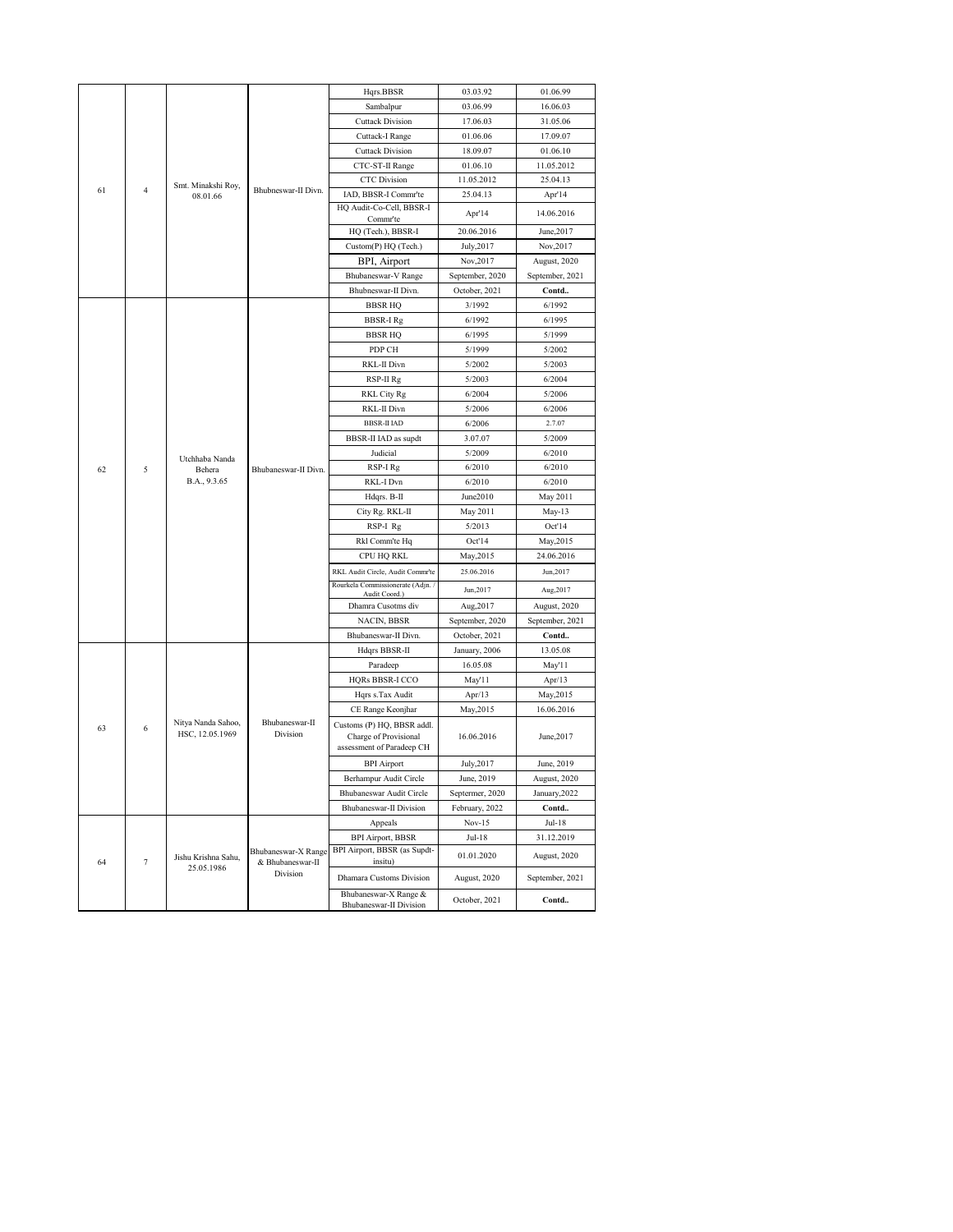|        |                                          |                                   |                         | Hdqrs.B-II                                           | 10/2007         | 6/2010          |
|--------|------------------------------------------|-----------------------------------|-------------------------|------------------------------------------------------|-----------------|-----------------|
|        |                                          |                                   |                         | Hdqrs. Law                                           | June 2010       | May 2011        |
|        |                                          |                                   |                         | B-II(HQ) Audit ST                                    | May 2011        | Apr- $14$       |
|        |                                          |                                   | Bhubaneswar-XI          | Adjud.(HQ), B-II                                     | Apr-14          | May, 2016       |
| 65     | 8                                        | Ranjit Mallick,<br>01.06.1972     | Range                   | RKL Audit Circle, Audit<br>Commr'te                  | May, 2016       | Aug, 2017       |
|        |                                          |                                   |                         | <b>BBSR</b> Audit Circle                             | Aug, 2017       | July, 2019      |
|        |                                          |                                   |                         | <b>Cuttack Audit Circle</b>                          | July, 2019      | August, 2020    |
|        |                                          |                                   |                         | Bhubaneswar-XI Range                                 | September, 2020 | Contd.          |
|        |                                          |                                   |                         | Insp. CCO.                                           | 2002            | 2006            |
|        |                                          |                                   |                         | HQ (CPU), BBSR-I                                     | May-06          | May-08          |
|        |                                          |                                   |                         | S.Tax, BBSR-I                                        | May-08          | Jun-09          |
| 66     | 9                                        | Balaram Jena,<br>11.06.1963       | Bhubaneswar-IX<br>Range | <b>DGCEI RKL</b>                                     | Jun-09          | $Sep-14$        |
|        |                                          |                                   |                         | Dhenknal Div                                         | Nov-14          | May, 2015       |
|        |                                          |                                   |                         | <b>SEZ BBSR</b>                                      | May, 2015       | August, 2020    |
|        |                                          |                                   |                         | Bhubaneswar-IX Range                                 | September, 2020 | Contd.          |
|        |                                          |                                   |                         | Rayagada                                             | Feb-92          | Jul-94          |
|        |                                          |                                   |                         | Hdqrs                                                | Aug-94          | May-96          |
|        |                                          |                                   |                         | Aska                                                 | Jun-96          | Jun-00          |
|        |                                          |                                   |                         | Jeypore                                              | Jun-00          | Jun-03          |
|        |                                          |                                   |                         | Damanjodi                                            | Jun-03          | Jun-04          |
|        |                                          |                                   | Paradeep Sec.           | Jun-04                                               | May-06          |                 |
|        |                                          |                                   |                         | Hqrs. BBSR-I (Tech.)                                 | 16.06.06        | 10.05.07        |
|        | Ramesh Sabara,<br>67<br>10<br>09.06.1965 |                                   | Hgrs. BBSR-I (Comp)     | 11.05.07                                             | 15.04.08        |                 |
|        |                                          | Khurda Range-I & II               | Hqrs. BBSR-I (Audit)    | 01.05.08                                             | 03.05.11        |                 |
|        |                                          | Range                             | <b>BBSR Division</b>    | 03.05.11                                             | 02.11.11        |                 |
|        |                                          |                                   | Hqrs. CCO               | 02.11.11                                             | Oct'14          |                 |
|        |                                          |                                   |                         | IAD-II                                               | Oct'14          | July, 2017      |
|        |                                          |                                   |                         | DGGSTI, RKL                                          | August, 2017    | June, 2019      |
|        |                                          |                                   |                         | Barbil-I Range with addl.                            |                 |                 |
|        |                                          |                                   |                         | Charge of Barbil-II Range                            | July, 2019      | August, 2020    |
|        |                                          |                                   |                         | <b>Barbil-I Range</b>                                | September, 2020 | September, 2021 |
|        |                                          |                                   |                         | Khurda Range-I & II Range                            | October, 2021   | Contd           |
|        |                                          |                                   |                         | <b>BBSR</b> Divn.                                    | 24.09.2009      | May, 2011       |
|        |                                          |                                   |                         | Berhampur C.Ex Range                                 | May, 2011       | April,2013      |
|        |                                          |                                   |                         | Gopalpur Cex. Range                                  | April, 2013     | June, 2015      |
| 68     | 11                                       | Roushan Kumar                     | Puri-I Range            | BerhampurS.Tax Range                                 | June, 2015      | May, 2016       |
|        |                                          | Yadav, 14.08.1980                 |                         | CCO                                                  | June, 2016      | June, 2018      |
|        |                                          |                                   |                         | Paradeep Customs Divn. (as<br>Supdt.)                | July, 2018      | August, 2020    |
|        |                                          |                                   |                         | <b>BPI</b> Airport                                   | August, 2020    | September, 2021 |
|        |                                          |                                   |                         | Puri-I Range                                         | October, 2021   | Contd           |
|        |                                          |                                   |                         | CCO (tech.)                                          | 11/2/2015       | Jul-18          |
|        |                                          |                                   |                         | Paradeep Customs Divn.<br>Paradeep Customs Divn. (as | Jul-18          | 31.12.2019      |
| 69     | 12                                       | Patitapaban Parida,<br>05.10.1986 | Puri-II Range           | Supdt-insitu)                                        | 01.01.2020      | August, 2020    |
|        |                                          |                                   |                         | HQ, Customs (Prev.) Commr'te                         | September, 2020 | September, 2021 |
|        |                                          |                                   |                         | Puri-II Range                                        | October, 2021   | Contd.          |
|        |                                          |                                   |                         | Hdqrs BBSR-I                                         | January, 06     | 30.04.07        |
|        |                                          |                                   |                         | Baripada Rg                                          | 04.05.07        | May'09          |
|        |                                          |                                   |                         | <b>Balasore</b> Dvn                                  | June'09         | May'11          |
|        |                                          |                                   |                         | C.H.P                                                | May'11          | oct'14          |
| $70\,$ | 13                                       | <b>Bibhu Datta</b><br>Mohapatra,  | Nayagarh Range          | Hq System                                            | oct'14          | May, 2015       |
|        |                                          | 16.06.1962                        |                         | Dhenkanal CEX R-II/III                               | May, 2015       | May, 2016       |
|        |                                          |                                   |                         | <b>BBSR-II HQ(ARC)</b>                               | May, 2016       | june, 2017      |
|        |                                          |                                   |                         | Sambalpur Audit Circle                               | July, 2017      | August, 2020    |
|        |                                          |                                   |                         | HQ Audit Commr'te, BBSR                              | Septermer, 2020 | September, 2021 |
|        |                                          |                                   |                         | Nayagarh Range                                       | October, 2021   | Cont            |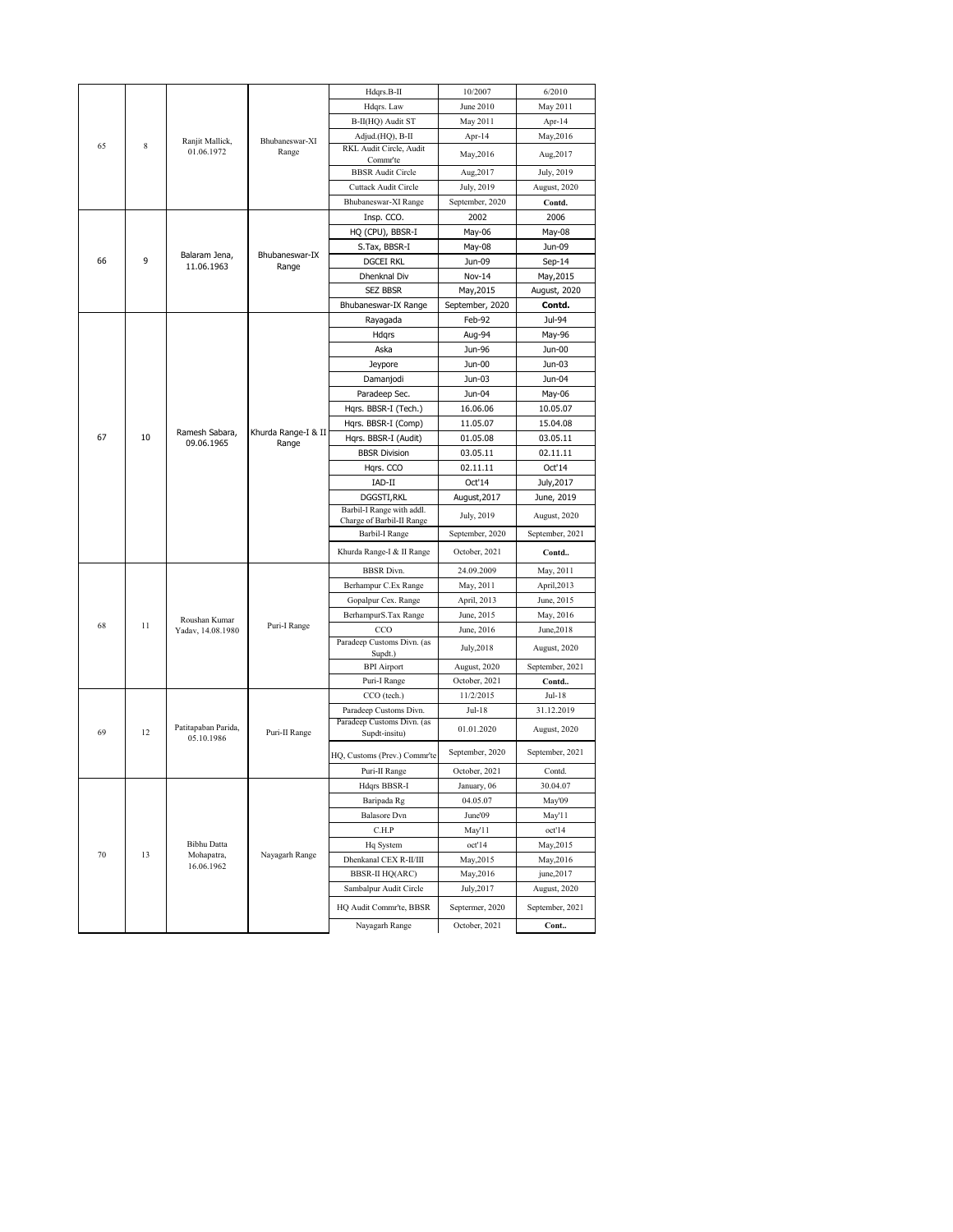|                      | Central GST & CX Division, Cuttack-I |                                 |                                                      |                                                                                       |                         |                 |  |  |  |
|----------------------|--------------------------------------|---------------------------------|------------------------------------------------------|---------------------------------------------------------------------------------------|-------------------------|-----------------|--|--|--|
|                      |                                      |                                 |                                                      | Meso, Jajpur (As Inspector)                                                           | 13.12.1995              | 05.06.1996      |  |  |  |
|                      |                                      |                                 |                                                      | <b>Balasore-I Range</b>                                                               | 06.06.1996              | 02.06.2000      |  |  |  |
|                      |                                      |                                 |                                                      | MESCO, Jajpur                                                                         | 19.06.2000              | 23.05.2001      |  |  |  |
|                      |                                      |                                 |                                                      | paradeep Customs House                                                                | 24.05.2001              | 30.06.2004      |  |  |  |
|                      |                                      |                                 |                                                      | Rayagada Division                                                                     | 12.07.2004              | 30.04.2007      |  |  |  |
|                      |                                      |                                 |                                                      | Angul-II (CE) Range                                                                   | 07.05.2007              | 25.04.2008      |  |  |  |
| 71                   | $\,1$                                | Ashok Kumar Jena,<br>12.06.1963 | Cuttack-I Dvn.                                       | Cuttack Dvn                                                                           | 30.04.2008              | 08.06.2009      |  |  |  |
|                      |                                      |                                 |                                                      | Cuttack-I (ST) Range                                                                  | 08.06.2009              | 18.05.2011      |  |  |  |
|                      |                                      |                                 |                                                      | Cutack-Division                                                                       | 18.05.2011              | 05.02.2013      |  |  |  |
|                      |                                      |                                 |                                                      | HQ (ARC) BBSR-II (As<br>supdt.)                                                       | 05.02.2013              | 01.11.2013      |  |  |  |
|                      |                                      |                                 |                                                      | Cuttack-I (ST) Range                                                                  | 01.11.2013              | 25.05.2016      |  |  |  |
|                      |                                      |                                 |                                                      | Cuttack-Service Tax Divn.                                                             | 25.05.2016              | 11.06.2018      |  |  |  |
|                      |                                      |                                 |                                                      | <b>Cuttack-I Division</b>                                                             | 11.06.2018              | Contd.          |  |  |  |
|                      |                                      |                                 |                                                      | <b>BBSR</b> Divn.                                                                     | 5/1/2009                | 10/1/2014       |  |  |  |
|                      |                                      |                                 | Anugul Divn.                                         | 10/15/2014                                                                            | $May-16$                |                 |  |  |  |
|                      |                                      |                                 | CPU, BBSR-I HQ                                       | $Jun-16$                                                                              | $Jun-17$                |                 |  |  |  |
|                      |                                      |                                 |                                                      | <b>BBSR-VI</b> range                                                                  | $Jun-17$                | $Jul-18$        |  |  |  |
| 72<br>$\overline{c}$ | Rashmiranjan                         | <b>Cuttck-I Division</b>        | Cuttack Range-III (Addl.<br>Charge Cuttack Range-IV) | $Jul-18$                                                                              | Aug-20                  |                 |  |  |  |
|                      |                                      | Dash, 03.05.1982                |                                                      | Cuttack-I Division, Cuttack-V                                                         | Aug-20                  | 01.01.2021      |  |  |  |
|                      |                                      |                                 |                                                      | and VI Range.<br>Cuttack-I Division, Cuttack-V<br>and VI Range. (as Supdt.<br>insitu) | 01.01.2021              | September, 2021 |  |  |  |
|                      |                                      |                                 |                                                      | <b>Cuttck-I Division</b>                                                              | October, 2021           | Contd           |  |  |  |
|                      |                                      |                                 |                                                      | Rayagada Dvn                                                                          | 05.03.93                | 30.06.98        |  |  |  |
|                      |                                      |                                 |                                                      | Sambalpur-I Dvn                                                                       | 13.07.98                | 31.05.01        |  |  |  |
|                      |                                      |                                 |                                                      | Sambalpur Rg                                                                          | 01.06.01                | 06.06.03        |  |  |  |
|                      |                                      | Dambaru Dhar Nayak,             |                                                      | Sambalpur-II Dvn                                                                      | 16.06.03                | 11.06.04        |  |  |  |
|                      |                                      |                                 |                                                      | Paradeep                                                                              | 17.06.04                | 30.04.07        |  |  |  |
|                      |                                      |                                 |                                                      | Rayagada Dvn                                                                          | 17.05.07                | Nov'10          |  |  |  |
|                      |                                      |                                 |                                                      | Cuttack Dvn                                                                           | Nov'10                  | 24.12.12        |  |  |  |
| 73                   | $\overline{\mathbf{3}}$              | 01.02.1964                      | Cuttack-I Range                                      | Hqrs ST Audit, BBSR-I                                                                 | 24.12.12                | Apr'14          |  |  |  |
|                      |                                      |                                 |                                                      | <b>Cuttack Division</b>                                                               | Apr'14                  | May, 2015       |  |  |  |
|                      |                                      |                                 |                                                      | Cuttack ST Range-II                                                                   | May, 2015               | June, 2017      |  |  |  |
|                      |                                      |                                 |                                                      | Dhenkanal-I Range                                                                     | June, 2017              | July, 2018      |  |  |  |
|                      |                                      |                                 |                                                      | Dhenkanal-I & Dhenkanal-II                                                            | July, 2018              | July, 2019      |  |  |  |
|                      |                                      |                                 |                                                      | Range                                                                                 |                         |                 |  |  |  |
|                      |                                      |                                 |                                                      | Sambalpur-II Divn.                                                                    | July, 2019              | August, 2020    |  |  |  |
|                      |                                      |                                 |                                                      | Cuttack-I Range<br>CTC Dvn                                                            | September, 2020<br>2002 | Contd<br>2004   |  |  |  |
|                      |                                      |                                 |                                                      | Damanjodi Range                                                                       | 2004                    | 2006            |  |  |  |
|                      |                                      |                                 |                                                      | Paradep Cus. Hous                                                                     | 2006                    | 2009            |  |  |  |
|                      |                                      |                                 |                                                      | <b>CTC</b> Division                                                                   | 2009                    | 2011            |  |  |  |
|                      |                                      |                                 |                                                      | CTC II S.Tax rng                                                                      | 2011                    | 2013            |  |  |  |
|                      |                                      |                                 |                                                      | Choudwar I Rng                                                                        | 01.05.13                | May, 2015       |  |  |  |
|                      |                                      | Satya Prasanna Rath,            | Cuttack-II Range and                                 | ST Div. Cuttack                                                                       | May, 2015               | June, 2017      |  |  |  |
| 74                   | $\overline{4}$                       | 14.01.1967                      | <b>Cuttack-I Division</b>                            | Audit Comm'te                                                                         | June, 2017              | Feb, 2018       |  |  |  |
|                      |                                      |                                 |                                                      | Cutack-I Division                                                                     | Feb, 2018               | June, 2019      |  |  |  |
|                      |                                      |                                 |                                                      | Cuttack-IV Range                                                                      | June, 2019              | August, 2020    |  |  |  |
|                      |                                      |                                 |                                                      | Cuttack-IV Range with addl.<br>charge of Cuttack-II Division                          | September, 2020         | September, 2021 |  |  |  |
|                      |                                      |                                 |                                                      | Cuttack-II Range and Cuttack-I<br>Division                                            | October, 2021           | Contd.          |  |  |  |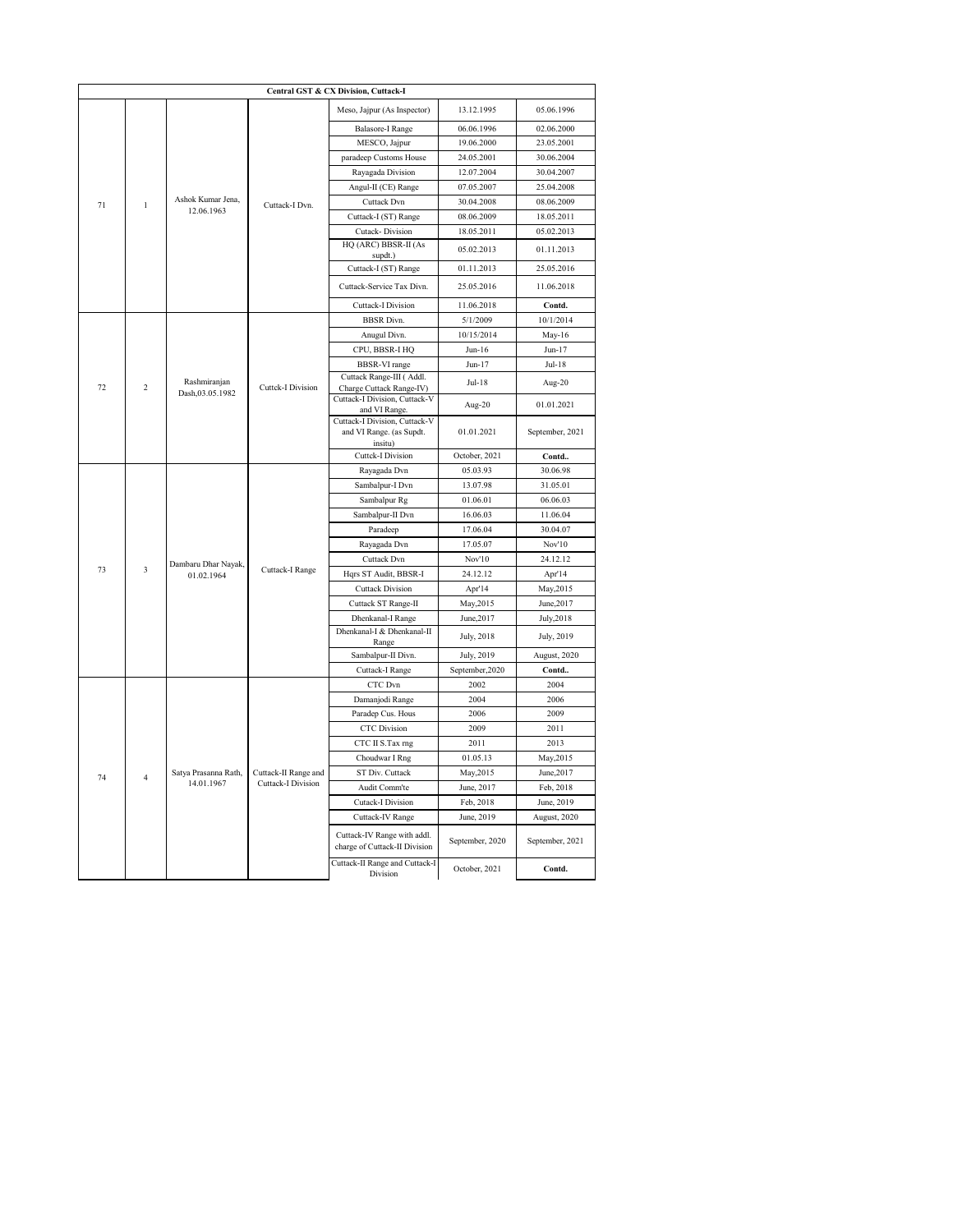|         |                                   |                                 |                                            | <b>Balasore-II Range</b>                                                     | 17.02.92        | 01.07.94        |
|---------|-----------------------------------|---------------------------------|--------------------------------------------|------------------------------------------------------------------------------|-----------------|-----------------|
|         |                                   |                                 |                                            | I.C.C.L                                                                      | 02.07.94        | 31.05.99        |
|         |                                   |                                 |                                            | <b>HQRS BBSR</b>                                                             | 09.06.99        | 10.06.05        |
|         |                                   |                                 |                                            | <b>Balasore-II Range</b>                                                     | 17.10.05        | 17.05.06        |
| 75<br>5 |                                   |                                 |                                            | <b>Cuttack Division</b>                                                      | 29.05.06        | 30.04.07        |
|         |                                   |                                 | Cuttack-I S. Tax                           | 30.04.07                                                                     | 25.05.09        |                 |
|         |                                   |                                 | Cuttack-II Range                           | 25.05.09                                                                     | 13.05.11        |                 |
|         | Uma Shankar Mishra,<br>01.07.1966 | Cuttack-III Range               | S.Tax Dvn Cuttack                          | 13.05.11                                                                     | May, 2015       |                 |
|         |                                   |                                 |                                            | CTC ST R-V/ST Survey in<br>CTC ST D.                                         | May, 2015       | June, 2017      |
|         |                                   |                                 | Jajpur-IV Range,                           | July, 2017                                                                   | Aug, 2017       |                 |
|         |                                   |                                 |                                            | Cuttack II Dvn                                                               | Aug, 2017       | June, 2018      |
|         |                                   |                                 |                                            | Angul Division with Addl.<br>Charge of Angul-I Range                         | June, 2018      | July, 2019      |
|         |                                   |                                 |                                            | Angul-I Range                                                                | July, 2019      | August, 2020    |
|         |                                   |                                 |                                            | Cuttack-III Range                                                            | September, 2020 | Contd           |
|         |                                   |                                 |                                            | Hqrs Office                                                                  | Jun-94          | 06/96           |
|         |                                   |                                 |                                            | Mesco jajpur (100%EOU)                                                       | Jun-96          | 05/2002         |
|         |                                   |                                 |                                            | Customs House, Paradeep                                                      | $Jun-02$        | 05/2005         |
|         |                                   |                                 |                                            | <b>Balasore</b> Dvn                                                          | $Jun-05$        | 04/2007         |
|         |                                   |                                 |                                            | <b>Balsore III Range</b>                                                     | Apr-07          | 06/2009         |
|         | Saroj Kumar Sahoo,<br>76<br>6     |                                 | Cuttack-II S.Tax Range                     | $Jun-09$                                                                     | 05/2011         |                 |
|         |                                   |                                 | Cuttack-IV Range                           | Cuttack Dvn office                                                           | May-11          | 02/2013         |
|         |                                   | 15.06.1964                      |                                            | S.Tax Adjn. BBSR-II HQ                                                       | Feb-13          | 05/2013         |
|         |                                   |                                 |                                            | Jajpur-II Range.                                                             | May-13          | 05/2015         |
|         |                                   |                                 |                                            | Jajpur Dvn                                                                   | May-15          | 06/2017         |
|         |                                   |                                 |                                            | Choudwar Range                                                               | 06/2017         | June, 2018      |
|         |                                   |                                 |                                            | Angul-V Range                                                                | June, 2018      | July, 2019      |
|         |                                   |                                 |                                            | Angul Divn.                                                                  | July, 2019      | August, 2020    |
|         |                                   |                                 |                                            | Angul-II Range                                                               | September, 2020 | September, 2021 |
|         |                                   |                                 |                                            | Cuttack-IV Range                                                             | October, 2021   | Contd           |
|         |                                   |                                 |                                            | Balasore (ST) Rg                                                             | 9/24/2009       | $Jun-10$        |
|         |                                   |                                 |                                            | Balasore Divn. (Prev)                                                        | $Jun-10$        | May-12          |
|         |                                   |                                 |                                            | <b>Customs House Paradeep</b>                                                | $May-12$        | 5/1/2015        |
|         |                                   |                                 |                                            | DRI, BBSR R.U.                                                               | $May-15$        | 31.03.2018      |
|         |                                   | Mritunjay Pradhan,              | Cuttack V Range, VI                        | CCO, BBSR (as<br>Superintendent)                                             | 01.04.2018      | June, 2018      |
| 77      | $\tau$                            | 07.10.1980                      | Range & Cuttack-I<br>Divison               | Paradeep-I Range, Paradeep<br>with additional charge of<br>Paradeep-II Range | June, 2018      | August, 2020    |
|         |                                   |                                 |                                            | Cuttack-I Divison                                                            | September, 2020 | September, 2021 |
|         |                                   |                                 |                                            | Cuttack V Range, VI Range &<br>Cuttack-I Divison                             | October, 2021   | contd.          |
|         |                                   |                                 |                                            | On joining HQ BBSR                                                           | 27.07.2016      | 03.08.2016      |
|         |                                   |                                 | Dhenkanal-I Range                          | Audit Commr'tre, BBSR Circle                                                 | 03.08.2016      | 31.12.2019      |
| 78      | 8                                 | Kumar Vivekanand.<br>16.06.1988 | with addl. charge of<br>Dhenkanal-II Range | Angul Audit Circle (as Supdt-<br>insitu)                                     | 01.01.2020      | August, 2020    |
|         |                                   |                                 |                                            | Dhenkanal-I Range with addl.<br>charge of Dhenkanal-II Range                 | September, 2020 | Contd.          |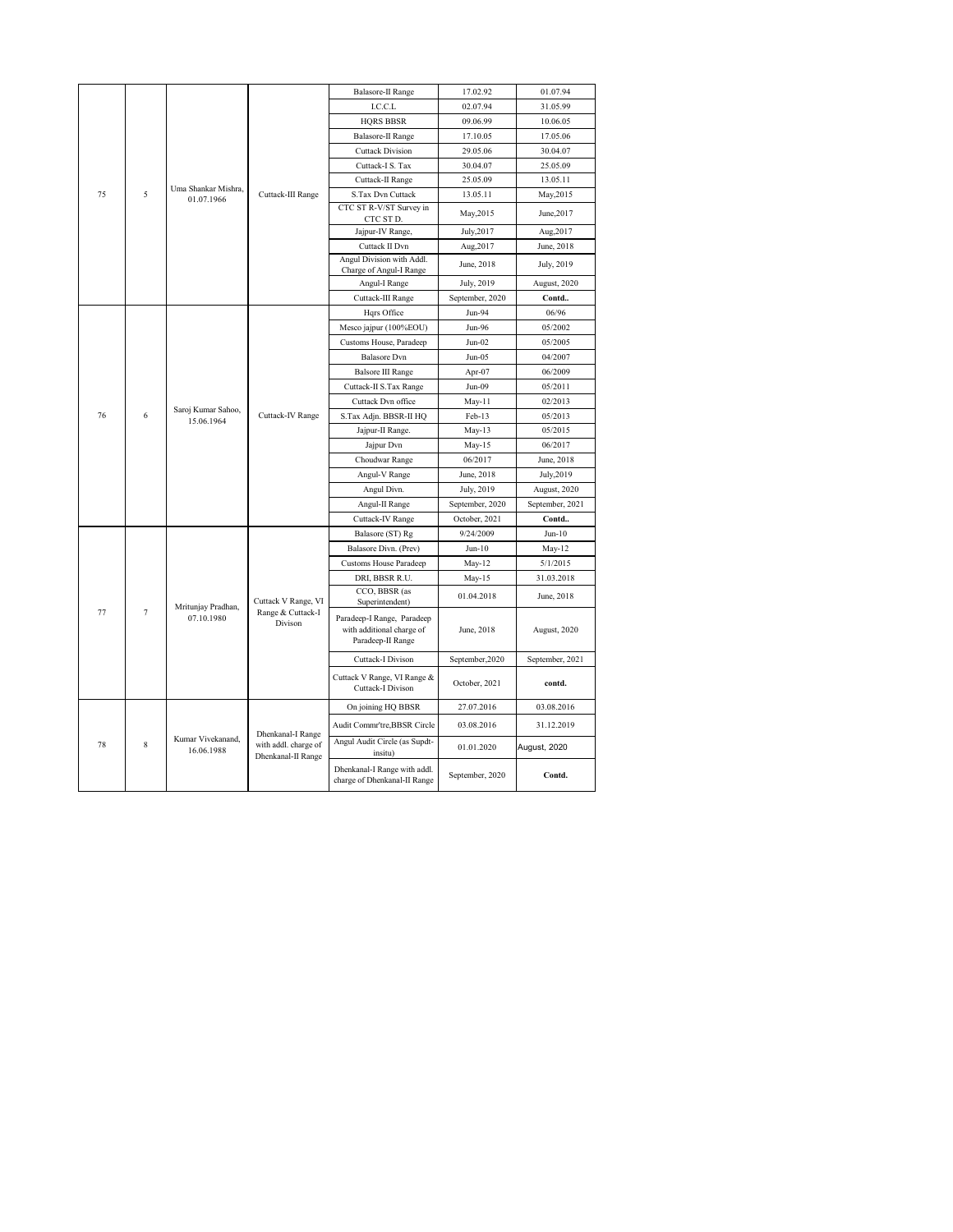| Central GST & CX Division, Cuttack-II |                  |                            |                            |                                                                            |                 |                 |  |  |
|---------------------------------------|------------------|----------------------------|----------------------------|----------------------------------------------------------------------------|-----------------|-----------------|--|--|
|                                       |                  |                            |                            | Commr'Cell, B-I HQ                                                         | 20.12.2002      | June'06         |  |  |
|                                       |                  |                            |                            | <b>BBSR-II</b> Cex Rg                                                      | 05.06.2006      | 30.05.2008      |  |  |
|                                       |                  |                            |                            | CCO                                                                        | 01.05.2008      | Dec'13          |  |  |
|                                       |                  |                            |                            | Audit, B-I                                                                 | Jan'14          | Nov., 2014      |  |  |
|                                       |                  |                            |                            | <b>Dhenkanal Division</b>                                                  | Nov'14          | 01.05.2015      |  |  |
| 79                                    | $\mathbf{1}$     | Subhendra Pattanaik,       | <b>Cuttack-II Division</b> | CCO, Admn Section                                                          | 05.05.2015      | June, 2019      |  |  |
|                                       |                  | BA. 27.06.1967             |                            | Cuttack-V Range with addl.<br>Charge of Cuttack-VI Range.                  | July, 2019      | August, 2020    |  |  |
|                                       |                  |                            |                            | Cuttack-VI Range with addl.<br>Charge of Cuttack-V Range.                  | September, 2020 | September, 2021 |  |  |
|                                       |                  |                            |                            | Cuttack-II Division                                                        | October, 2021   | Contd           |  |  |
|                                       |                  |                            |                            | Comp., Regn                                                                | 12/2002         | 7/2004          |  |  |
|                                       |                  |                            |                            | RKL-I (Recovy)                                                             | 7/2004          | 9/2005          |  |  |
|                                       |                  |                            |                            | RKL-I (Prev)                                                               | 9/2005          | 5/2006          |  |  |
|                                       |                  |                            |                            | RKL-I Div.                                                                 | 5/2006          | 4/2007          |  |  |
|                                       |                  |                            |                            | Rourkela-II                                                                | 5/2007          | 4/2008          |  |  |
|                                       |                  |                            |                            | Kalunga-II                                                                 | 5/2008          | 01.06.2010      |  |  |
| 80                                    | $\overline{2}$   | Ahesan Ali Khan            | Cuttack-II Division        | RKL-I Dn.                                                                  | June 2010       | May 2012        |  |  |
|                                       | B.A., 30.09.1971 |                            | RKL-II Dn                  | May 2012                                                                   | 5/2013          |                 |  |  |
|                                       |                  |                            | Lathikata Rg               | $May-13$                                                                   | $Oct-14$        |                 |  |  |
|                                       |                  |                            |                            | Keonjhar Divn                                                              | $Oct-14$        | May, 2015       |  |  |
|                                       |                  |                            |                            | RKL CEX Div.-I                                                             | May, 2015       | June, 2018      |  |  |
|                                       |                  |                            |                            | RKL III Range and addl charge<br>of RKL V Range                            | June, 2018      | June, 2019      |  |  |
|                                       |                  |                            |                            | Cuttack-II Division                                                        | June, 2019      | Contd.          |  |  |
|                                       |                  |                            |                            | <b>BBSR HQ.</b>                                                            | 21.12.2002      | 2005            |  |  |
|                                       |                  |                            |                            | <b>SBP</b> Div                                                             | 2005            | 2009            |  |  |
|                                       |                  |                            |                            | <b>BBSR-II Hqrs</b>                                                        | 2009            | 2014            |  |  |
|                                       |                  |                            |                            | <b>BBSR</b> Div                                                            | Feb-14          | May'14          |  |  |
|                                       |                  |                            |                            | IAD, B-II                                                                  | May'14          | Aug'14          |  |  |
| 81                                    | 3                | Paul Kanhar,<br>06.05.1965 | Cuttack-II Division        | Comm(A), BBSR                                                              | Sep'14          | Dec'14          |  |  |
|                                       |                  |                            |                            | RTI/NRO B-II Hqrs.                                                         | Jan'15          | June, 2017      |  |  |
|                                       |                  |                            |                            | <b>Berhampur Division(GST</b><br>CELL)                                     | 19.06.2017      | June, 2019      |  |  |
|                                       |                  |                            |                            | Bhubaneswar-I Divn. (BBSR<br>Commr'te)                                     | June, 2019      | September, 2021 |  |  |
|                                       |                  |                            |                            | Cuttack-II Division                                                        | October, 2021   | Contd           |  |  |
|                                       |                  |                            |                            | <b>Balasore</b> Div                                                        | 21.12.2002      | 2005            |  |  |
|                                       |                  |                            |                            | Paradeep                                                                   | $Jun-05$        | 2008            |  |  |
|                                       |                  |                            |                            | Rayagada                                                                   | Jun-08          | 2010            |  |  |
|                                       |                  |                            |                            | Cuttack-II Range                                                           | $Jul-05$        | 2012            |  |  |
|                                       |                  |                            |                            | Cuttack Div                                                                | $Jun-12$        | 2014            |  |  |
|                                       |                  |                            |                            | <b>Anugul Division</b>                                                     | $Oct-14$        | May, 2015       |  |  |
| 82                                    | $\overline{4}$   | Aruna Prasad Baral.        | Cuttack-VII Range and      | Cuttack CEX Dn.                                                            | May, 2015       | May, 2016       |  |  |
|                                       |                  | BA 07.06.1963              | Kendrapada Range           | Leave                                                                      | May, 2016       | 26.10.2016      |  |  |
|                                       |                  |                            |                            | RSP Range, RKL-I Div.                                                      | 27.10.2016      |                 |  |  |
|                                       |                  |                            |                            | Kendrapara Range,<br>Kendrapara                                            | 19.06.2017      | Aug, 2017       |  |  |
|                                       |                  |                            |                            | Cuttack-II Dvn (Infra,land &<br>building & Addl charge<br>Kendrapara Range | Aug, 2017       | August, 2020    |  |  |
|                                       |                  |                            |                            | Cuttack-VII Range and<br>Kendrapada Range                                  | September, 2020 | Contd.          |  |  |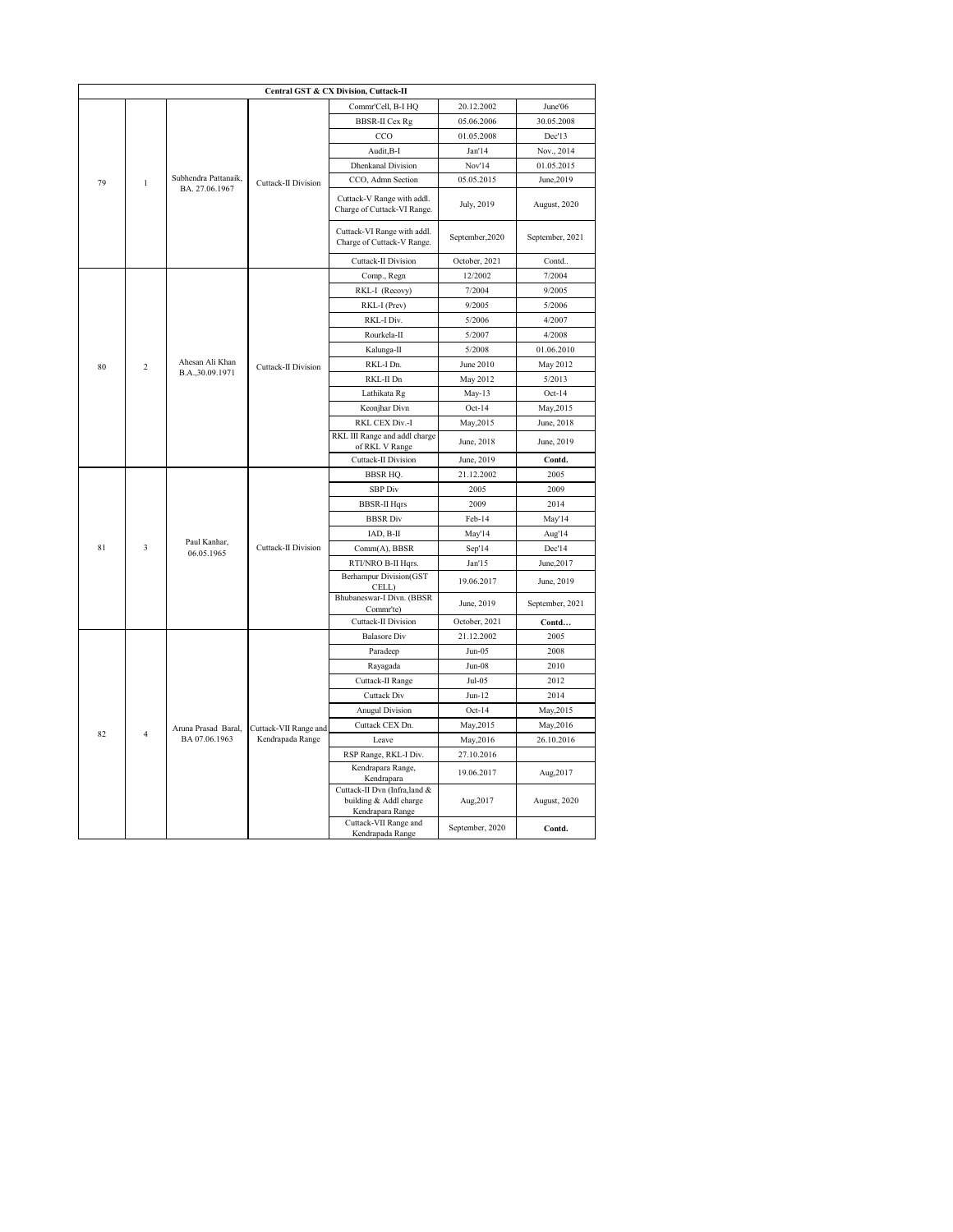|         |                       |                                 |                          | (As Insp) Baripada Rng                                         | 14.0.1992       | 31.05.1995      |
|---------|-----------------------|---------------------------------|--------------------------|----------------------------------------------------------------|-----------------|-----------------|
|         |                       |                                 |                          | CTC Dvn                                                        | 01.06.1995      | 31.12.1995      |
|         |                       |                                 |                          | CTC-II Dvn                                                     | 31.12.1992      | 15.08.1998      |
|         |                       |                                 |                          | <b>BBSR</b> Dvn                                                | 15.08.1998      | May'2002        |
|         |                       |                                 |                          | <b>BBSR-II Rng</b>                                             | May'2002        | May, 2003       |
| 83<br>5 |                       |                                 |                          | <b>BBSR-II Audit</b>                                           | May'2003        | Sept, 2005      |
|         |                       |                                 | (As Supdt) Sbp-II Dvn    | Oct'2005                                                       | April'2006      |                 |
|         |                       |                                 | <b>BBSR-II HQ Review</b> | May'2006                                                       | May'2009        |                 |
|         | Surendra Kumar Patra, | Cuttack-VIII Range,             | <b>BBSR-II Audit</b>     | June'2009                                                      | May'2012        |                 |
|         | 03.10.1965            | Cuttack-IX Range &              | <b>BBSR-I Stat</b>       | May'12                                                         | May'14          |                 |
|         |                       | Cuttack II Division             | $_{\rm CCO}$             | May'14                                                         | May, 2015       |                 |
|         |                       |                                 |                          | HQ Adj. (JC/ADC) BBSR-II                                       | May, 2015       | June, 2017      |
|         |                       |                                 |                          | Rengali-I Ran                                                  | July, 2017      | Aug, 2017       |
|         |                       |                                 |                          | Review (HQRS) BBSR GST                                         | Aug, 2017       | August, 2020    |
|         |                       |                                 |                          | Comm'te<br>Cuttack-VIII Range & Cuttack-<br>IX Range           | September, 2020 | September, 2021 |
|         |                       |                                 |                          | Cuttack-VIII Range, Cuttack-<br>IX Range & Cuttack II Division | October, 2021   | Contd.          |
|         |                       |                                 |                          | <b>BBSR</b> Division                                           | 21.12.2002      | 2004            |
|         |                       |                                 |                          | B-I, Hqrs                                                      | 2004            | 2006            |
|         |                       |                                 |                          | <b>BBSR-II STRange</b>                                         | 2006            | 2008            |
|         |                       |                                 |                          | B-I, CPU                                                       | 01.05.08        | 2010            |
| 84<br>6 |                       |                                 | B-I, Tribunal            | 2010                                                           | 2012            |                 |
|         |                       |                                 | Paradeep CH              | 2012                                                           | 2014            |                 |
|         |                       | Basudeb Sahoo, BA<br>11.10.1965 | Choudwar Range           | <b>SBP-I Division</b>                                          | 2014            | 25, May, 2016   |
|         |                       |                                 |                          | CTC ST Range-IV                                                | 26, May, 2016   | June, 2017      |
|         |                       |                                 |                          | Cuttack-VI Range                                               | June, 2017      | June, 2018      |
|         |                       |                                 |                          | Rayagada Dvn.                                                  | June, 2018      | June, 2019      |
|         |                       |                                 |                          | Cutack-VII Range with addl.<br>Charge of Cuttack-IX Range      | June, 2019      | August, 2020    |
|         |                       |                                 |                          | Choudwar Range                                                 | September, 2020 | Contd.          |
|         |                       |                                 |                          | Cuttack C.E Divn. Office                                       | $Sep-16$        | $Jun-17$        |
|         |                       |                                 |                          | Cuttack-I Divn(GST Cell)                                       | Jun-17          | Jul-18          |
|         |                       | Amit Kumar Shajlan,             |                          | Cuttack Range-V                                                | Jul-18          | June, 2019      |
| 85      | $\overline{7}$        | 02.07.1990                      | Paradeep-I Range         | <b>Balasore Division</b>                                       | June, 2019      | 31.12.2019      |
|         |                       |                                 |                          | <b>Balasore Division</b><br>(as<br>Supdt-insitu)               | 01.01.2020      | August, 2020    |
|         |                       |                                 |                          | Paradeep-I Range                                               | September, 2020 | Contd.          |
|         |                       |                                 |                          | Paradeep ST Rg.- II                                            | 11/24/2015      | Jun-17          |
|         |                       | Subhajit Chatterjee,            |                          | Paradeep-II Range(Addl.<br>Charge Paradeep-I Range)            | Jun-17          | Jul-18          |
| 86      | 8                     | 07.11.1986                      | Paradeep-II Range        | Cuttack-II Divn.                                               | Jul-18          | 31.12.2019      |
|         |                       |                                 |                          | Cuttack-II Divn.<br>(as<br>Supdt-insitu)                       | 01.01.2020      | August, 2020    |
|         |                       |                                 |                          | Paradeep-II Range                                              | September, 2020 | Contd           |
|         |                       |                                 |                          | ICT from Mumbai Zone in<br>CCO                                 | 03.09.2014      | October' 2014   |
|         |                       |                                 |                          | BBSr CE Divn. (BBSR-I<br>Comm <sup>'te</sup> )                 | October' 2014   | june' 2017      |
|         |                       |                                 |                          | CCO (CPC), BBSR                                                | June' 2017      | July' 2018      |
| 87      | 9                     | Bibhuti Bhusan                  |                          | Bhubaneswar-I Divn. (BBSR<br>Commr'te)                         | July' 2018      | Dec, 2018       |
|         |                       | Pradhan, 11.05.1983             | Jagatsinghpur Range      | HQ, RKL                                                        | January, 2019   | 15.02.2019      |
|         |                       |                                 |                          | <b>BBSR-I Division.</b>                                        | 18.02.2019      | June, 2019      |
|         |                       |                                 |                          | Bhubaneswar-V & VI Range                                       | June, 2019      | August, 2020    |
|         |                       |                                 |                          |                                                                |                 |                 |
|         |                       |                                 |                          | Bhubaneswar-VI Range                                           | September, 2020 | September, 2021 |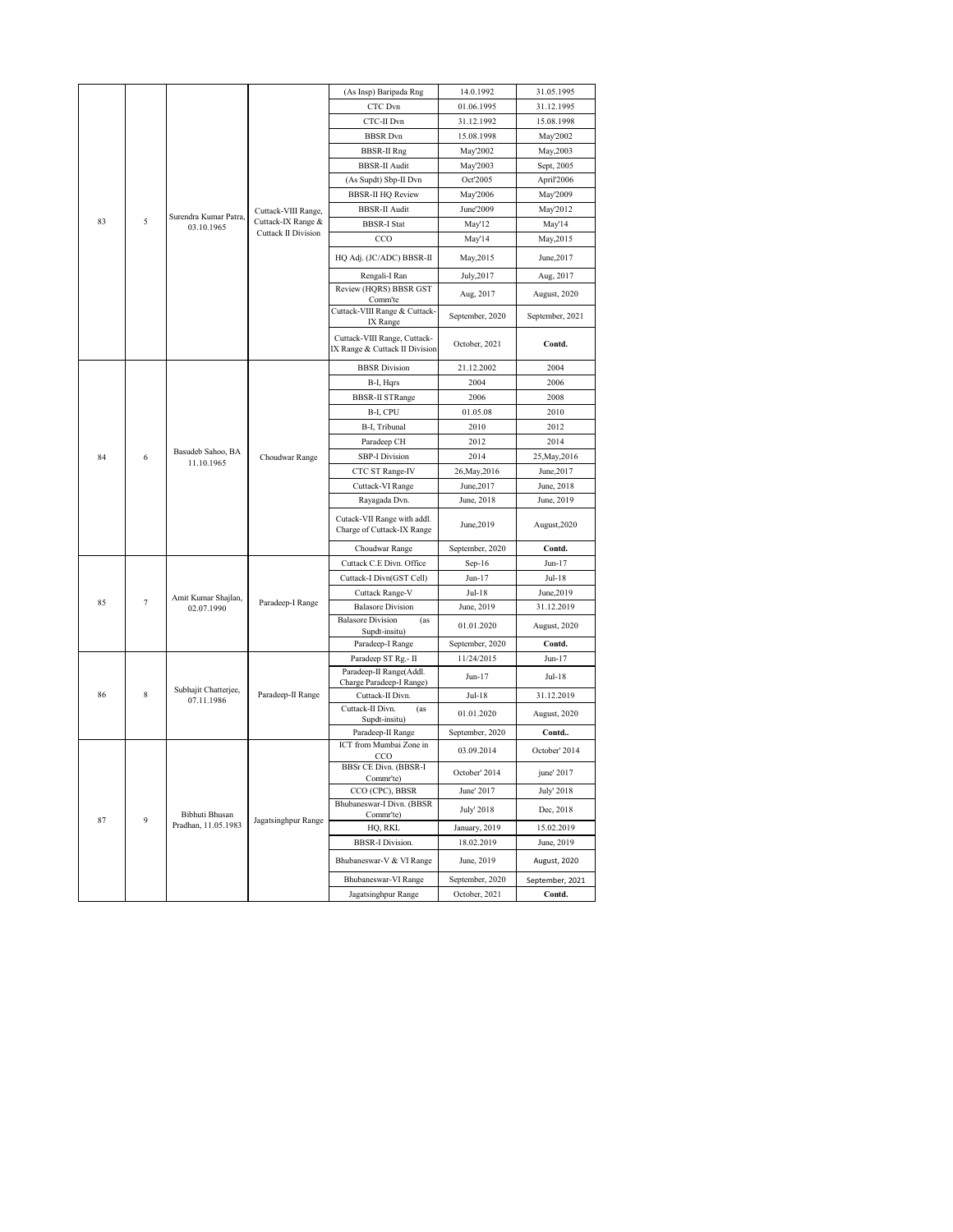| Central GST & CX Division, Berhampur |                         |                            |                           |                                                                  |                      |                      |  |
|--------------------------------------|-------------------------|----------------------------|---------------------------|------------------------------------------------------------------|----------------------|----------------------|--|
|                                      |                         |                            |                           | Sambalpur-I Divn.                                                | 9/2009               | 5/2011               |  |
|                                      |                         |                            |                           | Titlagarh Rg.                                                    | 5/2011               | 5/2013               |  |
|                                      |                         |                            |                           | SBP-II Prev.                                                     | $May-13$             | Jun-15               |  |
|                                      |                         |                            |                           | Sambalpur-I Divn.                                                | $Jun-15$             | Jun-17               |  |
| 88                                   | $\mathbf{1}$            | Tikelal Sulia,             | <b>Berhampur Division</b> | Devgarh Range, Sambalpur-I<br>Dvn                                | Jun-17               | 31.03.2018           |  |
|                                      |                         | 08.07.1979                 |                           | (As Supdt) Devgarh Range,<br>Sbp-I Dvn                           | 01.04.2018           | June, 2018           |  |
|                                      |                         |                            |                           | Dhamra Customs Divn.                                             | June, 2018           | August, 2020         |  |
|                                      |                         |                            |                           | HQ, Customs (Prev.) Commr'te                                     | August, 2020         | Septermber, 2021     |  |
|                                      |                         |                            |                           | <b>Berhampur Division</b>                                        | October, 2021        | Contd.               |  |
|                                      |                         |                            |                           | Rayagada Divn.                                                   | 10/19/2009           | May-11               |  |
|                                      |                         |                            |                           | C.H.P                                                            | May-11               | Apr-14               |  |
|                                      |                         |                            |                           | Rg. Damanjodi                                                    | Apr-14               | 5/1/2015             |  |
|                                      |                         |                            |                           | DRI, BBSR R.U.                                                   | May-15               | 31.03.2018           |  |
|                                      |                         |                            |                           | CCO, BBSR (as<br>Superintendent)                                 | 01.04.2018           | June, 2018           |  |
| 89                                   | $\overline{c}$          | Manoj Verma,<br>30.12.1977 | <b>Berhampur Division</b> | Behampur I Range with addl.<br>Charge of Berhampur-II Range      | June, 2018           | June, 2019           |  |
|                                      |                         |                            |                           | Behampur II Range with addl.<br>Charge of Berhampur-IV           | June, 2019           | August, 2020         |  |
|                                      |                         |                            |                           | Range                                                            |                      |                      |  |
|                                      |                         |                            |                           | Berhampur-IV Range                                               | September, 2020      | September, 2021      |  |
|                                      |                         |                            |                           | <b>Berhampur Division</b>                                        | October, 2021        | Contd                |  |
|                                      |                         |                            |                           | B-II, Accounts                                                   | 7/2005               | 11/2005              |  |
|                                      |                         |                            | Jharsuguda S.Tax Rg.      | 11/2005                                                          | 4/2007               |                      |  |
| 90                                   |                         |                            |                           | SBP-I divn (Prev)                                                | 5.2007               | 5/2009               |  |
|                                      |                         |                            |                           | Belpahar                                                         | May 2009             | June 2010            |  |
|                                      |                         |                            |                           | Hdqrs. Comp.                                                     | June 2010            | $May-13$             |  |
|                                      | $\overline{\mathbf{3}}$ | Birendra Nath Soren,       | Berhampur III Range       | CPU HQ                                                           | $May-13$             | $Oct-14$             |  |
|                                      |                         | 19.5.1977                  | & Gopalpur Range          | Jajpur Div                                                       | $Oct-14$             | May, 2015            |  |
|                                      |                         |                            |                           | Jajpur CEX R-III                                                 | May, 2015            | June, 2017           |  |
|                                      |                         |                            |                           | Dhenkanal-II Range                                               | June, 2017           | June, 2018           |  |
|                                      |                         |                            |                           | Paradeep Customs Divn.                                           | June, 2018           | August, 2020         |  |
|                                      |                         |                            |                           | <b>BPI</b> Airport                                               | August, 2020         | September, 2021      |  |
|                                      |                         |                            |                           | Berhampur III Range &<br>Gopalpur Range                          | October, 2021        | Contd                |  |
|                                      |                         |                            |                           | CCO(Law)                                                         | May-16               | Jul-18               |  |
|                                      |                         |                            |                           | Paradeep Customs Divn.                                           | Jul-18               | 31.12.2019           |  |
| 91                                   | $\overline{4}$          | Chandrasekhar Nayak,       | Berhampur-IV Range        | Paradeep Customs Divn. (as<br>Supdt-insitu)                      | 01.01.2020           | August, 2020         |  |
|                                      |                         | 04.06.1989                 | & Berhampur Division      | <b>BPI</b> Airport                                               | August, 2020         | September, 2021      |  |
|                                      |                         |                            |                           | Berhampur-IV Range &                                             | October, 2021        | Contd                |  |
|                                      |                         |                            |                           | <b>Berhampur Division</b><br>Central GST & CX Division, Rayagada |                      |                      |  |
|                                      |                         |                            |                           | Cuttack                                                          | 17.03.92             | 15.06.92             |  |
|                                      |                         |                            |                           | Hqrs. BBSR                                                       | 16.06.95             | 09.06.99             |  |
|                                      |                         |                            |                           |                                                                  |                      |                      |  |
|                                      |                         |                            |                           | TISCO, Bamnipal<br>Balasore Dn(S.Tax)                            | 21.06.99<br>13.12.99 | 30.11.99             |  |
|                                      |                         |                            |                           | RKL-I Dn.                                                        |                      | 30.06.04             |  |
|                                      |                         |                            |                           | RKL-I (S.Tax Range)                                              | 01.07.04<br>28.11.05 | 24.11.05<br>30.04.07 |  |
|                                      |                         |                            |                           |                                                                  |                      |                      |  |
|                                      |                         |                            |                           | RKL-II Dn.                                                       | 01.05.07             | 30.08.07             |  |
| 92                                   | $\mathbf{1}$            | Man Singh Soren,           | Rayagada Division         | Hqrs. BBSR-I (Audit)                                             | 31.08.07             | 15.10.07             |  |
|                                      |                         | 16.04.1969                 |                           | Hqrs. BBSR-I (S. Tax)                                            | 16.10.07             | 29.10.08             |  |
|                                      |                         |                            |                           | Hqrs. BBSR-I (Comp)                                              | 30.10.08             | May'09               |  |
|                                      |                         |                            |                           | ARC, BBSR-I Commr'te                                             | May'09               | 20.08.10             |  |
|                                      |                         |                            |                           | NRO, BBSR-I Commr'te                                             | 20.08.2010           | May'12               |  |
|                                      |                         |                            |                           | Therubali Range                                                  | May'12               | Oct'14               |  |
|                                      |                         |                            |                           | Bhawanipatan Rng                                                 | oct'14               | May, 2016            |  |
|                                      |                         |                            |                           | Rayagada Division                                                | 6th June, 2016       | June, 2017           |  |
|                                      |                         |                            |                           | Rayagada-II Range                                                | June, 2017           | June, 2019           |  |
|                                      |                         |                            |                           | Rayagada Division                                                | June, 2019           | Contd                |  |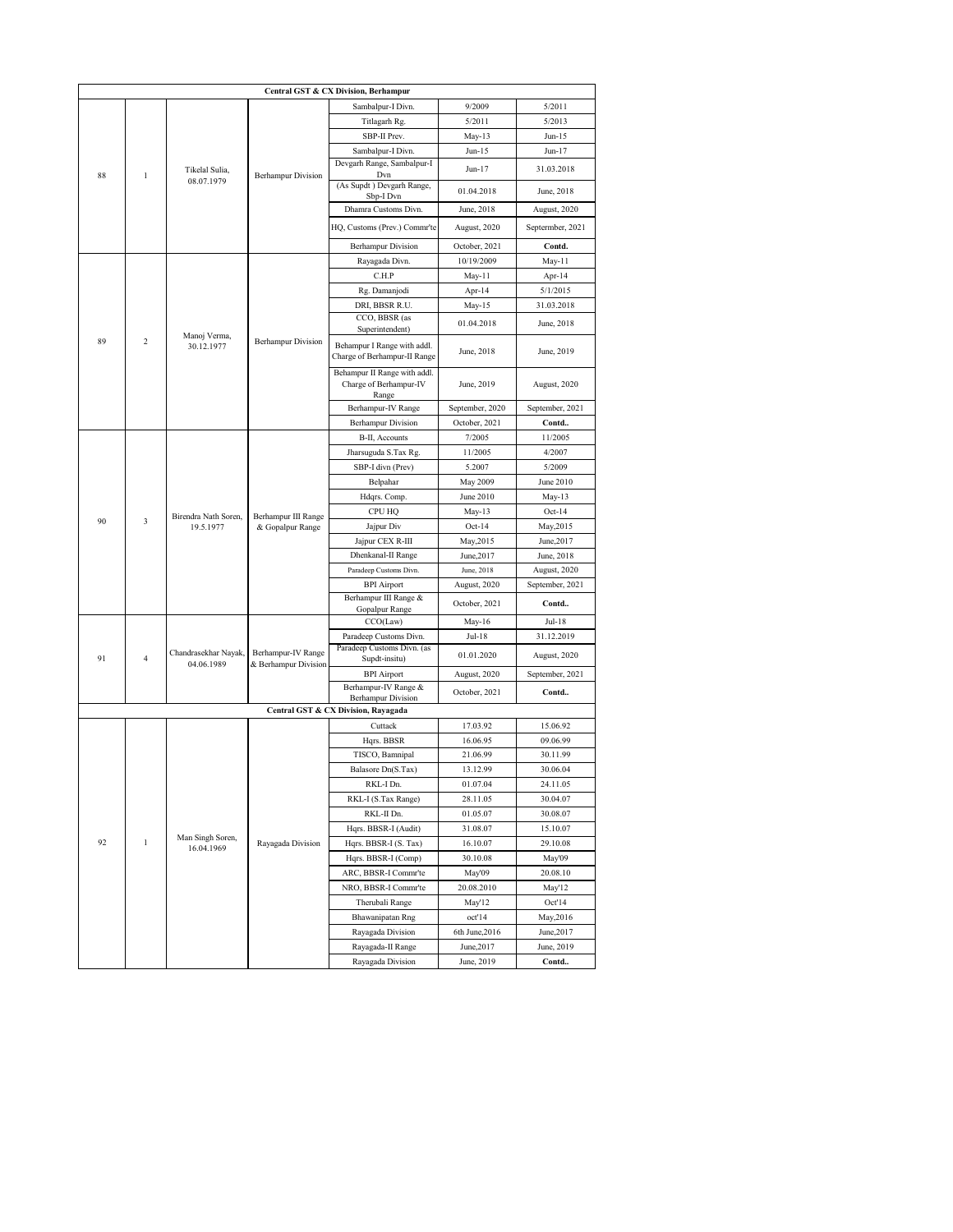|    |                         |                                           |                                         | Audit Co-ordination & ARC,                                                      | 26.07.2016      | 25.07.2018       |
|----|-------------------------|-------------------------------------------|-----------------------------------------|---------------------------------------------------------------------------------|-----------------|------------------|
|    |                         |                                           |                                         | <b>BBSR</b><br>Berhampur Range-II                                               | 26.07.2018      | 31.12.2019       |
| 93 | $\overline{c}$          | Kumar Abhijeet,<br>01.01.1991             | Rayagada Division &                     | Berhampur Range-III & V                                                         |                 |                  |
|    |                         |                                           | Rayagada-II Range                       | Range                                                                           | 01.01.2020      | August, 2020     |
|    |                         |                                           |                                         | (as Supdt-insitu)<br>Rayagada Division &                                        |                 |                  |
|    |                         |                                           |                                         | Rayagada-II Range                                                               | September, 2020 | Contd            |
|    |                         |                                           |                                         | Rayagada Divn.                                                                  | Jun-17          | Jul-18           |
|    |                         |                                           |                                         | Koraput Range (Addl. Charge<br>Rayagada Range-II)                               | $Jul-18$        | Aug-20           |
| 94 | 3                       | Venkat Naga Raghav<br>Kurella, 25.12.1990 | Rayagada Division &<br>Rayagada-I Range | Rayagada Division and<br>Rayagada Range-III                                     | Aug-20          | 01.01.2021       |
|    |                         |                                           |                                         | Rayagada Division and<br>Rayagada Range-III (as Supdt.<br>insitu)               | 01.01.2021      | September, 2021  |
|    |                         |                                           |                                         | Rayagada Division &<br>Rayagada-I Range                                         | October, 2021   | Contd            |
|    |                         |                                           |                                         | Sambalpur-I Divn.                                                               | 9/2009          | 5/2011           |
|    |                         |                                           |                                         | Hirakud Rg.                                                                     | May 2011        | 41395            |
|    |                         |                                           | Jharsuguda Rg.                          | $May-13$                                                                        | $Jun-15$        |                  |
|    |                         |                                           |                                         | Sambalpur-I Divn.                                                               | $Jun-15$        | $Jun-17$         |
|    |                         | Mohan Kumar Deep,                         |                                         | Titlagarh Rg.-II                                                                | $Jun-17$        | 31.03.2018       |
| 95 | $\overline{\mathbf{4}}$ | 04.07.1978                                | Koraput Range,<br>Jeypore-I & II Range  | (as supdt) Titlagarh Range-II/<br>SBP-II Dvn.                                   | 01.04.2018      | June, 2018       |
|    |                         |                                           |                                         | Bhawanipatna Range                                                              | June, 2018      | August, 2020     |
|    |                         |                                           |                                         | Koraput Range and Jeypore-II<br>Range                                           | September, 2020 | September, 2021  |
|    |                         |                                           |                                         | Koraput Range, Jeypore-I & II<br>Range                                          | October, 2021   | Contd            |
|    |                         |                                           | Bhawanipatna Range                      | Therubali Range, Rayagada<br>Divn. (BBSR-I Commr'te)                            | 06.12.2010      | October' 2012    |
|    |                         |                                           |                                         | Sambalpur-II Divn. (BBSR-II<br>Comm <sup>'te</sup> )                            | October' 2012   | May' 2013        |
|    | 5                       | Bijay Raj Sikha,<br>21.04.1977            |                                         | Titilagarh Range (BBSR-II/<br>Rourkela Commr'te)                                | May' 2013       | June' 2017       |
| 96 |                         |                                           |                                         | Bhawanipatna Range (BBSR<br>Commr'te)                                           | June' 2017      | Dec, 2018        |
|    |                         |                                           |                                         | Berhampur-Divn.                                                                 | January, 2019   | June, 2019       |
|    |                         |                                           |                                         | Rayagada Range-II with addl.<br>Charge of Koraput Range                         | June, 2019      | August, 2020     |
|    |                         |                                           |                                         | Bhawanipatna Range                                                              | September, 2020 | Contd.           |
|    |                         |                                           |                                         | Central GST & CX Division, Jajpur                                               |                 |                  |
|    |                         |                                           |                                         | Rayagada Divn.                                                                  | 6/30/2014       | May-16           |
|    |                         |                                           |                                         | City Rg. RKL                                                                    | $Jun-16$        | $Jun-17$         |
|    |                         |                                           |                                         | RKL-II Range                                                                    | $Jun-17$        | $Jul-18$         |
|    |                         |                                           |                                         | Cuttack Range-VIII                                                              | $Jul-18$        | 31.12.2019       |
| 97 | $\mathbf{1}$            | Mukesh Kumar-II<br>05.07.1985             | Jajpur Division &<br>Jajpur-III Range   | Cuttack Range-VIII Range with<br>addl. Charge fo Cuttack-IX<br>Range(as Supdt.) | 01.01.2020      | August, 2020     |
|    |                         |                                           |                                         | Jajpur Division                                                                 | September, 2020 | Septermber, 2021 |
|    |                         |                                           |                                         | Jajpur Division & Jajpur-III<br>Range                                           | October, 2021   | Contd            |
|    |                         |                                           |                                         | Cuttack CE Divn.                                                                | 12/31/2013      | $Jun-15$         |
|    |                         |                                           |                                         | Cuttack ST Rg.-II & V                                                           | $Jun-15$        | $Jun-17$         |
|    |                         |                                           |                                         | Kendrapara Range, Kendrapara                                                    | $Jun-17$        | $Jul-18$         |
| 98 | $\overline{2}$          | Asheesh Kumar Gupta,                      | Jajpur-I Range &                        | Paradeep Customs Divn.                                                          | $Jul-18$        | 31.12.2019       |
|    |                         | 01.07.1981                                | Jajpur Division                         | Paradeep Customs Divn. (as<br>Supdt-insitu)                                     | 01.01.2020      | August, 2020     |
|    |                         |                                           |                                         | <b>BPI</b> Airport                                                              | August, 2020    | September, 2021  |
|    |                         |                                           |                                         | Jajpur-I Range & Jajpur<br>Division                                             | October, 2021   | Contd            |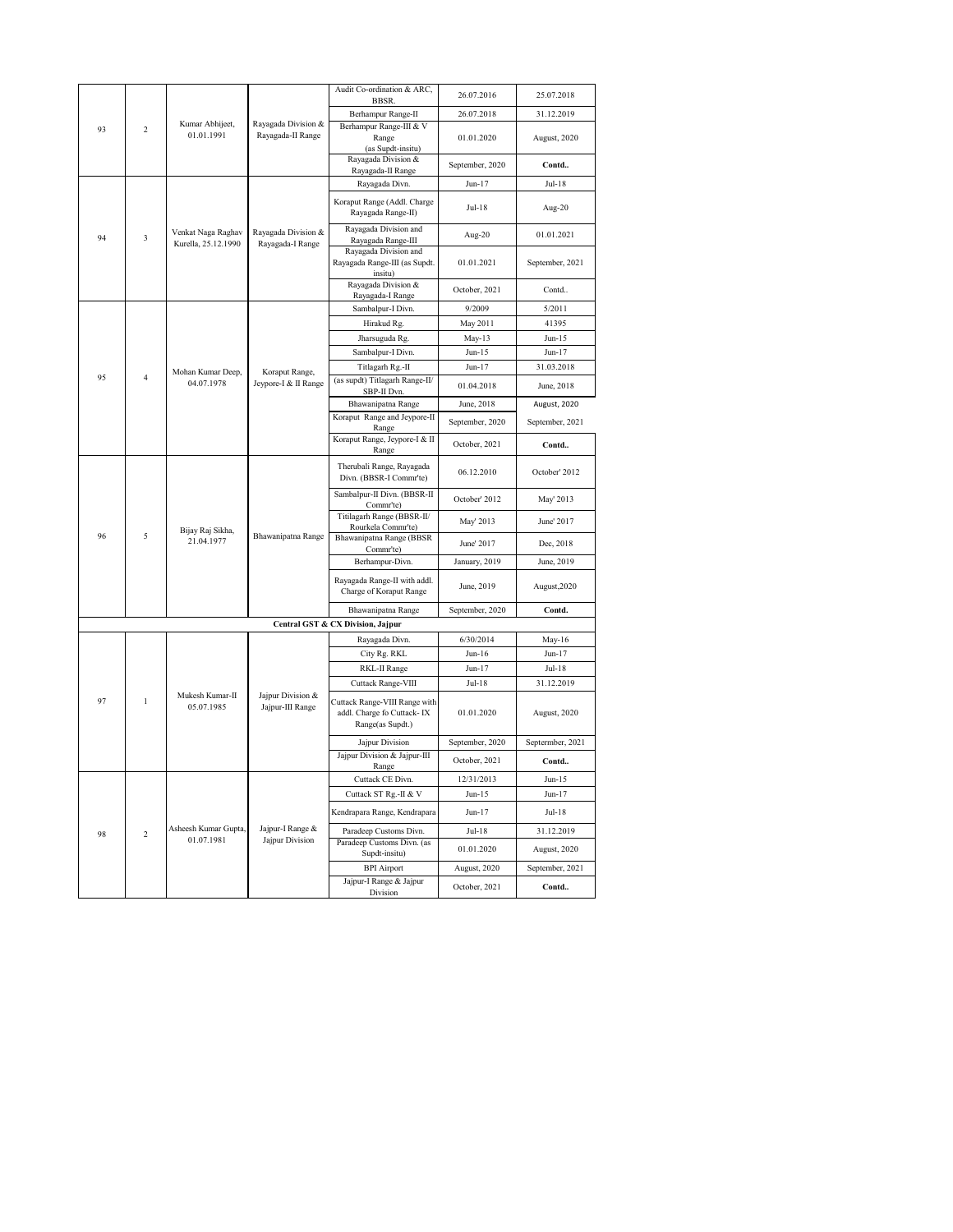|          |                              |                                     |                                           | Cash/Accts/Exp (Regular)                                                        | 1/2006          | 5/2006           |
|----------|------------------------------|-------------------------------------|-------------------------------------------|---------------------------------------------------------------------------------|-----------------|------------------|
|          |                              |                                     |                                           | RSP-I                                                                           | 6/2006          | 4/2008           |
|          |                              |                                     |                                           | Kansbahal Range                                                                 | 5/2008          | 5/2010           |
|          |                              |                                     |                                           | RKL-I Divn                                                                      | May 2010        | May 2012         |
|          |                              |                                     |                                           | RSP-I                                                                           | May 2012        | Oct.2012         |
|          |                              |                                     |                                           | Kalunga-II                                                                      | Oct. 2012       | 4/2014           |
| 99<br>3  | N.K. Dhal<br>B.A, 29.03.1966 | Jajpur-II Range and                 | Kuanrmunda Rg.                            | Apr-14                                                                          | May, 2015       |                  |
|          |                              |                                     | Jajpur-VI Range                           | Keonjhar CEX Div.                                                               | May, 2015       | June, 2017       |
|          |                              |                                     |                                           | Keonjhar-I Range, Keonjhar<br>with addl. charge of Keonjhar-<br>II Range        | July, 2017      | June, 2019       |
|          |                              |                                     |                                           | Jajpur-I Range with addl.<br>Charge of Jajpur Division                          | June, 2019      | Septermber, 2021 |
|          |                              |                                     |                                           | Jajpur-II Range and Jajpur-VI<br>Range                                          | October, 2021   | cont.            |
|          |                              |                                     |                                           | Balasore Divn.                                                                  | 12/31/2013      | 10/1/2014        |
|          |                              |                                     |                                           | Jajpur Rg.-II & IV                                                              | 10/1/2014       | $Jun-17$         |
|          |                              | Sanat Kumar Naskar                  | Jajpur-IV Range &                         | Appeals Commt(HQ)                                                               | Jun-17          | July, 2019       |
| 100      | $\overline{4}$               | 10.11.1982                          | Jajpur Division                           | CPU-BBSR GST Comm'te                                                            | July, 2019      | 31.12.2019       |
|          |                              |                                     | CPU-BBSR GST Comm'te (as<br>Supdt-insitu) | 01.01.2020                                                                      | August, 2020    |                  |
|          |                              |                                     | Jajpur-IV Range & Jajpur<br>Division      | September, 2020                                                                 | Contd           |                  |
|          |                              |                                     |                                           | Rayagada Divn.                                                                  | $Jul-16$        | $Jul-18$         |
|          |                              | Shivam Mathur,                      | Jajpur- V Range &                         | Joda Range-I & Joda Rng-<br>II(Addl. Charge)                                    | Jul-18          | June, 2019       |
|          |                              |                                     |                                           | Bhubaneswar-VI Range                                                            | June, 2019      | 31.12.2019       |
| 101<br>5 | 04.08.1991                   | Jajpur Division                     | Bhubaneswar-VI Range (as<br>Supdt-insitu) | 01.01.2020                                                                      | August, 2020    |                  |
|          |                              |                                     |                                           | Jajpur-V Range                                                                  | September, 2020 | September, 2021  |
|          |                              |                                     |                                           | Jajpur- V Range & Jajpur<br>Division                                            | October, 2021   | Contd            |
|          |                              |                                     |                                           | Central GST & CX Division, Balasore                                             |                 |                  |
|          |                              |                                     |                                           | Rengali Rg-I                                                                    | $May-16$        | $Jun-17$         |
|          |                              |                                     | <b>Balasore Division</b>                  | Rengali-I Range & Rengali-II<br>Range(Addl.Charge)                              | Jun-17          | $Jul-18$         |
|          |                              |                                     |                                           | Balasore Range-I (Addl.<br>Charge Balasore Range-III)                           | Jul-18          | 31.12.2019       |
| 102      | $\mathbf{1}$                 | Souvik Das,<br>14.05.1989           |                                           | Balasore-I Range with addl.<br>Charge of Balasore-IV Range<br>(as Supdt-insitu) | 01.01.2020      | August, 2020     |
|          |                              |                                     |                                           | Jajpur-II Range with addl.<br>charge of Jajpur-VI Range                         | September, 2020 | Septermber, 2021 |
|          |                              |                                     |                                           | <b>Balasore Division</b>                                                        | October, 2021   | Contd            |
|          |                              |                                     |                                           | <b>BPI Airport, BBSR</b>                                                        | May-16          | $Jul-18$         |
|          |                              |                                     |                                           | Hdqrs. Customs Prev.                                                            | $Jul-18$        | June, 2019       |
|          |                              | Barnabha                            | Balasore-I Range &                        | Bhubaneswar-I Divn                                                              | June, 2019      | 31.12.2019       |
| 103      | $\overline{c}$               | Biswas, 28.11.1987                  | <b>Balasore Division</b>                  | Bhubaneswar-I Divn (as Supdt-<br>insitu)                                        | 01.01.2020      | August, 2020     |
|          |                              |                                     |                                           | <b>Balasore-I Range</b>                                                         | September, 2020 | September, 2021  |
|          |                              |                                     |                                           | Balasore-I Range & Balasore<br>Division                                         | October, 2021   | Contd            |
|          |                              |                                     |                                           | Rourkela-II Divn.                                                               | $Jan-14$        | 41913            |
|          |                              |                                     |                                           | Rajgangpur ST Rg.                                                               | $Oct-14$        | $Jun-17$         |
|          |                              |                                     |                                           | Dhamra Cus. Divn.                                                               | $Jun-17$        | June, 2019       |
| 104      | 3                            | Sanjeet Kumar Ranjan,<br>03.07.1983 | <b>Balasore II Range</b>                  | HQ, Customs (Prev.) Commr'te                                                    | June, 2019      | 31.12.2019       |
|          |                              |                                     |                                           | HQ, Customs (Prev.) Commr'te<br>(as Supdt-insitu)                               | 01.01.2020      | August, 2020     |
|          |                              |                                     |                                           | <b>Balasore Division</b>                                                        | September, 2020 | Septermber, 2021 |
|          |                              |                                     |                                           | <b>Balasore II Range</b>                                                        | October, 2021   | Contd            |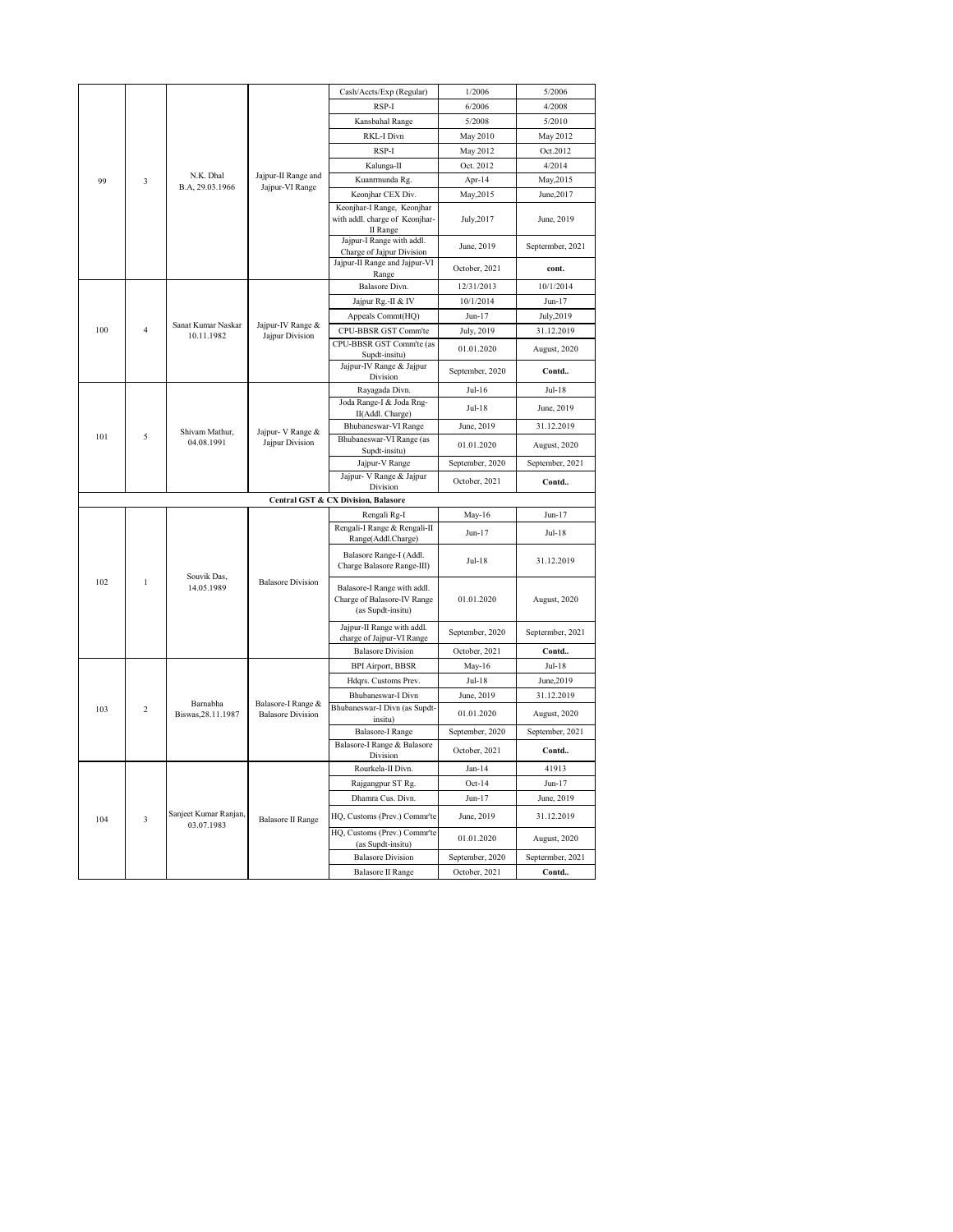|     |                     |                                       |                                                  | B-II (Adjn.) as Inspector                                                                        | 12/2002               | 11/2005              |
|-----|---------------------|---------------------------------------|--------------------------------------------------|--------------------------------------------------------------------------------------------------|-----------------------|----------------------|
|     |                     |                                       |                                                  | Barbil Range(S.Tax)                                                                              | 12/2005               | 4/2006               |
|     |                     |                                       |                                                  | Barbil C.E.                                                                                      | 5/2006                | 4/2008               |
|     |                     |                                       |                                                  |                                                                                                  |                       |                      |
|     |                     |                                       |                                                  | RKL-II Division (Tech/Adjn)                                                                      | 5/2008                | 5/2010               |
|     |                     |                                       |                                                  | Kuanrmunda Range                                                                                 | June 2010             | Apr-12               |
|     |                     | <b>Bhima Prasad</b>                   |                                                  | RKL-I Dn (S.Tax/Tech/Adjn.)                                                                      | May 2012              | April, 2014          |
| 105 | 4                   | Purudhul, 4.02.1965                   | Balasore-IV Range                                | BBSR-III/IV S.Tax range with<br>BBSR S.Tax Dvn (Adjn.)                                           | May, 2014             | 30.06.2016           |
|     |                     |                                       |                                                  | Adjn., BBSR-I Commr'te                                                                           | 01.07.2016            | July. 2017           |
|     |                     |                                       |                                                  | GST, BBSR HQ (ARC)                                                                               | Aug.2017              | June, 2018           |
|     |                     |                                       |                                                  | Berhampur Audit Circle                                                                           | June, 2018            | August, 2020         |
|     |                     |                                       | Jajpur Audit Circle                              | Septermer, 2020                                                                                  | Septermber, 2021      |                      |
|     |                     |                                       |                                                  | <b>Balasore-IV Range</b>                                                                         | October, 2021         | Contd                |
|     |                     |                                       |                                                  | Rayagada Dvn (Inspr)                                                                             | January, 2006         | 22.05.06             |
|     |                     |                                       |                                                  | Damanjodi Rg                                                                                     | 02.06.06              | 30.04.08             |
|     |                     |                                       |                                                  | Paradeep                                                                                         | 01.05.08              | May'11               |
|     |                     |                                       |                                                  | <b>RGDA</b> Dvn                                                                                  | May'11                | Apr $/13$            |
|     |                     |                                       |                                                  | Jeypore Rg                                                                                       | april13               | May, 2016            |
| 106 | 5                   | Karuna Kar Mishra,                    | Dhamra Range &                                   | <b>Customs House Paradeep</b>                                                                    | May, 2016             | June, 2017           |
|     | M.A.LLB, 14.10.1964 | <b>Bhadrak Range</b>                  | Paradeep Customs Division                        | July, 2017                                                                                       | August, 2018          |                      |
|     |                     |                                       |                                                  | HQ, Law                                                                                          | Augutst, 2018         | Jun-19               |
|     |                     |                                       |                                                  | Bhadrak Range with addl.                                                                         | Jun-19                | August, 2020         |
|     |                     |                                       |                                                  | Charge of Dharma Range<br>Dhamra Range                                                           | September, 2020       | Septermber, 2021     |
|     |                     |                                       |                                                  | Dhamra Range & Bhadrak                                                                           |                       |                      |
|     |                     |                                       |                                                  | Range                                                                                            | October, 2021         | Contd                |
|     |                     |                                       |                                                  | GST & Central Excise, Rourkela Comm'te                                                           |                       |                      |
|     |                     |                                       |                                                  | Central GST & CX, Rourkela Commissionerate, Rourkela (HQ)                                        |                       |                      |
|     |                     |                                       |                                                  | RKL-II Divn.                                                                                     | 25.02.2004            | 30.04.2007           |
|     |                     |                                       | HQ(Vigilance/ET/<br>CPGRAM), GST RKL<br>Commr'te | RKL-I Divn.                                                                                      | 01.05.2007            | 29.04.2013           |
|     |                     |                                       |                                                  | RSP-II Range, RKL-I Divn.                                                                        | 30.04.2013            | 30.04.2014           |
|     |                     | Smt Anita Sushama<br>Bage, 01.01.1968 |                                                  | Kansbahal Range, RKL-II<br>Divn.                                                                 | 01.05.2014            | 29.09.2014           |
| 107 | $\mathbf{1}$        |                                       |                                                  | Kansbahal Range, RKL-II<br>Divn. (as supdt.)                                                     | 30.09.2014            | 21.10.2014           |
|     |                     |                                       |                                                  | Rkl Com'te Hqr (Vig.& RTI)                                                                       | 22.10.2014            | 18.06.2017           |
|     |                     |                                       |                                                  | HQ (CPU), RKL GST                                                                                | 19.06.2017            | 25.07.2018           |
|     |                     |                                       |                                                  | HQ (Vigilance/ET/RTI), GST                                                                       | 26.07.2019            | 06.08.2020           |
|     |                     |                                       |                                                  | RKL Commr'te<br>HQ (Vig./ET/CPGRAM), GST                                                         |                       |                      |
|     |                     |                                       |                                                  | RKL Commr'te                                                                                     | 07.08.2020            | Contd                |
|     |                     |                                       |                                                  | RKL-I Divn                                                                                       | 12/2002               | 5/2006               |
|     |                     |                                       |                                                  | RKL City Range                                                                                   | 5/2006                | 4/2008               |
|     |                     |                                       |                                                  | <b>RKL-I Division</b>                                                                            | 5/2008                | 5/2010               |
|     |                     |                                       |                                                  | <b>Barbil Range</b>                                                                              | June 2010<br>May 2011 | May 2011             |
|     |                     |                                       |                                                  | RSP Rg<br>RKL-I Dn.                                                                              |                       | 5/2012               |
|     |                     |                                       |                                                  | Rkl City Range                                                                                   | May 2012<br>May-13    | 5/2013<br>April,2014 |
|     |                     |                                       | HQ (ACAO/Welfare<br>Officer/Liaison              | <b>Bargarg Range</b>                                                                             | May, 2014             | June, 2016           |
| 108 | 2                   | Suresh Oram,                          | Officer/                                         | <b>RKL-I Division</b>                                                                            | 04.06.2016            | June, 2017           |
|     |                     | 28.06.1966                            | Compassionate<br>Appointment) GST                | CPC/GST Cell RKL GST                                                                             | June, 2017            | June, 2018           |
|     |                     |                                       | RKL Commr'te                                     | Rourkela VI Range (Kalunga<br>Range) with addl. Charge of<br>ACAO HQ (RKL)                       | June, 2018            | August, 2020         |
|     |                     |                                       |                                                  | HQ (ACAO/ Welfare Officer/<br>Liaison Officer/ Compassionate<br>Appointment) GST RKL<br>Commr'te | September, 2020       | Contd                |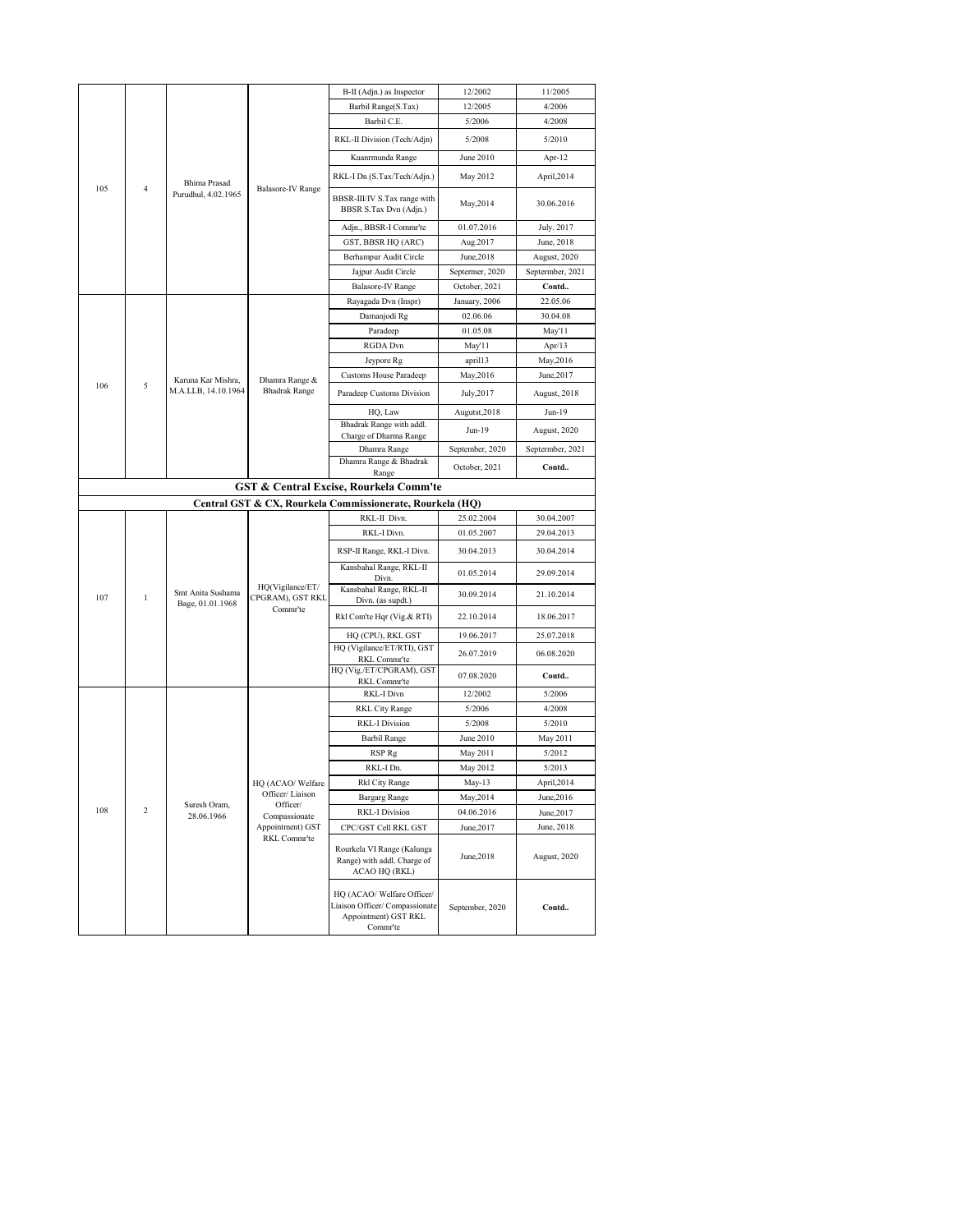|                                     |                      |                                               |                              | RKL-I                                                                            | 3/93            | 6/97            |
|-------------------------------------|----------------------|-----------------------------------------------|------------------------------|----------------------------------------------------------------------------------|-----------------|-----------------|
|                                     |                      |                                               |                              | <b>BBSR</b> Divn                                                                 | 6/97            | 7/01            |
|                                     |                      |                                               |                              | <b>RKL City Range</b>                                                            | 7/01            | 6/03            |
|                                     |                      |                                               |                              | RKL-I                                                                            | 6/06            | 5/06            |
|                                     |                      |                                               |                              | JK Pur                                                                           | 7/06            | 4/2009          |
|                                     |                      |                                               |                              | Sundargarh                                                                       | 4/2009          | 5/2011          |
|                                     |                      |                                               |                              | RKL-I Dvn                                                                        | May 2011        | 5/2013          |
| 109<br>3                            | Gokulananda Naik,    | HQ (Admn.) with addl.<br>charge of HQ (Commr- | Vedvyas Rg                   | 5/2013                                                                           | May, 2015       |                 |
|                                     | BA, 07.04.1964       | Adjn) GST RKL                                 | HQ CEX & ST Adj. (JC/ADC)    | May, 2015                                                                        | May, 2016       |                 |
|                                     |                      |                                               | Commr'te                     | RKI.<br>Keonjhar Division                                                        | May, 2016       | June, 2017      |
|                                     |                      |                                               |                              | HQ (Adjn.) RKL GST                                                               | June, 2017      | June, 2018      |
|                                     |                      |                                               |                              | Lathikata Range                                                                  | June, 2018      | August, 2020    |
|                                     |                      |                                               |                              | HQ, Customs (Prev.) Commr'te                                                     | August, 2020    | September, 2021 |
|                                     |                      |                                               |                              | HQ (Admn.) with addl. charge<br>of HQ (Commr-Adjn) GST<br>RKL Commr'te           | October, 2021   | Contd.          |
|                                     |                      |                                               |                              | on ICT CCO, Review                                                               | 21.07.14        | May, 2016       |
|                                     |                      |                                               |                              | CPU, RKL, HQ                                                                     | May, 2016       | June, 2018      |
| 110<br>$\overline{4}$<br>19.09.1979 |                      |                                               | HQ Adjn. ADC/JC, RKL GST     | July, 2018                                                                       | August, 2020    |                 |
|                                     | Pratap Kishor Kujur, | Supdt (HQ) & HQ<br>(Anti Evation) GST         | Kuarmunda Range              | September, 2020                                                                  | 20.10.2020      |                 |
|                                     |                      |                                               | RKL Commr'te                 | Kuarmunda Range with addl.<br>charge of HQ (CPU), RKL                            | 20.10.2020      | September, 2021 |
|                                     |                      |                                               |                              | Supdt (HQ) & HQ (Anti<br>Evation) GST RKL Commr'te                               | September, 2021 | Contd.          |
|                                     |                      |                                               |                              | Jharsuguda ST Rg.-I                                                              | $Jun-16$        | $Jun-17$        |
|                                     |                      |                                               |                              |                                                                                  |                 |                 |
|                                     |                      |                                               |                              | Jharsuguda ST Rg.-II & Rg.-I                                                     | Jun-17          | Jul-18          |
|                                     |                      |                                               |                              | (Addl.Charge)<br>Jharsuguda Range-II (Addl.<br>Charge Belpahra Range)            | $Jul-18$        | July, 2019      |
| 111                                 | 5                    | Dil Kishor Raman,<br>10.05.1991               | HQ (CPU) GST RKL<br>Commr'te | HQ (Adjn./Comm'r/<br>CPGRAM) RKL                                                 | July, 2019      | 31.12.2019      |
|                                     |                      |                                               |                              | HQ (Adjn./Comm'r/<br><b>CPGRAM) RKL</b><br>(as Sudt.-                            | 01.01.2020      | August, 2020    |
|                                     |                      |                                               |                              | insitu)<br>HQ (CPU) GST RKL<br>Commr'te                                          | September, 2020 | Contd           |
|                                     |                      |                                               |                              | HQ Review (BBSR-II Cmm'te)                                                       | $Oct-10$        | $Nov-11$        |
|                                     |                      |                                               |                              | SBP-I Dvn (BBSR-II Com'te)                                                       | $Nov-11$        | $Oct-12$        |
|                                     |                      |                                               |                              | HQ C.Ex Rev., BBSR-II<br>Com'te)                                                 | Oct, 2012       | May, 2013       |
|                                     |                      |                                               |                              | HQ Adjn. (BBSR-II Comm'te                                                        | May, 2013       | May-14          |
|                                     |                      |                                               |                              | CPU HQ (BBSR-II Com're)                                                          | May, 2014       | June, 2015      |
| 112                                 | 6                    | Pruthwiraj Pradhan,<br>01.07.1982             | HQ (CPU) GST RKL<br>Commr'te | HQ Vig, ARC, ET (BBSR-II<br>Commr'te)                                            | June, 2015      | June, 16        |
|                                     |                      |                                               |                              | HQ Vig, ET (BBSR-II<br>Commr'te)                                                 | June, 2016      | July, 2017      |
|                                     |                      |                                               |                              | Cuttack Range-I with addl.<br>Charge of Cuttack range-II)<br><b>BBSR</b> Comm'te | June, 2017      | July, 2018      |
|                                     |                      |                                               |                              | Cuttack-I divn.                                                                  | July, 2018      | Dec, 2018       |
|                                     |                      |                                               |                              | Sundergarh Range<br>HQ (CPU) GST RKL                                             | January, 2018   | August, 2020    |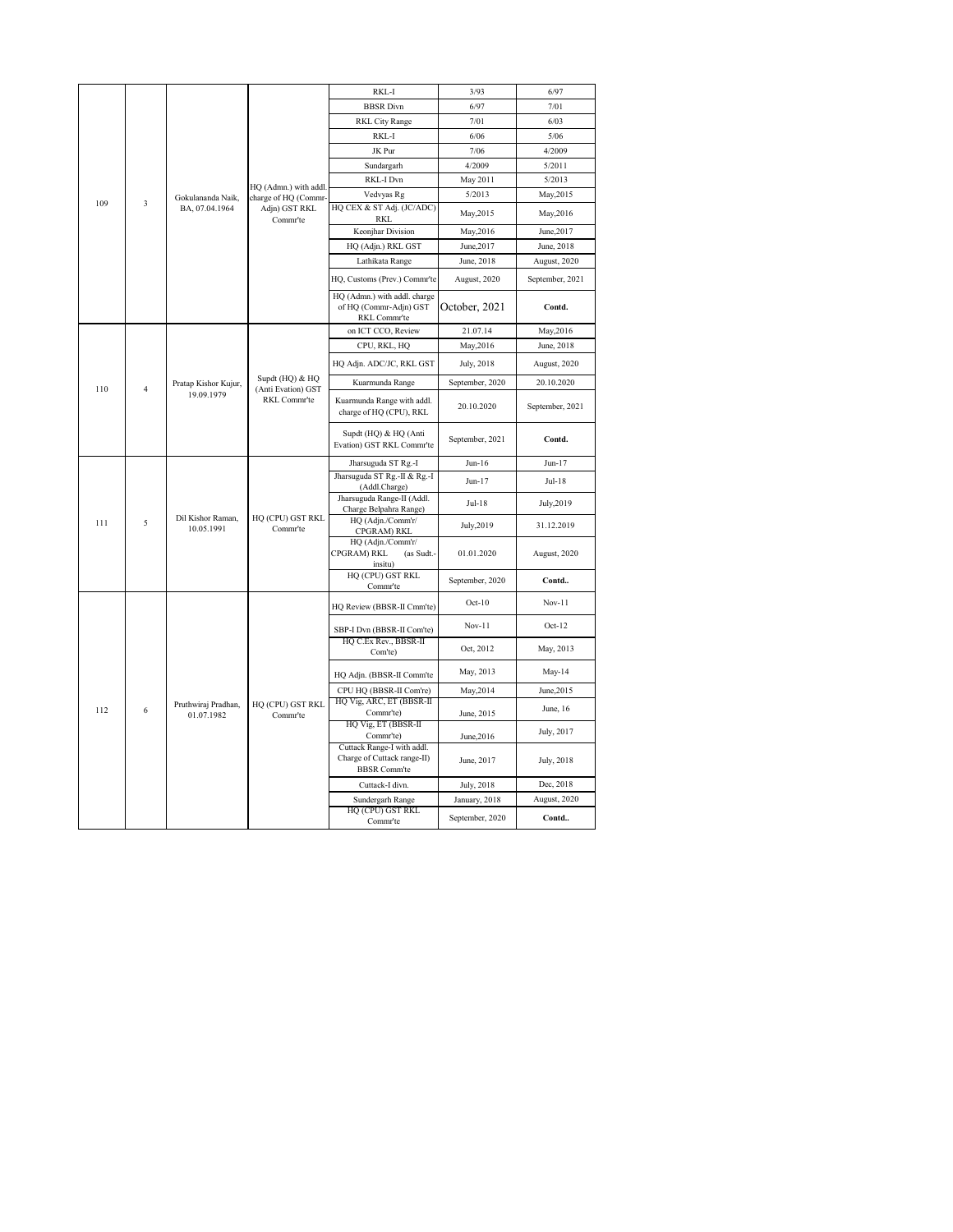|     |                |                                    |                                                                                    | Belpahar & MCL Range                                                       | May-16          | $Jun-17$        |
|-----|----------------|------------------------------------|------------------------------------------------------------------------------------|----------------------------------------------------------------------------|-----------------|-----------------|
|     |                |                                    |                                                                                    | Belpahar Range & Jharsuguda<br>Range-IV(Addl.Charge)                       | Jun-17          | $Jul-18$        |
|     |                | Dhiraj Kumar Pandey,               | HQ (CPU) GST RKL                                                                   | Jharsuguda Range-I (Addl.<br>Charge Jharsuguda Division)                   | $Jul-18$        | July, 2019      |
| 113 | $\overline{7}$ | 10.04.1990                         | Comm <sup>-te</sup>                                                                | Jharsuguda Divn. With addl.<br>Charge of Jharsuguda-II Range               | July, 2019      | 31.12.2019      |
|     |                |                                    | Jharsuguda Divn. With addl.<br>Charge of Jharsuguda-II Range<br>(as Supdt.-insitu) | 01.01.2020                                                                 | August, 2020    |                 |
|     |                |                                    | HQ (CPU) GST RKL<br>Commr'te                                                       | September, 2020                                                            | Contd           |                 |
|     |                |                                    |                                                                                    | Range-II, Dhenkanal                                                        | $Jul-16$        | $Jul-18$        |
|     |                |                                    |                                                                                    | Angul Division (Addl. Charge<br>Angul Range-II)                            | $Jul-18$        | 31.12.2019      |
| 114 | 8              | Khiroj Singh,<br>01.12.1985        | HQ (CPU) GST RKL<br>Comm <sup>+</sup> te                                           | Angul Division (Addl. Charge<br>Angul Range-II) (as Supdt.-<br>insitu)     | 01.01.2020      | August, 2020    |
|     |                |                                    | (RSP)<br>Rourkela-I Range<br>Range)<br>HQ (CPU) GST RKL                            | September, 2020                                                            | September, 2021 |                 |
|     |                |                                    |                                                                                    | Comm <sup>-te</sup>                                                        | September, 2021 | Contd           |
|     |                |                                    |                                                                                    | Rayagada Divn.                                                             | 24.12.2013      | 17.10.2014      |
|     |                |                                    |                                                                                    | Rayagada Rg.                                                               | 17.10.2014      | 27.05.2016      |
|     |                |                                    | Kalunga-II Rg. With addl.<br>Charge of Rourkela-II Divn.                           | 27.05.2016                                                                 | 19.06.2017      |                 |
|     |                |                                    | HQ (SVLDRS) with<br>addl. charge of HQ<br>(CPU)GST RKL<br>Commr'te                 | Berhampur-III Range(Addl.<br>Charge Gopalpur Range)                        | 19.06.2017      | 16.07.2018      |
| 115 | 9              | Amitosh Raj                        |                                                                                    | DGGI, RKL RU                                                               | 16.07.2018      | 31.12.2019      |
|     |                | 17.11.1991                         |                                                                                    | DGGI, RKL RU (as Supdt.<br>Insitu)                                         | 01.01.2020      | August, 2020    |
|     |                |                                    |                                                                                    | HQ (Audit) GST RKL<br>Commr'te                                             | September, 2020 | 20.10.2020      |
|     |                |                                    |                                                                                    | HQ (Audit) GST RKL<br>Commr'te with addl. charge<br>of HQ (CPU) RKL        | 20.10.2020      | September, 2021 |
|     |                |                                    |                                                                                    | HQ (SVLDRS) with addl.<br>charge of HQ (CPU)GST<br>RKL Commr'te            | September, 2021 | Contd           |
|     |                |                                    |                                                                                    | on joining CCO                                                             | 13.12.2013      | Dec, 2013       |
|     |                |                                    |                                                                                    | Customs House Paradeep                                                     | January, 2014   | June, 2016      |
|     |                |                                    |                                                                                    | Rayagada Divn.                                                             | June, 2016      | June, 2017      |
|     |                |                                    | HQ                                                                                 | HQ(LAW) BBSR                                                               | June, 2017      | 19.08.2018      |
|     |                | Kundan Kumar                       | (Review/Appeals/<br>Tribunal/                                                      | <b>DGGI Rourkela</b>                                                       | 20.08.2018      | 31.01.2019      |
| 116 | 10             | 06.07.1987                         | Revision)addl.                                                                     | <b>DGGI, RKI RU</b><br>(as Supdt. Insitu)                                  | 01.01.2020      | August, 2020    |
|     |                |                                    | charge of HQ<br>(CPU), RKL                                                         | HQ (Review/Appeals/<br>Tribunal/ Revision) GST<br>RKL Commr'te             | September, 2020 | 20.10.2020      |
|     |                |                                    |                                                                                    | HQ (Review/Appeals/<br>Tribunal/ Revision)addl.<br>charge of HQ (CPU), RKL | 20.10.2020      | Contd           |
|     |                |                                    |                                                                                    | <b>Customs House Paradeep</b>                                              | 12/31/2013      | $Jul-16$        |
|     |                |                                    |                                                                                    | Keonjhar Division                                                          | $Jul-16$        | $Jun-17$        |
|     |                |                                    |                                                                                    | Keonjhar Division(GST Cell)                                                | Jun-17          | $Jul-18$        |
| 117 | 11             | Hemendra Kumar<br>Singh 06.12.1987 | HQ (STAT/DGARM),<br><b>GST RKL Commr'te</b>                                        | Keonjhar Range-I (Addl.<br>Charge Keonjhar Divn.)                          | Jul-18          | Contd           |
|     |                |                                    |                                                                                    | HQ (CPU/ARC), RKL                                                          | July, 2019      | 31.12.2019      |
|     |                |                                    |                                                                                    | HQ (CPU/ARC), RKL (as<br>Supdt.-insitu)                                    | 01.01.2020      | August, 2020    |
|     |                |                                    |                                                                                    | HQ (STAT/DGARM), GST<br>RKL Commr'te                                       | September, 2020 | Contd           |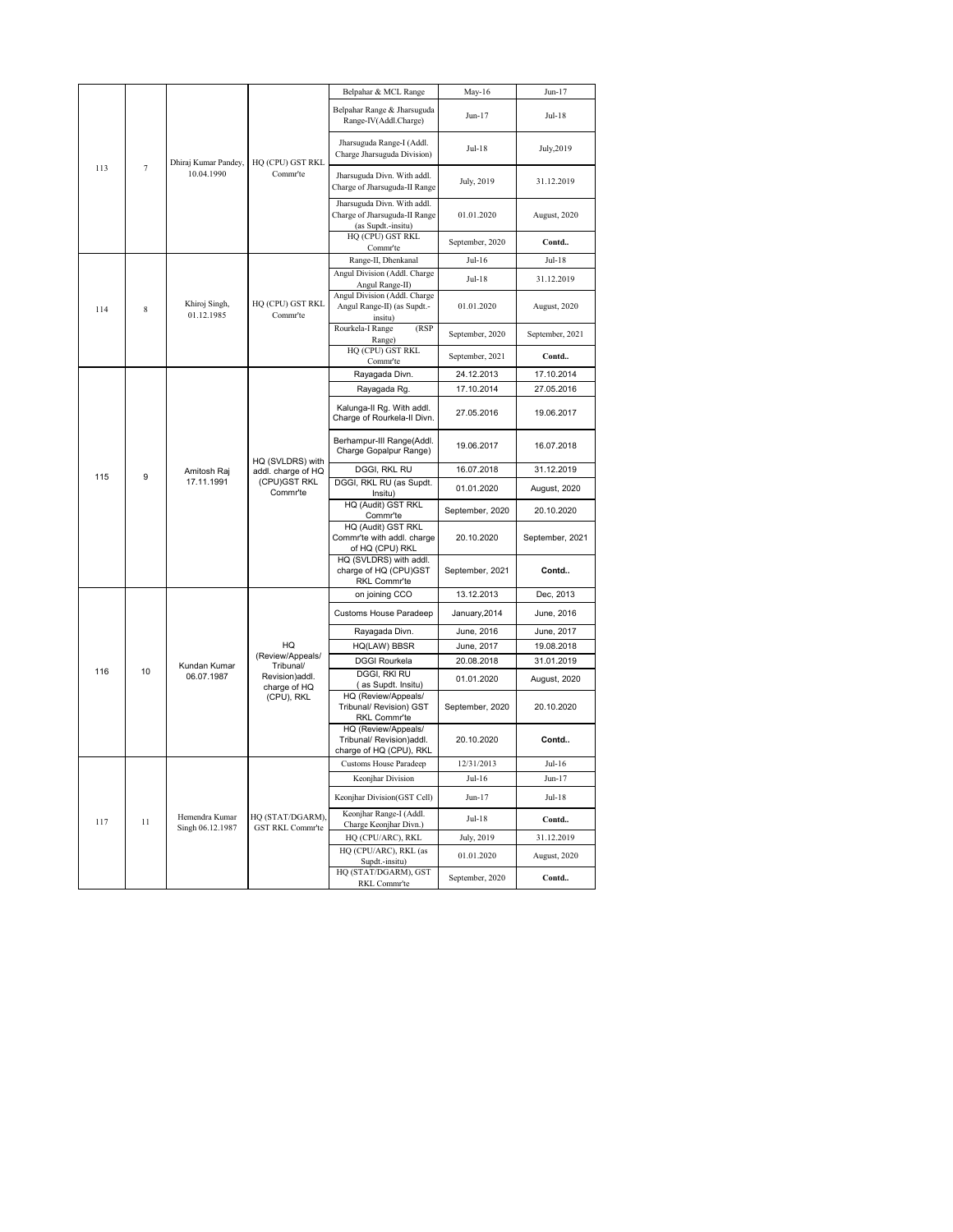|     |            |                                   |                                                                           | C.E.Rng-Berhampur &<br>Gopalpur                                                          | 16.07.2016              | Jun-17               |
|-----|------------|-----------------------------------|---------------------------------------------------------------------------|------------------------------------------------------------------------------------------|-------------------------|----------------------|
|     |            |                                   |                                                                           | Berhampur- II Range(Addl.<br>Charge Berhampur-I Range)                                   | Jun-17                  | Jul-18               |
| 118 | 12         | Madhu Mangal Kumar,               | HQ (Adjn. Commr)                                                          | Berhampur Range-IV                                                                       | Jul-18                  | 31.12.2019           |
|     |            | 26.02.1990                        | GST RKL Commr'te                                                          | Berhampur Range-IV                                                                       | 01.01.2020              | August, 2020         |
|     |            |                                   |                                                                           | (as Supdt-insitu)<br>Titlagarh-II Range                                                  | September, 2020         | September, 2021      |
|     |            |                                   |                                                                           | HQ (Adjn. Commr) GST RKL                                                                 | September, 2021         | Contd                |
|     |            |                                   |                                                                           | Commr'te                                                                                 |                         |                      |
|     |            |                                   |                                                                           | Joda Rg.                                                                                 | 12/1/2013               | 10/1/2014            |
|     |            |                                   |                                                                           | Joda CE & ST Rg.<br>RKL-I Divn.                                                          | 10/1/2014<br>Jun-16     | $May-16$<br>$Jun-17$ |
|     |            |                                   |                                                                           | RKL-I Divn. GST CELL                                                                     | $Jun-17$                | Jul-18               |
| 119 | 13         | Balram Meena,                     | HQ (ADC/JC) GST                                                           | Kuarmunda Range                                                                          | Jul-18                  | July, 2019           |
|     |            | 19.08.1992                        | RKL Commr'te                                                              | HQ (CPU/ARC), RKL                                                                        | July, 2019              | 31.12.2019           |
|     |            |                                   | HQ (CPU/ARC), RKL (as                                                     | 01.01.2020                                                                               | August, 2020            |                      |
|     |            |                                   |                                                                           | Supdt.-insitu)<br>HQ (ADC/JC) GST RKL                                                    |                         |                      |
|     |            |                                   |                                                                           | Commr'te                                                                                 | September, 2020         | Contd                |
|     |            |                                   |                                                                           | ET, CCO                                                                                  | 31.03.2017              | 07.04.2017           |
|     |            |                                   |                                                                           | HQ, RKL                                                                                  | 08.04.2017              | Jun-17               |
|     |            | Rajhansh Kumar<br>Ambastha,       | HQ (Tech/                                                                 | GST Cell, RKL Hdgrs.<br>DGGI RKL (ON Loan Basis)                                         | <b>Jun-17</b><br>Jun-19 | Jun-19<br>01.01.2021 |
| 120 | 14         |                                   | Systems/CRU/EMD/<br>E-Office/ Sevottam),                                  | DGGI, RKL (ON Loan                                                                       |                         |                      |
|     | 15.01.1993 | <b>GST RKL Commr'te</b>           | Basis) as Supdt. insitu)                                                  | 01.01.2021                                                                               | September, 2021         |                      |
|     |            |                                   | HQ (Tech/<br>Systems/CRU/EMD/E-<br>Office/ Sevottam), GST<br>RKL Commr'te | September, 2021                                                                          | Contd                   |                      |
|     |            |                                   | Vadodara Zone                                                             | 8/1/2011                                                                                 | 5/26/2014               |                      |
|     |            |                                   |                                                                           | HQ Stat & Tech                                                                           | 5/26/2014               | Jun-16               |
|     |            |                                   |                                                                           | Audit Circle-III (HQ)                                                                    | $Jun-16$                | Jun-17               |
| 121 | 15         | Jyoti Ranjan Sahoo,<br>08.04.1977 | HQ (Tech/ Systems/<br>RTI), GST RKL                                       | Audit Commte.                                                                            | $Jun-17$                | 27.03.2019           |
|     |            |                                   | Comm <sup>-t</sup> e                                                      | Audit Commte. (As Supdt.)                                                                | 27.03.2019              | July, 2019           |
|     |            |                                   |                                                                           | <b>Belpahar Range</b>                                                                    | July, 2019              | August, 2020         |
|     |            |                                   |                                                                           | HQ (Tech/ Systems/ RTI),<br>GST RKL Commr'te                                             | September, 2020         | Contd                |
|     |            |                                   |                                                                           | Date of Joining in the Zone                                                              | 20.12.2010              | April' 2013          |
|     |            |                                   |                                                                           | Sambalpur-II Divn. (BBSR-II                                                              | January'2011            | June' 2015           |
|     |            |                                   |                                                                           | Commr'te)<br>Rourkela-II Divn. (BBSR-II<br>Commr'te)                                     | May' 2013               | June' 2017           |
|     |            |                                   |                                                                           | Vedvyas Range (Rourkela<br>Commr'te)                                                     | June' 2015              | July'2018            |
|     |            |                                   | HQ (Legal/NCLT                                                            | Sundergarh Range (Rourkela                                                               | June' 2017              | Dec, 2019            |
|     |            | Rajesh Kumar Arya,                | Matters), with addl.                                                      | Commr'te)                                                                                |                         |                      |
| 122 | 16         | 17.09.1981                        | charge of HQ (Commr-<br>Adjn.) GST RKL<br>Commr'te                        | Rourkela-I Divn. With Addl.<br>Charge of Sundergarh Range<br>(Rourkela Commr'te)         | July' 2018              | Dec, 2018            |
|     |            |                                   |                                                                           | Jajpur-VI Range with addl.<br>Charge of Jajpur Div.<br>(as<br>supdt.)                    | January, 2019           | 03.06.2019           |
|     |            |                                   |                                                                           | DGGI, RKL RU                                                                             | 03.06.2019              | September, 2021      |
|     |            |                                   |                                                                           | HQ (Legal/NCLT Matters),<br>with addl. charge of HQ<br>(Commr-Adjn.) GST RKL<br>Commr'te | September, 2021         | Contd                |
|     |            |                                   |                                                                           | CCO on joining                                                                           | 25.04.2016              | May, 2016            |
|     |            |                                   |                                                                           | CE & ST Range Joda                                                                       | June, 2016              | June, 2017           |
|     |            |                                   |                                                                           | Joda Range-I & Joda Rng-<br>II(Addl. Charge)                                             | June, 2017              | July, 2018           |
| 123 | 17         | Abhishek Kumar,<br>10.01.1990     | HQ (Audit/ Review/<br>Appeals/ Tribunal)                                  | Rourkela Range-V (Addl.<br>Charge Rourkela Range-III)                                    | July, 2018              | June, 2019           |
|     |            |                                   | <b>GST RKL Commr'te</b>                                                   | DGGI, RKL RU                                                                             | 17.06.2019              | 31.12.2019           |
|     |            |                                   |                                                                           | DGGI, RKL RU<br>(as<br>Supdt. Insitu)                                                    | 01.01.2020              | September, 2021      |
|     |            |                                   |                                                                           | HQ (Audit/ Review/<br>Appeals/ Tribunal) GST<br>RKL Commr'te                             | September, 2021         | Contd.               |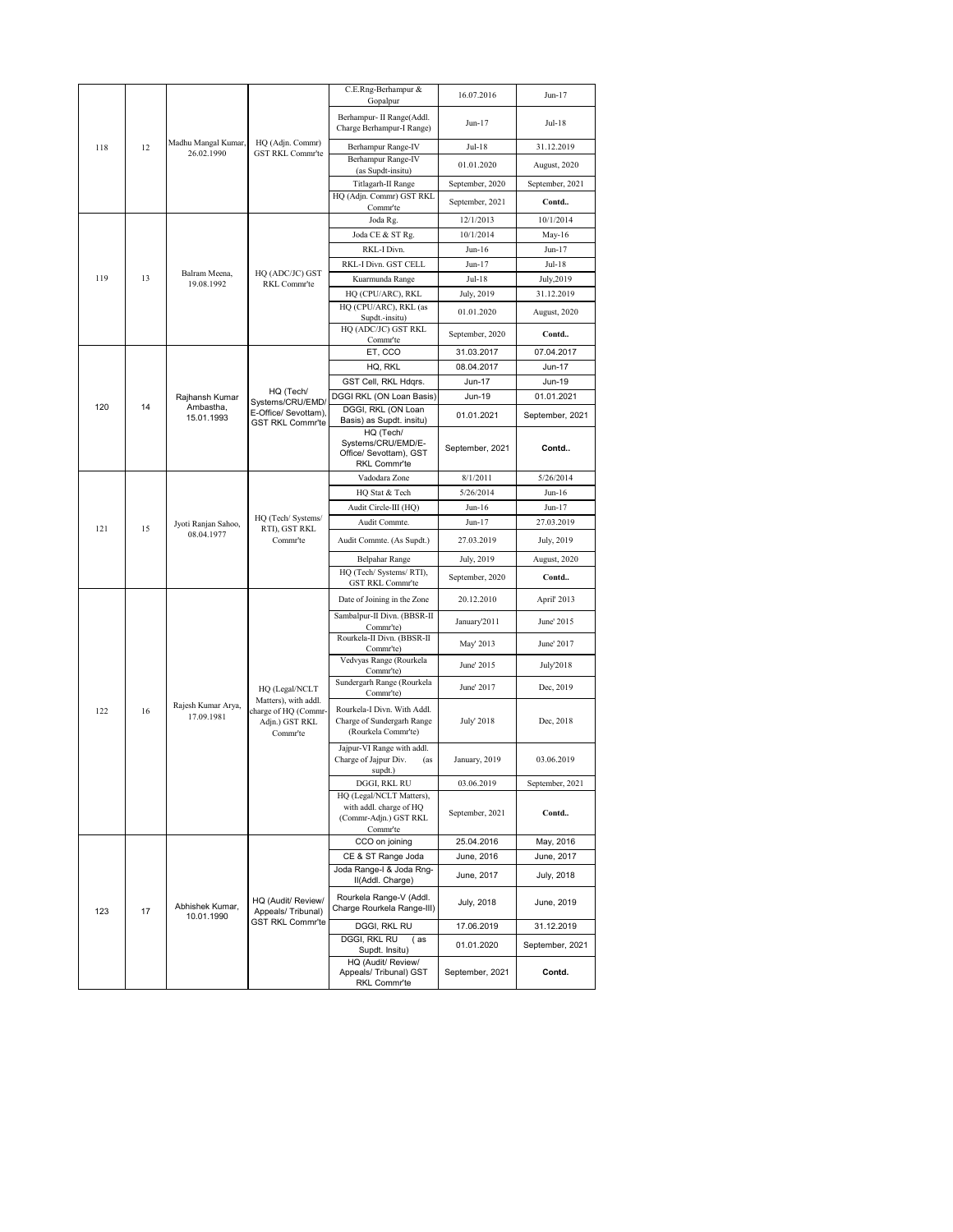|                     |                                   |                                   |                                                             | Balasore Divn.                                               | 12/16/2013      | Oct-14          |
|---------------------|-----------------------------------|-----------------------------------|-------------------------------------------------------------|--------------------------------------------------------------|-----------------|-----------------|
|                     |                                   |                                   |                                                             | Jajpur Divn.                                                 | Oct-14          | Jun-15          |
|                     |                                   |                                   |                                                             | Audit RKL station                                            | Jun-15          | 07.02.2017      |
| 124                 | 18                                | Ganesh Singh,<br>30.08.1987       | DGGI, RKL RU (on<br>proforma promotion<br>up to 07.02.2022) | DGGI, RKL RU (on<br>duputation for 05 years)                 | 08.02.2017      | 31.12.2019      |
|                     |                                   |                                   |                                                             | DGGI, RKL RU (on<br>proforma promotion)                      | 01.01.2020      | March, 2022     |
|                     |                                   |                                   |                                                             | HQ (Adjn.-JC/ADC) RKL<br>GST Commr'te                        | April, 2022     | Contd           |
|                     |                                   |                                   | <b>GST &amp; CX Rourkela -I Division, Rourkela</b>          |                                                              |                 |                 |
|                     |                                   |                                   |                                                             | Barbil Rg.                                                   | 12/2011         | 12/2013         |
|                     |                                   |                                   |                                                             | Review (HQ. B-II)                                            | 01/2014         | $Jun-15$        |
|                     |                                   |                                   |                                                             | HQ ST Tech & Stat                                            | $Jun-15$        | Jun-16          |
|                     |                                   |                                   |                                                             | <b>BBSR C.E Rg.-II</b>                                       | $Jun-16$        | $Jun-17$        |
| 125<br>$\mathbf{1}$ | Niranjan Kumar Das,<br>31.12.1984 | Rourkela-I Division               | BBSR-II Range, BBSR-I<br>Range(Addl. Charge)                | Jun-17                                                       | Jul-18          |                 |
|                     |                                   |                                   | Dhamra Cus. Divn.                                           | Jul-18                                                       | 27.03.2019      |                 |
|                     |                                   |                                   |                                                             | Dhamra Cus. Divn.<br>(as<br>supdt.)                          | 27.03.2019      | July, 2019      |
|                     |                                   |                                   | Rairangapur Range                                           | July, 2019                                                   | September, 2021 |                 |
|                     |                                   |                                   | Rourkela-I Division                                         | September, 2021                                              | Contd           |                 |
|                     |                                   |                                   | RKL-I Divin.                                                | RKL-II Divn.                                                 | Oct, 2012       | Oct, 2014       |
|                     |                                   |                                   |                                                             | Revie ST Section (HQ) RKL                                    | Oct, 2014       | June, 2015      |
| 126                 | $\overline{c}$                    | Sanjit Prasad (OH),<br>22.02.1981 |                                                             | Rourkela (CPU)                                               | June, 2015      | June, 2017      |
|                     |                                   |                                   | RKL-II Divn.                                                | June, 2017                                                   | March, 2018     |                 |
|                     |                                   |                                   |                                                             | RKL-I Divn                                                   | March, 2018     | 27.03.2019      |
|                     |                                   |                                   |                                                             | RKL-I Divn. (as Supdt.)                                      | 27.03.2019      | Contd           |
|                     |                                   |                                   | Rourkela-I Range<br>(RSP Range)                             | CE & ST Range Barbil                                         | $Jul-16$        | $Jun-17$        |
|                     |                                   |                                   |                                                             | Barbil Rg.-I & Rg.-II(Addl.<br>Charge)                       | Jul-17          | July, 2019      |
|                     |                                   | Rahul Kumar,                      |                                                             | HQ(Tech/ Systems/ GST Sewa<br>Kendra) RKL                    | July, 2019      | 31.12.2019      |
| 127                 | 3                                 | 08.02.1989                        |                                                             | HQ(Tech/ Systems/ GST Sewa<br>Kendra) RKL (as Supdt.-insitu) | 01.01.2020      | August, 2020    |
|                     |                                   |                                   |                                                             | Rourkela-III Range                                           | September, 2020 | September, 2021 |
|                     |                                   |                                   |                                                             | Rourkela-I Range<br>(RSP)<br>Range)                          | September, 2021 | Contd.          |
|                     |                                   |                                   |                                                             | Law Cell HQ                                                  | Feb, 2014       | June, 2016      |
|                     |                                   |                                   |                                                             | Audit BBSR circle                                            | June, 2016      | July, 2018      |
| 128                 | $\boldsymbol{\Lambda}$            | Om Prakash Nayak,                 | Rourkela-II Range                                           | HQ, LAW RKL GST<br>(as<br>supdt.)                            | July, 2018      | July, 2019      |
|                     |                                   | 27.11.1977                        | (City Range)                                                | HQ LAW with addl. Charge of<br>HQ (CPU), RKL                 | July, 2019      | August, 2020    |
|                     |                                   |                                   |                                                             | Rourkela-II Range (City<br>Range)                            | September, 2020 | Contd           |
|                     |                                   |                                   |                                                             | Bhopal (on deputation)                                       | May-07          | $May-13$        |
|                     |                                   |                                   |                                                             | Joda                                                         | May-13          | $Sep-14$        |
|                     |                                   |                                   |                                                             | Joda (promotion                                              | $Oct-14$        | May, 2015       |
|                     |                                   | Gyan Prakash Mishra,              |                                                             | RKL CEX Div.-II                                              | May, 2015       | June, 2017      |
| 129                 | 5                                 | 10.08.1977                        | Kuarmunda Range                                             | Rajgangpur range                                             | July, 2017      | July, 2019      |
|                     |                                   |                                   |                                                             | Rourkela-I Divn.                                             | July, 2019      | August, 2020    |
|                     |                                   |                                   |                                                             | HQ (Adjn-Commissioner) GST<br>RKL Commr'te                   | September, 2020 | September, 2021 |
|                     |                                   |                                   |                                                             | Kuarmunda Range                                              | September, 2021 | Contd           |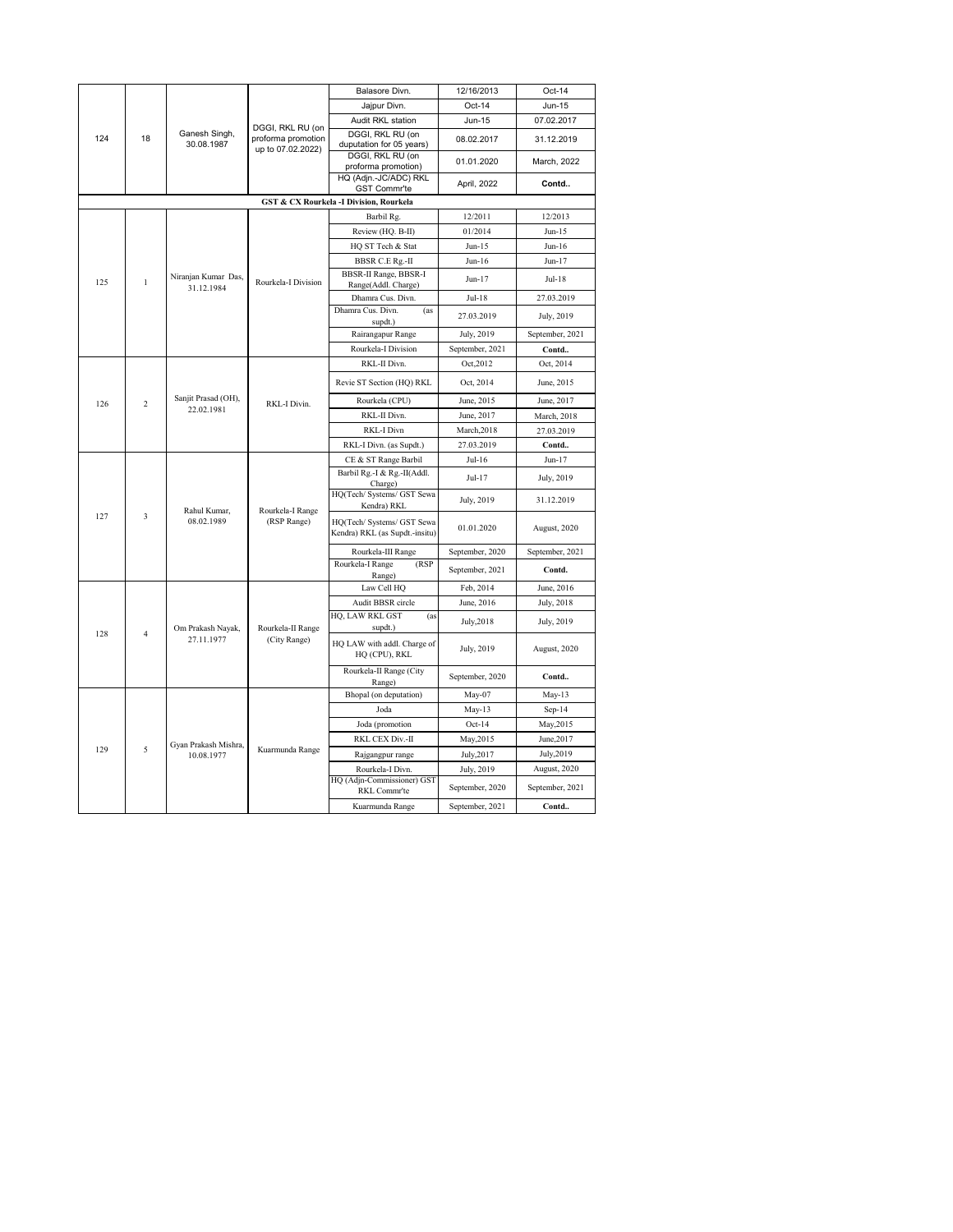|     |                                                    |                                |                                                                                  | Bargarh Range                                                                     | March, 1993     | Jan, 1996       |  |  |
|-----|----------------------------------------------------|--------------------------------|----------------------------------------------------------------------------------|-----------------------------------------------------------------------------------|-----------------|-----------------|--|--|
|     |                                                    |                                |                                                                                  | <b>Titlagarh Range</b>                                                            | Feb, 1996       | July, 1997      |  |  |
|     |                                                    |                                |                                                                                  | RSP-II Rg.                                                                        | July, 1997      | June, 2001      |  |  |
|     |                                                    |                                |                                                                                  | Paradeep Customs                                                                  | June, 2001      | June, 2004      |  |  |
|     |                                                    |                                |                                                                                  | <b>RKL-I Division</b>                                                             | July, 2004      | May, 2007       |  |  |
|     |                                                    |                                |                                                                                  | Kalunga-II Range                                                                  | June, 2007      | Oct, 2007       |  |  |
|     |                                                    |                                |                                                                                  | <b>RKL-I Division</b>                                                             | Nov, 2007       | May, 2008       |  |  |
|     |                                                    |                                |                                                                                  | Kansbahal Range                                                                   | June, 2008      | June, 2010      |  |  |
|     |                                                    | Sanjeev Kumar                  |                                                                                  | <b>RKL-I Division</b>                                                             | July, 2010      | Oct, 2010       |  |  |
| 130 | 6                                                  | Dehury, 30.09.1970             | Rajgangpur Range                                                                 | Deputation to DGCEI                                                               | Oct, 2010       | Feb'15          |  |  |
|     |                                                    |                                |                                                                                  | RKL Comm'te                                                                       | Feb'15          | June, 2017      |  |  |
|     |                                                    |                                | Jharsuguda-II Range,<br>Jharsuguda with addl.l charge<br>of Jharsuguda-III Range | July,2017                                                                         | Aug, 2017       |                 |  |  |
|     |                                                    |                                | Lathikata Range                                                                  | Aug, 2017                                                                         | June, 2018      |                 |  |  |
|     |                                                    |                                |                                                                                  | HQ CPU & Audit, RKL GST                                                           | June, 2018      | July, 2019      |  |  |
|     |                                                    |                                |                                                                                  | Rourkela-I Divn.                                                                  | July, 2019      | September, 2021 |  |  |
|     |                                                    |                                | Rajgangpur Range                                                                 | September, 2021                                                                   | Contd.          |                 |  |  |
|     |                                                    |                                |                                                                                  | Rayagada Divn.                                                                    | 12/30/2013      | $Oct-14$        |  |  |
|     |                                                    |                                |                                                                                  | Rayagada Rg.                                                                      | $Oct-14$        | 6/3/2015        |  |  |
|     |                                                    |                                |                                                                                  | J.K.Pur CE & ST Rg.                                                               | 6/3/2015        | $Jun-17$        |  |  |
|     | Vinay Kumar Singh<br>131<br>7<br>07.10.1982        | Sundergarh Range               | RKL Commr.Adj. Comm                                                              | Jun-17                                                                            | July, 2019      |                 |  |  |
|     |                                                    |                                | Kuarmunda Range                                                                  | July, 2019                                                                        | 31.12.2019      |                 |  |  |
|     |                                                    |                                |                                                                                  | Kuarmunda Range (as Supdt-<br>insitu)                                             | 01.01.2020      | August, 2020    |  |  |
|     |                                                    |                                |                                                                                  | Sundergarh Range                                                                  | September, 2020 | Contd           |  |  |
|     | <b>GST &amp; CX Rourkela-II Division, Rourkela</b> |                                |                                                                                  |                                                                                   |                 |                 |  |  |
|     |                                                    |                                |                                                                                  | Audit Co-ordination & Law<br><b>RKL</b>                                           | Jan, 2016       | May, 2016       |  |  |
|     |                                                    | Vijay Kumar Meena,             | Rourkela-II Divn.                                                                | Audit Co-ordination & Law<br>Tribunal                                             | May, 2016       | June, 2018      |  |  |
| 132 | $\mathbf{1}$                                       | 04.05.1989                     |                                                                                  | HQ (CPU) RKL                                                                      | June, 2018      | 31.12.2019      |  |  |
|     |                                                    |                                |                                                                                  | HQ (CPU) RKL (as Supdt.-<br>insitu)                                               | 01.01.2020      | August, 2020    |  |  |
|     |                                                    |                                |                                                                                  | Rourkela-II Divn.                                                                 | September, 2020 | Contd           |  |  |
|     |                                                    |                                |                                                                                  | Hdqrs.B-II (ET/                                                                   | 10/2007         | 8/2011          |  |  |
|     |                                                    |                                |                                                                                  | S.Tax Adjn)<br>B-II(HQ)Review ST                                                  | 8/2011          | 5/2012          |  |  |
|     |                                                    |                                |                                                                                  | RKL-I S. Tax                                                                      | May 2012        | Oct 2012        |  |  |
|     |                                                    |                                |                                                                                  | RKL-I Divn                                                                        | Oct 2012        | May-13          |  |  |
|     |                                                    |                                |                                                                                  | <b>RKL-I Prev</b>                                                                 | Oct' 14         | June'15         |  |  |
| 133 | $\overline{c}$                                     | Anukaran Khalko,<br>01.06.1976 | Rourkela-II Division                                                             | HQ RKL stat(CX)/ System &                                                         | June' $15$      | 24.06.2016      |  |  |
|     |                                                    |                                |                                                                                  | Com<br>Keonjhar Range (on promoton)                                               | 25.06.2016      | June, 2017      |  |  |
|     |                                                    |                                |                                                                                  | HQ (Law / Trib./ Stat.)                                                           | June, 2017      | June, 2018      |  |  |
|     |                                                    |                                |                                                                                  | RKL-II Div.                                                                       | June, 2018      | July, 2019      |  |  |
|     |                                                    |                                |                                                                                  | Rourkela-IV Range                                                                 | July, 2019      | September, 2021 |  |  |
|     |                                                    |                                |                                                                                  | Rourkela-II Division                                                              | September, 2021 | Contd.          |  |  |
|     |                                                    |                                |                                                                                  | Sambalpur-II Divn.                                                                | $Jan-14$        | Apr-14          |  |  |
|     |                                                    |                                |                                                                                  | Rourkela-II Divn.                                                                 | Apr-14          | $Oct-14$        |  |  |
|     |                                                    |                                |                                                                                  | Kanshbahal Rg.                                                                    | $Oct-14$        | Jun-17          |  |  |
|     |                                                    |                                |                                                                                  | GL & Infrastructure, RKL                                                          | Jun-17          | July, 2019      |  |  |
| 134 | 3                                                  | Jogesh Ram,<br>15.10.1984      | Roukela-II Division                                                              | Rourkela-III Range with addl.<br>charge of Rourkela-V Range                       | July, 2019      | 31.12.2019      |  |  |
|     |                                                    |                                |                                                                                  | Rourkela-III Range with addl.<br>charge of Rourkela-V Range<br>(as Supdt.-insitu) | 01.01.2020      | August, 2020    |  |  |
|     |                                                    |                                |                                                                                  | Rourkela-V Range                                                                  | September, 2020 | September, 2021 |  |  |
|     |                                                    |                                |                                                                                  | Roukela-II Division                                                               | September, 2021 | Contd           |  |  |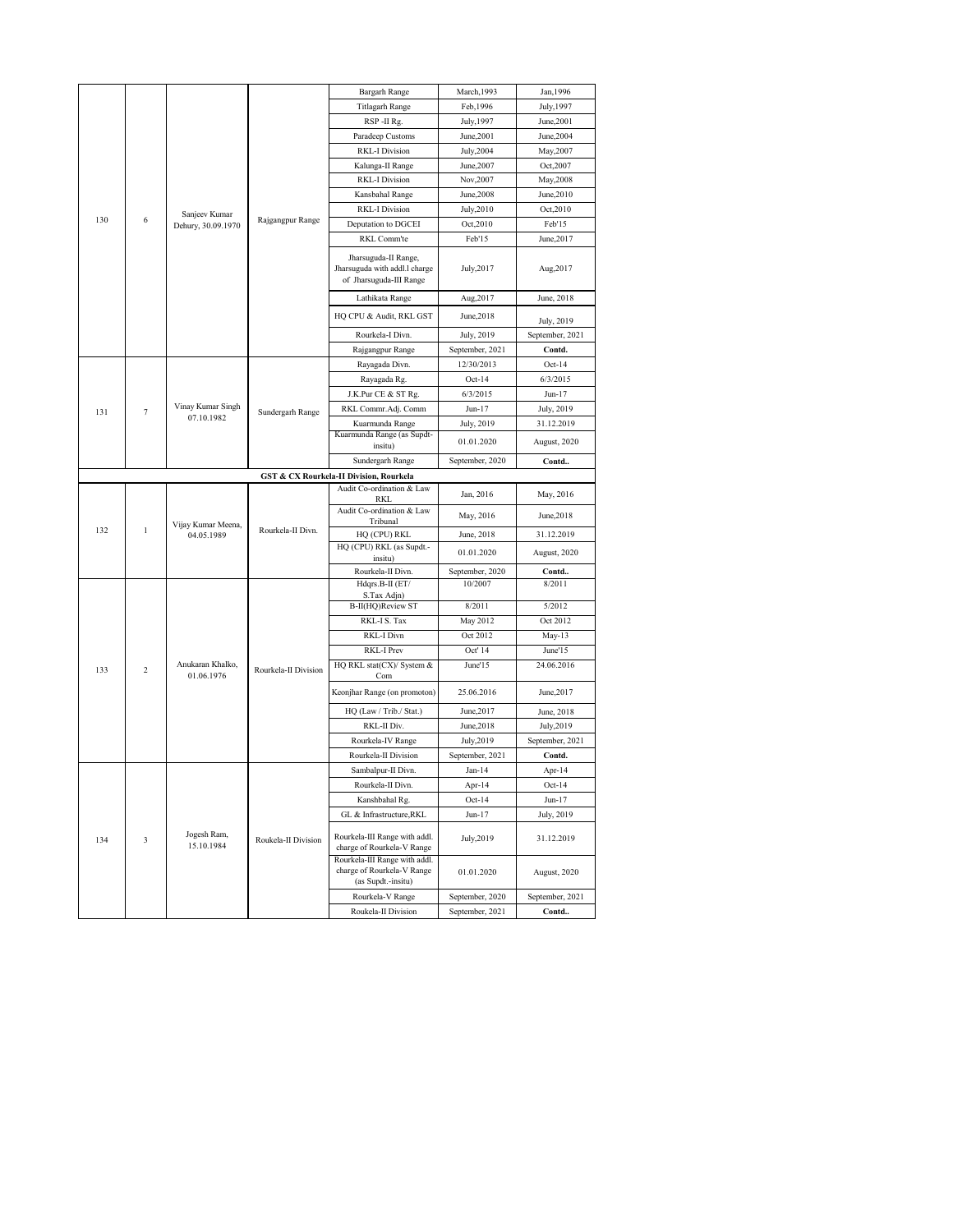|     |                        |                                       |                                                   | RKL-II                                                               | 9/2009          | May-12          |
|-----|------------------------|---------------------------------------|---------------------------------------------------|----------------------------------------------------------------------|-----------------|-----------------|
|     |                        |                                       |                                                   | Kanshbahal                                                           | $May-12$        | May-14          |
|     |                        |                                       |                                                   | Tech/Vig/RTI                                                         | May-14          | May-16          |
|     |                        |                                       |                                                   | ST-I Range                                                           | $Jun-16$        | Jun-17          |
| 135 | $\overline{4}$         | Ms. Geneve Lily<br>Tirkey, 09.07.1981 | Rourkela-III Range                                | RKL-IV Rng. & RKL-V                                                  |                 |                 |
|     |                        |                                       |                                                   | Rng.(Addl.Charge)                                                    | Jun-17          | 31.03.2018      |
|     |                        |                                       | RKL-IV Rng                                        | 01.04.2018                                                           | July, 2019      |                 |
|     |                        |                                       | Rourkela-II Divn.                                 | July, 2019                                                           | September, 2021 |                 |
|     |                        |                                       | Rourkela-III Range                                | September, 2021                                                      | Contd           |                 |
|     |                        |                                       |                                                   | Hdqrs BBSR-I (Estt.) as Inspr                                        | 15.10.07        | 24.04.08        |
|     |                        |                                       |                                                   | Hdqrs BBSR-I (Tech)                                                  | 24.04.08        | May'09          |
|     |                        |                                       |                                                   | Paradeep                                                             | June'09         | May'12          |
|     |                        |                                       |                                                   | Puri Sectore                                                         | May'12          | 30.04.14        |
|     |                        | Kanhu Charan Barik,                   |                                                   | C.H. Paradeep                                                        | 30.04.14        | 17.06.2016      |
|     | 5<br>136<br>01.01.1973 | Rourkela-IV Range                     | RKL ST Range, RKL-I<br>Division                   | 18.06.2016                                                           | June, 2017      |                 |
|     |                        |                                       | Rourkela-V Range                                  | July, 2017                                                           | June, 2018      |                 |
|     |                        |                                       | Rourkela-II range(City range)                     | June, 2018                                                           | July, 2019      |                 |
|     |                        |                                       |                                                   | Rourkela-I Division                                                  | July, 2019      | September, 2021 |
|     |                        |                                       | Rourkela-IV Range                                 | September, 2021                                                      | Contd           |                 |
|     |                        |                                       |                                                   | B-II as Inspr.(GL)                                                   | 10/2007         | 5/2009          |
|     |                        |                                       |                                                   | Jharsuguda-I                                                         | 5/2009          | 5/2011          |
|     |                        |                                       |                                                   | SBP-I Divn.                                                          | May 2011        | 5/2014          |
|     |                        |                                       |                                                   | <b>SBP-I Prev</b>                                                    | $May-14$        | May, 2016       |
|     |                        |                                       | ST Survey RKL with addl.<br>Charge RKL ST Range-I | May, 2016                                                            | june, 2017      |                 |
| 137 | 6                      | Snigdha Kalyan<br>Das, 04.03.1977     | Rourkela-V Range                                  | Jharsuguda-IV range                                                  | July, 2017      | June, 2018      |
|     |                        |                                       |                                                   | Jharsuduga I range with addl.<br>Charge of Jharsuguda-II Range       | June, 2018      | July, 2019      |
|     |                        |                                       |                                                   | Jharsuguda Div.                                                      | July, 2019      | August, 2020    |
|     |                        |                                       |                                                   | HQ (Admn/GL/ Infra) GST                                              | September, 2020 | September, 2021 |
|     |                        |                                       |                                                   | RKL Commr'te                                                         |                 |                 |
|     |                        |                                       |                                                   | Rourkela-V Range                                                     | September, 2021 | Contd           |
|     |                        |                                       |                                                   | Vedanta SEZ                                                          | Mar-15          | Jul-18          |
|     |                        |                                       |                                                   | RKL (Hdqrs) Tribunal                                                 | Jul-18          | 27.03.2019      |
| 138 | 7                      | Rajeev Kumar,<br>17.05.1989           | Rourkela-VI Range                                 | RKL (Hdqrs) Tribunal (as<br>supdt.)                                  | 27.03.2019      | July, 2019      |
|     |                        |                                       |                                                   | Rourkela-II Divn.                                                    | July, 2019      | August, 2020    |
|     |                        |                                       |                                                   | Rourkela-VI Range                                                    | September, 2020 | Contd           |
|     |                        |                                       |                                                   | RKL-II Divn.                                                         | 1/1/2014        | Jun-15          |
|     |                        |                                       |                                                   | Audit Commte.                                                        | Jun-15          | July, 2019      |
|     |                        | Ankit Jaiswal,                        | Lathikata Range with<br>addl. charge of HQ        | HQ (Tech/Systems) RKL                                                | July, 2019      | 31.12.2019      |
| 139 | 8                      | 05.06.1987                            | GST Seva Kendra                                   | HQ (Tech/Systems) RKL (as                                            | 01.01.2020      | September, 2021 |
|     |                        |                                       | RKL Commr'te                                      | Supdt-insitu)<br>Lathikata Range with addl.<br>charge of HQ GST Seva | September, 2021 | Contd           |
|     |                        |                                       |                                                   | Kendra RKL Commr'te                                                  |                 |                 |
|     |                        |                                       |                                                   | <b>GST &amp; CX SBP-I Division</b>                                   |                 |                 |
|     |                        |                                       |                                                   | Therubali Range, Rayagada<br>Divn.                                   | On Joining      | Oct, 2014       |
|     |                        |                                       |                                                   | Bhabanipatna Rg., Rayagada<br>Divn.                                  | $Oct-14$        | $Jun-15$        |
|     |                        |                                       |                                                   | RSP Rg. (RKL-I Divn.                                                 | Jun-15          | Jun-17          |
| 140 | $\,1$                  | Lav Prasad Yadav,                     | Sambalpur-I Division                              | RKL Hdqrs. Review/Sevottam                                           | Jun-17          | June, 2018      |
|     |                        | 05.01.1984                            |                                                   | RKL Hdqrs. CPU/ Review                                               | June, 2018      | 27.03.2019      |
|     |                        |                                       |                                                   | RKL Hdqrs. Review/Sevottam<br>(as Supdt.)                            | 27.03.2019      | July, 2019      |
|     |                        |                                       |                                                   | HQ (CPU) RKL                                                         | July, 2019      | August, 2020    |
|     |                        |                                       |                                                   | Sambalpur-I Division                                                 | September, 2020 | Contd           |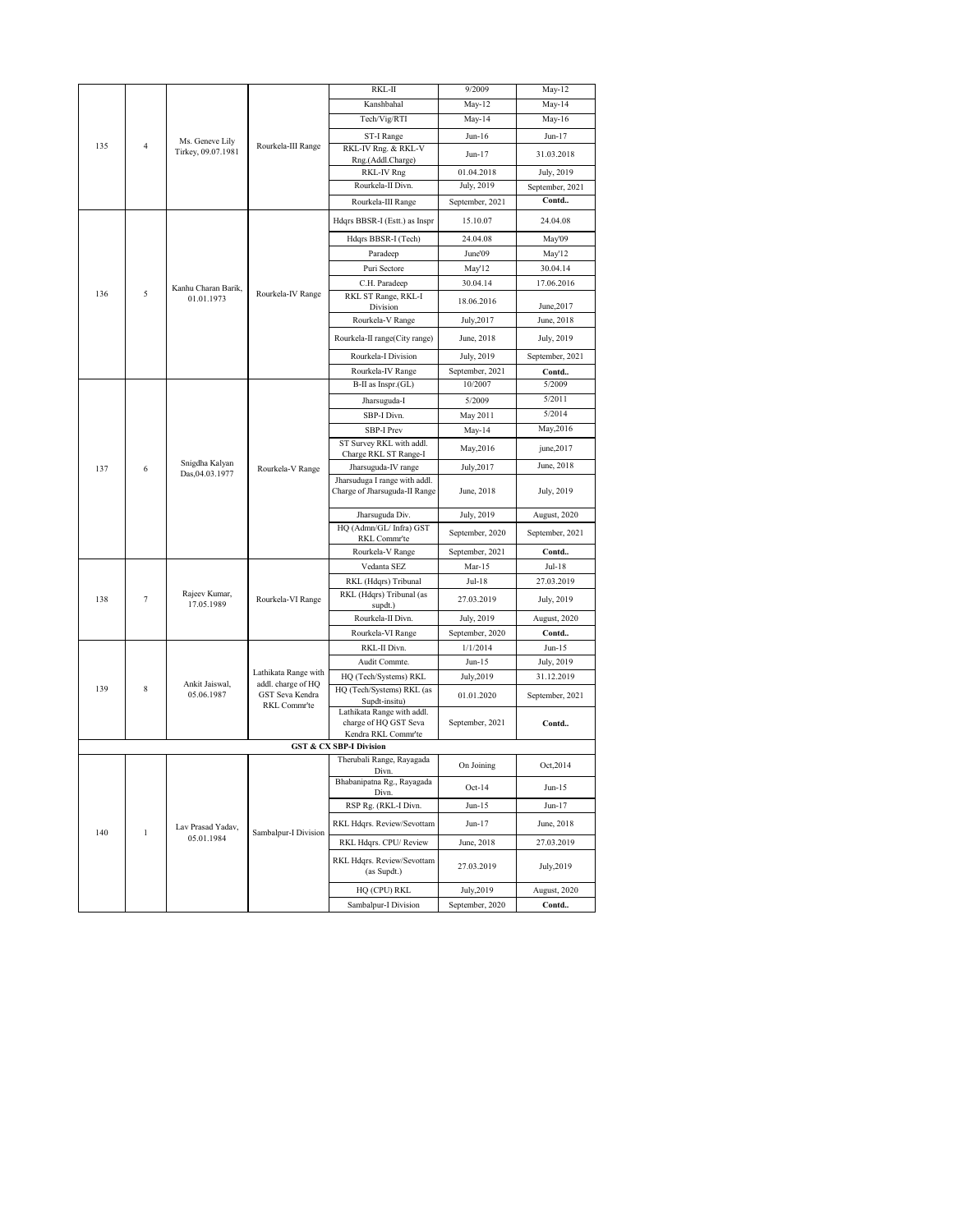|          |                                                     |                                      |                                                                              | SBP-I                                                     | May-04          | Apr-12                     |
|----------|-----------------------------------------------------|--------------------------------------|------------------------------------------------------------------------------|-----------------------------------------------------------|-----------------|----------------------------|
|          |                                                     |                                      |                                                                              | <b>BBSR-I Hdqrs</b>                                       | Apr-12          | $May-12$                   |
|          |                                                     |                                      |                                                                              | SBP-II Divn.                                              | $May-12$        | $Jan-14$                   |
|          |                                                     |                                      |                                                                              | <b>SBP-I Division</b>                                     | Jan, 2014       | May, 2015                  |
|          |                                                     |                                      |                                                                              | Bolangir Range/Titlagarh                                  | May, 2015       |                            |
| 141      | Suvendu Kumar Naik.<br>$\overline{c}$<br>12.05.1974 | Sambalpur-I Division                 | range                                                                        |                                                           | June, 2016      |                            |
|          |                                                     |                                      |                                                                              | Sambalpur-I Divn.                                         | June, 2017      | July, 2019                 |
|          |                                                     |                                      |                                                                              | Sambalpur-I Range with<br>additional charge of Sambalpur  | July, 2019      | August, 2020               |
|          |                                                     |                                      | II Range                                                                     |                                                           |                 |                            |
|          |                                                     |                                      |                                                                              | Sambalpur-I Range                                         | September, 2020 | September, 2021            |
|          |                                                     |                                      |                                                                              | Sambalpur-I Division                                      | September, 2021 | Contd.                     |
|          |                                                     |                                      |                                                                              | <b>Bolangir Range</b>                                     | May-16          | $Jun-17$                   |
|          |                                                     |                                      |                                                                              | <b>Bolangir-I Range</b>                                   | $Jun-17$        | $Jul-18$                   |
|          | Padmalochan Mirdha,                                 |                                      | Titlagarh Range-I (Addl.<br>Charge Titlagarh Range-II)                       | Jul-18                                                    | 31.12.2019      |                            |
| 142<br>3 | 15.07.1985                                          | Sambalpur-I Range                    | Titlagarh Range-I (Addl.<br>Charge Titlagarh Range-II)<br>(as Supdt.-insitu) | 01.01.2020                                                | August, 2020    |                            |
|          |                                                     |                                      | Sambalpur-II Division                                                        | September, 2020                                           | September, 2021 |                            |
|          |                                                     |                                      | Sambalpur-I Range                                                            | September, 2021                                           | Contd           |                            |
|          |                                                     |                                      |                                                                              | Rayagada                                                  | Nov-96          | Apr-00                     |
|          |                                                     |                                      |                                                                              | Rourkela                                                  | May-00          | $Jun-01$                   |
|          |                                                     |                                      | Sambalpur-II Range                                                           | <b>SBP</b> Range                                          | May-01          | Apr-03                     |
|          |                                                     |                                      |                                                                              | Div-I SBP                                                 | May-03          | Apr-05                     |
|          |                                                     |                                      |                                                                              | Baragarh                                                  | May-05          | Apr-07                     |
|          |                                                     |                                      |                                                                              | Jharsuguda S. Tax Range                                   | Apr-07          | May-09                     |
|          |                                                     |                                      |                                                                              | SBP Range-I                                               | Apr-09          | $Mar-12$                   |
|          |                                                     |                                      |                                                                              | Jharsuguda S.Tax -I                                       | Apr'12          | May, 2015                  |
| 143      | $\overline{4}$                                      | Lalit Kumar<br>Swarnakar, 12.01.1971 |                                                                              | Jharsuguda Div. Preventive<br>/Bellpahar Range & MCL R    | May, 2015       | 22.07.2016                 |
|          |                                                     |                                      |                                                                              | RKL HQ addl. Charge RKL-II                                | 23.07.3016      |                            |
|          |                                                     |                                      |                                                                              | Div<br>Rourkela -II Division(GST                          |                 | June, 2017                 |
|          |                                                     |                                      |                                                                              | CELL)                                                     | july, 2017      | Aug, 2017                  |
|          |                                                     |                                      |                                                                              |                                                           |                 |                            |
|          |                                                     |                                      |                                                                              | Bargarh-I range Addl chrg<br>Bargarh-II Rng (Boudh Range) | Aug, 2017       |                            |
|          |                                                     |                                      |                                                                              | Sambalpur-I Division                                      | July, 2019      | July, 2019<br>August, 2020 |
|          |                                                     |                                      |                                                                              | Sambalpur-II Range                                        | September, 2020 | Contd                      |
|          |                                                     |                                      |                                                                              | SBP-I Dn.                                                 | 10/2007         | 5/2009                     |
|          |                                                     |                                      |                                                                              | SBP-II                                                    | May 2009        | May 2011                   |
|          |                                                     |                                      |                                                                              | Jharsuguda-I Rg.                                          | May 2011        | May, 2014                  |
|          |                                                     |                                      |                                                                              | SBP-II Divn                                               | May, 2014       | May, 2016                  |
|          |                                                     |                                      |                                                                              | Anugul Div. (Prev.)/CE/ST                                 | May, 2016       | June, 2017                 |
| 144      | 5                                                   | Sidharth Sankar Patra,<br>23.06.1970 | Sambalpur-III Range                                                          | Range-I<br>Angul-I Rng & Addl. Charge of                  | July, 2017      | June, 2018                 |
|          |                                                     |                                      |                                                                              | Angul-V rng<br>Sambalpur-I Divn.                          | June, 2018      | July, 2019                 |
|          |                                                     |                                      |                                                                              | Sambalpur-I Divn. With addl.                              |                 |                            |
|          |                                                     |                                      |                                                                              | Charge of IV Rane (Deogarh                                | July, 2019      | August, 2020               |
|          |                                                     |                                      |                                                                              | Range)<br>Sambalpur-III Range                             | September, 2020 | Contd                      |
|          |                                                     |                                      |                                                                              | Jharsuguda Divn.                                          | $Oct-14$        | $Jun-17$                   |
|          |                                                     |                                      |                                                                              | Rajgangpur Range.                                         | $Jun-17$        | July, 2019                 |
|          |                                                     |                                      |                                                                              | HQ(LAW/Tribunal) RKL                                      | July, 2019      | 31.12.2019                 |
| 145      | 6                                                   | Pankaj Meena-II,<br>24.01.1992       | Sambalpur-IV Range                                                           | HQ(LAW/Tribunal) RKL (as                                  |                 |                            |
|          |                                                     |                                      |                                                                              | Supdt.-insitu)                                            | 01.01.2020      | August, 2020               |
|          |                                                     |                                      |                                                                              | Sambalpur-I Division                                      | September, 2020 | September, 2021            |
|          |                                                     |                                      |                                                                              | Sambalpur-IV Range                                        | September, 2021 | Contd                      |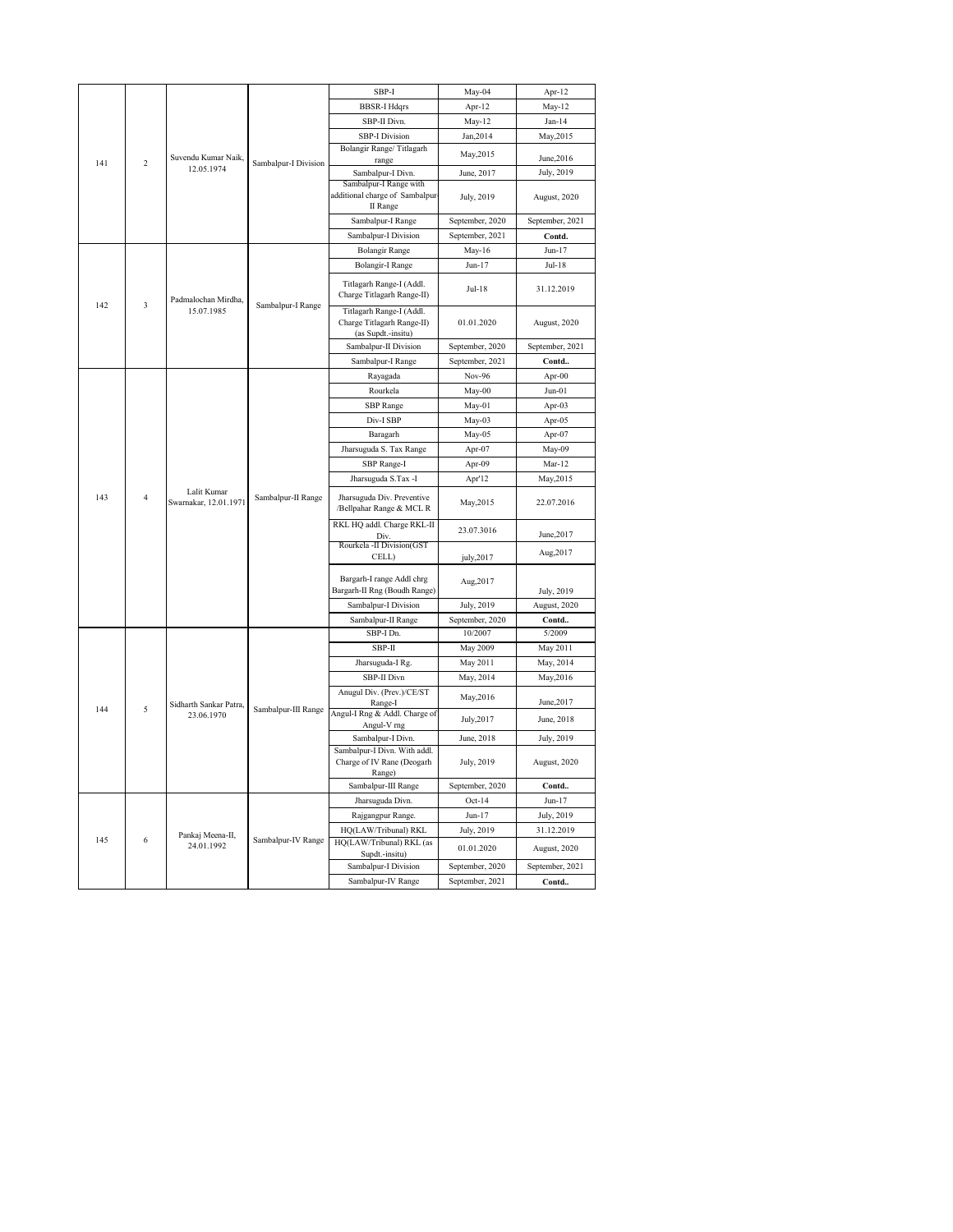|     |                |                                       |                                                                      | SBP-II Divn.                                                                | 1/2006           | 4/2007               |
|-----|----------------|---------------------------------------|----------------------------------------------------------------------|-----------------------------------------------------------------------------|------------------|----------------------|
|     |                |                                       |                                                                      | SBP-II Divn (Prev)                                                          | 5/2007           | 5/2009               |
|     |                |                                       |                                                                      | Titlagarh Range                                                             | May 2009         | Dec.-2010            |
|     |                |                                       |                                                                      | <b>Bolangir Range</b>                                                       | Dec.2010         | May-2011             |
|     |                |                                       |                                                                      | SBP-II Prev.                                                                | May 2011         | May-13               |
|     |                |                                       | Rengali-I Range                                                      | Jharsuguda ST                                                               | May-13           | May, 2015            |
| 146 | 7              | D.K. Mahana, M.Com.<br>03.08.1965     |                                                                      | Angul Div. Preventive &<br><b>Statistics</b>                                | May, 2015        | May, 2016            |
|     |                |                                       |                                                                      | Sambalpur CE & ST Range,<br>Sambalpur-II Division (Prev.)                   | 27, May, 2016    | June, 2017           |
|     |                |                                       | Sambalpur-I Range with<br>additional charge of Sambalpur<br>II Range | July, 2017                                                                  | June, 2018       |                      |
|     |                |                                       | Sambalpur-II Div.                                                    | june, 2018                                                                  | August, 2020     |                      |
|     |                |                                       | Rengali-I Range                                                      | September, 2020                                                             | Contd            |                      |
|     |                |                                       |                                                                      | Sambalpur-I Div                                                             | May-16           | Jul-18               |
|     |                | Ayush Kumar                           |                                                                      | Rengali Range-I (Addl. Charge<br>Rengali Range-II)                          | Jul-18           | 31.12.2019           |
| 147 | 8              | Pandey, 15.01.1987                    | Rengali-II Range                                                     | Rengali Range-I (Addl. Charge<br>Rengali Range-II)<br>(as<br>Supdt.-insitu) | 01.01.2020       | August, 2020         |
|     |                |                                       |                                                                      | Rengali-II Range                                                            | September, 2020  | Contd                |
|     |                |                                       |                                                                      | Central GST & CX Sambalpur-II Division                                      |                  |                      |
|     |                |                                       |                                                                      | Hqrs BBSR                                                                   | jul'94           | May'96               |
|     |                |                                       |                                                                      | <b>Bolangir Rg</b>                                                          | May'96           | May'01               |
|     |                |                                       |                                                                      | <b>SBP</b> Division                                                         | May'01           | May'02               |
|     |                |                                       | Titlagarh Rg                                                         | May'02                                                                      | May'05           |                      |
|     |                |                                       | SBP-II Prev.                                                         | May'05                                                                      | May'07           |                      |
|     |                |                                       | <b>SBP</b> Division                                                  | May'07                                                                      | May'09           |                      |
|     |                |                                       | <b>SBP</b> Division                                                  | May'09                                                                      | Sept'09          |                      |
| 148 | $\mathbf{1}$   | Laxmi Narayan<br>Tripathy, 22.11.1967 | Sambalpur-II Division                                                | IAD, B-II                                                                   | Oct'10           | Apr'l l              |
|     |                |                                       |                                                                      | JK Pur Range                                                                | may'11           | Apr'14               |
|     |                |                                       |                                                                      | Sambalpur Rg                                                                | May'14           | May, 2016            |
|     |                |                                       |                                                                      | Sambalpur -I Div                                                            | May, 2016        | June, 2018           |
|     |                |                                       |                                                                      | Sambalpur-I Range with<br>additional charge of Sambalpur<br>II Range        | June, 2018       | July, 2019           |
|     |                |                                       |                                                                      | Rengali-I Range with addl.<br>Charge of Rengali-II rng                      | July, 2019       | August, 2020         |
|     |                |                                       |                                                                      | Sambalpur-II Division                                                       | September, 2020  | Contd                |
|     |                |                                       |                                                                      | Sambalpur-I Divn.                                                           | Jan, 2014        | $Oct-14$             |
|     |                |                                       |                                                                      | Jharsuguda Divn.                                                            | $Oct-14$         | Jun-15               |
|     |                |                                       |                                                                      | Burkhamunda Rg. & Badmal                                                    | Jun-15           | May-16               |
|     |                | Rajesh Kumar Meena,                   |                                                                      | Rg                                                                          |                  |                      |
| 149 | $\overline{c}$ | 20.06.1989                            | Sambalpur-II Division                                                | Burkhamunda Rg.<br>Jharsuguda Divn.                                         | Jun-16<br>Jun-17 | Jun-17<br>July, 2019 |
|     |                |                                       |                                                                      | Sambalpur-III & IV Range                                                    | July, 2019       | August, 2020         |
|     |                |                                       |                                                                      | Balangir-II Range                                                           | September, 2020  | September, 2021      |
|     |                |                                       |                                                                      | Sambalpur-II Division                                                       | September, 2021  | Contd                |
|     |                |                                       |                                                                      | Rayagada Divn.                                                              | 12/6/2013        | May-16               |
|     |                |                                       |                                                                      | Sambalpur Range                                                             | Jun-16           | Jun-17               |
|     |                | Deepak Kumar                          |                                                                      | Sambalpur-I Range                                                           | Jun-17           | Jan-18               |
| 150 | 3              | Meena-II,                             | Sambalpur-II<br>Division                                             | DGGI, Jaipur (On loan)                                                      | Jan-18           | 16.12.2020           |
|     |                | 08.07.1989                            |                                                                      | DGGI, Jaipur (On Ioan)as<br>Suddt.                                          | 16.12.2020       | September, 2021      |
|     |                |                                       |                                                                      | Sambalpur-II Division                                                       | September, 2021  | Contd                |
|     |                |                                       |                                                                      | Keonjhar Divn.                                                              | 1/12/2015        | Jun-16               |
|     |                |                                       |                                                                      | <b>HQ ST Statistics</b>                                                     | Jun-16           | Jun-17               |
|     |                |                                       |                                                                      | CCO(CPC)                                                                    | Jun-17           | Feb-18               |
|     |                | Akhila Kumar Singh,                   |                                                                      | HQ Cus Prev.                                                                | Feb-18           | Jul-18               |
| 151 | $\overline{4}$ | 10.04.1980                            | Bolangir-I Range                                                     | BPI Airport, BBSR                                                           | Jul-18           | June, 2019           |
|     |                |                                       |                                                                      | Dhamara Custom Division                                                     | June, 2019       | 31.12.2019           |
|     |                |                                       |                                                                      | Dhamara Custom Division (as<br>Supdt-insitu)                                | 01.01.2020       | September, 2021      |
|     |                |                                       |                                                                      | Bolangir-I Range                                                            | September, 2021  | Contd.               |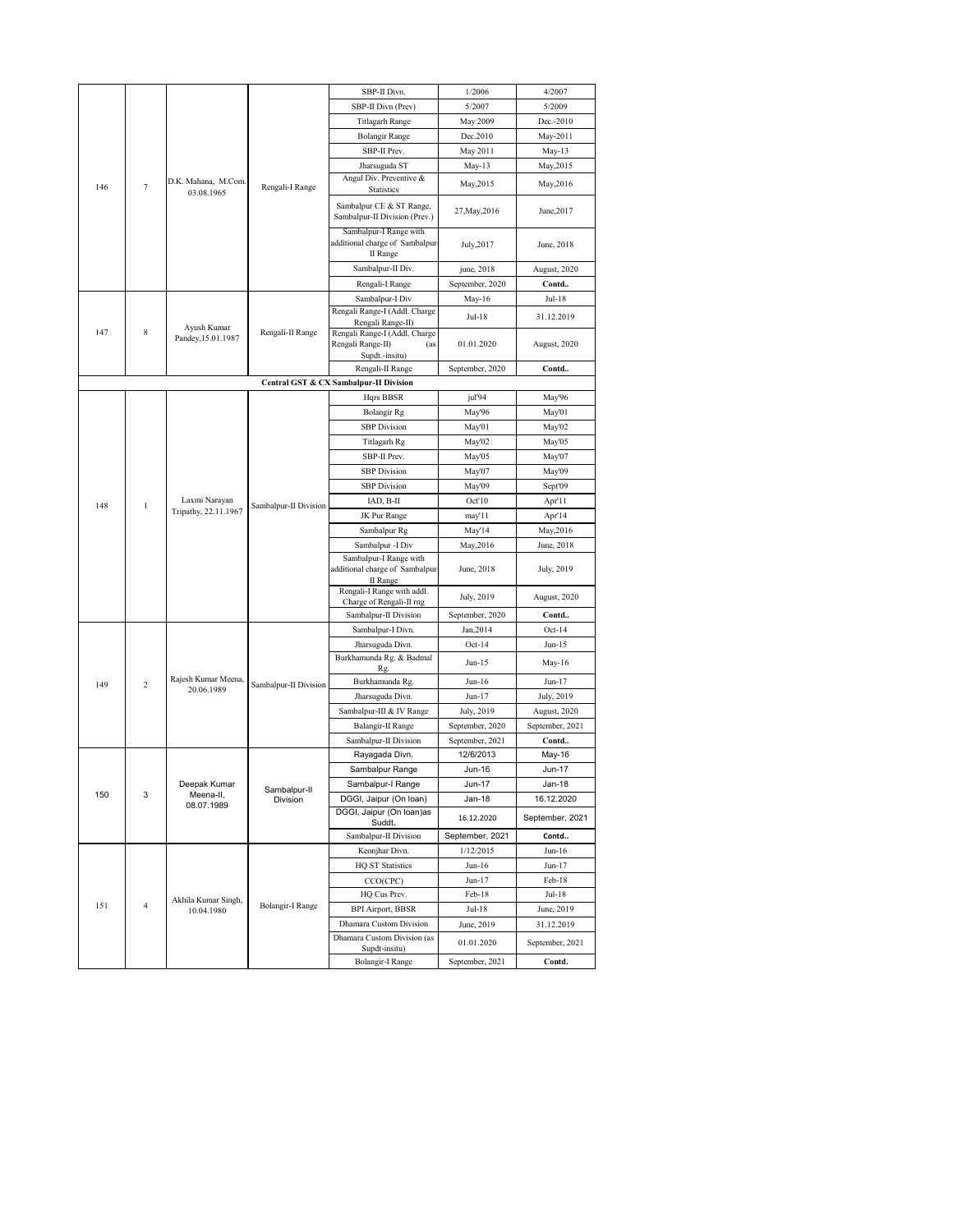|     |                |                              |                          | Bargarh range (BBSR-II/                                                       | Dec' 2013       | may' 2013       |
|-----|----------------|------------------------------|--------------------------|-------------------------------------------------------------------------------|-----------------|-----------------|
|     |                |                              |                          | Rourkela Commr'te)                                                            |                 |                 |
|     |                |                              |                          | Audit Circle-II (HQ) Audit<br>Commr'te BBSR)                                  | June' 2016      | June' 2017      |
|     |                |                              |                          | Audit Angul Circle (Audit                                                     |                 |                 |
|     |                | Surendra Kumar               |                          | Commr'te, BBSR)                                                               | June' 2017      | July' 2018      |
| 152 | 5              | Barik, 16.06.1984            | Bolangir-II Range        | Sambalpur Audit Circle (Audit                                                 | July' 2018      | Dec, 2018       |
|     |                |                              |                          | Commr'te, BBSR)<br>HQ Rev RKL GST                                             | Jan, 2019       | August, 2020    |
|     |                |                              |                          | HQ (CPU) GST RKL                                                              |                 |                 |
|     |                |                              |                          | Commr'te                                                                      | September, 2020 | September, 2021 |
|     |                |                              |                          | Bolangir-II Range                                                             | September, 2021 | Contd           |
|     |                |                              |                          | Anugul-I Rg.                                                                  | 10/29/2012      | Jun/15          |
|     |                |                              |                          | Bhabanipatna Rg.                                                              | Jun/15          | Jun-17          |
|     |                |                              |                          | HQ(Legacy Cell)                                                               | $Jun-17$        | Jul-18          |
|     |                | Santosh Kumar Rana,          |                          | HQ(Legacy Cell)                                                               | Jul-18          | 27.03.2019      |
| 153 | 6              | 25.04.1986                   | Bargarh-I Range.         | HQ(Legacy Cell) (as Supdt.)                                                   | 27.03.2019      | July, 2019      |
|     |                |                              |                          | Bargarh-I range Addl chrg<br>Bargarh-II Rng (Boudh Range)                     | July, 2019      | August, 2020    |
|     |                |                              |                          | Bargarh-I Range.                                                              | September, 2020 | Contd           |
|     |                |                              |                          | Sambalpur-II Divn.                                                            | $Jun-16$        | Jun-17          |
|     |                |                              |                          | Sambalpur-II Range                                                            | Jun-17          | Jul-18          |
|     |                | Divya Nanda Shivam,          |                          | Sambalpur Range-I (Addl.                                                      | Jul-18          | July, 2019      |
| 154 | $\overline{7}$ | 30.01.1992                   | Bargarh-II Range         | Charge SBP Range-II)<br>Sambalpur-I Division                                  | July, 2019      | 31.12.2019      |
|     |                |                              | Sambalpur-I Division (as |                                                                               |                 |                 |
|     |                |                              |                          | Supdt.-insitu)                                                                | 01.01.2020      | August, 2020    |
|     |                |                              |                          | Bargarh-II Range                                                              | September, 2020 | Contd.          |
|     |                |                              |                          | Berhampur Rg.                                                                 | Jun-92          | May-96          |
|     |                |                              |                          | RGDA Dn.                                                                      | Jun-96          | $Sep-00$        |
|     |                |                              |                          | <b>DGCEI-RKL</b>                                                              | Sep-00          | Sep-05          |
|     |                |                              | Hqrs. BBSR-I (Audit)     | Sep-05                                                                        | 06.08.07        |                 |
|     |                |                              | Jeypore Range            | 09.08.07                                                                      | 25.05.09        |                 |
|     |                |                              | Titlagarh-I Range        | Damanjodi                                                                     | May'09          | May'11          |
| 155 | 8              | Butulu Majhi,                |                          | CH Paradeep                                                                   | May'l l         | Apr'14          |
|     |                | 03.08.1967                   |                          | <b>Cuttack Division</b>                                                       | Apr'14          | 5th June, 2016  |
|     |                |                              |                          | Bhawanipatan Rng, Rayagada<br>Div.                                            | 6th June, 2016  | June, 2017      |
|     |                |                              |                          | Bhawanipatna Range                                                            | June, 2017      | June, 2018      |
|     |                |                              |                          | Titlagarh-I Range with addl.                                                  |                 |                 |
|     |                |                              |                          | Charge of Titlagarh-II Range<br>(Nuapada Range)                               | June, 2018      | August, 2020    |
|     |                |                              |                          | Titlagarh-I Range                                                             | September, 2020 | Contd           |
|     |                |                              |                          | Sambl Prev.                                                                   | Mar-04          | Apr-05          |
|     |                |                              |                          | Hirakud                                                                       | 2005            | 2007            |
|     |                |                              |                          | Bolangir.                                                                     | 2007            | 2008            |
|     |                |                              |                          | Baragarh.                                                                     | 2008            | 2010            |
|     |                |                              |                          | Rengali.                                                                      | 2010            | 2012            |
|     |                |                              |                          | Bolangir.                                                                     | 2012            | 2014            |
|     |                |                              |                          | Range-III Anugul                                                              | $Jun-14$        | May, 2015       |
| 156 | 9              | Alexander Bag,<br>09.01.1969 | Titlagarh-II Range       | SBL-II Div. Preventive<br>/Hirakund Range                                     | May, 2015       | May,2016        |
|     |                |                              |                          | SBL-II Div. (Prev.) addl.<br>Charge of Hirakund Range                         | May, 2016       | June, 2017      |
|     |                |                              |                          | Deogarh Range                                                                 | July, 2017      | Aug, 2017       |
|     |                |                              |                          | Balangir-I Range with addl.<br>Charge of Balangir-II Range<br>(Sonepur Range) | Aug, 2017       | August, 2020    |
|     |                |                              |                          | Balangir-I Range                                                              | September, 2020 | September, 2021 |
|     |                |                              |                          | Titlagarh-II Range                                                            | September, 2021 | Contd           |
|     |                |                              |                          | GST & CX Jharsuguda Division, Jharsuguda                                      |                 |                 |
|     |                |                              |                          | JajpurRg.-I                                                                   | Oct-14          | Jun-17          |
|     |                | Manoj Kumar                  |                          | Audit Commt                                                                   | Jun-17          | 10.12.2020      |
| 157 | 1              | Meena, 30.08.1986            | Jharsuguda Division      | Audit Commt (as Supdt. in-<br>situ)                                           | 10.12.2020      | September, 2021 |
|     |                |                              |                          | Jharsuguda Division                                                           | September, 2021 | Contd           |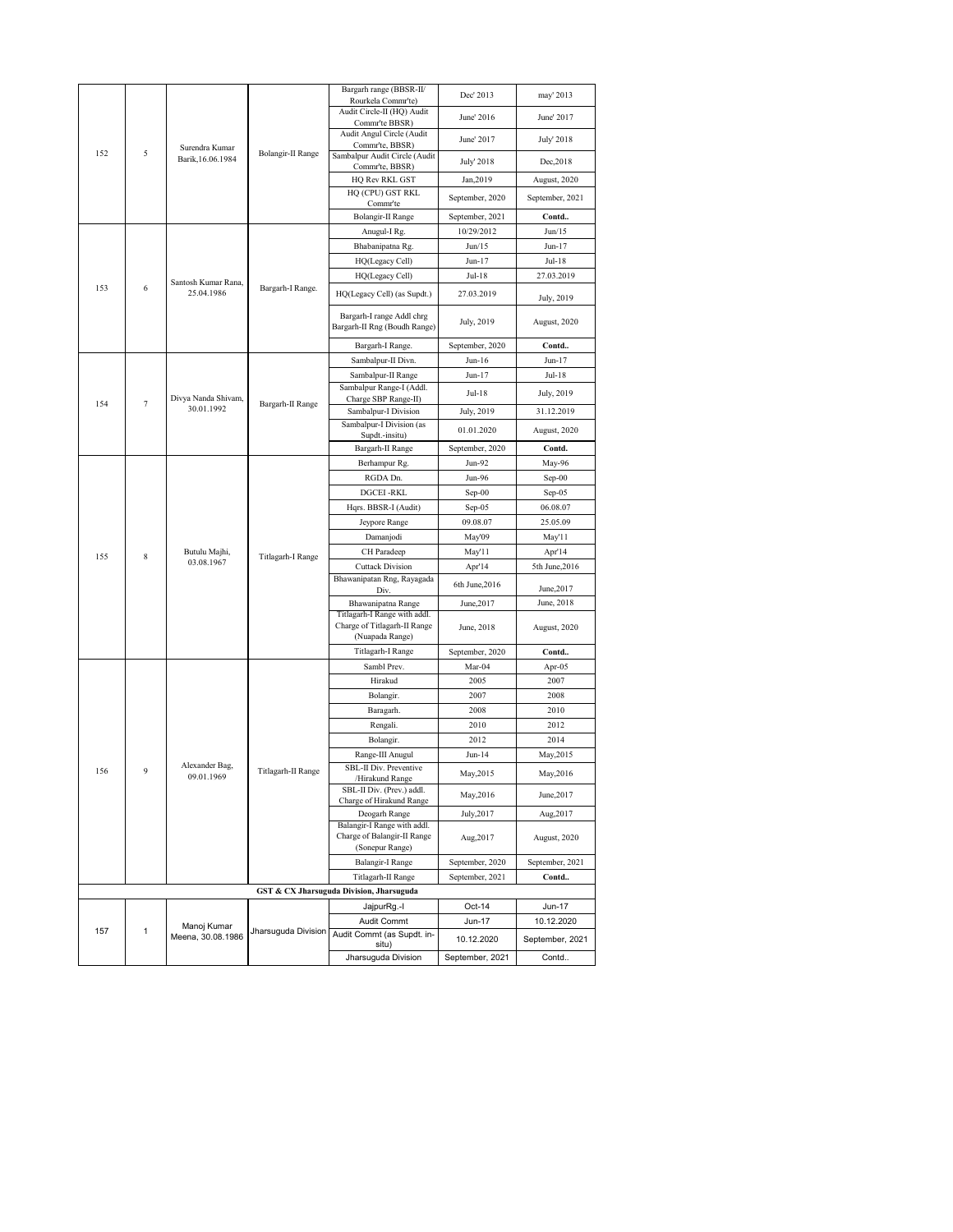|          |                  |                                 |                                                              | Jharsuguda-II                                                                   | 9/2009          | 5/2012                     |
|----------|------------------|---------------------------------|--------------------------------------------------------------|---------------------------------------------------------------------------------|-----------------|----------------------------|
|          |                  |                                 |                                                              | Sambalpur Rg                                                                    | May 2012        | 4/2014                     |
|          |                  |                                 |                                                              | Sambalpur-I Divn.                                                               | Apr-14          | May-16                     |
|          |                  |                                 |                                                              | Sambalpur-II Divn.                                                              | May-16          | $Jun-16$                   |
|          |                  |                                 |                                                              | Sambalpur (P)                                                                   | Jul-16          | Jun-17                     |
|          |                  |                                 |                                                              | RKL HQ(CPU/STAT)                                                                | Jun-17          | 31.03.2018                 |
|          |                  |                                 | (As Supdt )RKL                                               | 01.04.2018                                                                      | 31.03.2018      |                            |
| 158      | $\overline{c}$   | Rupesh Kumar                    | Jharsuguda Division                                          | HQ(CPU/STAT)                                                                    |                 |                            |
|          |                  | Sahu, 16.05.1979                |                                                              | Cuttack-V Range with Addl.<br>Charge of Cuttack-VI Rane/<br>Cuttack-II dvn.     | April, 2018     | June, 2019                 |
|          |                  |                                 | Dhenkanal-I Rnage with addl.<br>Charge of Dhenkanal-II Range | June, 2019                                                                      | 23.08.2020      |                            |
|          |                  |                                 | M/s Vedanta SEZ, Jharsuguda                                  | 24.08.2020                                                                      | 28.08.2020      |                            |
|          |                  |                                 |                                                              | IT-SEZ, BBSR                                                                    | 28.08.2020      | September, 2021            |
|          |                  |                                 | Jharsuguda Division                                          | October, 2021                                                                   | Contd           |                            |
|          |                  |                                 |                                                              | Jharsuguda-II Rg                                                                | $Oct-12$        | Oct, 2014                  |
|          |                  |                                 |                                                              | Badmal Rg.                                                                      | $Oct-14$        | Jun-17                     |
|          |                  |                                 |                                                              | Lathikata Range                                                                 | Jun-17          | Jul-18                     |
|          | Sunil Kumar-II,  |                                 | RKL (Hdqrs)                                                  | Jul-18                                                                          | 27.03.2019      |                            |
| 159<br>3 | 05.06.1985       | Jharsuguda- I Range             | RKL (Hdqrs) (as Supdt.)                                      | 27.03.2019                                                                      | July, 2019      |                            |
|          |                  |                                 | HQ (STAT/DGARM), RKL                                         | July, 2019                                                                      | August, 2020    |                            |
|          |                  |                                 | Jharsuguda- IV Range                                         | September, 2020                                                                 | September, 2021 |                            |
|          |                  |                                 | Jharsuguda- I Range                                          | September, 2021                                                                 | Contd           |                            |
|          |                  |                                 |                                                              | Service Tax Rg.IV                                                               | 10/8/2012       | May/13                     |
|          |                  |                                 |                                                              | Hqrs. Review                                                                    | May/13          | Jun-15                     |
|          | Kumar Pushpjeet, |                                 | Comm'r Appeal                                                | $Jun-15$                                                                        | Jun-17          |                            |
| 160      | $\overline{4}$   | 24.01.87                        | Jharsuguda-II Range.                                         | CPU HQ                                                                          | Jun-17          | 27.03.2019                 |
|          |                  |                                 |                                                              | CPU HQ (as Supdt.)                                                              | 27.03.2019      | July, 2019                 |
|          |                  |                                 |                                                              | Jharsuguda Divn.                                                                | July, 2019      | August, 2020               |
|          |                  |                                 |                                                              | Jharsuguda-II Range.                                                            | September, 2020 | Contd                      |
|          |                  |                                 |                                                              | Hqrs IAD                                                                        | 13.11.2012      | July, 2014                 |
|          |                  |                                 |                                                              | Audit Circle<br>Angul-Dhenkanal-Balasore                                        | July, 2014      | June, 2015                 |
|          |                  |                                 |                                                              | Audit Circle                                                                    | June, 2015      | June, 2016                 |
|          |                  |                                 |                                                              | P&V, MIS, TPS Cell & Addl.<br>Charge of RKL Circle from<br>march-17 to June-17. | June, 2016      | June, 2017                 |
| 161      | 5                | Sumit Kumar Bhagat,<br>15.09.87 | Jharsuguda-III Range                                         | BBSR-I Divn.(GST Cell)                                                          | June, 2017      | July, 2018                 |
|          |                  |                                 |                                                              | <b>Berhampur Division</b>                                                       | 23.07.2018      | 27.03.2019                 |
|          |                  |                                 |                                                              | Berhampur Division (as Supdt.)                                                  | 27.03.2019      |                            |
|          |                  |                                 |                                                              | Jharsuguda-I Range with addl.                                                   |                 | July, 2019<br>August, 2020 |
|          |                  |                                 |                                                              | Charge of Jharsuguda-II Range                                                   | July, 2019      |                            |
|          |                  |                                 |                                                              | Jharsuguda-I Range                                                              | September, 2020 | September, 2021            |
|          |                  |                                 |                                                              | Jharsuguda-III Range                                                            | September, 2021 | Contd                      |
|          |                  |                                 |                                                              | Brajrajnagar                                                                    | 3/1993          | 7/1998                     |
|          |                  |                                 |                                                              | lathikata                                                                       | 7/1998          | 5/2002                     |
|          |                  |                                 |                                                              | RKL-I                                                                           | 5/2002          | 9/2003                     |
|          |                  |                                 |                                                              | RKL City Range                                                                  | 9/2003          | 6/2004                     |
|          |                  |                                 |                                                              | SBP-II                                                                          | 6/2004          | 6/2005                     |
|          |                  |                                 |                                                              | RKL-I Prev.                                                                     | 6/2005          | 4/2007                     |
| 162      | 6                | Sarangadhar Oram,               | Jharsuguda-IV Range                                          | RKL-II                                                                          | 5/2007          | 5/2009                     |
|          |                  | 17.05.1965                      |                                                              | Joda                                                                            | 5/2009          | 5/2011                     |
|          |                  |                                 |                                                              | Divn. RKL-II                                                                    | May 2011        | 5/2013                     |
|          |                  |                                 |                                                              | Rajgangpur RG                                                                   | 5/2013          | May, 2015                  |
|          |                  |                                 |                                                              | RKL CEX Div.-II                                                                 | May, 2015       | June, 2018                 |
|          |                  |                                 |                                                              | Kuarmunda Range                                                                 | June, 2018      | August, 2020               |
|          |                  |                                 |                                                              |                                                                                 |                 |                            |
|          |                  |                                 |                                                              | HQ (ARC/SVLDRS/Legal<br>GST RKL Commr'te                                        | September, 2020 | September, 2021            |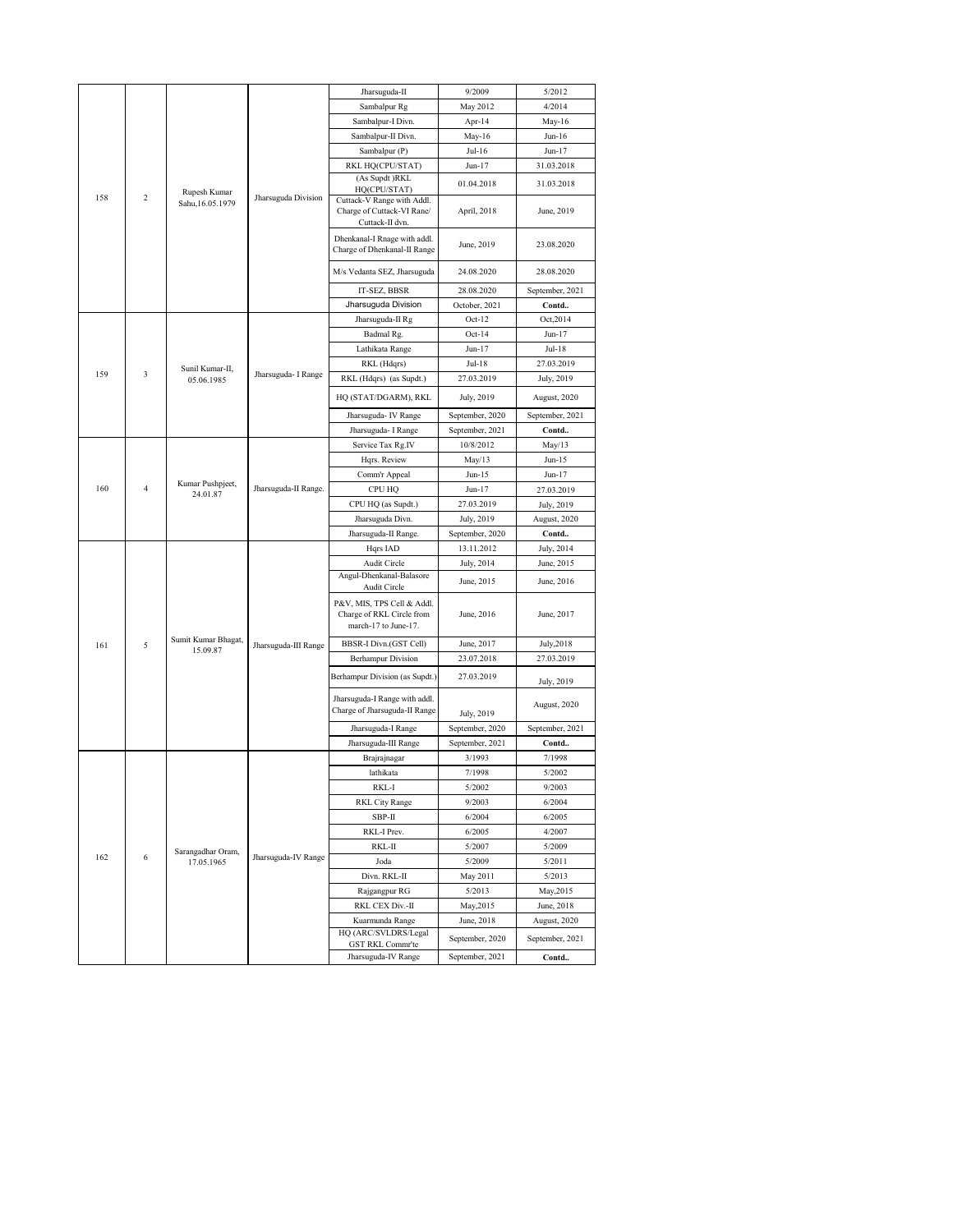|          |                                    |                                   |                                                           | Judicial Cell, BBSR-II (on                                                | 21.12.2012        | 25.02.2014      |
|----------|------------------------------------|-----------------------------------|-----------------------------------------------------------|---------------------------------------------------------------------------|-------------------|-----------------|
|          |                                    |                                   |                                                           | joining)                                                                  |                   |                 |
|          |                                    |                                   |                                                           | Vigilance Cell, BBSR-II                                                   | 26.02.2014        | 03.06.2015      |
|          |                                    |                                   |                                                           | Judicial Cell, BBSR-II                                                    | 04.06.2015        | 15.06.2016      |
|          |                                    |                                   |                                                           | Angul Audit Circle, Audit<br>Commr'te                                     | 16.06.2016        | 27.03.2019      |
| 163<br>7 | Ravi Shanker Paswan,<br>01.05.1980 | <b>Belpahar Range</b>             | Angul Audit Circle, Audit<br>Commr'te (as supdt. in-situ) | 27.03.2019                                                                | July, 2019        |                 |
|          |                                    |                                   |                                                           | Jharsuguda Divn.                                                          | July, 2019        | 21.04.2021      |
|          |                                    |                                   |                                                           | Jharsuguda Divn. with addl                                                |                   |                 |
|          |                                    |                                   |                                                           | chage of ICD, Jharsuguda till<br>03.05.2021                               | 21.04.2021        | September, 2021 |
|          |                                    |                                   |                                                           | <b>Belpahar Range</b>                                                     | September, 2021   | Contd           |
|          |                                    |                                   |                                                           | Central GST & CX Keonjhar Division, Keonjhar                              |                   |                 |
|          |                                    |                                   |                                                           | <b>RKL Divn</b>                                                           | 2/92              | 3/92            |
|          |                                    |                                   |                                                           | Kalunga                                                                   | 3/92              | 10/96           |
|          |                                    |                                   |                                                           | Kalunga-I                                                                 | 10/96             | 5/97            |
|          |                                    |                                   |                                                           | <b>Balasore Divn</b>                                                      | 6/97              | 6/98            |
|          |                                    |                                   |                                                           | Rayagada Divn                                                             | 7/98              | 5/2000          |
|          |                                    |                                   |                                                           | Hdqrs. B-I/II                                                             | 6/2000            | 5/2009          |
| 164      | $\mathbf{1}$                       | Hemanta KumarTiu,<br>05.06.1968   | Keonjhar Div.                                             | RSP-II                                                                    | 5/2009            | 6/2010          |
|          |                                    |                                   |                                                           | Keonjhar                                                                  | 6/2010            | 1/2013          |
|          |                                    |                                   |                                                           | RKL-II Divn                                                               | 1/2013            | Oct'14          |
|          |                                    |                                   |                                                           | Rkl Comm'te Hq                                                            | Oct'14            | May, 2015       |
|          |                                    |                                   |                                                           | Keonjhar CEX Div./Keonjhar<br>ST Range.                                   | May, 2015         | 31.05.2016      |
|          |                                    |                                   | Jharsuguda Div.,                                          | 01.06.2016                                                                | <b>July, 2019</b> |                 |
|          |                                    |                                   | Keonjhar Div.                                             | July, 2019                                                                | Contd             |                 |
|          |                                    |                                   | Hdqrs BBSR-I (ST)                                         | 9/24/2009                                                                 | $Jun-10$          |                 |
|          |                                    |                                   | Keonjhar Division                                         | Paradeep Rg.                                                              | $Jun-10$          | May-12          |
|          |                                    |                                   |                                                           | Balasore Divn.                                                            | May-12            | Apr-14          |
|          |                                    |                                   |                                                           | Balasore CE Rg.-I                                                         | Apr-14            | Oct-14          |
|          |                                    |                                   |                                                           | Rairangpur Rg.                                                            | $Oct-14$          | Jun-17          |
| 165      | 2                                  | Rajesh Tudu,<br>13.11.1980        |                                                           | Baripada Range                                                            | Jun-17            | 31.03.2018      |
|          |                                    |                                   |                                                           | (as Supdt) Baripada Range                                                 | 01.04.2018        | June, 2018      |
|          |                                    |                                   |                                                           | Balasore-II Range & Addl.<br>Charge of Balasore- IV Range                 | June, 2018        | July, 2019      |
|          |                                    |                                   |                                                           | Baripada Range                                                            | July, 2019        | August, 2020    |
|          |                                    |                                   |                                                           | Keonjhar Division                                                         | September, 2020   | Contd           |
|          |                                    |                                   |                                                           | HQ Cus Prev.                                                              | Jul-16            | Jun-17          |
|          |                                    |                                   |                                                           | HQ, Infrastructure Cell &                                                 | Jun-17            | $Dec-17$        |
|          |                                    |                                   |                                                           | MTO<br>BPI Airport, BBSR                                                  | $Dec-17$          | Jul-18          |
|          |                                    |                                   |                                                           | <b>Customs House Paradeep</b>                                             | Jul-18            | July, 2019      |
| 166      | 3                                  | Nivesh Kumar Gupta,               | Keonjhar Division                                         | Joda-I Ragne with addl. Charge                                            |                   | 31.12.2019      |
|          |                                    | 07.10.1989                        |                                                           | of Joda-II Range                                                          | July, 2019        |                 |
|          |                                    |                                   |                                                           | Joda-I Ragne with addl. Charge<br>of Joda-II Range (as Supdt.-<br>insitu) | 01.01.2020        | August, 2020    |
|          |                                    |                                   |                                                           | Joda-I Range                                                              | September, 2020   | September, 2021 |
|          |                                    |                                   |                                                           | Keonjhar Division                                                         | September, 2021   | Contd           |
|          |                                    |                                   |                                                           | CTC Div                                                                   | Jun-04            | May-07          |
|          |                                    |                                   |                                                           | <b>BBSR-II</b> Adjudication                                               | May-07            | Jun-09          |
|          |                                    |                                   |                                                           | Paradeep                                                                  | May-14            | $Oct-14$        |
|          |                                    |                                   |                                                           | Jajpur Rd (promotion)                                                     | $Oct-14$          | May, 2015       |
|          |                                    |                                   |                                                           | Paradeep CEX R-II/I<br>Berhampur Division with                            | May, 2015         | june, 2017      |
| 167      | $\overline{4}$                     | Binod Bihari Patro,<br>25.04.1969 | Keonjhar-I Range                                          | additional charge of Gopalpur<br>Range                                    | 21.06.2017        | June, 2018      |
|          |                                    |                                   |                                                           | Berhampur-IV Range                                                        | June, 2018        | July, 2019      |
|          |                                    |                                   |                                                           | Keonjhar-I Range with addl.<br>Charge of Keonjhar-II Range                | July, 2019        | November, 2020  |
|          |                                    |                                   |                                                           | Keonjhar Division                                                         | November, 2020    | September, 2021 |
|          |                                    |                                   |                                                           | Keonjhar-I Range                                                          | September, 2021   | Contd           |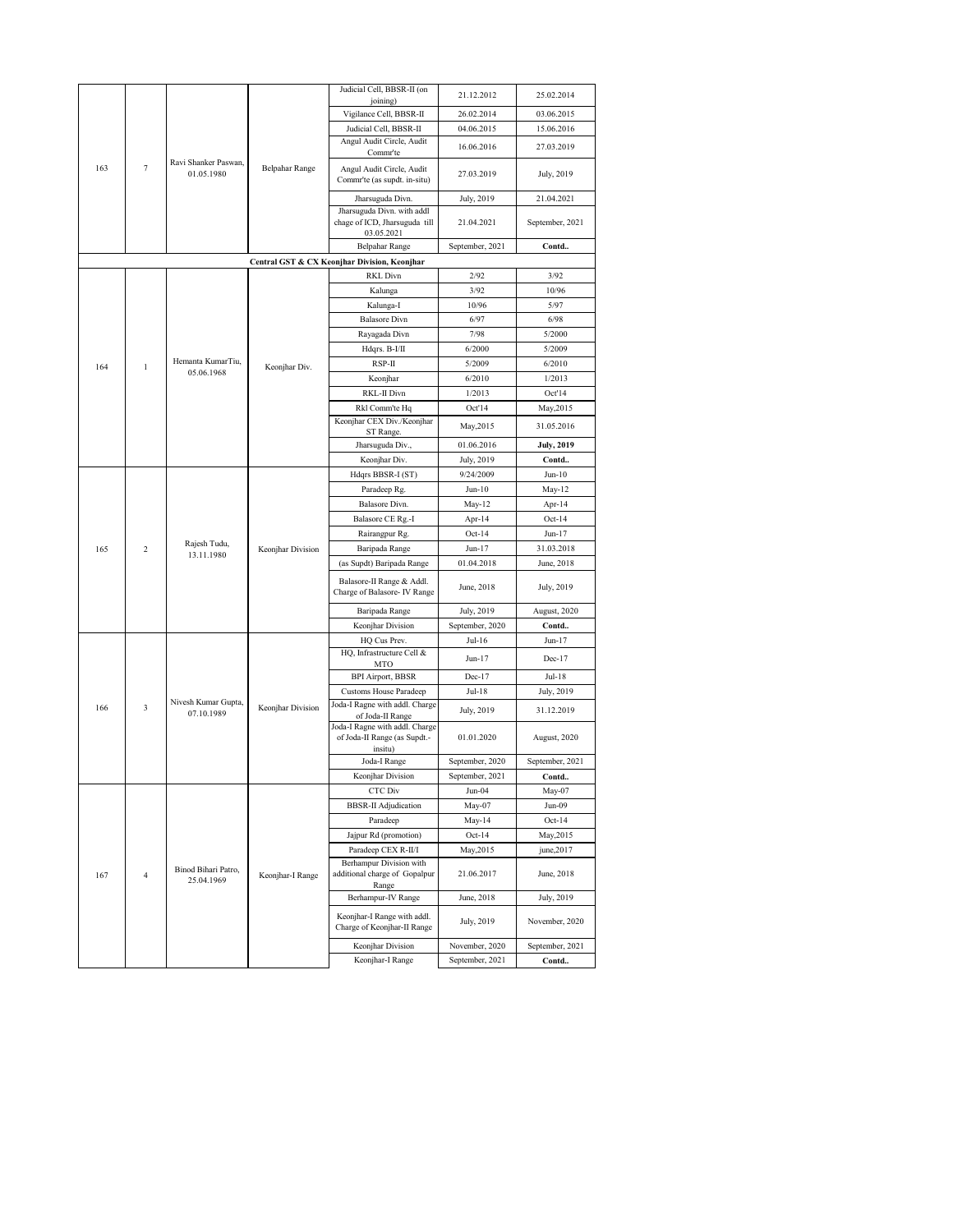|     |                                  |                                  |                                            | Cuttack C.E Divn. Office &                                 | $Jun-16$        | $Jun-17$        |
|-----|----------------------------------|----------------------------------|--------------------------------------------|------------------------------------------------------------|-----------------|-----------------|
|     |                                  |                                  |                                            | Range-Choudwar-II                                          |                 |                 |
|     |                                  | Yadunandan Kumar                 |                                            | Cuttack-I Divn.                                            | $Jun-17$        | Jul-18          |
| 168 | 5                                | Singh, 15.10.1992                | Keonjhar-II Range                          | Baripada Range                                             | Jul-18          | 31.12.2019      |
|     |                                  |                                  | Baripada Range (as Supdt.-<br>insitu)      | 01.01.2020                                                 | September, 2021 |                 |
|     |                                  |                                  |                                            | Keonjhar-II Range                                          | September, 2021 | Contd           |
|     |                                  |                                  |                                            | Cuttack Divn.                                              | 12/31/2013      | 4/23/2014       |
|     |                                  |                                  |                                            | CCO                                                        | 4/24/2014       | $Jun-15$        |
|     |                                  |                                  |                                            | Anugul CE Range I & ST<br>Rg.III.                          | Jun-15          | Jun-17          |
| 169 | 6                                | Deepak Kumar                     |                                            | BPI, Airport                                               | Jun-17          | June, 2019      |
|     |                                  | Meena, 24.04.1985                | Barbil-I Range                             | Paradeep Customs Divn.                                     | June, 2019      | 31.12.2019      |
|     |                                  |                                  |                                            | Paradeep Customs Divn. (as<br>Supdt.)                      | 01.01.2020      | August, 2020    |
|     |                                  |                                  |                                            | <b>Belpahar Range</b>                                      | September, 2020 | September, 2021 |
|     |                                  |                                  |                                            | <b>Barbil-I Range</b>                                      | September, 2021 | Contd           |
|     |                                  |                                  |                                            | Anugul Rg.-II                                              | $Dec-13$        | May-16          |
|     |                                  |                                  |                                            | <b>Customs House Paradeep</b>                              | May-16          | Jul-18          |
|     |                                  |                                  |                                            | Jajpur Customs Division                                    | Jul-18          | July, 2019      |
|     |                                  | Ankurmani,                       |                                            | Barbil-I Range with addl.                                  |                 | 31.12.2019      |
| 170 | 7                                | 26.02.1989                       | Barbil-II Range                            | Charge of Barbil-II Range                                  | July, 2019      |                 |
|     |                                  |                                  |                                            | Barbil-I Range with addl.<br>Charge of Barbil-II Range (as | 01.01.2020      |                 |
|     |                                  |                                  |                                            | Supdt-insitu)                                              |                 | August, 2020    |
|     |                                  |                                  |                                            | Barbil-II Range                                            | September, 2020 | Contd           |
|     |                                  |                                  |                                            | Paradeep Cus. Divn.                                        | $Jun-16$        | Jul-18          |
|     |                                  |                                  |                                            | Gopalpur Custs Divn.                                       | Jul-18          | July, 2019      |
|     |                                  |                                  | Joda-I Range with                          | Keonjhar Division                                          | July, 2019      | 31.12.2019      |
| 171 | Santosh Kumar,<br>8<br>08.2.1992 | addl. charge of Joda-II<br>Range | Keonjhar Division<br>(as Supdt.<br>insitu) | 01.01.2020                                                 | August, 2020    |                 |
|     |                                  |                                  |                                            | Joda-II Range                                              | September, 2020 | September, 2021 |
|     |                                  |                                  |                                            | Joda-I Range with addl. charge                             | September, 2021 | Contd           |
|     |                                  |                                  | of Joda-II Range                           |                                                            |                 |                 |
|     |                                  |                                  |                                            | <b>Balasore</b> Dvn                                        | 27.06.94        | 30.04.07        |
|     |                                  |                                  |                                            | <b>BBSR</b> Dvn                                            | 11.05.07        | May'9           |
|     |                                  |                                  |                                            | Baripada Rg                                                | June'09         | 03.05.11        |
|     |                                  |                                  |                                            | Balasore comp. Range-II                                    | 03.05.11        | Apr/13          |
|     |                                  |                                  |                                            | Rairangpur                                                 | Apr $/13$       | Oct'14          |
| 172 | 9                                | Harish Chandra                   | Baripada Range                             | Rayagada Range                                             | oct'14          | May,2015        |
|     |                                  | Hansda 15.03.1966                |                                            | Bhadrak Range/Dharma Range                                 | May, 2015       | 13.06.2016      |
|     |                                  |                                  |                                            | Dhenkanal Div. with addl.<br>Charge of CE Range-I          | 14.06.2016      | June, 2017      |
|     |                                  |                                  |                                            | Rairangpur Range                                           | July, 2017      | Jun-19          |
|     |                                  |                                  |                                            | Balasore-IV Range                                          | $Jun-19$        | September, 2021 |
|     |                                  |                                  |                                            | Baripada Range                                             | September, 2021 | Contd.          |
|     |                                  |                                  |                                            | Cuttack CE Divn.                                           | 12/16/2013      | $Jun-15$        |
|     |                                  |                                  |                                            | Cuttack ST Rg.-I                                           | $Jun-15$        | $Jun-17$        |
|     |                                  |                                  |                                            | Puri-II Range                                              | Jun-17          | Jul-18          |
| 173 | 10                               | Mukesh Meena                     | Rairangpur Range                           | Dhamra Cus. Divn.                                          | Jul-18          | 31.12.2019      |
|     |                                  | 04.07.1990                       |                                            | Dhamra Cus. Divn. (as Supdt-<br>insitu)                    | 01.01.2020      | August, 2020    |
|     |                                  |                                  |                                            | <b>BPI</b> Airport                                         | August, 2020    | September, 2021 |
|     |                                  |                                  |                                            | Rairangpur Range                                           | September, 2021 | Contd           |
|     |                                  |                                  |                                            | <b>GST &amp; CX, Angul Division, Angul</b>                 |                 |                 |
|     |                                  |                                  |                                            | Sambalpur-II Divn.                                         | $Oct-12$        | Apr-14          |
|     |                                  |                                  |                                            | Hirakud Rg.                                                | Apr-14          | Jun-16          |
|     |                                  |                                  |                                            | Angul Divn.                                                | Jun-16          | Jun-17          |
|     |                                  |                                  |                                            | Angul Divn.(GST Cell)                                      | Jun-17          | Jul-18          |
|     |                                  | Pankaj Kumar,                    |                                            | Angul Range-IV (Addl. Charge                               |                 |                 |
| 174 | $\mathbf{1}$                     | 21.01.1989                       | <b>Angul Division</b>                      | Angul Range-V)                                             | Jul-18          | 27.03.2019      |
|     |                                  |                                  |                                            | Angul Range-IV (Addl. Charge<br>Angul Range-V) (as Supdt.) | 27.03.2019      | July, 2019      |
|     |                                  |                                  |                                            | Angul-IV Range                                             | July, 2019      | August, 2020    |
|     |                                  |                                  |                                            | <b>Angul Division</b>                                      | September, 2020 | Contd           |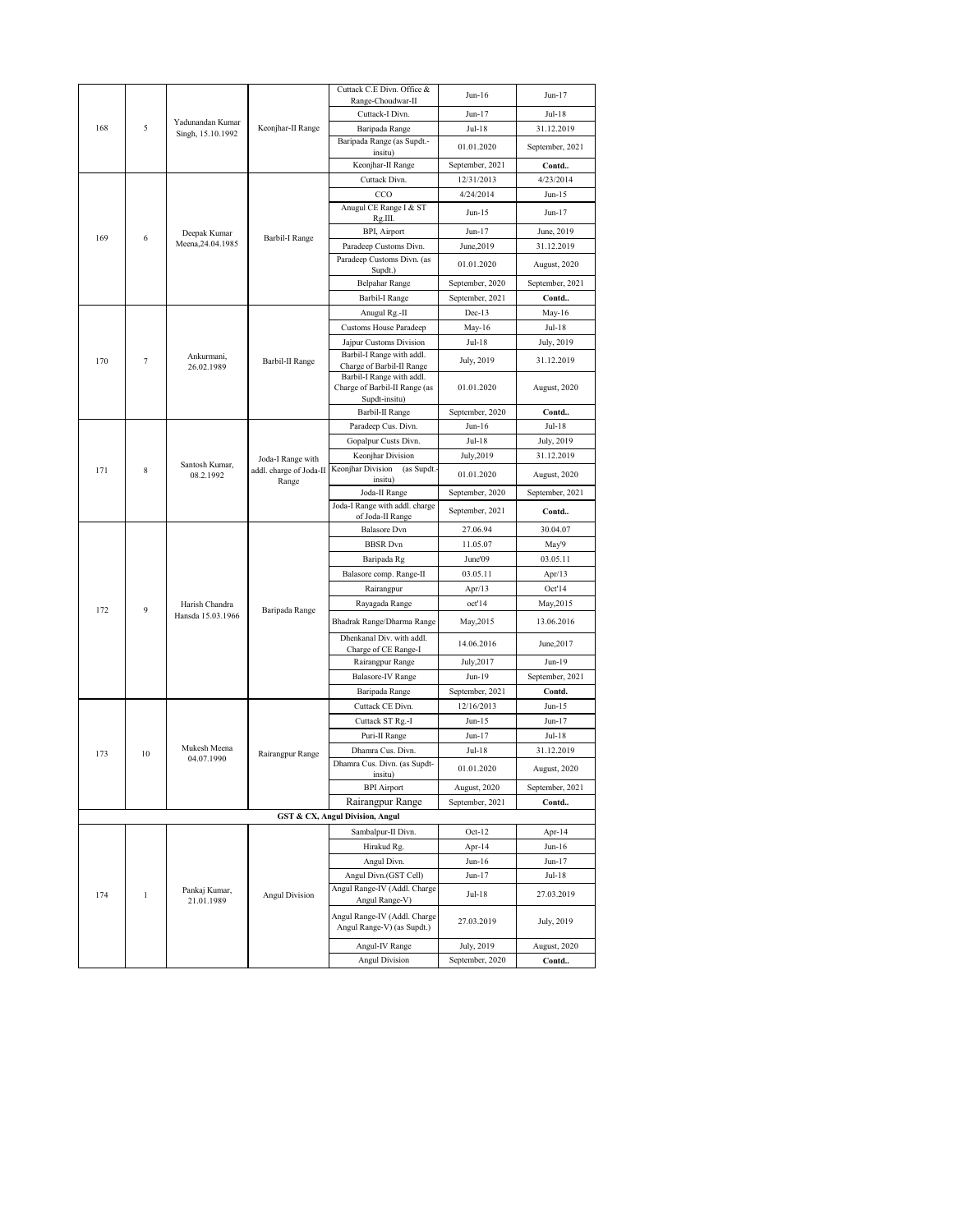|          |                                   |                               |                                                             | Commissioner Appeal                                                   | 2008            | 2010            |
|----------|-----------------------------------|-------------------------------|-------------------------------------------------------------|-----------------------------------------------------------------------|-----------------|-----------------|
|          |                                   |                               |                                                             | vadvyas Range RKL                                                     | 2010            | 2012            |
|          |                                   |                               |                                                             | Judicial Cell Hdqurs                                                  |                 |                 |
|          |                                   |                               |                                                             | Adjn-B-II Hdqurs.                                                     | 2012            | 2014            |
|          |                                   |                               |                                                             | S. Tax, B-II Hdqurs                                                   |                 |                 |
|          |                                   |                               |                                                             | RTI Section, B-II                                                     | 2014            | May, 2015       |
|          |                                   |                               |                                                             | Audit Comm'te, BBSR                                                   | May, 2015       | June, 2017      |
| 175      | 2                                 | Keshab Pradhan,<br>01.06.1964 | <b>Angul Division</b>                                       | Audit Angul Circle                                                    | June, 2017      | 24.06.2017      |
|          |                                   |                               |                                                             | CPC(Bhubaneswar)                                                      | 24.06.2017      | 05.10.2017      |
|          |                                   |                               |                                                             | Audit Angul Circle                                                    | 05.10.2017      | June, 2018      |
|          |                                   |                               |                                                             | HQ Audit Commr'te.                                                    | June, 2018      | July, 2019      |
|          |                                   |                               |                                                             | Joda-I Ragne with addl. Charge                                        | July, 2019      | August, 2020    |
|          |                                   |                               |                                                             | of Joda-II Range                                                      |                 |                 |
|          |                                   |                               |                                                             | Angul-III Range                                                       | September, 2020 | September, 2021 |
|          |                                   |                               |                                                             | <b>Angul Division</b><br>on ICT from Salem joined in                  | September, 2021 | Contd           |
|          |                                   |                               |                                                             | CCO                                                                   | 04.02.2013      | 16.12.2013      |
|          |                                   |                               |                                                             | <b>BBSR</b> Dvn.                                                      | 16.12.2013      | June, 2015      |
|          |                                   | Siva Prasad Sahoo,            |                                                             | Meramundali Range I & II                                              | June, 2015      | June, 2017      |
| 176      | 3                                 | 13.03.1980                    | Angul-I Range                                               | Angul-IV Range with addl.                                             | June, 2017      | July, 2018      |
|          |                                   |                               |                                                             | Charge of Angul Range-V<br>Sambalpur-II Div.<br>(as                   |                 |                 |
|          |                                   |                               |                                                             | Supdt.)                                                               | July, 2018      | August, 2020    |
|          |                                   |                               |                                                             | Angul-I Range                                                         | September, 2020 | Contd           |
|          |                                   |                               |                                                             | RKL-II                                                                | 2/2008          | 5/2009          |
|          |                                   |                               |                                                             | Joda                                                                  | May 2009        | May 2011        |
|          |                                   |                               |                                                             | B-II(HQ) Judicial                                                     | May 2011        | May-13          |
|          |                                   |                               |                                                             | IAD HQ                                                                | May-13          | June'15         |
|          |                                   |                               |                                                             | Audit Cuttack circle                                                  | June'15         | May, 2016       |
| 177<br>4 | Barun Kumar Biswas,<br>01.09.1970 | Angul-II Range                | Jharsuguda Div. with addl.<br>Charge of Jharsuguda CE range | May, 2016                                                             | June, 2018      |                 |
|          |                                   |                               |                                                             | HQ CPU/Stat/ARC RKL GST                                               | June, 2018      | July, 2019      |
|          |                                   |                               |                                                             | HQ CPU with addl. charge of<br>RKL-III & RKL V Range/ RKL<br>II Divn. | August, 2019    | August, 2020    |
|          |                                   |                               |                                                             | <b>Angul Division</b>                                                 | September, 2020 | September, 2021 |
|          |                                   |                               |                                                             | Angul-II Range                                                        | September, 2021 | Contd           |
|          |                                   |                               |                                                             | RSP-I Rg                                                              | May-92          | May-97          |
|          |                                   |                               |                                                             | Anugul Range-II                                                       | Jun-97          | $Jun-01$        |
|          |                                   |                               |                                                             | Rayagada                                                              | May-01          | Mar-03          |
|          |                                   |                               |                                                             | Rayagada Division                                                     | Mar-03          | Apr-04          |
|          |                                   |                               |                                                             | Paradeep                                                              | Apr-04          | May-07          |
|          |                                   |                               |                                                             | <b>BBSR Hdqrs</b>                                                     | May-07          | May-09          |
|          |                                   |                               |                                                             | Dhenkanal-II Rg                                                       | May-09          | Jun-11          |
| 178      | 5                                 | K.K. Kisan,                   | Angul-III Range                                             | Jajpur Rd Range -II                                                   | Jun-11          | Apr-13          |
|          |                                   | 01.07.1965                    |                                                             | Jajpur Rd Range-I                                                     | $Jun-13$        | May, 2015       |
|          |                                   |                               |                                                             | Jajpur Div.                                                           | May, 2015       | 30.06.2016      |
|          |                                   |                               |                                                             | Anugul Division and addl.<br>Charge of Angul IV Range                 | 01.07.2016      | June, 2018      |
|          |                                   |                               |                                                             | Anugul-II Range with addl.                                            |                 |                 |
|          |                                   |                               |                                                             | Charge of Angul III Range                                             | June, 2018      | August, 2020    |
|          |                                   |                               |                                                             | <b>Angul Division</b>                                                 | September, 2020 | September, 2021 |
|          |                                   |                               |                                                             | Angul-III Range                                                       | September, 2021 | Contd           |
|          |                                   |                               |                                                             | On ICT (CCO)                                                          | 09.12.2013      | June, 2015      |
|          |                                   |                               |                                                             | Audit (HQ, B-I)                                                       | June, 2015      | July, 2016      |
|          |                                   | Ashok Kumar Prusty,           |                                                             | C.Ex Range-Khurda                                                     | July, 2016      | June, 2017      |
| 179      | 6                                 | 07.06.1981                    | Angul-IV Range                                              | Khurda-I Range                                                        | Jun, 2017       | July, 2018      |
|          |                                   |                               |                                                             | Angul Division<br>(as<br>Supdt.)                                      | July,2018       | August, 2020    |
|          |                                   |                               |                                                             | Angul-IV Range                                                        | September, 2020 | Contd           |
|          |                                   |                               |                                                             | Angul CE Rng-III                                                      | May-16          | Jun-17          |
|          |                                   |                               |                                                             | Angul Rng-III                                                         | Jun-17          | Jul-18          |
|          |                                   |                               |                                                             | Angul Division                                                        | Jul-18          | July, 2019      |
|          | $\tau$                            | Santosh Kumar Sahu,           |                                                             | Angul Divn. With addl. Charge                                         | July, 2019      | 31.12.2019      |
| 180      |                                   | 27.06.1989                    | Angul-V Range                                               | of Angul-V Range<br>Angul Divn. With addl. Charge                     |                 |                 |
|          |                                   |                               |                                                             | of Angul-V Range (as Supdt.-                                          | 01.01.2020      | August, 2020    |
|          |                                   |                               |                                                             | insitu)                                                               |                 |                 |
|          |                                   |                               |                                                             | Angul-V Range                                                         | September, 2020 | Contd           |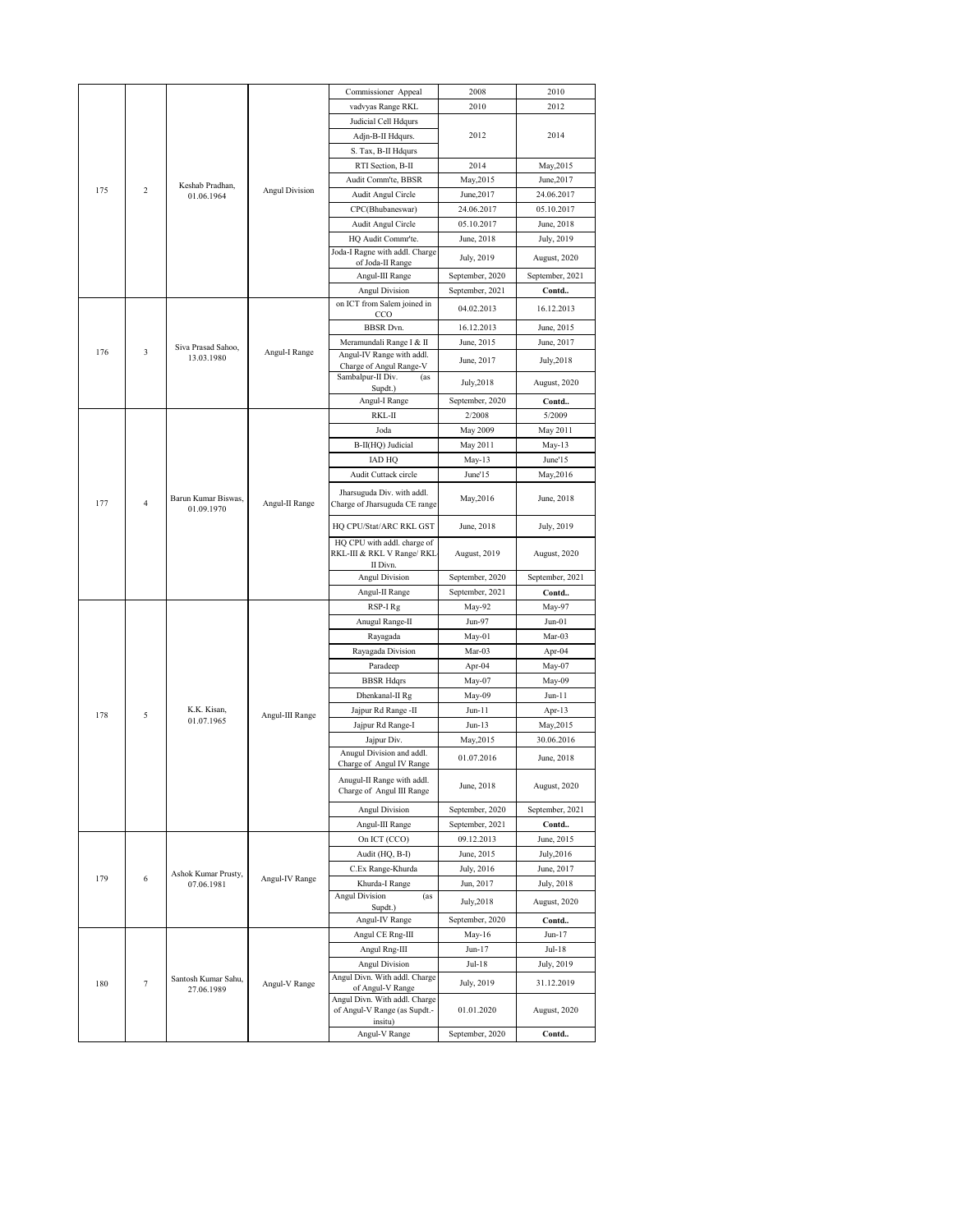| <b>Customs (Prev.) Comm'te, Bhubaneswar</b> |                |                                    |                                    |                                                          |                  |                  |  |  |
|---------------------------------------------|----------------|------------------------------------|------------------------------------|----------------------------------------------------------|------------------|------------------|--|--|
|                                             |                |                                    |                                    | <b>HQ Customs (Prev.) Commissionerate, Bhubaneswar</b>   |                  |                  |  |  |
|                                             |                |                                    |                                    | Sbp dvn as UDC                                           | 22.09.1989       | june 1992        |  |  |
|                                             |                |                                    |                                    | <b>Balasore</b> Dvn                                      | july 1992        | june 1998        |  |  |
|                                             |                |                                    |                                    | Brajarajnagar rng                                        | <b>July 1998</b> | June 2003        |  |  |
|                                             |                |                                    |                                    | Rairangpur sector                                        | June 2003        | May 2005         |  |  |
|                                             |                |                                    |                                    | Balasore-III Rng                                         | july 2005        | June 2007        |  |  |
|                                             |                |                                    |                                    | <b>Balasore</b> Dvn                                      | july 2007        | June 2009        |  |  |
|                                             |                |                                    |                                    | Jajpur Road-III Rng                                      | july 2009        | June 2011        |  |  |
| 181                                         | $\mathbf{1}$   | Taranisen Sethi, BSc<br>15.01.1965 | HQ, Customs (Prev.)<br>Commr'te    | <b>Balaosre</b> Dvn                                      | july 2011        | Jan 2013         |  |  |
|                                             |                |                                    |                                    | <b>BBSR-II Audit</b><br>(As<br>Supdt.)                   | 05.02.2013       | Sept 2014        |  |  |
|                                             |                |                                    |                                    | Audit Comm'te, BBSR                                      | Oct 2014         | 16.06.2017       |  |  |
|                                             |                |                                    |                                    | Appeals Comm'te, BBSR                                    | 19.06.2017       | 30.06.2017       |  |  |
|                                             |                |                                    |                                    | CPC (Bhubaneswar)                                        | 01.07.2017       | 24.11.2017       |  |  |
|                                             |                |                                    |                                    | Appeals Comm'te, BBSR                                    | 24.11.2017       | August, 2020     |  |  |
|                                             |                |                                    |                                    | HQ, Customs (Prev.) Commr'te                             | September, 2020  | Contd.           |  |  |
|                                             |                |                                    |                                    | Hqrs BBSR-I (ET)                                         | 30.05.07         | 30.09.09         |  |  |
|                                             |                |                                    |                                    | Hqrs BBSR-I (Stat)                                       | 01.10.09         | 13.05.11         |  |  |
|                                             |                |                                    |                                    | Hqrs B-I (Vig)                                           | 13.05.11         | 12.03.2014       |  |  |
|                                             |                |                                    |                                    | Hqrs Preventive, BBSR-I                                  | 12.03.2014       | May, 2016        |  |  |
|                                             |                | Miss. Gulab Paul Baa.              | HQ, Customs (Prev.)                | HQ Audit Co Cell, B-II                                   |                  |                  |  |  |
| 182<br>$\overline{c}$                       | 17.07.1979     | Commr'te                           | Commr'te                           | May, 2016                                                | 16.06.2017       |                  |  |  |
|                                             |                |                                    | Estt./General-Coor/Welfare<br>(HQ) | 19.06.2017                                               | July, 2018       |                  |  |  |
|                                             |                |                                    | Range-VI/BBSR-I Dvn.               | July, 2018                                               | July, 2019       |                  |  |  |
|                                             |                |                                    |                                    | HQ, Customs (Prev.) Commr'te                             | July, 2019       | Contd            |  |  |
|                                             |                |                                    |                                    | BBSR HQ on joining as                                    |                  | 26.08.2014       |  |  |
|                                             |                |                                    |                                    | Inspector                                                | 07.08.2014       |                  |  |  |
|                                             |                |                                    |                                    | Balsore Rg.-I                                            | 27.08.2014       | 19.06.2017       |  |  |
|                                             |                |                                    | Balasore Division(GST Cell)        | 19.06.2017                                               | Jul-18           |                  |  |  |
| 183                                         | 3              | Tinku Kumar,<br>02.03.1990         | HQ, Customs (Prev.)<br>Commr'te    | Jajpur Range-I (Addl. Charge<br>Jajpur Range-V)          | Jul-18           | July, 2019       |  |  |
|                                             |                |                                    |                                    | Jajpur Customs Divn.                                     | July, 2019       | 31.12.2019       |  |  |
|                                             |                |                                    |                                    | Jajpur Customs Divn.<br>(as Supdt-insitu)                | 01.01.2020       | Feb, 2021        |  |  |
|                                             |                |                                    |                                    | HQ, Customs (Prev.) Commr'te                             | Feb, 2021        | Contd.           |  |  |
|                                             |                |                                    |                                    | SBP                                                      | Nov-96           | $Jun-01$         |  |  |
|                                             |                |                                    |                                    | Bargarah                                                 | $Jun-01$         | Jul-03           |  |  |
|                                             |                |                                    |                                    | Hirakud                                                  | $Jul-03$         | $Jun-05$         |  |  |
|                                             |                |                                    |                                    | Jharsuguda                                               | $Jun-05$         | Apr-07           |  |  |
|                                             |                |                                    |                                    | Belpahar                                                 | Apr-07           | Jun-09           |  |  |
|                                             |                |                                    |                                    | <b>SBP-II Div</b>                                        | $Jun-09$         | Aug-11           |  |  |
|                                             |                |                                    |                                    | Balasore                                                 | Aug-11           | May-12           |  |  |
|                                             |                | Biswanath Mallick.                 | HQ, Customs (Prev.)                | <b>JPR Rd-III</b>                                        | $May-12$         | May-14           |  |  |
| 184                                         | $\overline{4}$ | 14.07.1971                         | Commr'te                           | <b>Bls Div</b>                                           | May-14           | 31, May 2016     |  |  |
|                                             |                |                                    |                                    | BLSR ST Range with addl.<br>Charge of BLSR-I Range       | 1June, 2016      | June, 2017       |  |  |
|                                             |                |                                    |                                    | Balasore-I range & Addl.<br>Charge of Balasore-III Range | June, 2017       | June, 2018       |  |  |
|                                             |                |                                    |                                    | Balasore Divn.                                           | June, 2018       | August, 2020     |  |  |
|                                             |                |                                    |                                    |                                                          |                  |                  |  |  |
|                                             |                |                                    |                                    | <b>BPI</b> Airport                                       | August, 2020     | September, 2021  |  |  |
|                                             |                |                                    |                                    | HQ, Customs (Prev.) Commr'te                             | October, 2021    | Contd            |  |  |
|                                             |                |                                    |                                    | B-II, Cash/Estt. (Adhoc)                                 | 11/2003          | 1/2006           |  |  |
|                                             |                |                                    |                                    | B-II, Cash/Estt. (Regular)                               | 1/2006           | 6/2006           |  |  |
|                                             |                |                                    |                                    | <b>B-II S.Tax</b>                                        | 6/2006           | 4/2007           |  |  |
|                                             |                |                                    |                                    | Joda                                                     | 5/2007           | 5/2009           |  |  |
|                                             |                |                                    |                                    | Rourkela-I                                               | May 2009         | May 2011         |  |  |
|                                             |                | Pradip Kumar                       | HQ, Customs (Prev.)                | Rourkela-II(Prev.)                                       | May 2011         | May-13           |  |  |
| 185                                         | 5              | Panigrahi, 07.01.1971              | Commr'te                           | RKL- I Divn                                              | May-13           | May, 2015        |  |  |
|                                             |                |                                    |                                    | Burkhamunda R/Badmal R<br>Rourkela Audit Circle,         | May, 2015        | June, 2017       |  |  |
|                                             |                |                                    |                                    | stationed at BBSR                                        | July, 2017       | July, 2019       |  |  |
|                                             |                |                                    |                                    | Cuttack Audit Circle                                     | July, 2019       | August, 2020     |  |  |
|                                             |                |                                    |                                    | HQ Audit Commr'te, BBSR                                  | Septermer, 2020  | Septeember, 2021 |  |  |
|                                             |                |                                    |                                    | HQ, Customs (Prev.) Commr'te                             | October, 2021    | Cont             |  |  |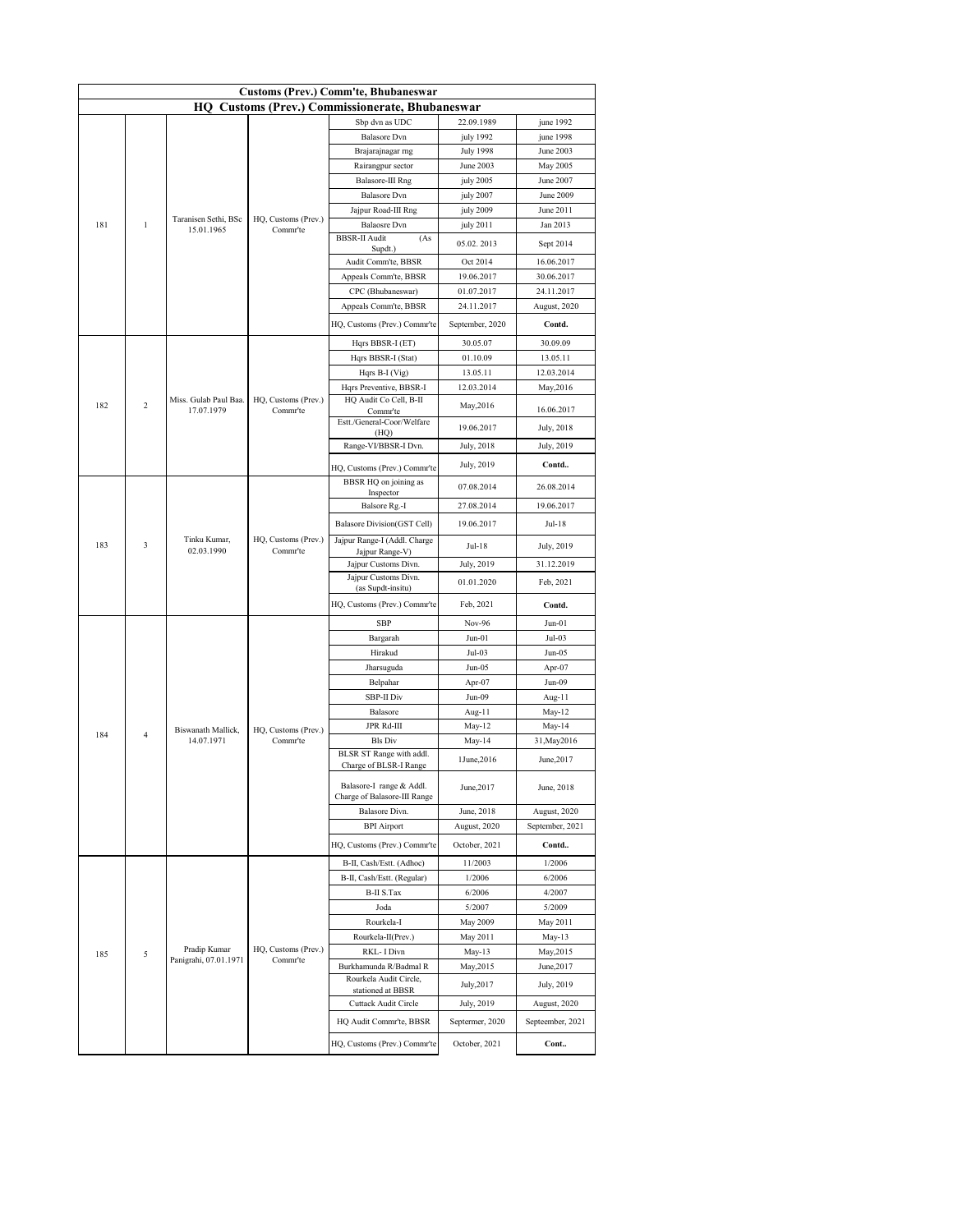|     |    |                                    |                                            | HQ BBSR on appointment                                      | 01.10.2012       | 07.10.2012       |
|-----|----|------------------------------------|--------------------------------------------|-------------------------------------------------------------|------------------|------------------|
|     |    |                                    |                                            | Sambalpur-II Dvn.                                           | 08.10.2012       | 30.04.2014       |
|     |    |                                    |                                            | Sambalpur Rg                                                | 01.05.2014       | 25.05.2016       |
| 186 | 6  | Md Shams Raza,                     | HQ, Customs (Prev.)                        | Sambalpur-II Dvn.                                           | 26.05.2016       | 18.06.2017       |
|     |    | 22.06.1981                         | Commr'te                                   | Joypore Range-I (Addl. Charge                               | 19.06.2017       | August, 2020     |
|     |    |                                    |                                            | Joypore Range-II)<br>Jeypore-I Range                        | September, 2020  | Septermber, 2021 |
|     |    |                                    |                                            | HQ, Customs (Prev.) Commr'te                                | October, 2021    | Contd            |
|     |    |                                    |                                            |                                                             |                  |                  |
|     |    |                                    |                                            | HQ BBSR-I (Accnts) as<br>Inspector                          | 15.10.2007       | May, 2009        |
|     |    |                                    |                                            | Paradeep                                                    | June, 2009       | May, 2012        |
|     |    |                                    |                                            | S.T Adjn.                                                   | May, 2012        | April, 2014      |
|     |    |                                    |                                            | HQ Audit                                                    | April, 2014      | 21.08.2015       |
| 187 | 7  | Sambit Mohapatra,<br>02.06.1972    | HQ, Customs (Prev.)<br>Commr'te            | DGGI, BBSR                                                  | 21.08.2015       | April, 2016      |
|     |    |                                    |                                            | DGGI, BBSR (as Supdt.)                                      | April, 2016      | June, 2018       |
|     |    |                                    |                                            | Jajpur Divn.<br>HQ(LAW), BBSR GST                           | July, 2018       | July, 2019       |
|     |    |                                    |                                            | Comm'te                                                     | July, 2019       | Septermber, 2021 |
|     |    |                                    |                                            | HQ, Customs (Prev.) Commr'te                                | October, 2021    | Contd            |
|     |    |                                    |                                            | Paradeep                                                    | 15.10.07         | 11-May           |
|     |    |                                    |                                            | RGDA Dvn                                                    | May'11           | Nov'12           |
|     |    |                                    |                                            | C.Ex. Adjn                                                  | Nov'12           | 30.04.14         |
|     |    |                                    |                                            | Ctc-I C.Ex Rng                                              | 30.04.14         | May, 2016        |
| 188 | 8  | Sukanta Kumar Nayak,<br>01.04.1969 | HQ, Customs (Prev.)<br>Comm <sup>'te</sup> | Kalunga Range-II, RKL-II Div.                               | May, 2016        | June, 2017       |
|     |    |                                    |                                            | HQ(Review & ARC)/RKL<br>Commr'te                            | June, 2017       | May, 2018        |
|     |    |                                    |                                            | HQ (VIG), BBSR GST                                          | June, 2018       | Septermber, 2021 |
|     |    |                                    |                                            | Comm'te<br>HQ, Customs (Prev.) Commr'te                     | October, 2021    | Contd.           |
|     |    |                                    |                                            | CE & Cus Balasore Dvn                                       | 10.02.1992       | 21.12.1993       |
|     |    |                                    |                                            | <b>Balasore Range</b>                                       | 22.12.1993       | 25.06.1998       |
|     |    |                                    |                                            | HQ BBSR-I                                                   | 26.06.1998       | 11.06.2004       |
|     |    |                                    | Cus House Pdp                              | 12.06.2004                                                  | 19.07.2004       |                  |
|     |    |                                    | IAD Wing, HQ B-I                           | 20.07.2004                                                  | 01.12.2008       |                  |
| 189 | 9  | Suvendu Mohanty,<br>27.01.1968     | HQ, Customs (Prev.)                        | Directorate of Enforcement<br><b>BBSR</b> on deputation     | 02.12.2008       | 30.11.2012       |
|     |    |                                    | Commr'te                                   | Hq office, B-I                                              | 01.12.2012       | 11.12.2012       |
|     |    |                                    |                                            | S.Tax rng-BBSR dvn                                          | 12.12.2012       | July, 2015       |
|     |    |                                    |                                            | <b>DGCEI RU BBSR</b>                                        | July, 2015       | June, 2017       |
|     |    |                                    |                                            | Keonjhar Division                                           | July, 2017       | June, 2019       |
|     |    |                                    |                                            | CPU-BBSR GST Comm'te                                        | July, 2019       | Septermber, 2021 |
|     |    |                                    |                                            | HQ, Customs (Prev.) Commr'te                                | October, 2021    | Contd            |
|     |    |                                    |                                            | ET, CCO                                                     | 9.03.2017        | 7.04.2017        |
|     |    |                                    |                                            | HQ, Customs, Pre.                                           | 8.04.2017        | 20.06.2017       |
|     |    | Ashirbad Nayak,                    | HQ, Customs (Prev.)                        | Hdqrs. (Tech)                                               | 20.06.2017       | July, 2019       |
| 190 | 10 | 06.10.1990                         | Comm <sup>'te</sup>                        | CPU-BBSR GST Comm'te<br>CPU-BBSR GST Comm'te (as            | July, 2019       | 31.01.2020       |
|     |    |                                    |                                            | Supat-insitu)                                               | 01.02.2020       | Septermber, 2021 |
|     |    |                                    |                                            | HQ, Customs (Prev.) Commr'te                                | October, 2021    | Contd            |
|     |    |                                    |                                            | <b>Balasore</b> Divn                                        | 4/1993           | 6/1998           |
|     |    |                                    |                                            | Belpahar                                                    | 6/1998           | 6/2003           |
|     |    |                                    |                                            | Jharsuguda                                                  | 6/2003           | 6/2005           |
|     |    |                                    |                                            | BBSR-II Adjn                                                | 6/2005           | 4/2007           |
|     |    |                                    |                                            | S.Tax Audit<br><b>B-II IAD</b>                              | 5/2007<br>1/2008 | 1/2008<br>5/2009 |
|     |    |                                    |                                            | Bargarh                                                     | 5/2009           | 5/2010           |
|     |    |                                    |                                            | <b>B-II IAD</b>                                             | 6/2010           | 5/2013           |
|     |    |                                    |                                            | HQ Adjudication, BBSR-II                                    | 5/2013           | 2/2014           |
| 191 | 11 | P.C.Hembram,                       | HQ, Customs (Prev.)                        | HQ Vigilance, BBSR-II                                       | 2/2014           | May, 2015        |
|     |    | 16.05.1965                         | Comm <sup>-t</sup> e                       | Vedvyas Range                                               | May, 2015        | June, 2017       |
|     |    |                                    |                                            | Belpahar Range                                              | July, 2017       | June, 2018       |
|     |    |                                    |                                            | RKL-II Div.                                                 | June, 2018       | July, 2019       |
|     |    |                                    |                                            | HQ-ARC/ Supdt (HQ) with<br>addl. Charge of HQ (CPU),<br>RKL | July, 2019       | August, 2020     |
|     |    |                                    |                                            | HQ (CPU)/Supdt. HQ) GST<br>RKL Commr'te                     | September, 2020  | November, 2020   |
|     |    |                                    |                                            | Kuarmunda Range                                             | November, 2020   | Septermber, 2021 |
|     |    |                                    |                                            | HQ, Customs (Prev.) Commr'te                                | October, 2021    | Contd            |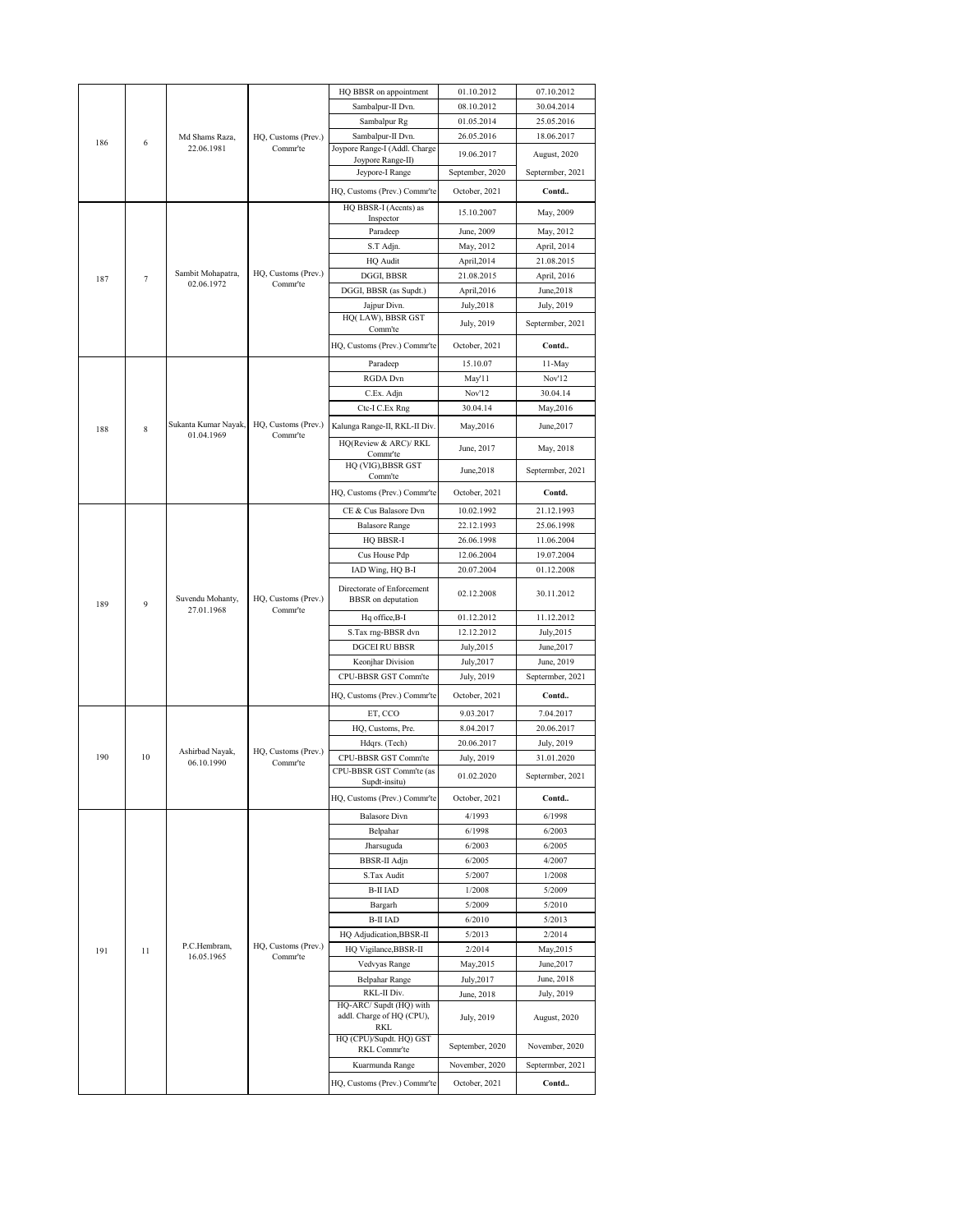|           |                |                               |                         | HQ, BBSR                                                                                    | 11.12.2013      | 18.12.2013       |
|-----------|----------------|-------------------------------|-------------------------|---------------------------------------------------------------------------------------------|-----------------|------------------|
|           |                |                               |                         | Barbil Rg., RKL Divn.                                                                       | 18.12.2013      | 14.10.2014       |
|           |                |                               |                         | Keonjhar Divn, BBSR-II<br>Comm'te                                                           | 14.10.2014      | 25.05.2016       |
| 192       | 12             | Pankaj Meena-I,<br>16.06.1987 | HQ, Customs (Prev.)     | Audit Commr'tre, BBSR Circle                                                                | 25.05.2016      | 31.12.2019       |
|           |                |                               | Commr'te                | Cuttack Audit Circle (as Supdt-                                                             | 01.01.2020      | August, 2020     |
|           |                |                               |                         | insitu)<br>CCO, Bhubaneswar                                                                 | August, 2020    | Septermber, 2021 |
|           |                |                               |                         | HQ, Customs (Prev.) Commr'te                                                                | October, 2021   | Contd            |
|           |                |                               | Cuttack Dvn             | Jan, 2006                                                                                   | 19.05.06        |                  |
|           |                |                               |                         | Choudwar Rg                                                                                 | 22.05.06        | May'09           |
|           |                |                               |                         | <b>BBSR</b> Dvn                                                                             | June'09         | May'11           |
|           |                |                               |                         | C.HP                                                                                        | May'11          | 30.04.14         |
|           |                |                               |                         | CCO                                                                                         | 30.04.14        | May,2015         |
|           |                |                               |                         | Jajpur ST R-I/II                                                                            | May, 2015       | June, 2017       |
| 193       | 13             | Dolagobinda Palai,            | HQ, Customs (Prev.)     | HQ Audit Commte                                                                             | june,2017       | 24.06.2017       |
|           |                | 02.03.1966                    | Commr'te                | CPC(Bhubaneswar)                                                                            | 24.06.2017      | 17.08.2017       |
|           |                |                               |                         | HQ Audit Commte                                                                             | 17.08.2017      | June, 2018       |
|           |                |                               |                         | Bhubaneswar Audit Circle                                                                    | June, 2018      | August, 2020     |
|           |                |                               |                         | HQ Audit Commr'te, BBSR                                                                     |                 |                  |
|           |                |                               |                         | with addl. charge of<br>Bhubaneswar Audit Circle                                            | Septermer, 2020 | Septermber, 2021 |
|           |                |                               |                         | HQ, Customs (Prev.) Commr'te                                                                | October, 2021   | Cont             |
|           |                |                               | RKL-I Rg                | 3/1992                                                                                      | 6/1995          |                  |
|           |                |                               |                         | DKL-I Rg                                                                                    | 6/1995          | 7/1997           |
|           |                |                               |                         | Bilati Orissa                                                                               | 7/1997          | 7/2000           |
|           |                |                               | RKL-I Divn              | 7/2000                                                                                      | 6/2003          |                  |
| 194<br>14 |                |                               | Kalunga-II Rg           | 6/2003                                                                                      | 6/2004          |                  |
|           |                |                               |                         | RKL-II Prev.                                                                                | 6/2004          | 9/2006           |
|           |                | <b>Basant Kumar Naik</b>      | HQ, Customs (Prev.)     | B-II, IAD                                                                                   | 9/2006          | 17.9.2007        |
|           |                | 29.07.1967                    | Commr'te                | S Tax Audit as Supdt.                                                                       | 18.9.2007       | 5/2010           |
|           |                |                               | Vigilance               | 6/2010                                                                                      | May-12          |                  |
|           |                |                               |                         | Audit Comm'te                                                                               | 5/2012          | June, 2017       |
|           |                |                               |                         | Koraput Range                                                                               | Jun, 2017       | Aug, 2017        |
|           |                |                               |                         | CPU (HQ)                                                                                    | Aug, 2017       | 04.10.2017       |
|           |                |                               |                         | HQ (Adjn.) BBSR GST<br>Comm'te                                                              | 04.10.2017      | Septermber, 2021 |
|           |                |                               |                         | HQ, Customs (Prev.) Commr'te                                                                | October, 2021   | Contd            |
|           |                |                               |                         | <b>Paradeep Customs Division</b>                                                            |                 |                  |
|           |                |                               |                         | Cuttack ST Rg.-III & IV                                                                     | 16.12.2013      | $Jun-16$         |
|           |                |                               |                         | Adjn. (JC/ADC)                                                                              | Jun-16          | Jun-17           |
|           |                |                               |                         | BBSR-II Divn(GST Cell)                                                                      | Jun-17          | Jul-18           |
|           |                | Anjan Behera,                 | Paradeep                | Rayagada Divn. (Add. Charge                                                                 | Jul-18          | 31.12.2019       |
| 195       | 1              | 15.08.1988                    | <b>Customs Division</b> | Rayagada Range-I)<br>Rayagada Divn. (Add. Charge<br>Rayagada Range-I) (as Supdt-<br>insitu) | 01.01.2020      | August, 2020     |
|           |                |                               |                         | Paradeep Customs<br>Division                                                                | August, 2020    | Contd            |
|           |                |                               |                         | Sambalpur Dn.                                                                               | 9/93            | 7/96             |
|           |                |                               |                         | Paradeep Sector                                                                             | 7/96            | 6/2000           |
|           |                |                               |                         | Denkanal-I Rg.                                                                              | 6/2000          | 5/2005           |
|           |                |                               |                         | Dhenkanal - II Rg.                                                                          | June 2005       | 4/07             |
|           |                |                               |                         | CTC-Divn                                                                                    | 5/07            | 10/07            |
|           |                |                               |                         | IAD,B-II                                                                                    | 10/07           | 5/2009           |
|           |                |                               |                         | S.Tax                                                                                       | 5/2009          | 9/2010           |
| 196       | $\overline{c}$ | Subash Chandra                | Paradeep Customs        | RKL-II Prev                                                                                 | 10/2010         | 5/2013           |
|           |                | Mohanty,<br>BA 19.01.1967     | Division                | RKL-II Divn                                                                                 | 5/2013          | May, 2015        |
|           |                |                               |                         | HQ Adjudication (CEX & ST)                                                                  | May, 2015       | May, 2016        |
|           |                |                               |                         | RKL                                                                                         |                 |                  |
|           |                |                               |                         | RKL HQ Adjn.<br>BBSR-II Div. & Addl. Charge                                                 | May, 2016       | 16.06.2017       |
|           |                |                               |                         | of BBSR XI Range                                                                            | 19.06.2017      | June, 2018       |
|           |                |                               |                         | HQ, Law, BBSR GST                                                                           | June, 2018      | August, 2020     |
|           |                |                               |                         | $\mathop{\mathsf{Comm}}\nolimits$ te<br>Paradeep Customs Division                           | August, 2020    | Contd            |
|           |                |                               |                         |                                                                                             |                 |                  |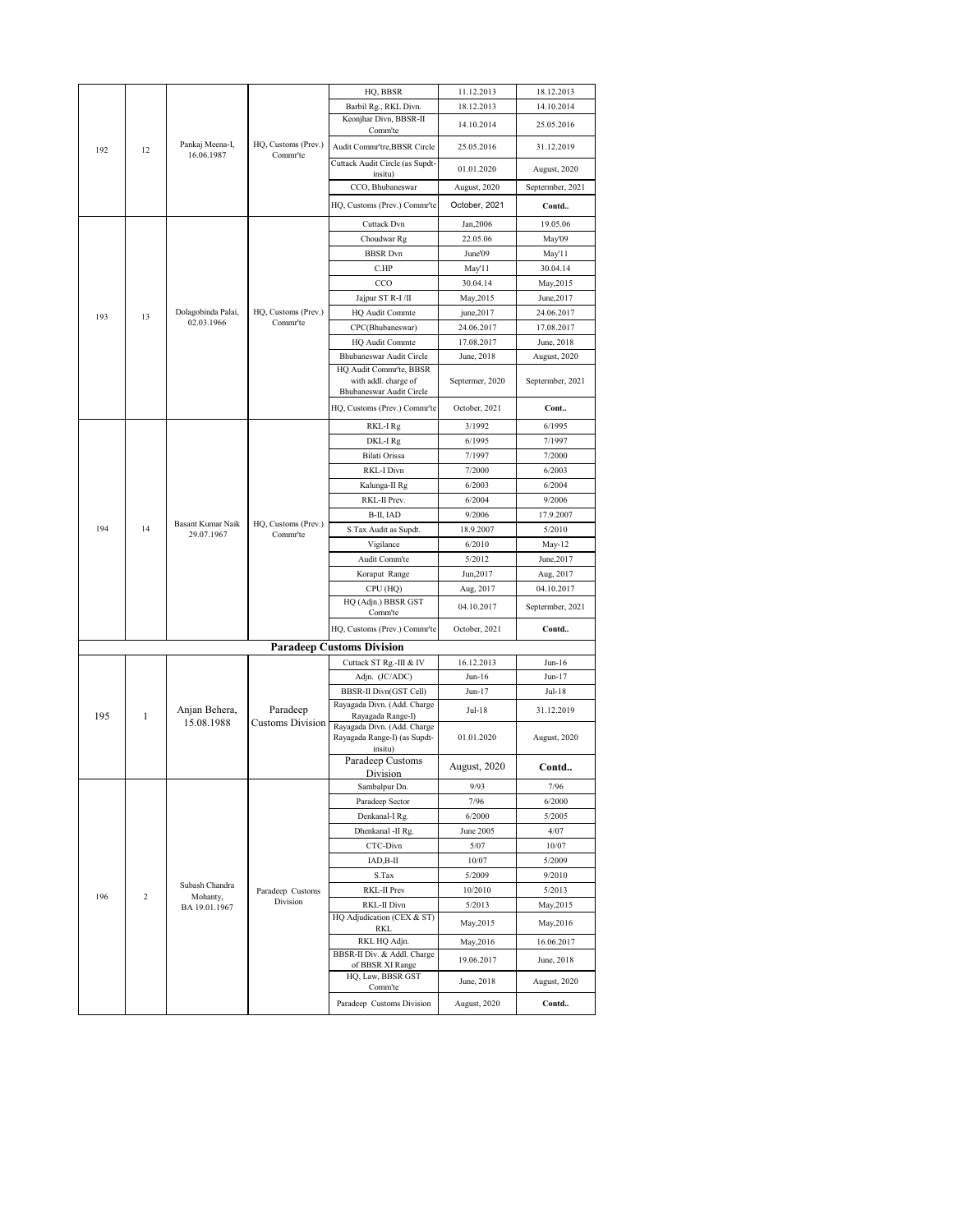|     |          |                                    |                              | B-II, GL                              | 1/2006              | 5/2006           |
|-----|----------|------------------------------------|------------------------------|---------------------------------------|---------------------|------------------|
|     |          |                                    |                              | <b>RKL City Range</b>                 | 5/2006              | 4/2008           |
|     |          |                                    |                              | RKL-II Divn                           | 5/2008              | 6/2010           |
|     |          |                                    |                              | Rajgangpur Range                      | $Jun-10$            | May 2012         |
|     |          |                                    |                              | <b>B-II HQ ARC</b>                    | May 2012            | May-14           |
|     |          |                                    |                              | <b>IAD HQ</b>                         | May-14              | May, 2015        |
| 197 | 3        | D. Vijay Kumar, B.A,               | Paradeep Customs             | Angul CEX R-II/ST R-II                | May, 2015           | May, 2016        |
|     |          | 15.03.1969                         | Division                     | Audit Jajpur Circle                   | May, 2016           | June, 2017       |
|     |          |                                    |                              | CCO                                   | June, 2017          | Aug, 2017        |
|     |          |                                    |                              | Rgda Dvn with addl. Charge            | Aug, 2017           | 10.10.2017       |
|     |          |                                    |                              | Rgda-I rng<br>HQ (ARC)BBSR GST        |                     |                  |
|     |          |                                    | Comm'te                      | 11.10.2017                            | August, 2020        |                  |
|     |          |                                    |                              | Paradeep Customs Division             | August, 2020        | Contd.           |
|     |          |                                    |                              |                                       |                     |                  |
|     |          |                                    |                              | ICT from Hyd<br><b>BBSR ST Rg.-IV</b> | 8/12/2014<br>Oct/14 | Oct/14<br>Jul-16 |
|     |          |                                    |                              | S.Tax Rg. BBSR-IV & ST                |                     |                  |
|     |          |                                    |                              | Division BBSR                         | Jul-16              | June, 2017       |
|     |          |                                    |                              | BBSR-X Range(Addl.Charge              |                     |                  |
| 198 | 4        | Hemanta Kumar                      | Paradeep Customs<br>Division | BBSR-IX Range)                        | Jun-17              | Jul-18           |
|     |          | Sahoo, 29.08.1981                  |                              | Puri-II Range                         | Jul-18              | 27.03.2019       |
|     |          |                                    |                              | Puri-II Range (as Supdt.)             | 27.03.2019          | July, 2019       |
|     |          |                                    |                              | <b>BPI</b> Airport                    | July, 2019          | August, 2020     |
|     |          |                                    |                              |                                       |                     | Contd            |
|     |          |                                    |                              | Paradeep Customs Division             | August, 2020        |                  |
|     |          |                                    |                              | Barbil Rg                             | 08.06.95            | 19.06.00         |
|     |          |                                    |                              | Hdqrs BBSR-II                         | 30.06.00            | 14.06.04         |
|     |          |                                    |                              | Balasore-I Rg                         | 25.06.04            | 22.05.06         |
|     |          |                                    |                              | <b>Balasore</b> Dvn                   | 23.05.06            | 30.04.08         |
|     |          | Ram Chandra Kisku,                 |                              | <b>Balasore ST Rg</b>                 | 01.05.08            | Nov'10           |
|     |          |                                    |                              | Balasore Dvn (Supdt)                  | Nov'10              | 03.05.11         |
| 199 | 5        |                                    | Paradeep Customs<br>Division | Baripada Range                        | 03.05.11            | 25.04.13         |
|     | 2.2.1968 |                                    | <b>RGDA</b> Division         | 25.04.13                              | May,2015            |                  |
|     |          |                                    | BBSR ST R-VII                | May, 2015                             | 19.06.2017          |                  |
|     |          |                                    |                              | Nayagarh Range                        | 20.06.2017          | 11.08.2017       |
|     |          |                                    |                              | CCO, BBSR                             | 14.08.2017          | 19.07.2019       |
|     |          |                                    |                              | HQ, Customs (Prev.) Commr'te          | July, 2019          | August, 2020     |
|     |          |                                    |                              | Paradeep Customs Division             | Septermber, 2020    | Contd            |
|     |          |                                    |                              | Rayagada Divn                         | 6/1994              | 6/1996           |
|     |          |                                    |                              | Dhenakanal-II                         | 6/1996              | 6/2000           |
|     |          |                                    |                              | Paradeep                              | 6/2000              | 6/2002           |
|     |          |                                    |                              | Paradeep Sector                       | 6/2002              | 6/2004           |
|     |          |                                    |                              | RFP Range                             | 6/2004              | 4/2007           |
|     |          |                                    |                              | Lathikata                             | 5/2007              | 5/2009           |
|     |          |                                    |                              | Rourkela Divn                         | 5/2009              | 6/2010           |
|     |          | Sushil Kumar                       |                              | Hdqrs. Law                            | 6/2010              | 5/2011           |
| 200 | 6        | Samantray,                         | Paradeep Customs<br>Division | Preventive, B-II(HQ)                  | May 2011            | 5/2013           |
|     |          | 05.01.1969                         |                              | CEx Adjn HQ, B-II                     | 5/2013              | May, 2015        |
|     |          |                                    |                              | HQ CPU BBSR-II                        | May, 2015           | June, 2017       |
|     |          |                                    |                              | <b>RGDA</b> Division                  | July, 2017          | Aug, 2017        |
|     |          |                                    |                              | HQ (Adjn.)                            | Aug, 2017           | June, 2018       |
|     |          |                                    |                              |                                       |                     |                  |
|     |          |                                    |                              | HQ, Customs (Prev.) Commr'te          | June, 2018          | August, 2020     |
|     |          |                                    |                              | Paradeep Customs Division             | August, 2020        | Contd.           |
|     |          |                                    |                              | BBSR-I, Hdqrs (Law)                   | 01.02.2003          | 31.05.2005       |
|     |          |                                    |                              | BBSR-I (CPU)                          | 01.06.2005          | 30.04.2007       |
|     |          |                                    |                              |                                       |                     | 05.06.2009       |
|     |          |                                    |                              | BBSR-I, Hdqrs (Service Tax)           | 01.05.2007          |                  |
|     |          |                                    |                              | Jajpur Road-I Rg                      | 06.06.2009          | 18.05.2011       |
|     |          |                                    |                              | BBSR-I, Hdqrs (Law)                   | 19.05.2011          | 26.12.2012       |
| 201 | 7        | Debendra Kumar<br>Behura, 01.10.65 | Paradeep Customs<br>Division | Audit Section/Commr'te                | 27.12.2012          | 16.06.2017       |
|     |          |                                    |                              | Appeals Comm'te                       | 17.06.2017          | 30.06.2017       |
|     |          |                                    |                              | CPC (Bhubaneswar) CCO                 | 01.07.2017          | 24.11.2017       |
|     |          |                                    |                              | Appeals Comm'te                       | 27.11.2017          | July, 2019       |
|     |          |                                    |                              | HQ, Customs (Prev.) Commr'te          | July, 2019          | August, 2020     |
|     |          |                                    |                              |                                       |                     |                  |
|     |          |                                    |                              | Paradeep Customs Division             | August, 2020        | Contd            |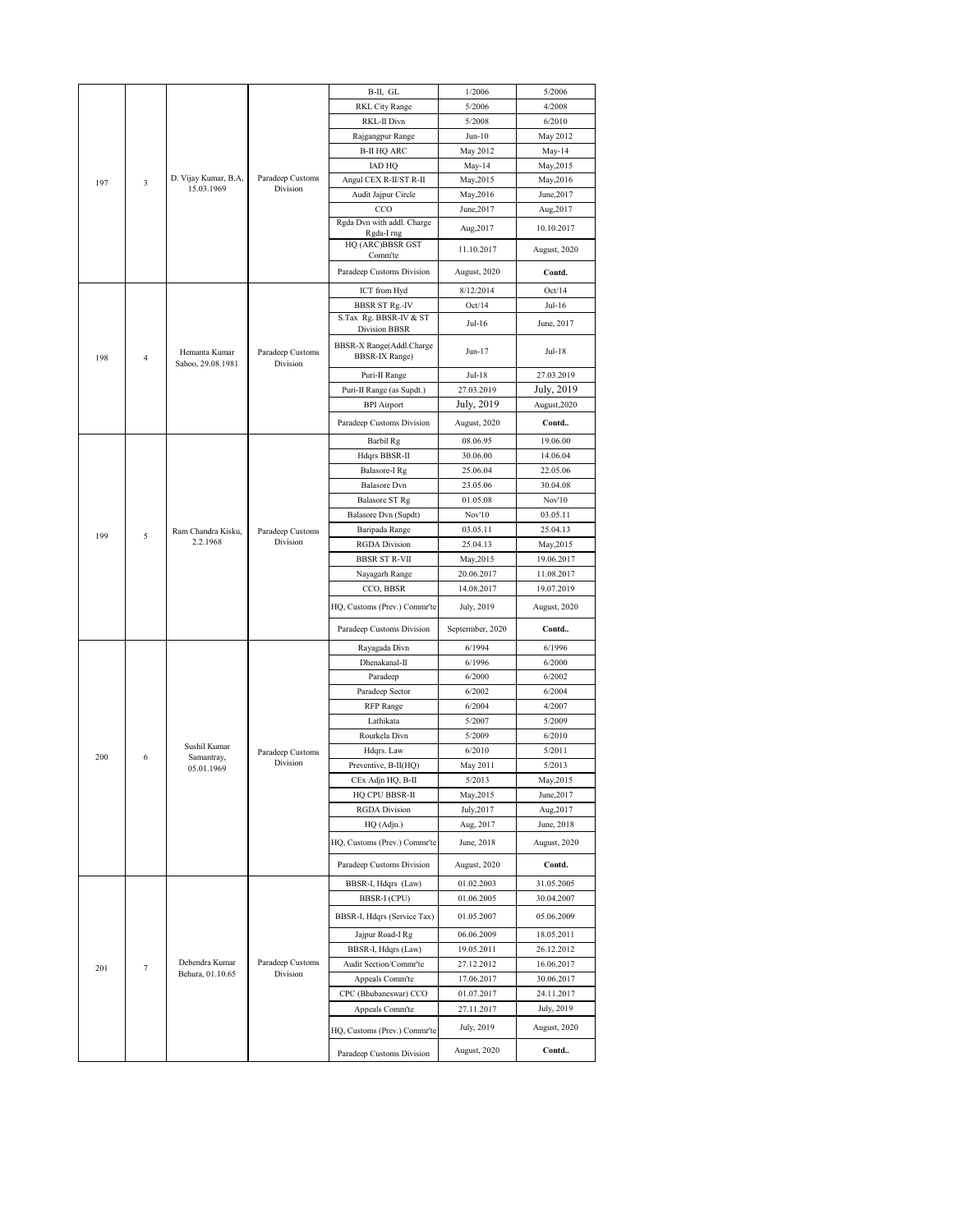|          |    |                                         |                                | Paradeep CH (Ministerial)                                                                          | 5/1/2009        | 10/1/2014     |
|----------|----|-----------------------------------------|--------------------------------|----------------------------------------------------------------------------------------------------|-----------------|---------------|
|          |    |                                         |                                | Jajpur ST Rg.-I & II                                                                               | 10/15/2014      | $Jun-17$      |
|          |    | Rohit Bhakat,                           | <b>Customs House</b>           | Jajpur Division(GST CELL)                                                                          | Jun-17          | Jul-18        |
| 202      | 8  | 17.01.1983                              | Paradeep (as Supdt.<br>insitu) | Berhampur Range-I                                                                                  | $Jul-18$        | Aug-20        |
|          |    |                                         |                                | <b>Customs House Paradeep</b>                                                                      | Aug-20          | 01.04.2021    |
|          |    |                                         |                                | Customs House Paradeep (as<br>Supdt. insitu)                                                       | 01.04.2021      | Contd         |
|          |    |                                         |                                | Cuttack Dvn                                                                                        | Dec, 2002       | 30.04.08      |
|          |    |                                         |                                | Cuttack-II (CE) Rg                                                                                 | 01.05.08        | June'10       |
|          |    |                                         |                                | Cuttack Dvn                                                                                        | June'10         | May'12        |
|          |    |                                         | CHP                            | May'12                                                                                             | 01.07.14        |               |
|          |    |                                         | Cuttack Dvn                    | 01.07.14                                                                                           | May, 2015       |               |
|          |    |                                         |                                | Choudwar I Rng/II                                                                                  | May, 2015       | June, 2017    |
| 203<br>9 |    | Dilip Kumar<br>Mohapatra,<br>16.04.1969 | Paradeep Customs<br>Division   | Talcher-I Range (Angul-IV),<br>Talcher with additional charge<br>of Talcher-II Range (Angul-<br>V) | June, 2017      | August, 2017  |
|          |    |                                         |                                | Cuttack-I division                                                                                 | August, 2017    | 20.06.2018    |
|          |    |                                         |                                | CCO, BBSR                                                                                          | 28.06.2018      | August, 2020  |
|          |    |                                         |                                | HQ, Customs (Prev.) Commr'te                                                                       | September, 2020 | October, 2021 |
|          |    |                                         |                                | Paradeep Customs Division                                                                          | October, 2021   | contd         |
|          |    |                                         |                                | Paradeep                                                                                           | Jun-94          | Aug-97        |
|          |    |                                         | RSP-I Rg                       | Sep-97                                                                                             | Mar-99          |               |
|          |    |                                         | RSP-II Rg                      | Mar-99                                                                                             | May'01          |               |
|          |    |                                         |                                | Kalunga -I Rg                                                                                      | June'01         | May'03        |
|          |    |                                         |                                | Lathikata Rg                                                                                       | May'03          | May'04        |
|          |    |                                         |                                | Hdqrs BBSR-II Commrte                                                                              | June'04         | Nov'04        |
|          |    |                                         |                                | Hdqrs BBSR-I (ST)                                                                                  | Nov'04          | 15.04.08      |
|          |    |                                         |                                | Hdqrs BBSR-I (CCO)                                                                                 | 16.04.08        | May'09        |
|          |    |                                         |                                | Hdqrs BBSR-II (Prev)                                                                               | June'09         | Nov'10        |
| 204      | 10 | Manoj Kumar Pattnaik,<br>11.09.1969     | Paradeep Customs<br>Division   | Jeypore Rg (As Supdt)                                                                              | Nov'10          | May'12        |
|          |    |                                         |                                | Hqrs Preventive, BBSR-I<br>HQ Review & Tribunal, BBSR-                                             | May'12          | Apr'14        |
|          |    |                                         |                                | I Commr'te                                                                                         | Apr'14          | May, 2015     |
|          |    |                                         |                                | HQ Review, BBSR-I                                                                                  | May, 2015       | 11.07.2016    |
|          |    |                                         |                                | <b>BBSR ST-VI</b>                                                                                  | 12.07.2016      | 10.06.2017    |
|          |    |                                         |                                | BBSR-VIII Range/BBSR-I<br>Dvn.                                                                     | 11.06.2017      | 31.05.2018    |
|          |    |                                         |                                | CCO, BBSR                                                                                          | 01.06.2018      | August, 2020  |
|          |    |                                         |                                | HQ, Customs (Prev.) Commr'te                                                                       | August, 2020    | October, 2021 |
|          |    |                                         |                                | Paradeep Customs Division                                                                          | October, 2021   | Contd.        |
|          |    |                                         |                                | GL Sec. B-I(HQ)                                                                                    | 10/2007         | 5/2011        |
|          |    |                                         |                                | Vedvyas Rg.                                                                                        | 5/2011          | 5/2013        |
|          |    |                                         |                                | RKL-II Divn                                                                                        | $May-13$        | June'15       |
|          |    |                                         |                                | <b>RKL ST RNG-I</b>                                                                                | June'15         | May, 2016     |
|          |    |                                         |                                | Audit BBSR Circle-I                                                                                | May, 2016       | June, 2018    |
| 205      | 11 | Susant Kumar                            | Paradeep Customs<br>Division   | Bhubaneswar Audit Circle<br>stationed at BBSR                                                      | June, 2018      | June, 2019    |
|          |    | Behera, 03.05.1971                      |                                | HQ Audit Commr'te with addl.<br>Charge of Bhubaneswar Audit<br>Circle                              | June, 2019      | August, 2020  |
|          |    |                                         |                                | HQ Customs (Prev.) Commr'te                                                                        | September, 2020 | October, 2021 |
|          |    |                                         |                                | Paradeep Customs Division                                                                          | October, 2021   | Contd         |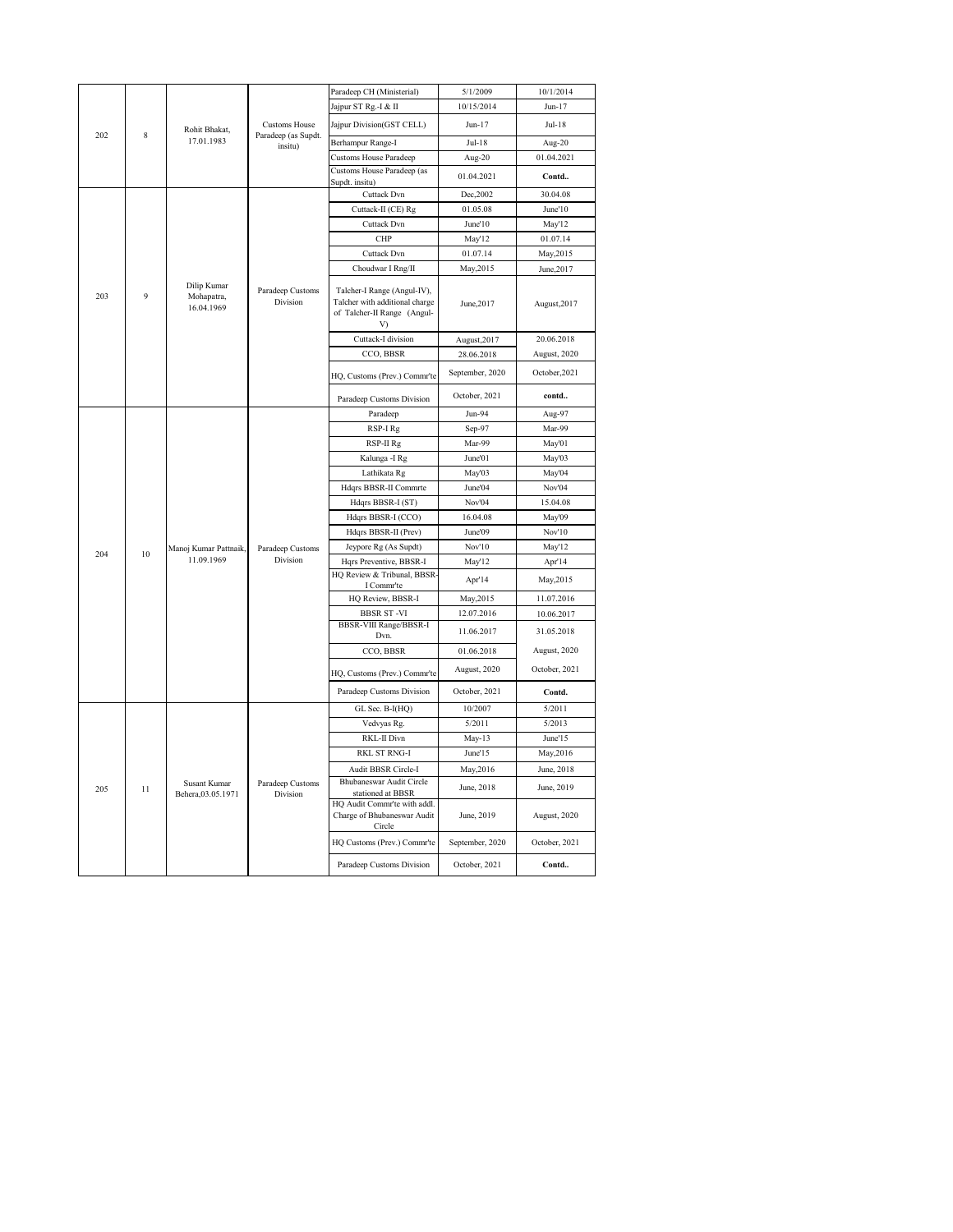|           |              |                                     |                           | Bargarh                                                                           | 3/1993                   | 1/1996               |
|-----------|--------------|-------------------------------------|---------------------------|-----------------------------------------------------------------------------------|--------------------------|----------------------|
|           |              |                                     |                           | Titlagarh                                                                         | 1/1996                   | 5/1997               |
|           |              |                                     |                           | RFP Range                                                                         | 5/1997                   | 9/1998               |
|           |              |                                     |                           | Jharsuguda                                                                        | 9/1998                   | 6/2003               |
|           |              |                                     |                           | Belpahar                                                                          | 6/2003                   | 6/2005               |
|           |              |                                     |                           | SBP-I Prev                                                                        | 6/2005                   | 4/2007               |
|           |              |                                     |                           | SBP-I Divn                                                                        | 4/2007                   | May 2009             |
|           |              |                                     |                           | SBP-II Divn                                                                       | May 2009                 | May 2011             |
| 206       | 12           | Kishore Kumar Bariha,<br>04.04.1968 | Paradeep Customs          | Rengali Range                                                                     | May 2011                 | 5/2013               |
|           |              |                                     | Division                  | SBP-I Divn<br>Rengali-I range & Addl Chrg of                                      | 5/2013                   | May, 2015            |
|           |              |                                     |                           | Rengali-II rng                                                                    | May, 2015                | June, 2018           |
|           |              |                                     |                           | Sambalpur-I Divn.                                                                 | June, 2018               | July, 2019           |
|           |              |                                     |                           | Sambalpur-I Divn. With addl.<br>Charege of Sambalpur-III<br>Range (Hirakud Range) | July, 2019               | August, 2020         |
|           |              |                                     |                           | Sambalpur-IV Range                                                                | September, 2020          | October, 2021        |
|           |              |                                     |                           | Paradeep Customs Division                                                         | October, 2021            | Contd                |
|           |              |                                     |                           |                                                                                   |                          |                      |
|           |              |                                     |                           | Commr's Cell<br>Kalunga-I                                                         | 12/2002<br>5/2006        | 5/2006<br>4/2008     |
|           |              |                                     |                           | RSP-I                                                                             | 5/2008                   | June 2010            |
|           |              |                                     |                           | RKL City Range                                                                    | June 2010                | May 2012             |
|           |              |                                     |                           | HQ Adjn CEx                                                                       | May 2012                 | 03.02.14             |
|           |              |                                     |                           | IAD                                                                               | 03.02.14                 | June, 2017           |
| 207       | 13           | Anjan Ku Dhal,                      | Paradeep Customs          | Audit Cuttack circle                                                              | June, 2017               | 24.06.2017           |
|           |              | 07.05.1968                          | Division                  | CPC (Bhubaneswar)                                                                 | 24.06.2017               | 05.10.2017           |
|           |              |                                     |                           | Audit Cuttack circle                                                              | 05.10.2017               | june, 2018           |
|           |              |                                     |                           | Keonjhar Divn. with addl.                                                         |                          |                      |
|           |              |                                     | Charge of Joda-I Range    | June, 2018                                                                        | June, 2019               |                      |
|           |              |                                     | Bhubaneswar-I Range       | June, 2019                                                                        | October, 2021            |                      |
|           |              |                                     | Paradeep Customs Division | November, 2021                                                                    | Contd                    |                      |
|           |              |                                     |                           | CCO                                                                               | 4/27/2009                | <b>Jul-14</b>        |
|           |              |                                     | CCO (Inspector)           | Jul-14                                                                            | 6/25/2015                |                      |
|           |              |                                     |                           | BBSR CE Rg.-I & Khurda                                                            | 6/15/2015                | Jun-16               |
| 208<br>14 |              |                                     | Rg.<br>BBSR C.E Rg.-I     | Jun-15                                                                            | <b>Jun-17</b>            |                      |
|           |              | Rameshwar Sahoo,                    | Paradeep Customs          | CPU HQ                                                                            | Jun-17                   |                      |
|           |              | 25.05.1983                          | Division                  | Audit Commte.                                                                     | Jul-19                   | Jul-19<br>01.02.2021 |
|           |              |                                     |                           |                                                                                   |                          |                      |
|           |              |                                     |                           |                                                                                   |                          |                      |
|           |              |                                     |                           | Bhubaneswar Audit circle,<br>Audit Commte. (as Supdt.                             | 01.02.2021               | April, 2022          |
|           |              |                                     |                           | insitu)                                                                           |                          |                      |
|           |              |                                     |                           | Paradeep Customs Division                                                         | April, 2022              | Contd                |
|           |              |                                     |                           | <b>Dhamara Customs Division</b>                                                   |                          |                      |
|           |              |                                     |                           | <b>BBSR-HQ</b>                                                                    | 3/1983                   | 4/1985               |
|           |              |                                     |                           | CTC-Divn                                                                          | 4/1985                   | 7/1997               |
|           |              |                                     |                           | Kalunga Rg                                                                        | 7/1997                   | 5/2001               |
|           |              |                                     |                           | RSP-I Rg                                                                          | 5/2001                   | 6/2003               |
|           |              |                                     |                           | Rajgangapur Rg                                                                    | 6/2003                   | 6/2005               |
|           |              |                                     |                           | RKL-II Divn.<br>RKL-I                                                             | 6/2005                   | 4/2007               |
|           |              |                                     |                           | Kuarmunda                                                                         | 5/2007<br>5/2008         | 4/2008<br>May 2010   |
|           |              | Saroj Kant Sarangi,                 | Dhamara Customs           | RKL-II                                                                            | June 2010                | May 2011             |
| 209       | $\mathbf{1}$ | B.A,03.04.1962                      | Division                  | SEZ(Hindalco) SBP                                                                 | May 2011                 | May-13               |
|           |              |                                     |                           | RSP-II                                                                            | 5/2013                   | 22.10.14             |
|           |              |                                     |                           | RKI comte Hqrs                                                                    | 22.10.14                 | May, 2015            |
|           |              |                                     |                           | Sundargarh Range                                                                  | May, 2015                | May, 2016            |
|           |              |                                     |                           | RKL City Range, RKL-I<br>Division                                                 | May, 2016                | June, 2017           |
|           |              |                                     |                           | Rourkela-II Range                                                                 | June, 2017               | June, 2018           |
|           |              |                                     |                           | HQ (Admn.GL/Infra) RKI GST                                                        | June, 2018               | August, 2020         |
|           |              |                                     |                           | Dhamara Customs Division                                                          |                          |                      |
|           |              |                                     |                           |                                                                                   | August, 2020<br>$Oct-12$ | Contd<br>$Jun-15$    |
|           |              |                                     |                           | Rajgangpur Rg.                                                                    |                          |                      |
|           |              |                                     |                           | Jharsuguda ST Rg.-I & II<br>Jharsuguda ST Rg.- II                                 | Jun-15<br>Jun-16         | Jun-16<br>Jun-17     |
|           |              |                                     |                           | Jharsuguda ST Rg.- III                                                            | Jun-17                   | Jul-18               |
|           |              | Ravi Kumar Singh,                   | Dhamara Customs           | Jharsuguda Range-III (Addl. Charge                                                |                          |                      |
| 210       | 2            | 10.01.1986                          | Division                  | Jharsuguda Range-IV)                                                              | Jul-18                   | 27.03.2019           |
|           |              |                                     |                           | Jharsuguda Range-III (Addl. Charge<br>Jharsuguda Range-IV) (as Supddt.)           | 27.03.2019               | July, 2019           |
|           |              |                                     |                           | <b>BPI</b> Airport                                                                | July, 2019               | August, 2020         |
|           |              |                                     |                           | Dhamara Customs Division                                                          | August, 2020             |                      |
|           |              |                                     |                           |                                                                                   |                          | Contd                |
|           |              |                                     |                           | BBSR S.Tax Divn.                                                                  | $Oct-12$                 | Jun-15               |
| $711$     |              | Tejesh Srivastav,                   | Dhamara Customs           | CPU, BBSR-I HQ<br>CCO (Tech & GST)                                                | $Jun-15$<br>Jun-17       | Jun-17<br>June, 2019 |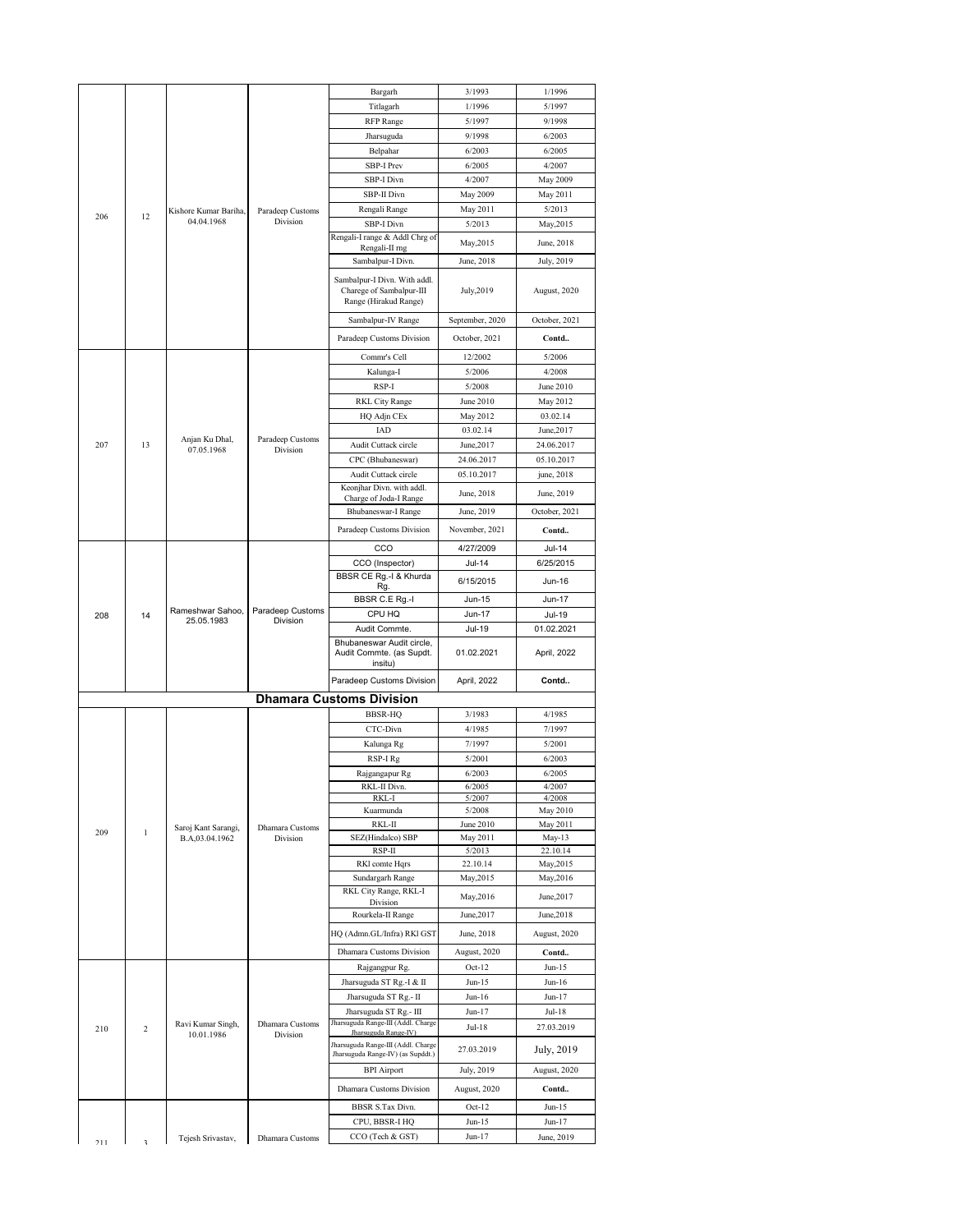| ددت |                | 1.11.1987                           | Division                    | HQ, Customs (Prev.) Commr'te                                              | June, 2019      | October, 2021 |
|-----|----------------|-------------------------------------|-----------------------------|---------------------------------------------------------------------------|-----------------|---------------|
|     |                |                                     |                             | Dhamara Customs Division                                                  | October, 2021   | Contd         |
|     |                |                                     |                             | CTC Div office                                                            | DEC'02          | 2005          |
|     |                |                                     |                             | Jeypore Rnage                                                             | 2005            | 2007          |
|     |                |                                     |                             | Rayagada dvn.                                                             | 2007            | 2009          |
|     |                |                                     |                             | Angul Range                                                               | 2009            | 2011          |
|     |                |                                     |                             | Ajjudication                                                              | 2011            | 2013          |
|     |                |                                     |                             | CPU-BBSR-I                                                                | 2013            | Mar'14        |
|     |                |                                     |                             | Angul Range                                                               | 11.Mar'14       | 9 mar'14      |
|     |                | Daini Mohan Kumar                   | Dhamara Customs             | CCO                                                                       | 13 may'14.      | May, 2015     |
| 212 | $\overline{4}$ | Patro, 25.05.1968                   | Division                    | HQ CCE BBSR-II<br>Adj.(Commr)                                             | May, 2015       | May, 2016     |
|     |                |                                     |                             | Cuttack Audit Circle                                                      | May, 2016       | July, 2019    |
|     |                |                                     |                             | Jajpur Audit Circle                                                       | July, 2019      | Sept, 2019    |
|     |                |                                     |                             | Bhubaneswar Audit Circle                                                  | Sept, 2019      | Nov, 2019     |
|     |                |                                     |                             | Jajpur Audit Circle                                                       | Nov, 2019       | August, 2020  |
|     |                |                                     |                             | HQ, Customs (Prev.) Commr'te                                              | August, 2020    | October, 2021 |
|     |                |                                     |                             | Dhamara Customs Division                                                  | October, 2021   | Contd.        |
|     |                |                                     |                             | CCO, BBSR (as Inspector)                                                  | 23.09.2002      | May, 2005     |
|     |                |                                     |                             | Paradeep                                                                  | June, 2005      | 15.04.08      |
|     |                |                                     |                             | Hdqrs BBSR-I (Law)                                                        | 15.04.08        | Sep'09        |
|     |                |                                     |                             | Hdqrs BBSR -I (ARC)                                                       | Sep'09          | June'10       |
|     |                |                                     |                             | BBSR-II (CE) Rg                                                           | June'10         | May, 2012     |
|     |                |                                     |                             | Service Tax Hqrs                                                          | June, 2012      | Jan, 2013     |
| 213 | 5              | Jitendra Kumar Panda,<br>20.03.1966 | Dhamara Customs<br>Division | Service Tax Hqrs<br>(as<br>Supd)                                          | 01.02.2013      | April,2014    |
|     |                |                                     |                             | IAD BBSR-I                                                                | May, 2014       | Oct, 2014     |
|     |                |                                     |                             | Audit Comm'te                                                             | Oct'14          | June, 2018    |
|     |                |                                     |                             | Cuttack-I Range with Addl.<br>Charge. Of Cuttac-II<br>Range/Cutack-I Dvn. | June, 2018      | August, 2020  |
|     |                |                                     |                             | HQ, Customs (Prev.) Commr'te                                              | August, 2020    | October, 2021 |
|     |                |                                     |                             | Dhamara Customs Division                                                  | October, 2021   | Contd.        |
|     |                |                                     |                             | ET,CCO on joining                                                         | 20.03.2017      | 07.04.2017    |
|     |                |                                     |                             | HQ (Customs (Prev.) BBSR                                                  | 08.04.2017      | June, 2017    |
|     |                |                                     |                             | <b>Berhampur Division</b>                                                 | June, 2017      | 15.07.2019    |
|     |                | Sudhakar Dash,                      | Dhamara Customs             | Bhubaneswar-III Range                                                     | 16.07.2019      | 01.01.2020    |
| 214 | 6              | 26.10.1992                          | Division                    | Bhubaneswar-III Range (as<br>Supdt-insitu)                                | 01.01.2020      | August, 2020  |
|     |                |                                     |                             | Berhampur-III Range wih addl.<br>charge of Gopalpur Range                 | September, 2020 | October, 2021 |
|     |                |                                     |                             | Dhamara Customs Division                                                  | October, 2021   | Contd         |
|     |                |                                     |                             | <b>Gopalpur Customs Division</b>                                          |                 |               |
|     |                |                                     |                             | Paradeep CH (Ministerial)                                                 | Mar-09          | $Oct-14$      |
|     |                |                                     |                             | Paradeen CE Ro.-I & II                                                    | $Oct-14$        | Jun-17        |
|     |                |                                     | Gopalpur Customs            | Jajpur-VI Range                                                           | Jun-17          | Jul-18        |
| 215 | $\,1$          | Diptikant Behera,                   | Division (as Supdt.         | Jajpur Range-II                                                           | Jul-18          | Jun-19        |
|     |                | 15.05.1984                          | insitu)                     | Hdqrs. Customs Prev.                                                      | Jun-19          | Aug-20        |
|     |                |                                     |                             | Gopalpur Customs Division                                                 | Aug- $20$       | 01.01.2021    |
|     |                |                                     |                             | Gopalpur Customs Division (as<br>Supdt. insitu)                           | 01.01.2021      | Contd.        |
|     |                |                                     |                             | Anugul ST Rg.-I                                                           | 4/1/2013        | 6/1/2015      |
|     |                |                                     |                             | Dhenkanal CE & ST Rg.                                                     | 6/1/2015        | Jun-17        |
| 216 | $\overline{c}$ | Sananta Kumar Rout,                 | Gopalpur Customs            | Puri-I Range                                                              | Jun-17          | 27.03.2019    |
|     |                | 08.05.1973                          | Divn.                       | Puri-I Range (As Supdt.)                                                  | 27.03.2019      | July, 2019    |
|     |                |                                     |                             | <b>BPI</b> Airport                                                        | July, 2019      | August, 2020  |
|     |                |                                     |                             | Gopalpur Customs Divn.                                                    | August, 2020    | Contd         |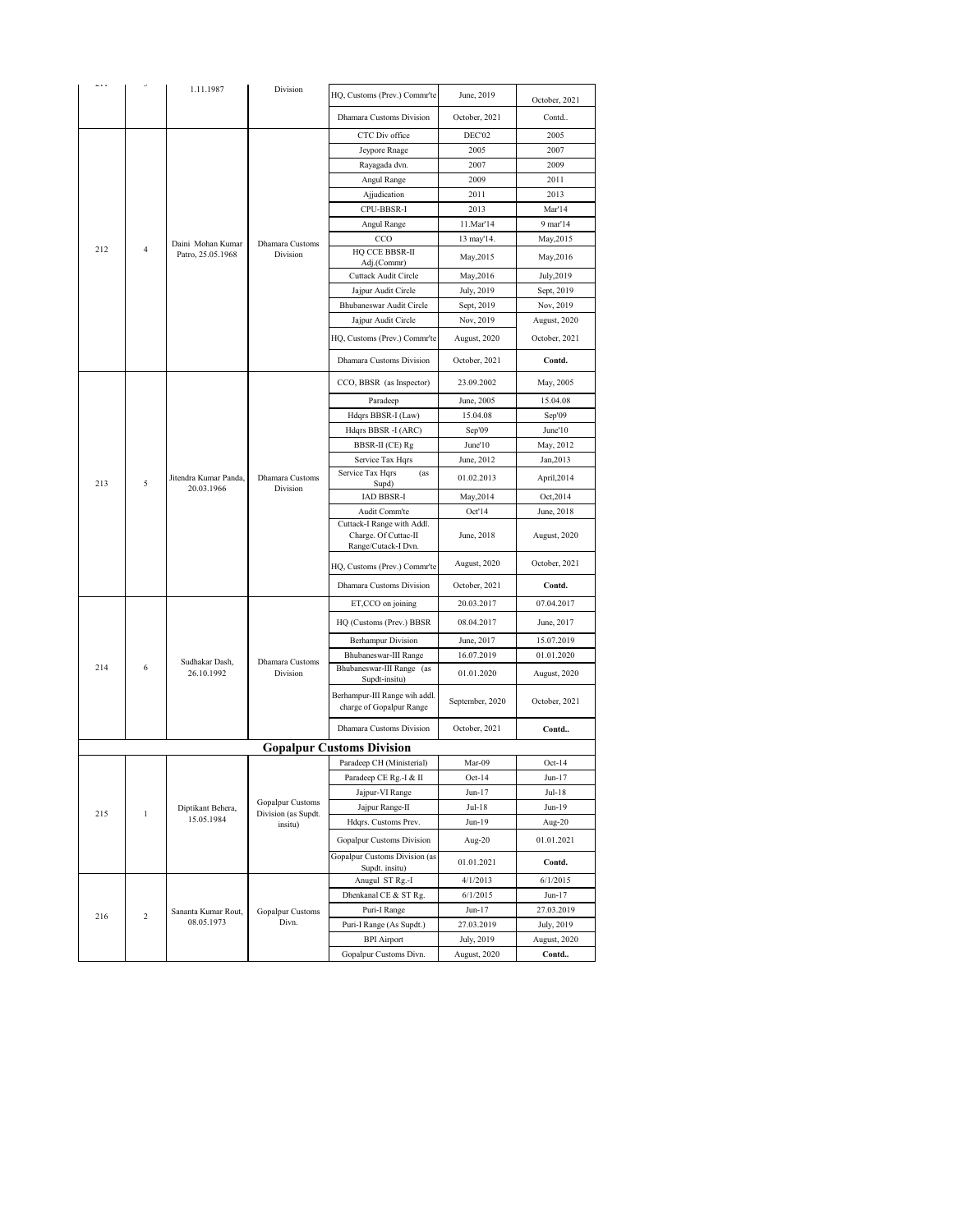|                     |                                   |                                  | CCO,BBSR                               | 06.12.2010                                              | 01.05.2011        |                  |
|---------------------|-----------------------------------|----------------------------------|----------------------------------------|---------------------------------------------------------|-------------------|------------------|
|                     |                                   |                                  |                                        | Dhenkanal Rng.-I (BBSR-I                                | 01.05.2011        | 01.05.2013       |
|                     |                                   |                                  |                                        | Comm're)<br>Dhenkanal Rng.-II & III                     |                   |                  |
|                     |                                   |                                  |                                        | (BBSR-I Commr'te)                                       | 01.05.2013        | Jun-16           |
|                     |                                   |                                  |                                        | Estate (C R Colony & Office),<br><b>BBSR-I Commr'te</b> | $Jun-16$          | Jul-16           |
| 217<br>3            |                                   |                                  | Judicial Cell HQ BBSR-I                | Jul-16                                                  | Jun-17            |                  |
|                     | Sushila Ketan Sahu,<br>03.07.1981 | Gopalpur Customs<br>Division     | Comm'rte<br>GL & Infra (BBSR Commr'te) | Jun-17                                                  | Jul-18            |                  |
|                     |                                   |                                  | CCO, BBSR                              | Jul-18                                                  | 31.12.2018        |                  |
|                     |                                   |                                  | CCO, BBSR (as                          |                                                         |                   |                  |
|                     |                                   |                                  |                                        | Superintendent)                                         | 01.01.2019        | August, 2020     |
|                     |                                   |                                  | HQ, Customs (Prev.) Commr'te           | Septemb er, 2020                                        | October, 2021     |                  |
|                     |                                   |                                  | Gopalpur Customs Division              | October, 2021                                           | Contd.            |                  |
|                     |                                   |                                  |                                        | Tech. (HQ. B-II)                                        | 11/2011           | 5/2012           |
|                     |                                   |                                  |                                        | HQ Adjn, BBSR-I                                         | May-12            | May-13           |
|                     |                                   |                                  |                                        | CPU HQ, BBSR                                            | May-13            | $Nov-14$         |
|                     |                                   | Santosh Biswas,                  |                                        | Comm'r Appeal, BBSR                                     | $Nov-14$          | Jun-17           |
| 218                 | $\overline{4}$                    | 21.12.1981                       | Dhamara Customs<br>Division            | <b>CPU HQ</b>                                           | $Jun-17$          | 27.03.2019       |
|                     |                                   |                                  |                                        | CPU HQ (as supdt.) GST<br><b>BBSR</b>                   | 27.03.2019        | 21.06.2019       |
|                     |                                   |                                  |                                        | CPC (CCO), BBSR                                         | 24.06.2019        | October, 2021    |
|                     |                                   |                                  |                                        | Dhamara Customs Division                                | October, 2021     | Contd            |
|                     |                                   |                                  |                                        | Jajpur Customs Division                                 |                   |                  |
|                     |                                   |                                  |                                        | On Ict from Kochi BBSR HQ                               | 08.04.2013        | 02.05.2013       |
|                     |                                   | Gagan Bihari Jena,               |                                        | <b>Cuttack Division</b>                                 | 03.05.2013        | 09.05.2014       |
|                     |                                   |                                  |                                        | Puri Sector                                             | 19.05.2014        | 31.03.2015       |
| 219<br>$\mathbf{1}$ |                                   |                                  |                                        | Cuttack ST Div (As Inspector)                           | 28.10.2014        | 31.03.2015       |
|                     |                                   | BA(Hon), 17.06.1978              | Jajpur Customs Divn.                   | Cuttack ST Div (As                                      | 01.04.2015        | 20.05.2015       |
|                     |                                   | SC                               |                                        | Superintendent)<br>ST R-I/Pradeep ST R-II/ST Sur        | 29.05.2015        | 19.06.2017       |
|                     |                                   |                                  |                                        | HQ Appeals comm'te                                      | 29.06.2017        | July, 2019       |
|                     |                                   |                                  |                                        | <b>BPI</b> Airport                                      | July, 2019        | August, 2020     |
|                     |                                   |                                  |                                        | Jajpur Customs Division                                 | August, 2020      | Contd.           |
|                     |                                   |                                  |                                        | HQ CE Staistics & TECH                                  | Jun-16            | Jun-17           |
|                     |                                   |                                  |                                        | (Addl. Charge)<br>CCO(Review)                           | Jun-17            | June, 2019       |
| 220                 | $\overline{c}$                    | Amit Kumar-II,                   | Jajpur Customs                         | Bpi Air port                                            | June, 2019        | 31.12.2019       |
|                     |                                   | 12.10.1984                       | Division                               | <b>BPI</b> Air port<br>(as                              | 01.01.2020        | October, 2021    |
|                     |                                   |                                  |                                        | Supdt-insitu)                                           |                   |                  |
|                     |                                   |                                  |                                        | Jajpur Customs Division                                 | October, 2021     | Contd            |
|                     |                                   |                                  |                                        | <b>ICD Jajpur</b>                                       |                   |                  |
|                     |                                   |                                  |                                        | RKL-II Divn<br>RSP-II                                   | 12/2002<br>9/2005 | 9/2005<br>5/2006 |
|                     |                                   |                                  |                                        | Rajgangpur                                              | 5/2006            | 4/2008           |
|                     |                                   |                                  |                                        | B-II Hdqrs.                                             | 5/2008            | 6/2010           |
|                     |                                   |                                  |                                        | Kalunga-II                                              | 6/2010            | May 2012         |
|                     |                                   | Basanta Kumar Sethy,             |                                        | RKL-II Dn                                               | May-2012          | Oct'14           |
| 221                 |                                   | 03.06.1968                       | ICD Jajpur                             | Keonjhar Division                                       | Oct'14            | May, 2015        |
|                     |                                   |                                  |                                        | RKL CEX Div.-I                                          | May, 2015         | June, 2018       |
|                     |                                   |                                  |                                        | Rourkela-I Range (RSP range)                            | June, 2018        | August, 2020     |
|                     |                                   |                                  |                                        | HQ, Customs (Prev.) Commr'te                            | Septermber, 2020  | October, 2021    |
|                     |                                   |                                  |                                        | ICD Jajpur                                              | October, 2021     | Contd.           |
|                     |                                   |                                  |                                        | <b>ICD Jharsuguda</b>                                   |                   |                  |
|                     |                                   |                                  |                                        | Range-I, Dhenkanal                                      | May-16            | Jun-17           |
|                     |                                   |                                  |                                        | CTC-IX Range                                            | Jun-17            | Jul-18           |
|                     |                                   |                                  |                                        | Kendrapara Range, Kendrapara                            | Jul-18            | June, 2019       |
| 222                 | $\mathbf{1}$                      | Sajan Kumar Patra,<br>21.06.1989 | ICD Jharsuguda                         | Kendrapara Range, Kendrapara<br>(as Supdt-insitu)       | June, 2019        | August, 2020     |
|                     |                                   |                                  |                                        | <b>BPI</b> Airport                                      | August, 2020      | October, 2021    |
|                     |                                   |                                  |                                        | ICD Jharsuguda                                          | October, 2021     | Contd            |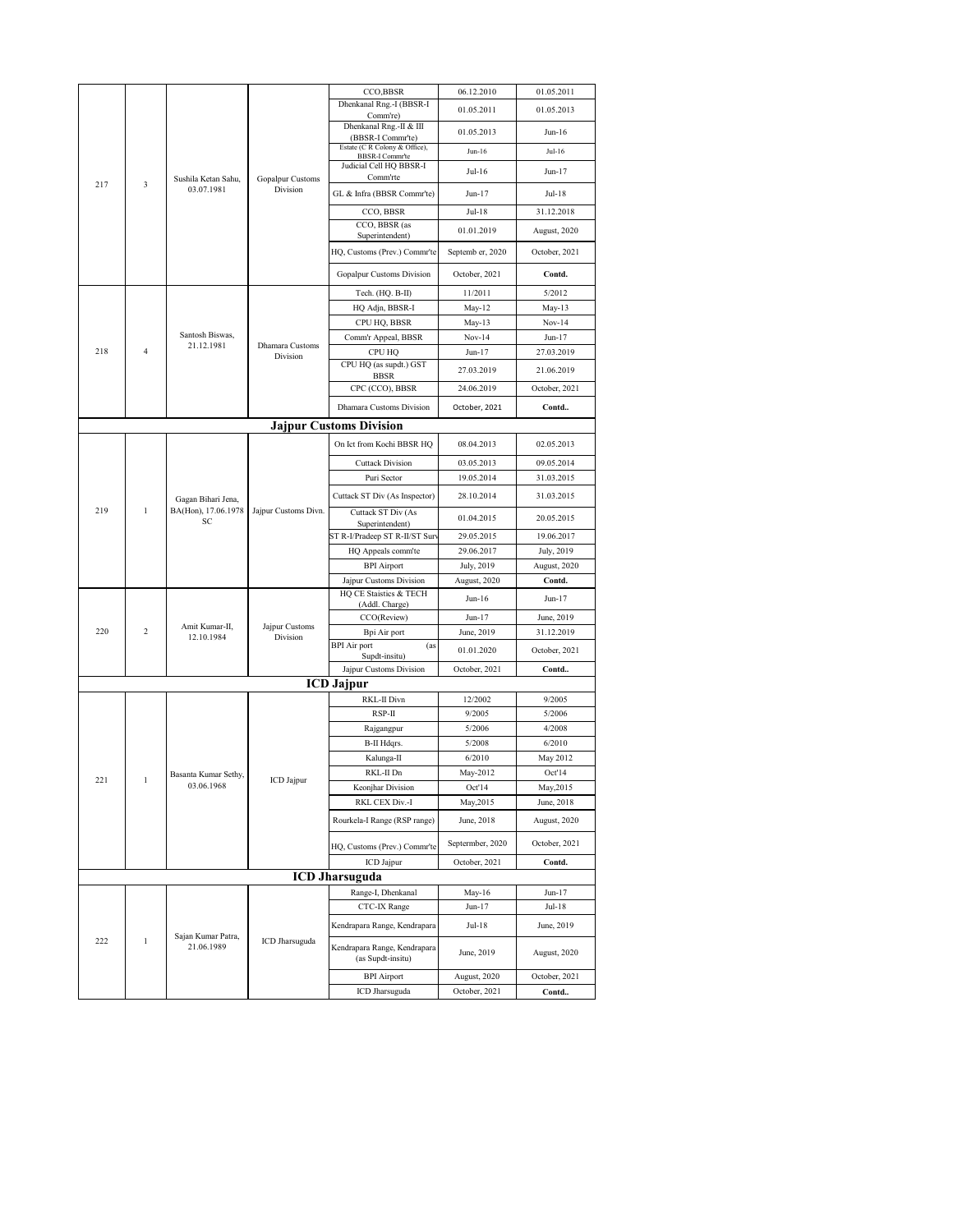|     |                 |                        |                          | ET, CCO on joining                                       | 23.12.2013                  | 31.12.2013         |
|-----|-----------------|------------------------|--------------------------|----------------------------------------------------------|-----------------------------|--------------------|
|     |                 |                        |                          | Balasore Divn.                                           | 01.01.2014                  | Oct'14             |
|     |                 |                        |                          | Jajpur Road Cus. Divn.                                   | $Oct-14$                    | $Nov-16$           |
|     |                 |                        |                          | Dhamra Cus. Divn.                                        | $Nov-16$                    | Jul-18             |
| 223 | $\overline{c}$  | Ranjeet Kumar,         | ICD Jharsuguda           |                                                          | Jul-18                      |                    |
|     |                 | 05.05.1984             |                          | <b>BPI Airport, BBSR</b>                                 |                             | July, 2019         |
|     |                 |                        |                          | CCO, BBSR<br>CCO, BBSR                                   | July, 2019                  | 31.12.2019         |
|     |                 |                        |                          | (as Supdt-insitu)                                        | 01.01.2020                  | October, 2021      |
|     |                 |                        |                          | ICD Jharsuguda                                           | October, 2021               | Contd              |
|     |                 |                        |                          | BPI Airport, Bhubaneswar/ Air Cargo Complex, Bhubaneswar |                             |                    |
|     |                 |                        |                          | Adj. (HQ. B-II)                                          | 12/1/2013                   | Jun/15             |
|     |                 |                        |                          | BBSR ST Rg .- VI & ST Rg .-                              | Jun/15                      | $Jun-17$           |
|     |                 |                        |                          | VІІ                                                      |                             |                    |
|     |                 | Bijayananda Sahoo,     |                          | Nayagarh Range                                           | Jun-17                      | Jul-18             |
| 224 | $\mathbf{1}$    | 04.06.1990             | <b>BPI</b> Airport       | Khurdha-I Range                                          | Jul-18                      | 19.08.2019         |
|     |                 |                        |                          | CCCO,BBSR                                                | 20.08.2019                  | 31.12.2019         |
|     |                 |                        |                          | CCO, BBSR<br>(as Supdt-insitu)                           | 01.01.2020                  | August, 2020       |
|     |                 |                        |                          | <b>BPI</b> Airport                                       | August, 2020                | Contd              |
|     |                 |                        | Keonjhar Rg.             | $Oct-12$                                                 | 4/2014                      |                    |
|     |                 |                        |                          | Sundargarh Rg.                                           | Apr-14                      | $Jun-15$           |
|     |                 |                        | CE Rg. Jharsuguda &      |                                                          |                             |                    |
|     |                 |                        |                          | Sundargarh.                                              | Jun-15                      | August, 2017       |
|     | Dhirendra Kumar |                        | DGGSTI, RKL              | August, 2017                                             | November, 2018              |                    |
| 225 | $\overline{c}$  | Dhiraj, 15.08.1985     | <b>BPI</b> Airport       | DRI, New Delhi                                           | November, 2018              | 28.03.2019         |
|     |                 |                        |                          | CCO, BBSR (as Supdt.)                                    | 29.03.2019                  | 30.04.2019         |
|     |                 |                        | Customs (Prev.) Com      | May, 2019                                                | July, 2019                  |                    |
|     |                 |                        |                          | Dhamra Customs Din.                                      | July, 2019                  | August, 2020       |
|     |                 |                        | <b>BPI</b> Airport       | August, 2020                                             | Contd                       |                    |
|     |                 |                        | Dhenkanal Div.           | Jun-16                                                   | Jun-17                      |                    |
|     |                 |                        | Dhenkanal Range-I        | Jun-17                                                   | Jul-18                      |                    |
|     |                 | BPI Airport, BBSR (as  | Dhenkanal Range-I (Addl. | Jul-18                                                   | Aug-20                      |                    |
| 226 | 3               | Laxmi Narayan Nayak    | Supdt. insitu)           | Charge Dhenkanal Range-II)                               |                             |                    |
|     |                 |                        |                          | <b>BPI Airport, BBSR</b>                                 | Aug-20                      | 01.01.2021         |
|     |                 |                        |                          | BPI Airport, BBSR (as Supdt.                             | 01.01.2021                  | Contd              |
|     |                 |                        |                          | insitu)<br>SBP-Divn                                      | 2/1992                      | 6/1992             |
|     |                 |                        |                          | Hirakud Rg                                               | 6/1992                      | 3/1993             |
|     |                 |                        |                          | Choudwar Rg                                              | 3/1993                      | 10/1996            |
|     |                 |                        |                          | Dhanmandal Sector                                        | 10/1996                     | 7/2001             |
|     |                 |                        |                          | Jajpur Road Rg                                           | 7/2001                      | 9/2004             |
|     |                 |                        |                          |                                                          |                             |                    |
|     |                 |                        |                          | RKL-II Divn, S.Tax/Export                                | 9/2004                      | 5/2006             |
|     |                 |                        |                          | Kalunga-II(NS)                                           | 5/2006                      | 4/2007             |
| 227 | $\overline{4}$  | Prafulla Kumar Behera, |                          | Kalunga-II(SEN)                                          | May 2007                    | May 2009           |
|     |                 | 27.06.1969             | <b>BPI</b> Airport       | Hdqr.(Adjn/Review)                                       | May 2009                    | May 2011           |
|     |                 |                        |                          | IAD S.Tax, B-II(HQ)                                      | May 2011                    | Apr-14             |
|     |                 |                        |                          | CEx Adjn(Commr.)                                         | Apr-14                      | 30.06.2016         |
|     |                 |                        |                          | <b>BBSR ST-II Range</b>                                  | 01.07.2016                  | 10.06.2017         |
|     |                 |                        |                          | BBSR-IV Range, BBSR-I DVn                                | 11.06.2017                  | June,2018          |
|     |                 |                        |                          | HQ, Iribunal with Addi. Chargne                          | June, 2018                  | July, 2019         |
|     |                 |                        |                          | of Audit GST, Cell<br>Gopalpur Customs Divn.             |                             |                    |
|     |                 |                        |                          | <b>BPI</b> Airport                                       | July, 2019<br>October, 2021 | October, 2021      |
|     |                 |                        |                          | RKL-II Divn.n                                            | 41184                       | Contd.<br>$Oct-14$ |
|     |                 |                        |                          | RKL Hdqrs.                                               | $Oct-14$                    | $Jun-15$           |
|     |                 |                        |                          | HQ CPU/Infra & Welfare                                   | $Jun-15$                    | Jul-16             |
|     |                 |                        |                          | RKL Divn.-II                                             | Jul-16                      | Jun-17             |
| 228 | 5               | Amit Kumar,            | <b>BPI</b> Airport       | RKL HQ(ARC/CPU)                                          | Jun-17                      | 27.03.2019         |
|     |                 | 16.05.1984             |                          | RKL HQ(ARC/CPU) (as                                      |                             |                    |
|     |                 |                        |                          | Supdt.)                                                  | 27.03.2020                  | July, 2019         |
|     |                 |                        |                          | ICD, Jharsuguda                                          | July, 2019                  | October, 2021      |
|     |                 |                        |                          | <b>BPI</b> Airport                                       | October, 2021               | Contd              |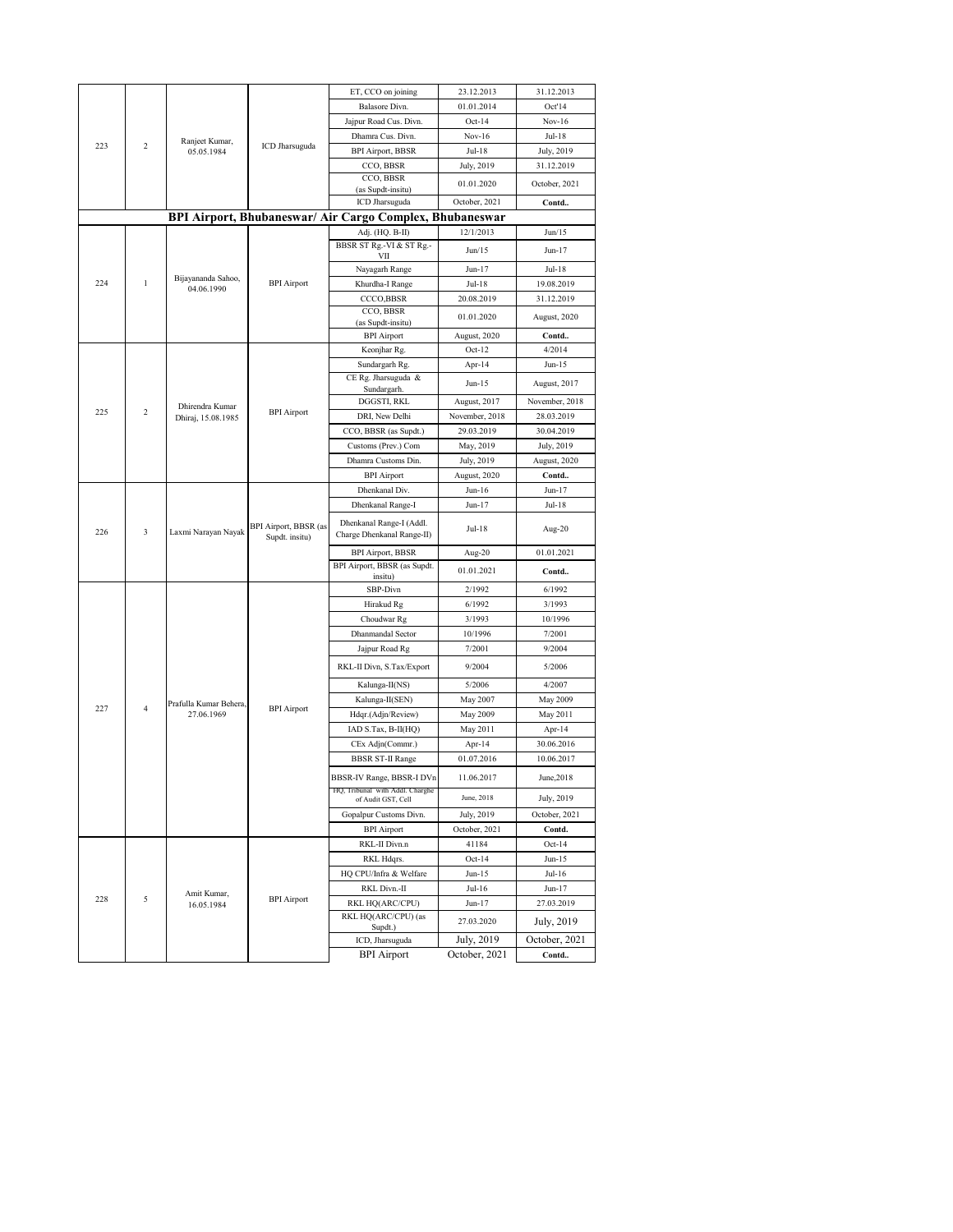|                        |                    |                                  |                                         | Paradeep                                             | 21.12.92             | 08.08.95                 |
|------------------------|--------------------|----------------------------------|-----------------------------------------|------------------------------------------------------|----------------------|--------------------------|
|                        |                    |                                  |                                         | <b>Hdqrs BBSR</b>                                    | 14.06.95             | 23.05.06                 |
|                        |                    |                                  |                                         | Paradeep                                             | 24.05.06             | May'09                   |
|                        |                    |                                  |                                         | Rayagada Dvn                                         | June'09              | May'11                   |
|                        |                    |                                  |                                         | Commr's Cell B-I                                     | May'11               | Apr-13                   |
|                        |                    | Sitaram Das,                     |                                         | Hqrs IAD                                             | Apr-13               | 03.02.14                 |
| 229<br>6<br>08.06.1966 | <b>BPI</b> Airport | IAD As Supdt.                    | 03.02.14                                | 14.07.2014                                           |                      |                          |
|                        |                    |                                  |                                         | <b>DGCEI-RKL</b>                                     | 15.07.2015           | June, 2017               |
|                        |                    |                                  |                                         | Berhampur-III range                                  | June, 2017           | June, 2018               |
|                        |                    |                                  |                                         | Cuttack-IV Range                                     | June, 2018           | June, 2019               |
|                        |                    |                                  |                                         | CPU-BBSR GST Comm'te                                 | July, 2019           | October, 2021            |
|                        |                    |                                  |                                         | <b>BPI</b> Airport                                   | October, 2021        | Contd                    |
|                        |                    |                                  |                                         | <b>BBSR-II HQ (ET)</b>                               | 21.12.2002           | May, 2005                |
|                        |                    |                                  |                                         | BBSR-II (ST), Adj.                                   | June, 2005           | Sept, 2009               |
|                        |                    |                                  |                                         | Hdqrs.ARC                                            | Sep. 2009            | Sep.2011                 |
|                        |                    |                                  |                                         | Hdqrs. Statistics                                    | Sep.2011             | May 2012                 |
|                        |                    | Smt.Anita Mohini,                |                                         | Review Cex-B-II                                      | May 2012             | Apr-14                   |
| 230                    | 7                  | 15.4.1969                        | <b>BPI</b> Airport                      | RTI-II                                               | May-14               | Oct'14                   |
|                        |                    |                                  |                                         | Commr's Appeals                                      | Oct'14               | June, 2017               |
|                        |                    |                                  |                                         | Audit Comm'te HQ                                     | July, 2017           | August, 2020             |
|                        |                    |                                  |                                         | Bhubaneswar Audit Circle                             | Septermer, 2020      | October, 2021            |
|                        |                    |                                  |                                         | <b>BPI</b> Airport                                   | October, 2021        | Continue                 |
|                        |                    |                                  |                                         | Cuttack Divn./DKL-II Rng.                            | 18.02.1992           | May, 1996                |
|                        |                    |                                  |                                         | Balasore Divn.                                       | June, 1996           | October, 1996            |
|                        |                    |                                  |                                         | HQ(BBSR)                                             | October, 1996        | June, 2003               |
|                        |                    |                                  | <b>BPI</b> Airport                      | Puri Sector                                          | July, 2003           | May, 2006                |
|                        |                    |                                  |                                         | HQ-BBSR-I (Prev.)                                    | May, 2006            | April,2008               |
|                        |                    |                                  |                                         | BBSR-II S.TAX Rng.                                   | May, 2008            | June, 2010               |
|                        |                    | Pradipta Kumar                   |                                         | HQ -BBSR-I                                           | June, 2010           | May, 2012                |
| 231                    | 8                  | Subudhiray,<br>15.05.1966        |                                         | Pardeep Customs                                      | June, 2012           | May, 2015                |
|                        |                    |                                  |                                         | Rayagada Divn.                                       | June, 2015           | July, 2016               |
|                        |                    |                                  |                                         | BBSR-I (Prev.)                                       | July, 2016           | June, 2017               |
|                        |                    |                                  |                                         | Audit Commr'te, BBSR                                 | June, 2017           | August, 2020             |
|                        |                    |                                  |                                         | HQ Audit Commr'te, BBSR                              |                      |                          |
|                        |                    |                                  |                                         | with addl. charge of                                 | Septermer, 2020      | October, 2021            |
|                        |                    |                                  |                                         | Bhubaneswar Audit Circle                             |                      |                          |
|                        |                    |                                  |                                         | <b>BPI</b> Airport                                   | October, 2021        | Cont                     |
|                        |                    |                                  |                                         | <b>Audit Commissionerate, Bhubaneswar</b>            |                      |                          |
|                        |                    |                                  |                                         | Central GST & CX, Audit Commissionerate, Bhubaneswar |                      |                          |
|                        |                    |                                  |                                         | <b>BBSR</b> Divn.                                    | Sep-09               | May-11                   |
|                        |                    |                                  |                                         | Berhampur ST Rg.<br>Sambalpur-I Divn.                | May-11<br>$May-13$   | May-13                   |
|                        |                    |                                  |                                         | Rengali Rg.-II & ST Rg.                              | $Oct-14$             | $Oct-14$<br>$Jun-17$     |
|                        |                    |                                  | HQ, Audit                               |                                                      |                      |                          |
| 232                    | $\mathbf{1}$       | Youvraj Mohan,<br>15.06.1983     | Commissionerate,<br>BBSR & Addl. charge | Sambalpur-II Divn.<br>(as supdt) Sambalpur-II Divn.  | Jun-17<br>01.04.2018 | 31.03.2018<br>June, 2018 |
|                        |                    |                                  | of Jajpur Audit Circle                  | <b>BPI</b> Airport                                   | June, 2018           | October, 2021            |
|                        |                    |                                  |                                         |                                                      |                      |                          |
|                        |                    |                                  |                                         | HQ, Audit Commissionerate,                           | October, 2021        |                          |
|                        |                    |                                  |                                         | BBSR & Addl. charge of Jajpur<br>Audit Circle        |                      | Contd                    |
|                        |                    |                                  |                                         | New Appointment                                      | 10/1/2012            | 10/9/2012                |
|                        |                    |                                  |                                         | <b>Technical Hqrs</b>                                | 10/8/2012            | 8/1/2015                 |
|                        |                    |                                  |                                         | HQ Stat & HQ Sys. & ACES B                           | 9/1/2015             | May-16                   |
|                        |                    |                                  |                                         | 1                                                    |                      |                          |
| 233                    | $\,2$              | Miss Suman Kumari,<br>30.11.1990 | HQ Audit Commr'te,<br><b>BBSR</b>       | CCO(Tech & GST)                                      | May-16               | Jul-18                   |
|                        |                    |                                  |                                         | GST-Adjudication<br>GST-Adjudication                 | Jul-18               | 27.03.2019               |
|                        |                    |                                  |                                         | (as Supdt.)                                          | 27.03.2019           | June, 2019               |
|                        |                    |                                  |                                         | Bhubaneswar Audit Circle                             | June, 2019           | August, 2020             |
|                        |                    |                                  |                                         | HQ, Audit Commr'te, BBSR                             | Septermer, 2020      | Contd                    |
|                        |                    |                                  |                                         |                                                      |                      |                          |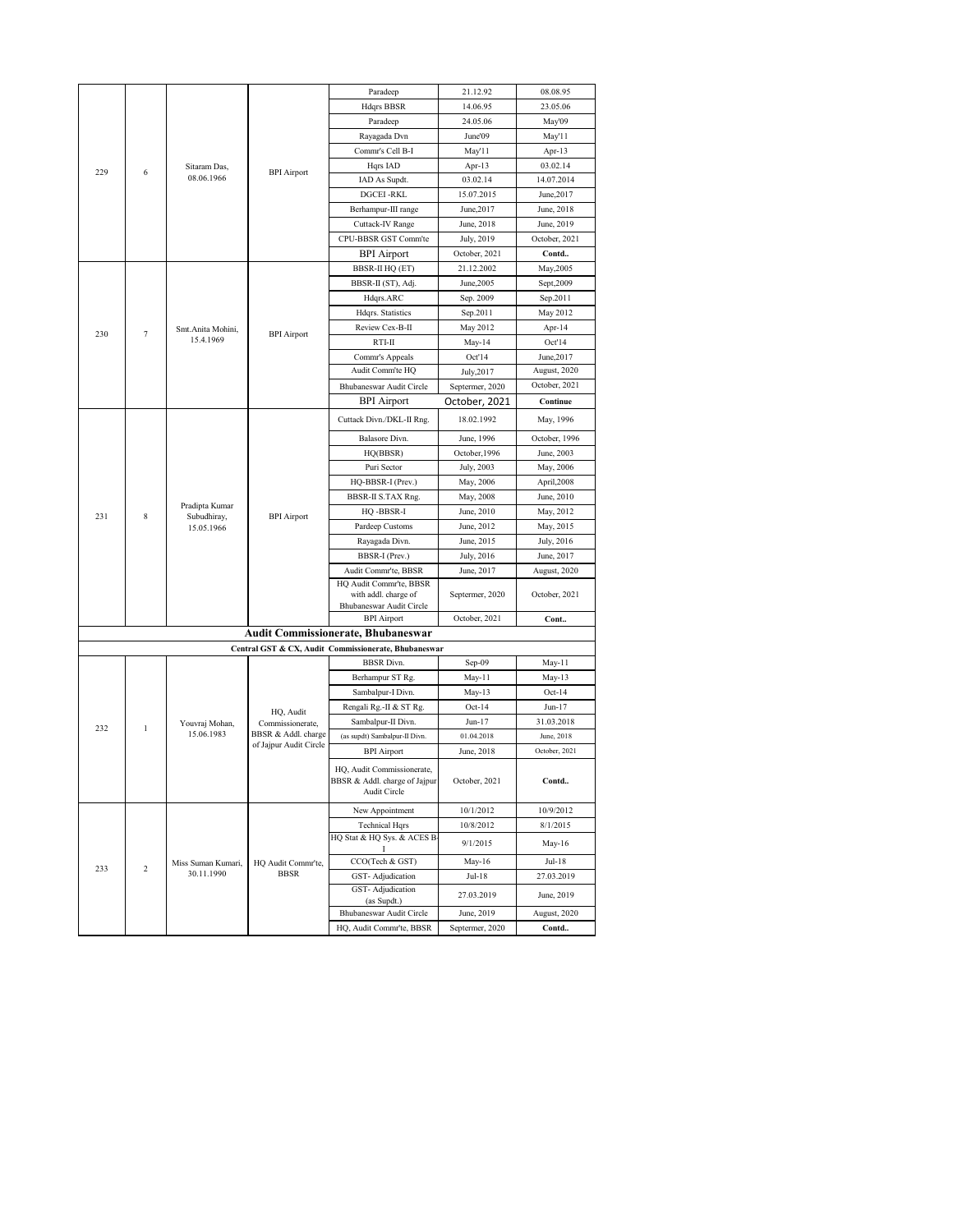|     |                |                                     |                                    | Paradeep                                                    | 12/22/2009      | May-14        |
|-----|----------------|-------------------------------------|------------------------------------|-------------------------------------------------------------|-----------------|---------------|
|     |                |                                     |                                    | Balasore Divn.                                              | $Oct-12$        | 6/17/2015     |
|     |                |                                     |                                    | Jajpur Rg.-II                                               | May-14          | Aug-15        |
|     |                |                                     |                                    | CCO                                                         | 6/17/2015       | Jun-16        |
|     |                |                                     |                                    | <b>BPI</b> Airport                                          | Aug-15          | Jun-17        |
|     |                |                                     |                                    | C.E. Rng Damanjodi                                          | $Jun-16$        | 31.03.2018    |
| 234 | 3              | Sanjay Meena,<br>07.07.1983         | HQ, Audit Commr'te,<br><b>BBSR</b> | Jagatsinghpur Range                                         | $Jun-17$        | June, 2018    |
|     |                |                                     |                                    | (as Supdt.) Jagatsinghpur                                   | 01.04.2018      | June, 2018    |
|     |                |                                     |                                    | Range                                                       |                 |               |
|     |                |                                     |                                    | Jharsuguda Dvn. With addl.<br>Charge of Jharsuguda IV Range | June, 2018      | June, 2019    |
|     |                |                                     |                                    |                                                             |                 |               |
|     |                |                                     |                                    | DGGI, BBSR ZU                                               | 03.06.2019      | October, 2021 |
|     |                |                                     |                                    | HQ, Audit Commr'te, BBSR                                    | October, 2021   | Contd         |
|     |                |                                     |                                    | RGDA Dvn                                                    | May-95          | Aug'00        |
|     |                |                                     |                                    | Hdqrs BBSR-I (GL)                                           | Aug'00          | July'04       |
|     |                |                                     |                                    | Hdqrs BBSR-I (Adhn.)                                        | July'04         | 31.07.05      |
|     |                |                                     |                                    | Hdqrs BBSR-I (ST)                                           | 01.08.05        | 14.06.06      |
|     |                | Amitav Mishra,                      | HQ Audit Commr'te,                 | Hdqrs BBSR-I (CCO)                                          | 15.06.06        | 03.05.11      |
| 235 | $\overline{4}$ | 12.07.1970                          | <b>BBSR</b>                        | RGDA Range                                                  | 03.05.11        | Apr/13        |
|     |                |                                     |                                    | Rayagada Dvn                                                | Apr/13          | Oct'14        |
|     |                |                                     |                                    | J K pur Range                                               | oct'14          | June, 2017    |
|     |                |                                     |                                    | <b>RGDA</b> Division                                        | June, 2017      | June, 2019    |
|     |                |                                     |                                    | HQ Audit Commr'te, BBSR                                     | June, 2019      | Contd         |
|     |                |                                     |                                    | <b>BBSR</b> Dvn                                             | 21.12.2002      | 25.07.03      |
|     |                |                                     |                                    | Hdqrs B-I (Review)                                          | 28.07.03        | 27.05.05      |
|     |                |                                     |                                    | BBSR-I Rg                                                   | 27.05.05        | 30.04.07      |
|     |                |                                     |                                    | Puri Sector                                                 | 01.05.07        | May'12.       |
|     |                |                                     | Hqrs. Prev., BBSR-I Commr'te       | May'12                                                      | Apr'14          |               |
| 236 | 5              | Sandeep Kumar Jena,<br>01.03.1969   | HQ Audit Commr'te,<br><b>BBSR</b>  | ARC, BBSR-I Commr'te                                        | Apr'14          | May, 2016     |
|     |                |                                     |                                    | ST Range-III, BBSR Div.                                     | May, 2016       | 10.06.2017    |
|     |                |                                     |                                    | BBBSR-V Range & Addl.                                       | 11.06.2017      | June, 2018    |
|     |                |                                     |                                    | Charge of BBSR-VI rng                                       |                 |               |
|     |                |                                     |                                    | Bhubaneswar Audit Circle                                    | June, 2018      | October, 2021 |
|     |                |                                     |                                    | HQ Audit Commr'te, BBSR                                     | October, 2021   | Contd         |
|     |                |                                     |                                    | <b>BBSR ST Rg.-IV</b>                                       | 10/8/2012       | 8/12/2014     |
|     |                |                                     |                                    | Adjudication                                                | 8/12/2014       | 10/28/2014    |
|     |                |                                     |                                    | Audit Co-ordination Cell                                    | 10/28/2014      | Jun-15        |
|     |                |                                     |                                    | HQ Cus Prev.                                                | Jun-15          | Jul-18        |
| 237 | 6              | Ms. Bandana<br>Viswakarma, 10.05.85 | HQ Audit Commr'te,<br><b>BBSR</b>  | Cuttack Range- VII                                          | Jul-18          | 27.03.2019    |
|     |                |                                     |                                    | Cuttack Range- VII (as Supdt.)                              | 27.03.2019      | June, 2019    |
|     |                |                                     |                                    | HQ Audit Comm'te                                            | June, 2019      | August, 2020  |
|     |                |                                     |                                    | Bhubaneswar Audit Circle                                    | Septermer, 2020 | October, 2021 |
|     |                |                                     |                                    | HQ Audit Commr'te, BBSR                                     | October, 2021   | Contd         |
|     |                |                                     |                                    | B-II, Accts                                                 | 1/2006          | May,2015      |
|     |                | Smt. K. Laxmi,                      | HQ Audit Commr'te.                 | <b>BBSR ST R-V</b>                                          | May, 2015       | 16.06.2017    |
| 238 |                | 31.12.1970                          | BBSR                               | <b>BBSR-II Division</b>                                     | 19.06.2017      | June, 2019    |
|     |                |                                     |                                    | HQ Audit Commr'te, BBSR                                     | June, 2019      | Contd         |
|     |                |                                     |                                    | B-II HQ, Estt.                                              | 12/2002         | 6/2005        |
|     |                |                                     |                                    | Kalunga-I                                                   | 6/2005          | 4/2007        |
|     |                |                                     |                                    | <b>BBSR-II HQ</b>                                           | 5/2007          | 5/2009        |
|     |                |                                     |                                    | Hdqrs. Prev                                                 | May 2009        | May 2011      |
|     |                |                                     |                                    | Hdqrs. LAW, B-II                                            | May 2011        | $May-13$      |
| 239 | $\,$ 8 $\,$    | Srinibas Lenka,<br>20.9.1965        | HQ Audit Commr'te,<br><b>BBSR</b>  | LAW-B-I                                                     | Jun-13          | Nov'13        |
|     |                |                                     |                                    | <b>BBSR-II</b> (ARC)                                        | Nov'13          | 02.2014       |
|     |                |                                     |                                    | IAD, B-II                                                   | 02.2014         | Nov'14        |
|     |                |                                     |                                    | Commr's Appeals                                             | Nov'14          | June, 2018    |
|     |                |                                     |                                    | Bhubaneswar Audit Circle                                    | June, 2018      | October, 2021 |
|     |                |                                     |                                    | HQ Audit Commr'te, BBSR                                     | October, 2021   | Contd.        |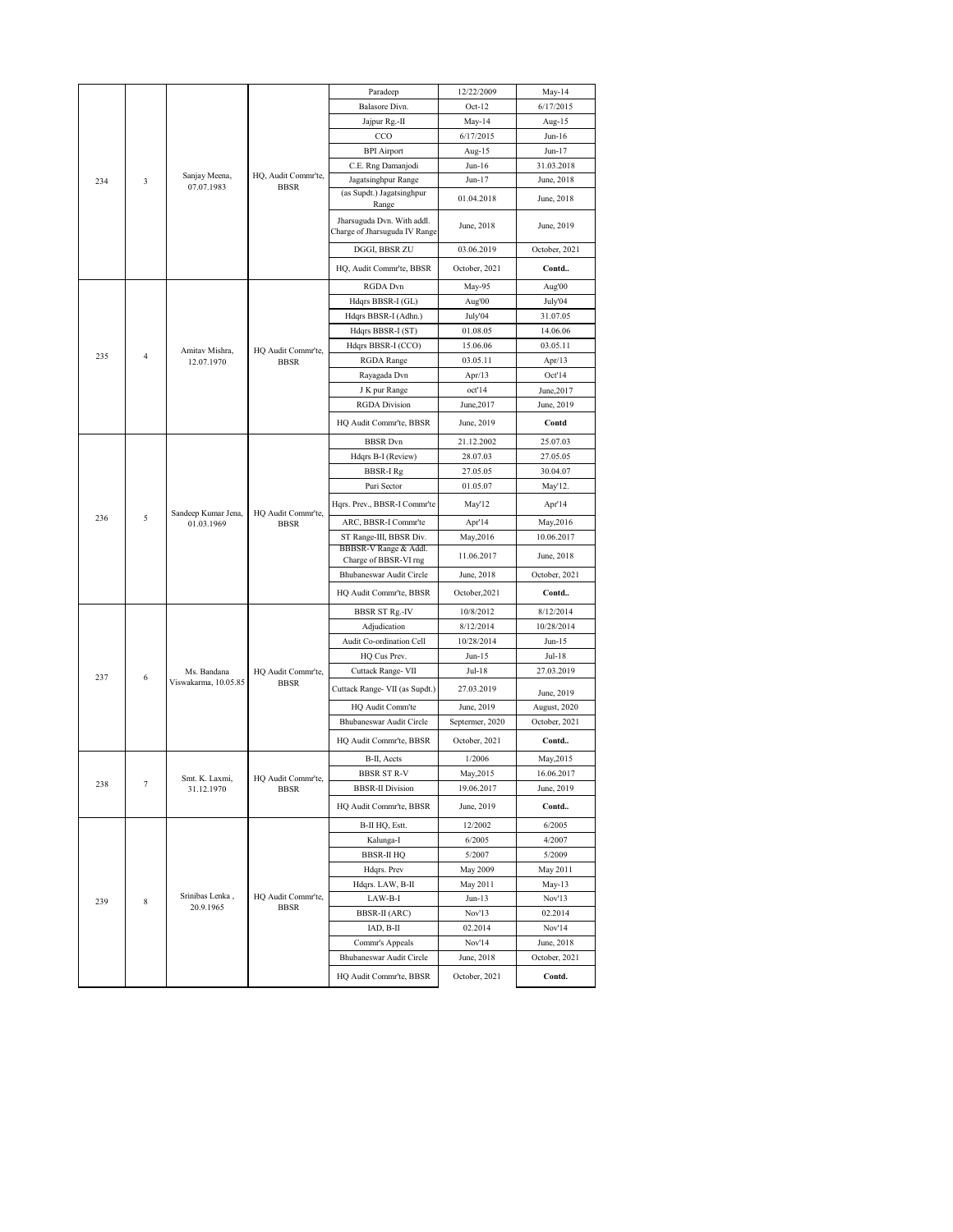|           |               |                          |                                                | On joining HQ BBSR                                                   | 26.12.2013      | 31.12.2013    |
|-----------|---------------|--------------------------|------------------------------------------------|----------------------------------------------------------------------|-----------------|---------------|
|           |               |                          |                                                | Sambalpur-II Divn.                                                   | 01.01.2014      | 15.05.2014    |
|           |               |                          |                                                | Cuttack CE Divn.                                                     | 19.05.2014      | 25.05.2016    |
|           |               |                          |                                                | S.Tax Rng Cuttack-III                                                | 26.05.2016      | 16.06.2017    |
|           | Sanjaya Kumar | HQ Audit Commr'te,       | CTC Range-IV(Addl Charge<br>CTR Range-V)       | 17.06.2017                                                           | 13.07.2018      |               |
| 240       | 9             | Khatua, 02.04.1977       | BBSR & Addl. charge<br>of Cuttack Audit Circle | Audit Commte.                                                        | 16.07.2018      | 31.12.2019    |
|           |               |                          |                                                | Jajpur Audit Circle (as (as                                          | 01.01.2020      | August, 2020  |
|           |               |                          | Supdt-insitu)<br>Cuttack Audit Circle          | Septermer, 2020                                                      | October, 2021   |               |
|           |               |                          |                                                | HQ Audit Commr'te, BBSR &                                            |                 |               |
|           |               |                          | Addl. charge of Cuttack Audit                  | October, 2021                                                        | Contd.          |               |
|           |               |                          |                                                | Circle<br><b>BBSR</b> Divn.                                          | 2/15/2012       | Apr-14        |
|           |               |                          |                                                | BBSR CE Rg.-II                                                       | Apr-14          | May-16        |
|           |               |                          |                                                | GST & CX (Statistics &                                               | $Jun-16$        | Jul-18        |
| 241       | 10            | Ms. Nibedita Baral,      | HQ Audit Commr'te,                             | Computer), Bhubaneswar                                               |                 |               |
|           |               | 10.07.75                 | <b>BBSR</b>                                    | Audit Commissionerate<br>Cuttack Audit Circle (as Supdt-             | Jul-18          | 31.12.2019    |
|           |               |                          |                                                | insitu)                                                              | 01.01.2020      | August, 2020  |
|           |               |                          |                                                | Cuttack Audit Circle                                                 | Septermer, 2020 | October, 2021 |
|           |               |                          | HQ Audit Commr'te, BBSR                        | October, 2021                                                        | Contd           |               |
|           |               |                          |                                                | HQ Technical                                                         | April,2008      | Nov, 2009     |
|           |               |                          |                                                | S.Tax Audit                                                          | Dec, 2009       | April,2010    |
|           |               |                          |                                                | HQ Judicial                                                          | May, 2010       | April, 2011   |
|           |               |                          |                                                | Joda                                                                 | May, 2011       | April, 2013   |
|           |               | Pradip Kumar Acharya,    | HQ Audit Commr'te,<br><b>BBSR</b>              | <b>HQ LAW</b>                                                        | May, 2013       | May, 2017     |
| 242<br>11 |               | 28.06.1962               |                                                | Cuttack-VII Range with addl.<br>charge of Cuttack-VIII Range         | June, 2017      | June, 2018    |
|           |               |                          |                                                | Range-XI with addl. Charge of<br>Nayagarh Range/BBSR-II Dvn.         | July, 2018      | August, 2020  |
|           |               |                          |                                                | Bhubaneswar Audit Circle                                             | Septermer, 2020 | October, 2021 |
|           |               |                          |                                                | HQ Audit Commr'te, BBSR                                              | October, 2021   | Contd         |
|           |               |                          |                                                | R.K.L. Division                                                      | 1995            | 2000          |
|           |               |                          |                                                | Vigillance Hdqrs.                                                    | 2000            | 2002          |
|           |               |                          |                                                | Tribunal                                                             | 2002            | 2004          |
|           |               |                          |                                                | Vigillance Hdqrs.                                                    | 2004            | 2006          |
|           |               |                          |                                                | Kansbhal Range,                                                      | 2006            | 2008          |
|           |               |                          |                                                | Vigillance Hdq-II                                                    | 2008            | 2011          |
|           |               | D.N. Biswal , B.Com &    | HQ Audit Commr'te,                             | Preventive, B-II Comm                                                | 2011            | 2013          |
| 243       | 12            | PG in H.R. 09.06.1972    | <b>BBSR</b>                                    | <b>Statistics Section</b>                                            | 2013            | 2014          |
|           |               |                          |                                                | Anugul, Range-II                                                     | 2014            | May,2015      |
|           |               |                          |                                                | DRI Regional Unit BBSR                                               | May, 2015       | June, 217     |
|           |               |                          |                                                | CCO (CPC)                                                            | June, 2017      | 12.02.2018    |
|           |               |                          |                                                | HQ Customs (Prev.) Commr'te                                          | 12.02.2018      | July, 2019    |
|           |               |                          |                                                | Paradeep Customs Divn.                                               | July, 2019      | October, 2021 |
|           |               |                          |                                                | HQ Audit Commr'te, BBSR                                              | October, 2021   | Contd         |
|           |               |                          |                                                | BBSR-II as Inspr.                                                    | 10/2007         | 5/2009        |
|           |               |                          |                                                | S.Tax                                                                | 5/2009          | 12/2010       |
|           |               |                          |                                                | <b>Barbil Range</b>                                                  | 1/2011          | 5/2013        |
|           |               |                          |                                                | HQ Review                                                            | May-13          | 03.11.2014    |
|           |               |                          |                                                | HQ Audit Coord.                                                      | Oct., 14        | 30.06.2016    |
|           |               | Satya Priya              | HQ Audit Commr'te,                             | Damanjodi Rg, RGD Div.                                               | 13.07.2016      | 16.06.2017    |
| 244       | 13            | Choudhury,<br>29.04.1973 | BBSR & Addl. charge<br>of Cuttack Audit Circle | Puri-II Range                                                        | 19.06.2017      | June, 2018    |
|           |               |                          |                                                | Berhampur Audit Circle,<br>stationed at BBSR                         | June, 2018      | July, 2019    |
|           |               |                          |                                                | Sambalpur Audit Circle                                               | July, 2019      | August, 2020  |
|           |               |                          |                                                | Cuttack Audit Circle                                                 | Septermer, 2020 | October, 2021 |
|           |               |                          |                                                | HQ Audit Commr'te, BBSR &<br>Addl. charge of Cuttack Audit<br>Circle | October, 2021   | Contd.        |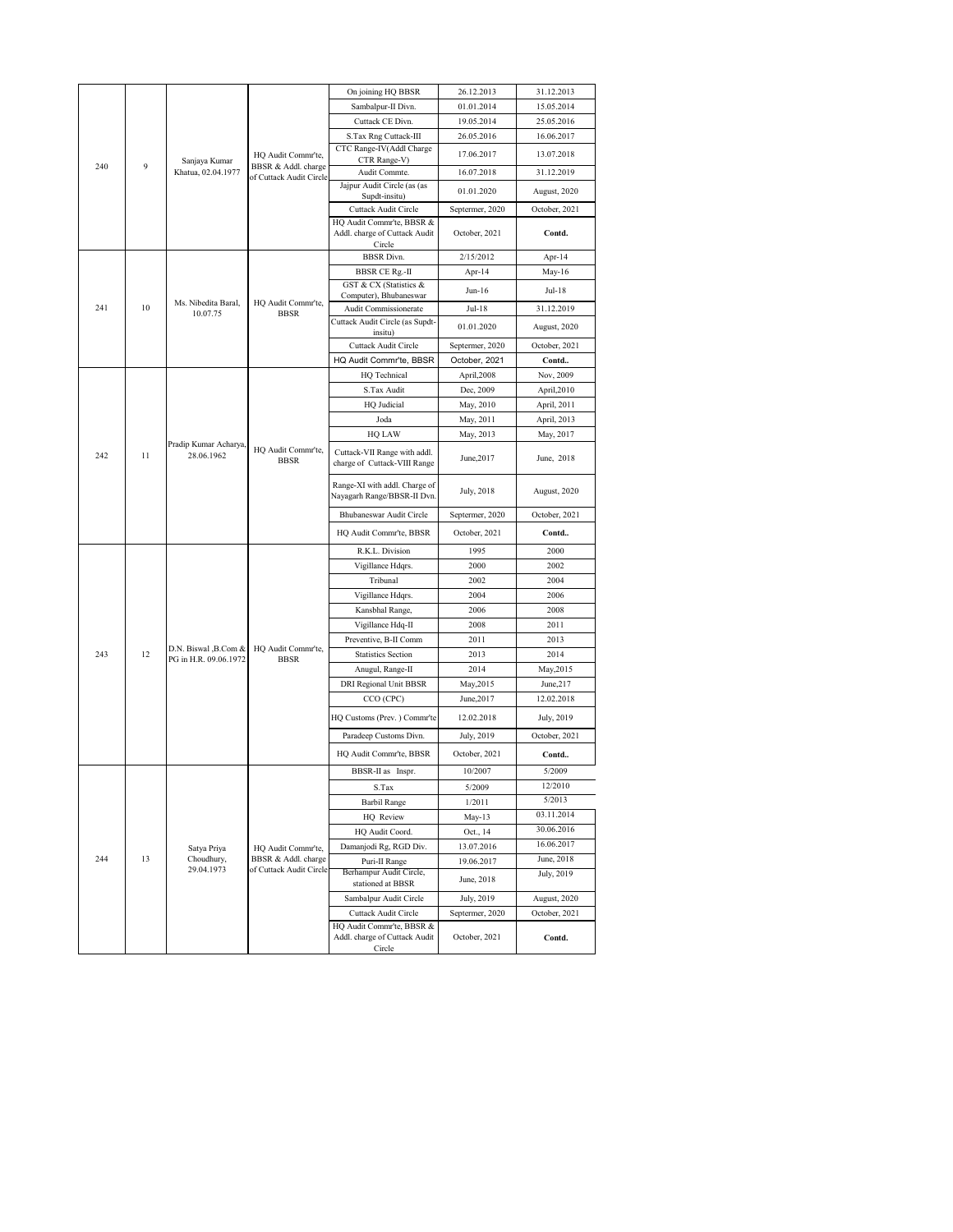|     |    |                                  |                                     | Hdqrs BBSR                                                      | Sep-02                        | 26.05.06              |
|-----|----|----------------------------------|-------------------------------------|-----------------------------------------------------------------|-------------------------------|-----------------------|
|     |    |                                  |                                     | BBSR-I (ST) Rg                                                  | 29.05.06                      | 30.04.08              |
|     |    |                                  |                                     | Khurda Rg                                                       | 12.05.08                      | June'10               |
|     |    |                                  |                                     | Hdqrs BBSR-I (ST)                                               | June'10                       | 08.10.2012            |
|     |    |                                  |                                     | BBSR-S.T-II                                                     | 08.10.2012                    | 24.04.2013            |
|     |    |                                  |                                     | Vig Hqrs, BBSR-I                                                | 25.04.13                      | May, 2015             |
| 245 | 14 | Sribatsa Mahapatra,              | HQ Audit Commr'te,                  | HQ CPU BBSR-II                                                  | May, 2015                     | June, 2017            |
|     |    | 09.05.1968                       | <b>BBSR</b>                         | HQ, Legacy Cell, GST<br>Commte, BBSR                            | July, 2017                    | June, 2018            |
|     |    |                                  |                                     | HQ Audit Commr'te (P&V                                          |                               |                       |
|     |    |                                  |                                     | Training Cell, public Griv.<br>Cell, CPGRAM                     | July, 2018                    | August, 2020          |
|     |    |                                  |                                     | Jajpur Audit Circle with addl                                   |                               |                       |
|     |    |                                  |                                     | charge of HQ Audit Commr'te,                                    | Septermer, 2020               | October, 2021         |
|     |    |                                  |                                     | <b>BBSR</b>                                                     |                               |                       |
|     |    |                                  |                                     | HQ Audit Commr'te, BBSR                                         | October, 2021                 | Contd                 |
|     |    |                                  |                                     | Hdqrs BBSR-II                                                   | 21.12.2002                    | 30.04.07              |
|     |    |                                  |                                     | Paradeep                                                        | 04.05.07                      | June'10               |
|     |    |                                  |                                     | Hdqrs BBSR-I (Law)                                              | June'10                       | May'12                |
|     |    |                                  |                                     | BBSR- C.Ex-II                                                   | May'12<br>28.01.14            | Jan'14<br>Oc'14       |
|     |    |                                  |                                     | Cus. Dvn. Jajpur<br>HQ Cus Prev.BBSR                            | Oct'14                        | May, 2015             |
|     |    |                                  |                                     | <b>CHP</b>                                                      | May, 2015                     | June, 2017            |
| 246 | 15 | Sisir Kumar Swain,<br>14.04.1964 | Bhubaneswar Audit<br>Circle         | Paradeep Customs Divn.                                          | July, 2017                    | June, 2018            |
|     |    |                                  |                                     | Jeypore-I Range with addl.                                      |                               |                       |
|     |    |                                  |                                     | Charge of Jeypore-II Range                                      | July, 2018                    | June, 2019            |
|     |    |                                  |                                     |                                                                 |                               |                       |
|     |    |                                  |                                     | Cuttack-II Division with addl.<br>Charge of Jagatsinghpur range | June, 2019                    | August, 2020          |
|     |    |                                  |                                     | Cuttack-II Range                                                | September, 2020               | October, 2021         |
|     |    |                                  |                                     | Bhubaneswar Audit Circle                                        | October, 2021                 | Contd.                |
|     |    |                                  |                                     | Tech, (HQ) BBSR                                                 | January, 2003                 | May, 2006             |
|     |    |                                  |                                     | Paradeep                                                        | May, 2006                     | May, 2009             |
|     |    |                                  |                                     | Rayagada                                                        | May, 2009                     | May, 2011             |
|     |    |                                  | Bhubaneswar Audit<br>Circle         | B-III S. Tax, Range BBSR-II                                     | May, 2011                     | May, 2013             |
|     |    |                                  |                                     | <b>BBSR</b> Div                                                 | May, 2013                     | April, 2014           |
|     |    | Raghunath Behera,                |                                     | <b>Barabil Range</b>                                            | May-14                        | June, 2016            |
| 247 | 16 | M.Com. LLB<br>25.03.1967         |                                     | Review Section, HQ BBSR-I                                       | June, 2016                    | July, 2017            |
|     |    |                                  |                                     | BBSR-VII Range/ BBSR-I<br>Dvn.                                  | July, 2017                    | June, 2018            |
|     |    |                                  |                                     | Jajpur-I Range with addl.                                       |                               |                       |
|     |    |                                  |                                     | Charge of Jajpur-II Range                                       | June, 2018                    | July, 2019            |
|     |    |                                  |                                     | HQ (Tech), BBSR GST<br>Comm'te                                  | July, 2019                    | August, 2020          |
|     |    |                                  |                                     | Bhubaneswar Audit Circle                                        | Septermer, 2020               | Contd                 |
|     |    |                                  |                                     | Dhenkanal Rg                                                    | 13.06.94                      | 31.05.96              |
|     |    |                                  |                                     | Hdqrs BBSR-II                                                   | 03.06.96                      | 02.06.00              |
|     |    |                                  |                                     | Baripada Rg                                                     | 07.06.00                      | 06.06.03              |
|     |    |                                  |                                     | <b>Balasore</b> Dvn                                             | 06.06.03                      | 30.04.07              |
|     |    | Mirza Sahid Baig,                | Bhubaneswar Audit                   | Balasore-II Rg<br>Hdqrs BBSR-I (Audit)                          | 01.05.07                      | June'09               |
| 248 | 17 | 16.06.1970                       | Circle, stationed at<br>Bhubaneswar | Cuttack-I Rg (CE)                                               | June'09<br>Nov'10             | Nov'10<br>24.04.13    |
|     |    |                                  |                                     |                                                                 |                               |                       |
|     |    |                                  |                                     | ST Adjn, BBSR-I Commr'te                                        | 25.04.13                      | May, 2015             |
|     |    |                                  |                                     | HQ CPU, BBSR-I                                                  | May,2015                      | 16.06.2017            |
|     |    |                                  |                                     | HQ (Tech./Stat)<br>Bhubaneswar Audit Circle                     | June, 2017                    | June, 2019            |
|     |    |                                  |                                     | Hdqrs B-I (Accts)                                               | June, 2019<br>Oct, 2007       | Contd<br>May'09       |
|     |    |                                  |                                     | BBSR-III (ST) Rg                                                | June'09                       | May'11                |
|     |    |                                  |                                     | Hqrs-ST                                                         | May'11                        | Apr'13                |
|     |    |                                  |                                     | Angul-I Rg                                                      | Apr'13                        | 16.12.13              |
|     |    | Prabhat Kumar                    | Bhubaneswar Audit                   | Hqrs. Adjn                                                      | 16.12.2013                    | May, 2016             |
| 249 | 18 | Mohapatra,<br>16.08.1969         | Circle                              | Jajpur Div. (Prev., & Stats.),                                  | May, 2016                     | June, 2017            |
|     |    |                                  |                                     | Jajpur Div.<br>Jajpur Division                                  | June, 2017                    | June, 2018            |
|     |    |                                  |                                     |                                                                 |                               |                       |
|     |    |                                  |                                     | HQ, Audit Commr'te (Tech./                                      |                               |                       |
|     |    |                                  |                                     | Stat/Hindi)<br>Bhubaneswar Audit Circle                         | June, 2018<br>Septermer, 2020 | August, 2020<br>Contd |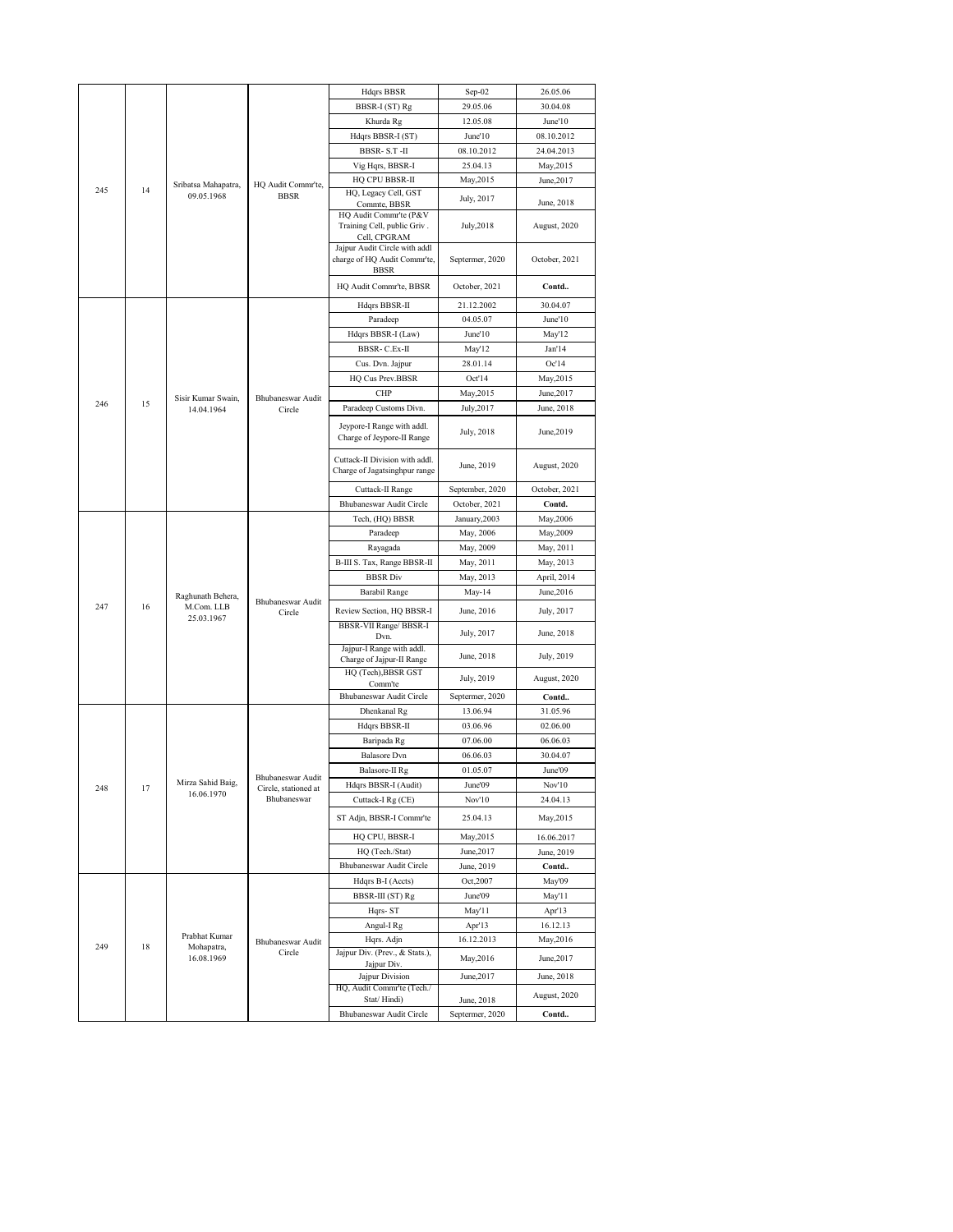|     |    |                       |                             | <b>BBSR</b> Dvn                                                       | 19.01.2006      | April' 08       |
|-----|----|-----------------------|-----------------------------|-----------------------------------------------------------------------|-----------------|-----------------|
|     |    |                       |                             | Hdqrs BBSR-I (Prev.)                                                  | May' 08         | June'10         |
|     |    |                       |                             | Hdqrs. BBSR-I (CCO)                                                   | June'10         | Jul'10          |
|     |    |                       |                             | Hdqrs. BBSR-I (ARC)                                                   | Jul'10          | April'13        |
|     |    |                       |                             | C.Ex. Range-I BBSR                                                    | Apr'13          | June'2014       |
|     |    |                       |                             | Inspector), C.Ex & Customs, B                                         | 01.07.2014      | 31.03.2015      |
|     |    |                       |                             | HQ BBSR (As Supdt.)                                                   | 01.04.2015      | Oct' 2015       |
| 250 | 19 | Sanjay Kumar Patnaik, | Bhubaneswar Audit           | CTC ST R-IV/ ST Suvey                                                 | Nov'2015        | 16.05.2016      |
|     |    | 07.07.1969            | Circle                      | CPU, BBSR Commr'te                                                    | 17.05.2016      | 24.08.2017      |
|     |    |                       |                             | Berhampur-IV Range                                                    | 25.08.2017      | 20.09.2017      |
|     |    |                       |                             | CCO (CPC)                                                             | 21.09.2017      | 31.05.2018      |
|     |    |                       |                             | Hdqrs. Supdt. with Addl.                                              |                 |                 |
|     |    |                       |                             | Charge of Hdqrs. (Preventive)/<br><b>GST &amp; C.Ex Comm'te, BBSR</b> | June'2018       | August, 2020    |
|     |    |                       |                             | HQ (ARC) BBSR GST                                                     | September, 2020 | October, 2021   |
|     |    |                       |                             | Commr'te                                                              |                 |                 |
|     |    |                       |                             | Bhubaneswar Audit Circle                                              | October, 2021   | Contd.          |
|     |    |                       |                             | ICCL (100% EOU) Choudwar                                              | Sept., 1998     | June, 2001      |
|     |    |                       |                             | Angul Range-I                                                         | June, 2001      | June, 2003      |
|     |    |                       |                             | Angul Range-II                                                        | June, 2003      | May, 2005       |
|     |    |                       |                             | Rayagada Range                                                        | June, 2005      | April, 2007     |
|     |    | Ratana Kumar Roul,    | Bhubaneswar Audit           | Sambalpur-Division                                                    | May, 2007       | June, 2009      |
| 251 | 20 | 01.03.1969            | Circle                      | Hirakud Range                                                         | June, 2009      | May, 2011       |
|     |    |                       |                             | Jajpur-III Range                                                      | May, 2011       | September, 2012 |
|     |    |                       |                             | Rayagada Division                                                     | October, 2012   | June, 2015      |
|     |    |                       |                             | Audit Commr'te, BBSR                                                  | June, 2015      | 31.07.2019      |
|     |    |                       |                             | CCO, BBSR                                                             | 01.08.2019      | October, 2021   |
|     |    |                       | Bhubaneswar Audit Circle    | October, 2021                                                         | Contd           |                 |
|     |    |                       |                             | Hdqrs.BBSR-II                                                         | 12/2002         | 6/2005          |
|     |    |                       |                             | Barbil Range                                                          | 6/2005          | 4/2007          |
|     |    |                       |                             | B-II Hqrs.                                                            | 5/2007          | 5/2009          |
|     |    |                       |                             | RKl-II (Prev.)                                                        | May 2009        | May 2011        |
|     |    |                       |                             | RKL-IIDvn                                                             | May 2011        | Mar. 2013       |
|     |    |                       | Bhubaneswar Audit<br>Circle | RKL-II on promotio to Supdt.)                                         | Mar. 2013       | 5/2013          |
| 252 | 21 | Dipendra Guru, B.A    |                             | HQ Prev, B-II                                                         | 6/2013          | June, 2015      |
|     |    | 22.05.1968            |                             | HQ BBSR-II Review ST                                                  | July, 2015      | June, 2017      |
|     |    |                       |                             | Paradeep Customs                                                      | July, 2017      | 27.07.2019      |
|     |    |                       |                             | Division                                                              |                 |                 |
|     |    |                       |                             | Gopalpur Customs Divn.                                                | 29.07.2019      | August, 2020    |
|     |    |                       |                             | Berhampur Division                                                    | September, 2020 | October, 2021   |
|     |    |                       |                             | Bhubaneswar Audit                                                     | October, 2021   | Cont            |
|     |    |                       |                             | Circle<br>Hdqrs BBSR-II                                               | June, 02        | 07.11.07        |
|     |    |                       |                             | Hdqrs BBSR-I                                                          | 07.11.07        | 05.04.13        |
|     |    |                       |                             | Hqr-B-I (as supdt)                                                    | 05.04.13        | Oct'14          |
|     |    |                       |                             | HQ Cus. Prev-BBSR                                                     | Oct'14          | May, 2016       |
| 253 | 22 | Bibhu Datta Tripathy, | Bhubaneswar Audit           | Khurda Rge, BBSR-I                                                    | May, 2016       | 10.06.2017      |
|     |    | 01.04.1971            | Circle                      | Khurda-I Range& Addl. Charge                                          |                 |                 |
|     |    |                       |                             | of Khurda-II Range                                                    | 11.06.2017      | 31.05.2018      |
|     |    |                       |                             | CPC (CCO), BBSR                                                       | 01.06.2018      | October, 2021   |
|     |    |                       |                             | Bhubaneswar Audit Circle                                              | October, 2021   | Contd.          |
|     |    |                       |                             | Law Section BBSR (join on<br>ICT)                                     | May-12          | May-14          |
|     |    |                       |                             | Cust. House Paradeep                                                  | May-14          | $Oct-14$        |
|     |    |                       |                             | Jajpur Div                                                            | Oct-14          | May, 2015       |
|     |    |                       |                             | Jajpur CEX R-IV/V                                                     | May,2015        | June, 2017      |
|     |    |                       |                             | Malkangiri Range                                                      | July, 2017      | Aug, 2017       |
|     |    | Sunil Kumar Pradhan-  | Bhubaneswar Audit           | CPU(HQ)                                                               | Aug, 2017       | June, 2018      |
| 254 | 24 | I, 12.05.1977         | Circle                      | Bhubaneswar Customs Divn.                                             |                 |                 |
|     |    |                       |                             | With addl charge of Air Cargo,<br>Bhubaneswar                         | June, 2018      | July, 2019      |
|     |    |                       |                             |                                                                       |                 |                 |
|     |    |                       |                             | Bhubaneswar Customs Divn.                                             | July, 2019      | August, 2020    |
|     |    |                       |                             | HQ, Customs (Prev.) Commr'te                                          | August, 2020    | October, 2021   |
|     |    |                       |                             | Bhubaneswar Audit Circle                                              | October, 2021   | Contd           |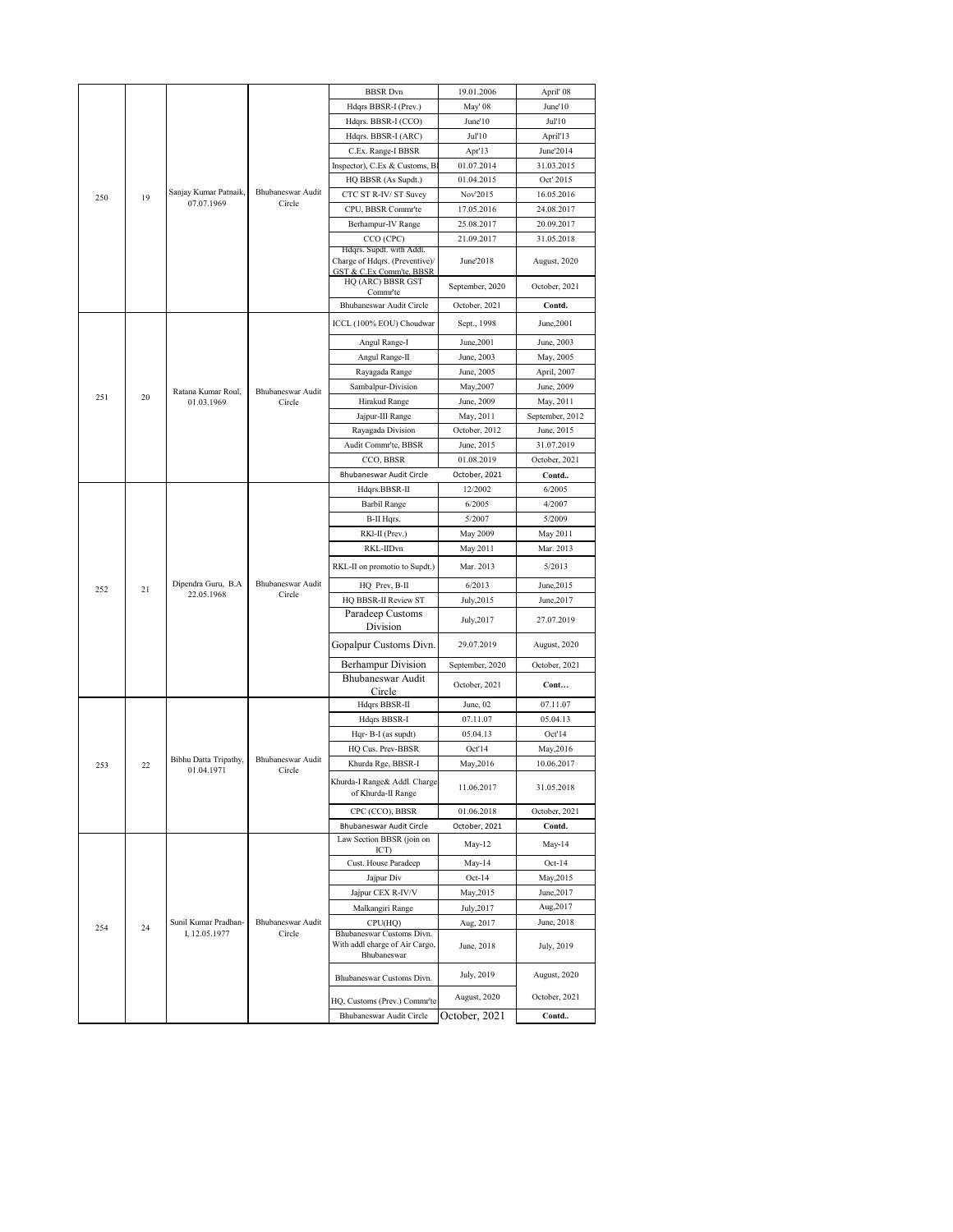|     |    |                       |                             | Sambalpur-I Divn.                                           | 9/2009          | 5/2011        |
|-----|----|-----------------------|-----------------------------|-------------------------------------------------------------|-----------------|---------------|
|     |    |                       |                             | Jharasuguda S.Tax Rg.                                       | 5/2011          | 5/2013        |
|     |    |                       |                             | Hirakud Rg.                                                 | May-13          | Apr-14        |
|     |    |                       |                             | Rengali Rg.                                                 | Apr-14          | Jun-16        |
| 255 | 25 | Kumar Gautam Singh,   | Bhubaneswar Audit           | System/Stat. & Tech. Rkl                                    | $Jun-16$        | 31.03.2018    |
|     |    | 08.02.1984            | Circle                      | (as supdt.) System/Stat. & Tech.                            | 01.04.2018      | June, 2018    |
|     |    |                       |                             | Rkl<br>Paradeep Customs Divn.                               | June, 2018      | August, 2020  |
|     |    |                       |                             | <b>BPI</b> Airport                                          | August, 2020    | October, 2021 |
|     |    |                       | Bhubaneswar Audit Circle    | October, 2021                                               | Contd           |               |
|     |    |                       |                             | Hdqrs BBSR-II (Vig)                                         | Jan, 2006       | 30.04.08      |
|     |    |                       |                             | Paradeep                                                    | 01.05.08        | May'11        |
|     |    |                       |                             | RGDA Dvn                                                    | May'l l         | Apr/13        |
|     |    |                       |                             | S. Tax-II Rg BBSR                                           | Apr $/13$       | May,2015      |
|     |    |                       |                             | Dhenkanal Div. Preventive &                                 |                 |               |
| 256 |    | Debendra Pradhan,     | Bhubaneswar Audit           | Stat.                                                       | May, 2015       | May,2016      |
|     | 26 | B.A.06.03.1971        | Circle                      | Barabil Range, Keonjhar Div.                                | May, 2016       | June, 2018    |
|     |    |                       |                             |                                                             |                 |               |
|     |    |                       |                             | Barbil-I Range with additional<br>charge of Barbil-II Range | June, 2018      | June, 2019    |
|     |    |                       |                             |                                                             |                 |               |
|     |    |                       |                             | HQ Audit Commr'te                                           | June, 2019      | October, 2021 |
|     |    |                       |                             | Bhubaneswar Audit Circle                                    | October, 2021   | Contd         |
|     |    |                       |                             | SBP Div Office                                              | 20.12.2002      | May 2005      |
|     |    |                       |                             | Adjn cell BBSR-II                                           | Jun-05          | May 2007      |
|     |    |                       |                             | <b>BBSR-I Rng</b>                                           | Jun-07          | May 2009      |
|     |    |                       |                             | CCO, BBSR                                                   | Jun-09          | Feb 2012      |
| 257 | 27 | Janmejaya Pradhan,    | Bhubaneswar Audit           | <b>BBSR-II Audit</b>                                        | Mar-12          | June 2013     |
|     |    | 09.06.1969            | Circle                      | (As Supdt)Audit Comm'te                                     | Jul-13          | May,2016      |
|     |    |                       |                             | Vigilance Section,<br>BBSRComm're                           | May, 2016       | July, 2018    |
|     |    |                       |                             | DGGI, BBSR ZU                                               | 05.07.2018      | August, 2020  |
|     |    |                       |                             | HQ Audit Commr'te, BBSR                                     | Septermer, 2020 | October, 2021 |
|     |    |                       |                             | Bhubaneswar Audit Circle                                    | October, 2021   | Contd.        |
|     |    |                       |                             | Hqrs. BBSR                                                  | Feb-93          | Jun-95        |
|     |    |                       |                             | Rajgangpur Rg.                                              | Jun-95          | Sep-96        |
|     |    |                       |                             | Kalunga-II Rg.                                              | $Oct-96$        | May-01        |
|     |    |                       |                             |                                                             |                 |               |
|     |    |                       |                             | RSP-II Rg.                                                  | May-01          | May-03        |
|     |    |                       |                             | Paradeep                                                    | $Jun-03$        | 19.05.06      |
|     |    |                       |                             | Hqrs. BBSR-I (Adjn.)                                        | 02.06.06        | 25.05.09      |
| 258 | 28 | Surendra Kumar Sethi, | Bhubaneswar Audit           | <b>HQ CPU BBSR-I</b>                                        | 25.05.09        | 01.06.10      |
|     |    | 14.06.1967            | Circle                      | S.T Audit                                                   | 01.06.10        | 07.05.13      |
|     |    |                       |                             | Hqrs CCO                                                    | 07.05.13        | May, 2015     |
|     |    |                       |                             | HQ CPU BBSR-II                                              | May, 2015       | June, 2017    |
|     |    |                       |                             |                                                             |                 |               |
|     |    |                       |                             | Cuttack-VII Range with addl.                                | June, 2017      | June, 2019    |
|     |    |                       |                             | Charge of Cuttack-II Divn.                                  |                 |               |
|     |    |                       |                             | Bhubaneswar Audit Circle                                    | June, 2019      | Contd.        |
|     |    |                       |                             | <b>BBSR-III Range</b>                                       | May'06          | May'08        |
|     |    |                       |                             | Hq (Tribunal)                                               | may'08          | May'10        |
|     |    |                       |                             | Kansbhal Range                                              | May'10          | May'12        |
|     |    | Dillip Kumar          |                             | <b>RkI-II Division</b>                                      | May'12          | May'14        |
| 259 | 29 | Senapati,             | Bhubaneswar Audit<br>Circle | Kalunga-I Rg                                                | May'14          | Oct'14        |
|     |    | 01.07.1967            |                             | Rkl Com'te Hgr                                              | Oct. 14         | May, 2015     |
|     |    |                       |                             | RKL ST Rg-I                                                 | May, 2015       | May, 2016     |
|     |    |                       |                             | CCO, BBSR Zone                                              | 26, May, 2016   | 05.09.2017    |
|     |    |                       |                             | CPC (CCO)                                                   | 05.09.2017      | August, 2020  |
|     |    |                       |                             | Bhubaneswar Audit Circle                                    | Septermer, 2020 | Contd         |
|     |    |                       |                             | Hdqrs BBSR-II Comr'te                                       | 2002            | 01.11.04      |
|     |    |                       |                             | Hdqrs BBSR-I (CCO)                                          | 05.11.04        | 26.05.06      |
|     |    |                       |                             | Balasore -I Rg                                              | 05.06.06        | 30.04.08      |
|     |    |                       |                             | <b>Balasore</b> Dvn                                         | 01.05.08        | June'10       |
|     |    | Somanath Satpathy,    | Bhubaneswar Audit           | Hdqrs BBSR-I (ST-Adjn)                                      | June'10         | May'12        |
| 260 | 30 | 16.06.1966            | Circle                      | BBSR- C.Ex-I Range                                          | May'12          | Octo, 2013    |
|     |    |                       |                             | Customs Div. Paradeep                                       | Octo, 2013      | 28.06.2016    |
|     |    |                       |                             | Jeypore Range, RGD Div.                                     | 14.07.2016      | 16.06.2017    |
|     |    |                       |                             | Puri-I Range                                                | 19.06.2017      | June, 2018    |
|     |    |                       |                             | Puri-I Range with Addl. Charge<br>of Puri-II Range          | June, 2018      | August, 2020  |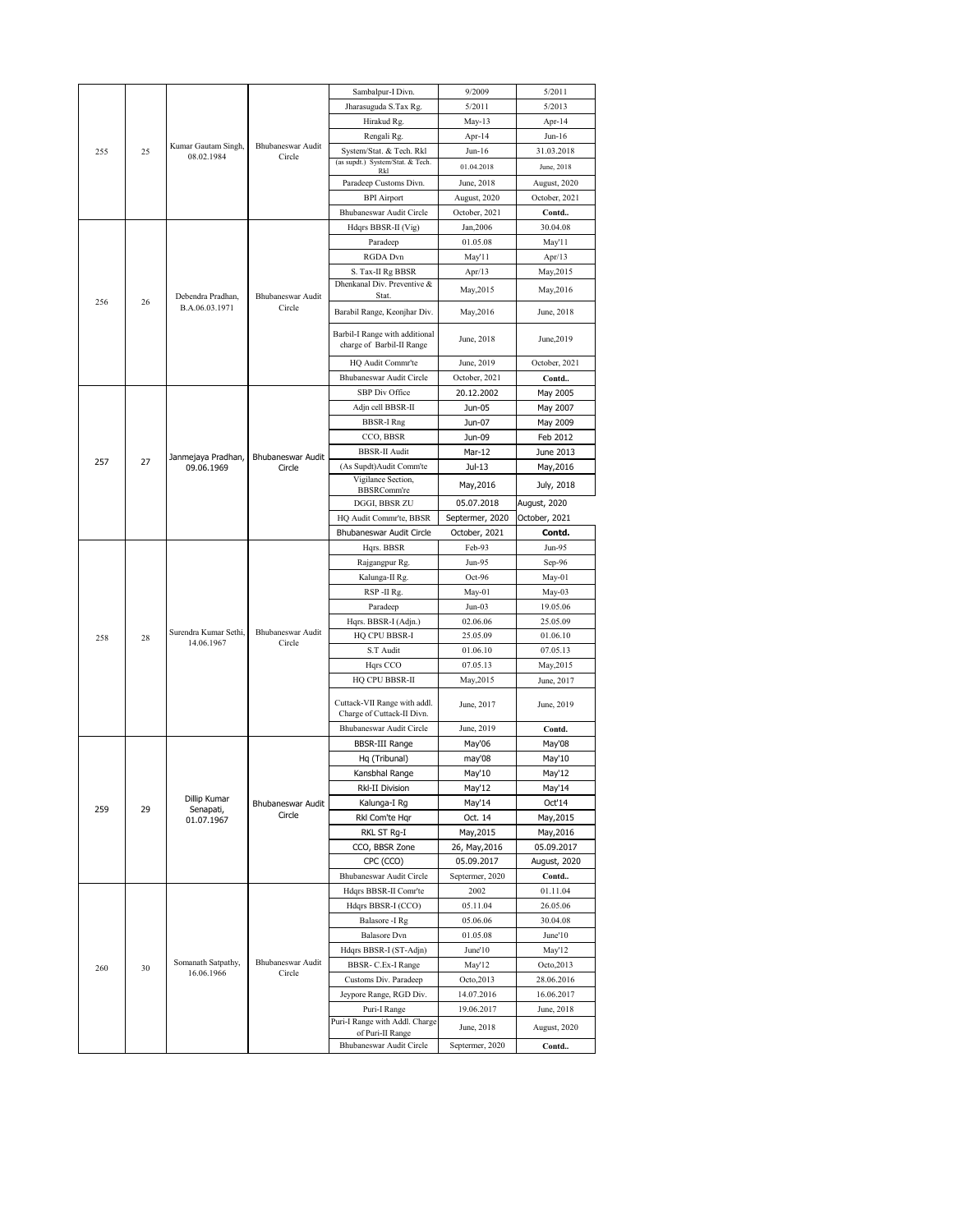|     |    |                      |                                    | Jajpur Road Rg                                   | 8/1995          | 5/1999        |
|-----|----|----------------------|------------------------------------|--------------------------------------------------|-----------------|---------------|
|     |    |                      |                                    | B-II HQ Prev.                                    | 5/1999          | 5/2001        |
|     |    |                      |                                    | Trib.                                            | 5/2001          | 6/2003        |
|     |    |                      |                                    | B-II Prev.                                       | 6/2003          | 6/2005        |
|     |    |                      |                                    | <b>B-II</b> Tech                                 | 6/2005          | 4/2007        |
|     |    |                      |                                    | <b>B-II Stat</b>                                 | 5/2007          | 4/2008        |
|     |    |                      |                                    | City Range, RKL                                  | 5/2008          | 6/2010        |
|     |    | Sudhira Kanta Sahoo, | Bhubaneswar Audit                  | Hdqrs S.Tax adjn                                 | 6/2010          | 1/2011        |
| 261 | 31 | 07.07.1965           | Circle                             | IAD, B-II                                        | Feb-11          | Jul'11        |
|     |    |                      |                                    |                                                  |                 |               |
|     |    |                      |                                    | <b>Balaore</b> Dvn                               | Jul'11          | Nov'11        |
|     |    |                      |                                    | Hqrs CCO                                         | Nov'11          | 25.04.2013    |
|     |    |                      |                                    | IAD, BBSR                                        | 25.04.13        | June, 2017    |
|     |    |                      |                                    | CCO (CPC)                                        | July, 2017      | July, 2019    |
|     |    |                      |                                    | HQ (Tribunal), BBSR GST                          | July, 2019      | August, 2020  |
|     |    |                      |                                    | Comm'te<br>Bhubaneswar Audit Circle              | Septermer, 2020 | Contd         |
|     |    |                      |                                    | Hdqrs B-I (Stat)                                 | 9/25/2009       | $Jan-11$      |
|     |    |                      |                                    |                                                  | $Jan-11$        |               |
|     |    |                      |                                    | HQ B-I (Prev)                                    |                 | Apr-13        |
|     |    |                      |                                    | HQ. Commr-Cell                                   | Apr-13          | 11/24/2014    |
|     |    |                      |                                    | DGCEI, Rourkela                                  | 24-11.2014      | 17.08.2015    |
|     |    |                      |                                    | DGGSTI, BBSR Z.U.                                | 18.08.2015      | 31.03.2018    |
|     |    |                      |                                    | CCO, BBSR (as Supdt.)                            | 01.04.2018      | 06.04.2018    |
| 262 | 32 | Tirthabasi Sahoo,    | Bhubaneswar Audit                  | Jajpur Division with addl.                       | 09.04.2018      | 14.01.2019    |
|     |    | 15.06.1978           | Circle                             | Charge of Range-V<br><b>BBSR-I Divn.</b>         | 15.01.2019      |               |
|     |    |                      |                                    | Berhampur-I Range with addl.                     |                 | June, 2019    |
|     |    |                      |                                    | Charge of Bhubaneswar-VII                        | July, 2019      | 09.08.2020    |
|     |    |                      |                                    | Range                                            |                 |               |
|     |    |                      |                                    | CCO, BBSR                                        | 10.08.2020      | 18.01.2021    |
|     |    |                      |                                    | CPC(CCO), BBSR                                   | 18.01.2021      | October, 2021 |
|     |    |                      |                                    | Bhubaneswar Audit Circle                         | October, 2021   | Contd.        |
|     |    |                      |                                    | Rajgangpur Rg.                                   | May-12          | $May-13$      |
|     |    |                      |                                    | Rourkela-II Divn.                                | $May-13$        | Jun-15        |
|     |    |                      |                                    | Rajgangpur CE Rg.                                | $Jun-15$        | Jun-17        |
|     |    |                      | Cuttack Audit Circle               | RKL(HQ)                                          | Jun-17          | 31.03.2018    |
| 263 | 33 | Sunil Kumar-I,       |                                    | (as Supdt.) RKL (HQ)                             |                 |               |
|     |    | 15.11.1977           |                                    |                                                  | 01.04.2018      | June, 2018    |
|     |    |                      |                                    | <b>BPI</b> Air port                              | june, 2018      | July, 2019    |
|     |    |                      |                                    | HQ, Customs (Prev.) Commr'te                     | July, 2019      | October, 2021 |
|     |    |                      |                                    | Cuttack Audit Circle                             | October, 2021   | Contd         |
|     |    |                      |                                    | Cuttack Dvn                                      | January, 06     | 31.05.06      |
|     |    |                      |                                    | Cuttack-II (ST) Rg                               | 01.06.06        | 30.04.08      |
|     |    |                      |                                    |                                                  |                 |               |
|     |    |                      |                                    | Cuttack-I Rg                                     | 01.05.08        | June'10       |
|     |    |                      |                                    | Cuttack Dvn                                      | June'10         | May'12        |
|     |    |                      |                                    | CTC- C.EX-II                                     | May'12          | 30.04.14      |
|     |    |                      |                                    | CCO                                              | 30.04.14        | May, 2015     |
|     |    | Sudhir Kumar         | Cuttack Audit Circle &             | Keonjhar CEX Div. Preventive<br>& Stat.          | May, 2015       | June, 2017    |
| 264 | 34 | Choudhury B.A,       | addl. charge of<br>Berhampur Audit | Jajpur-III Range & Addl.                         |                 |               |
|     |    | 18.01.1965           | Circle                             | Charge of Jajpur-Jajpur-V                        | June, 2017      | June, 2018    |
|     |    |                      |                                    | Range                                            |                 |               |
|     |    |                      |                                    | Range-V with addl. Charge of                     | June, 2018      | June, 2019    |
|     |    |                      |                                    | Range-III/ BBSR-I Dvn                            |                 |               |
|     |    |                      |                                    | Bhubaneswar-VIII Range<br>Berhampur Audit Circle | June, 2019      | August, 2020  |
|     |    |                      |                                    | Cuttack Audit Circle & addl.                     | Septermer, 2020 | October, 2021 |
|     |    |                      |                                    | charge of Berhampur Audit                        | October, 2021   | Contd         |
|     |    |                      |                                    | Circle                                           |                 |               |
|     |    |                      |                                    | Adjn Sect, HQdrs                                 |                 | June'1999     |
|     |    |                      |                                    |                                                  | May'1995        |               |
|     |    |                      |                                    | Bls III Rng                                      | June'1999       | April'2002    |
|     |    |                      |                                    | CTC Dvn Office                                   | May'2002        | Aug'2003      |
|     |    |                      |                                    | <b>IAD BBSR-I</b>                                | Sept'2003       | Oct'2004      |
|     |    |                      |                                    | CCU, BBSR Zone                                   | Nov'2004        | May'2006      |
|     |    |                      |                                    |                                                  |                 |               |
|     |    |                      |                                    | IAD BBSR-II                                      | June'2006       | May'2009      |
|     |    | Suresh Chandra       |                                    | Adjn' BBSR-I                                     | June'2009       | May'2011      |
| 265 | 35 | Praharaj,            | Cuttack Audit Circle               | IAD, BBSR-II                                     | June'2011       | May'2013      |
|     |    | 25.02.1965           |                                    | <b>BBSR III</b> (Comp) Rng                       | June'2013       | Oct'2014      |
|     |    |                      |                                    | Puri C.Ex Comp Rng                               | Nov'2014        | June, 2017    |
|     |    |                      |                                    |                                                  |                 | June, 2018    |
|     |    |                      |                                    | Jajpur Division(GST CELL)                        | June, 2017      |               |
|     |    |                      |                                    | <b>BPI</b> Airport                               | June, 2018      | July, 2019    |
|     |    |                      |                                    | HQ, Customs (Prev.) Commr'te                     | July, 2019      | October, 2021 |
|     |    |                      |                                    | Cuttack Audit Circle                             | October, 2021   | Contd         |
|     |    |                      |                                    | Deputation to Sahara                             |                 |               |
|     |    |                      |                                    | <b>International Airport</b>                     |                 |               |
|     |    |                      |                                    | B-II Hdqrs.                                      | Sep-09          | $Dec-10$      |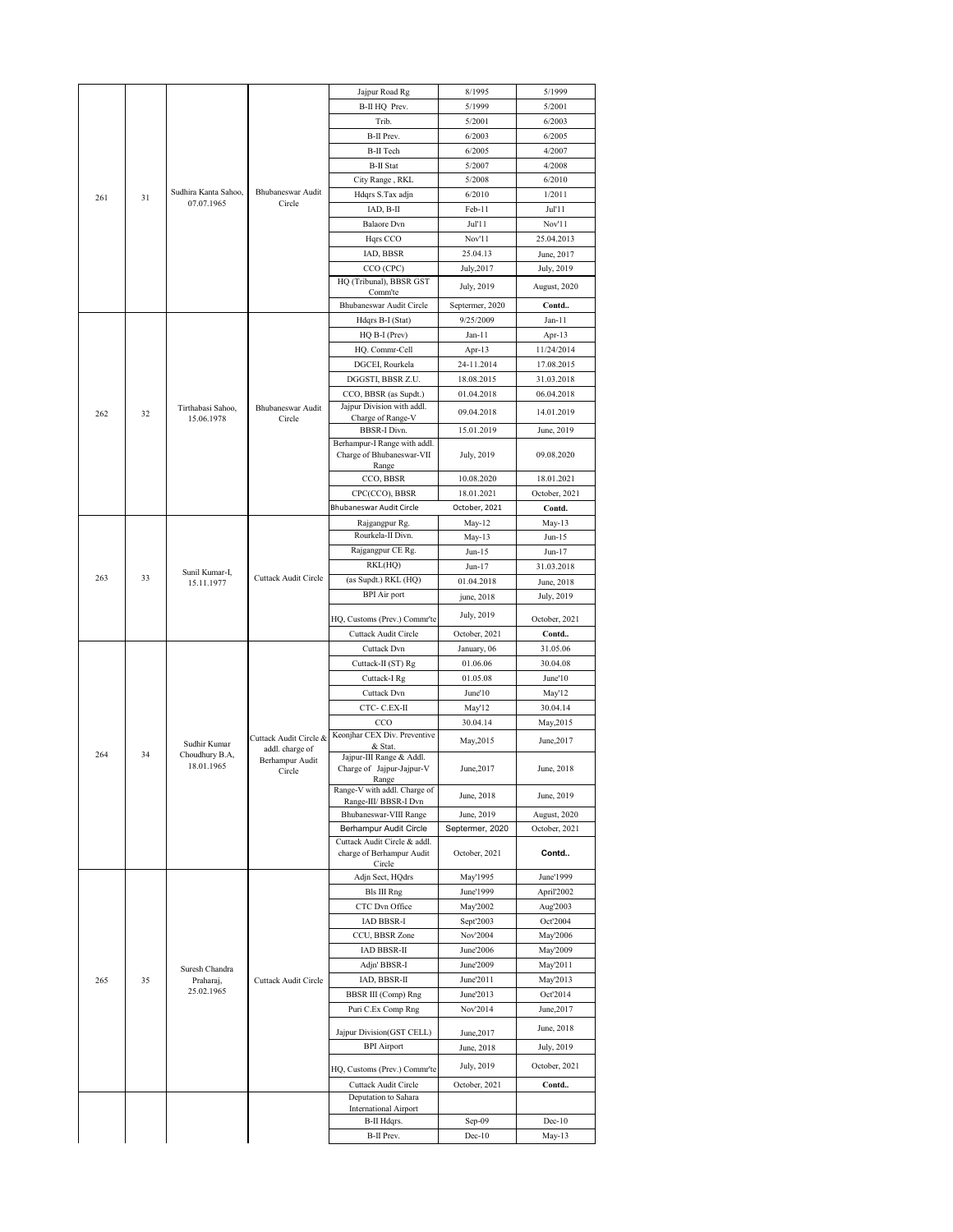|     |    |                                   |                      | HQ GL                                                       | May-13                    | Apr-14          |
|-----|----|-----------------------------------|----------------------|-------------------------------------------------------------|---------------------------|-----------------|
|     |    |                                   |                      | adjn Cex                                                    | Apr-14                    | May, 2015       |
|     |    | Ranjit Kumar                      |                      | <b>DGCEI Reginal Unit BBSR</b>                              | May, 2015                 | June, 2017      |
| 266 | 36 | Mohanty, MA<br>28.02.1966         | Cuttack Audit Circle | Jeypore-I Range & Addl.<br>Charge of Jeyopore-II Range      | June, 2017                | June, 2018      |
|     |    |                                   |                      | Cuttack-VIII Range with addl.<br>Charge of Cuttack-IX Range | June, 2018                | August, 2020    |
|     |    |                                   |                      | HQ (Review) BBSR GST<br>Commr'te                            | September, 2020           | October, 2021   |
|     |    |                                   |                      | Cuttack Audit Circle                                        | October, 2021             | Contd           |
|     |    |                                   |                      | <b>BBSR</b> Zone                                            | 10/8/2012                 | 10/29/2012      |
|     |    |                                   |                      | Cuttack Divn.                                               | 10/30/2012                | 10/16/2014      |
|     |    |                                   |                      | Cuttack CE Rg.-II                                           | 10/16/2014                | Jun-17          |
| 267 | 37 | Pappu Kumar Sah,<br>24.09.81      | Cuttack Audit Circle | CTC-II Divn.(Addl. Charge<br>CTC-VII Range)                 | Jun-17                    | August, 2017    |
|     |    |                                   |                      | DGGI, BBSR ZU                                               | August, 2017              | 27.03.2019      |
|     |    |                                   |                      | DGGI, BBSR ZU as Supdt                                      | 28.03.2019                | July, 2019      |
|     |    |                                   |                      | Cuttack Audit Circle                                        | July, 2019                | Contd           |
|     |    |                                   |                      | Rayagada                                                    | 12.06.95                  | 15.06.97        |
|     |    |                                   |                      | <b>BBSR</b>                                                 | 16.06.97                  | 01.08.04        |
|     |    |                                   |                      | Cuttack-II (ST) Rg                                          | 02.08.04                  | 31.05.06        |
|     |    |                                   |                      | Cuttack-II (CE) Rg                                          | 02.06.06                  | 30.04.08        |
|     |    |                                   |                      | Cuttack Dvn                                                 | 02.05.08                  | Jan, 2010       |
|     |    |                                   |                      | Hdqrs BBSR-I (Audit)                                        | Jan, 2010                 | Jul'11          |
|     |    |                                   |                      | <b>Balasore Division</b>                                    | Jul'11                    | 11.05.2012      |
| 268 | 38 | Basanta Kumar Kar,                | Angul Audit Circle   | <b>Balasore Prev</b>                                        | 11.05.2012                | contd.          |
|     |    | 01.01.70                          |                      | Cus. Dvn. Dhamra                                            | Oct'14                    | 07.06.2016      |
|     |    |                                   |                      | Adj. (Commr) BBSR-II HQ                                     | 08.06.2016                | June, 2017      |
|     |    |                                   |                      | Joda-I Range with additional<br>charge of Joda-II Range     | July, 2017                | Aug, 2017       |
|     |    |                                   |                      | <b>BPI</b> Airport                                          | Aug, 2017                 | 07.12.2017      |
|     |    |                                   |                      | HQ Customs (Prev.) Commr'te                                 | 07.12.2017                | August, 2020    |
|     |    |                                   |                      | Angul Audit Circle                                          | Septermer, 2020           | Contd           |
|     |    |                                   |                      | <b>Custom House Paradeep</b>                                | 12/31/2013                | Jun-16          |
|     |    |                                   |                      | S.Tax Rng Keonjhar                                          | Jun-16                    | Jun-17          |
|     |    |                                   |                      | Keonjhar-II Rng.                                            | Jun-17                    | Jul-18          |
| 269 | 39 | Govind Kumar Mahto,<br>03.06.1990 | Angul Audit Circle   | CCO, BBSR                                                   | Jul-18                    | 31.12.2019      |
|     |    |                                   |                      | CCO, BBSR<br>(as Supdt-insitu)                              | 01.01.2020                | August, 2020    |
|     |    |                                   |                      | Sambalpur Audit Circle                                      | Septermer, 2020           | October, 2021   |
|     |    |                                   |                      | Angul Audit Circle                                          | October, 2021             | Contd.          |
|     |    |                                   |                      | <b>BBSR-II Range</b>                                        | 09.03.92                  | 15.06.95        |
|     |    |                                   |                      | Hdqrs- Inspr.                                               | 16.06.95                  | 31.05.96        |
|     |    |                                   |                      | Jypr. Range                                                 | 10.06.96                  | 09.06.00        |
|     |    |                                   |                      | RDA Divn.                                                   | 10.06.00                  | 06.06.03        |
|     |    |                                   |                      | RDA Range                                                   | 09.06.03                  | 31.05.05        |
|     |    |                                   |                      | RGDA Dn.                                                    | 01.06.05                  | 30.04.07        |
| 270 | 40 | Narayan Mohapatra,                | Angul Audit Circle   | <b>Cuttack Division</b>                                     | 11.05.07                  | 30.05.2008      |
|     |    | 17.01.1969                        |                      | Angul-I Range                                               | 31.05.08                  | 01.06.10        |
|     |    |                                   |                      | S.Tax (Audit), BBSR-I                                       | 01.06.10                  | 30.08.2013      |
|     |    |                                   |                      | <b>CTC Division</b>                                         | 01.09.2013                | May, 2016       |
|     |    |                                   |                      | CTC ST Range-III                                            | May, 2016                 | June, 2017      |
|     |    |                                   |                      | Cuttack-V Range                                             | June, 2017                | 05.06.2018      |
|     |    |                                   |                      | CCO, BBSR                                                   | 18.06.2018                | August, 2020    |
|     |    |                                   |                      | Angul Audit Circle<br>Custom House Paradeep                 | Septermer, 2020<br>Dec/13 | Contd<br>May-16 |
|     |    |                                   |                      | Angul Divn.                                                 | Jun-16                    | Jul-18          |
|     |    | Manoranjan Behera,                |                      | CCCO, BBSR                                                  | Jul-18                    | 31.12.2019      |
| 271 | 41 | 04.05.1976                        | Angul Audit Circle   | CCO, BBSR                                                   |                           |                 |
|     |    |                                   |                      | (as Supdt-insitu)                                           | 01.01.2020                | August, 2020    |
|     |    |                                   |                      | Angul Audit Circle                                          | Septermer, 2020           | Contd           |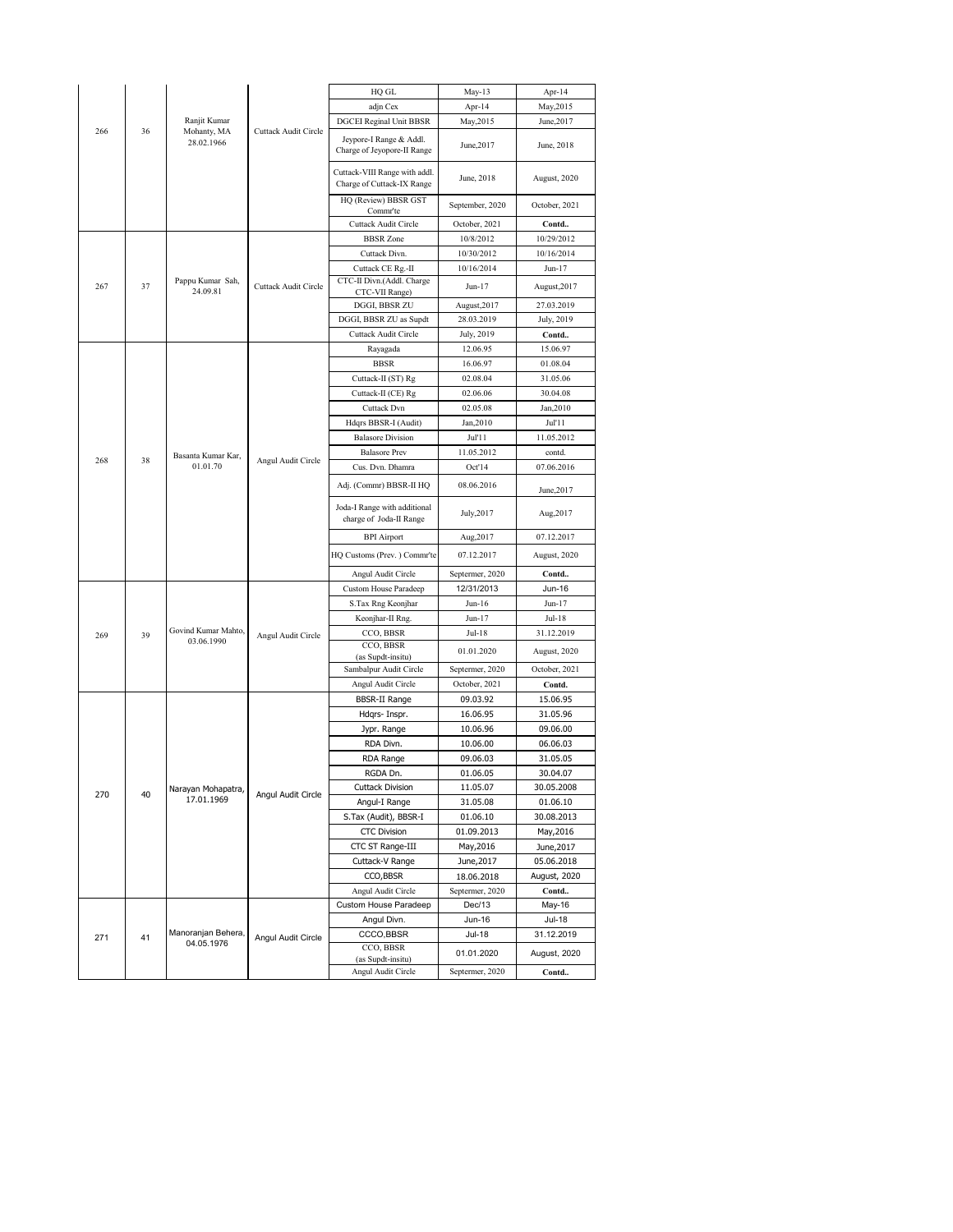|     |    |                                     |                           | <b>BBSR-II</b>                                       | 8/31/2009       | 9/24/2009     |
|-----|----|-------------------------------------|---------------------------|------------------------------------------------------|-----------------|---------------|
|     |    |                                     |                           | Cuttack                                              | 9/30/2009       | 5/25/2012     |
|     |    |                                     |                           | Paradeep                                             | $Jun-12$        | $Oct-12$      |
|     |    |                                     |                           | RSP Rg.-I                                            | $Oct-12$        | $Jun-15$      |
| 272 | 42 | Ajay Kumar,                         | Jajpur Audit Circle       | Kuarmunda Rg.                                        | $Jun-15$        | $Jun-17$      |
|     |    | 10.12.1982                          |                           | RKL Divn & RKL-I<br>range(Addl Charge)               | Jun-17          | 31.03.2018    |
|     |    |                                     |                           | (as supdt.) RKL-I Divn &<br>RKL-I range(Addl Charge) | 01.04.2018      | June, 2018    |
|     |    |                                     |                           | <b>BPI</b> Airport                                   | June, 2018      | October, 2021 |
|     |    |                                     |                           | Jajpur Audit Circle                                  | October, 2021   | Contd         |
|     |    |                                     |                           | Gopalpur Custs Divn.                                 | $Nov-15$        | May-16        |
|     |    |                                     |                           | HQ CPU & Adjn CEX (Addl.                             |                 |               |
|     |    |                                     |                           | Charge)                                              | Jun-16          | Jun-17        |
| 273 | 43 | Ankit Sharma,                       | Jajpur Audit Circle       | HQ(Adj.)                                             | Jun-17          | July, 2019    |
|     |    | 28.08.1990                          |                           | CPU-BBSR GST Comm'te                                 | July, 2019      | 31.12.2019    |
|     |    |                                     |                           | CPU-BBSR GST Comm'te (as<br>Supdt-insitu)            | 01.01.2020      | August, 2020  |
|     |    |                                     |                           | Jajpur Audit Circle                                  | Septermer, 2020 | Contd         |
|     |    |                                     |                           | Paradeep                                             | 9/24/2009       | Oct-12        |
|     |    |                                     |                           | RGDA Divn.                                           | Oct-12          | Dec, 13       |
|     |    | Manjeet Kumar,                      |                           | Choudwar I&II                                        | Jan, 14         | 11/20/2015    |
| 274 | 44 | 05.01.1984                          | Jajpur Audit Circle       | DGGSTI, Rourkela R.U.                                | Nov-15          | 31.03.2018    |
|     |    |                                     |                           | (CPC) CCO, BBSR<br>(as Superintendent)               | 01.04.2018      | Augsust, 2020 |
|     |    |                                     | Jajpur Audit Circle       | Septermer, 2020                                      | Contd           |               |
|     |    |                                     |                           | <b>BBSR-II</b>                                       | 29.09.2009      | 1/13/2011     |
|     |    |                                     |                           | RSP-I                                                | 1/17/2011       | 5/18/2012     |
|     |    |                                     |                           | Kuanrmunda Rg.                                       | May-12          | Apr-14        |
|     |    |                                     |                           | Rourkela-II Divn.                                    | May-14          | $Oct-14$      |
|     |    |                                     |                           | Rourkela-I Divn.                                     | $Oct-14$        | $Jun-16$      |
|     |    | Amrendra Bihari                     | Sambalpur Audit           | ST-II Range, RKL                                     | Jul-16          | Jun-17        |
| 275 | 45 | Sinha, 11.01.1978                   | Circle                    | Kuarmunda Rg.                                        | Jun-17          | 31.03.2018    |
|     |    |                                     |                           | (As Supdt ) Kuarmunda Range,                         |                 |               |
|     |    |                                     |                           | RKL-I Dvn                                            | 01.04.2018      | June, 2018    |
|     |    |                                     |                           | HQ, Adjn. Comm'r/CPGRAM/<br>Tribunal, RKL GST        | June, 2018      | August, 2020  |
|     |    |                                     |                           | Sambalpur Audit Circle                               | Septermer, 2020 | Contd.        |
|     |    |                                     |                           | CTC ST Rg.-IV                                        | May-16          | Jun-17        |
|     |    |                                     |                           | CTC Range-VI                                         | Jun-17          | Jul-18        |
|     |    |                                     |                           | Paradeep Range-I                                     | August, 2018    | July, 2019    |
| 276 | 46 | Satya Ranjan Pradhan,<br>15.06.1984 | Sambalpur Audit<br>Circle | Puri-I Range                                         | Aug, 2019       | 31.12.2019    |
|     |    |                                     |                           | Puri-I Range                                         | 01.01.2020      | August, 2020  |
|     |    |                                     |                           | (as Supdt-insitu)                                    |                 |               |
|     |    |                                     |                           | Sambalpur Audit Circle                               | Septermer, 2020 | Contd.        |
|     |    |                                     |                           | IT/SEZ/ITES                                          | 18.11.2010      | June, 2015    |
|     |    |                                     |                           | Berhampur CEX Range<br>CTC CE Div. (Revenue/         | June, 2015      | June, 2016    |
|     |    | Shridhar Kumar                      | Sambalpur Audit           | Stats/Audit(CAG/CERA &<br>IAD)], BBSR-I Commr'te     | June, 2016      | June, 2017    |
| 277 | 47 | Nayak, B.Com<br>12.04.1972          | Circle                    | <b>Cuttack-I Division</b>                            | June, 2017      | June, 2019    |
|     |    |                                     |                           | <b>Cuttack-I Division</b>                            | June, 2019      | August, 2020  |
|     |    |                                     |                           | HQ Audit Commr'te, BBSR                              | Septermer, 2020 | October, 2021 |
|     |    |                                     |                           | Sambalpur Audit Circle                               | October, 2021   | Contd         |
|     |    |                                     |                           | ARC, BBSR-II                                         | 01.06.2016      | 30.06.2017    |
|     |    |                                     |                           | Review & Tribunal                                    | 01.01.2017      | 30.06.2018    |
| 278 | 48 | Gaurav Kumar Jha                    | Sambalpur Audit           | Tribunal BBSR GST Comm'te                            | Jul-18          | 31.12.2019    |
|     |    | (PH), 11.04.1992                    | Circle                    | HQ (Tribunal), BBSRGST                               |                 |               |
|     |    |                                     |                           | (as Supdt-insitu)                                    | 01.01.2020      | August, 2020  |
|     |    |                                     |                           | Sambalpur Audit Circle                               | Septermer, 2020 | Contd.        |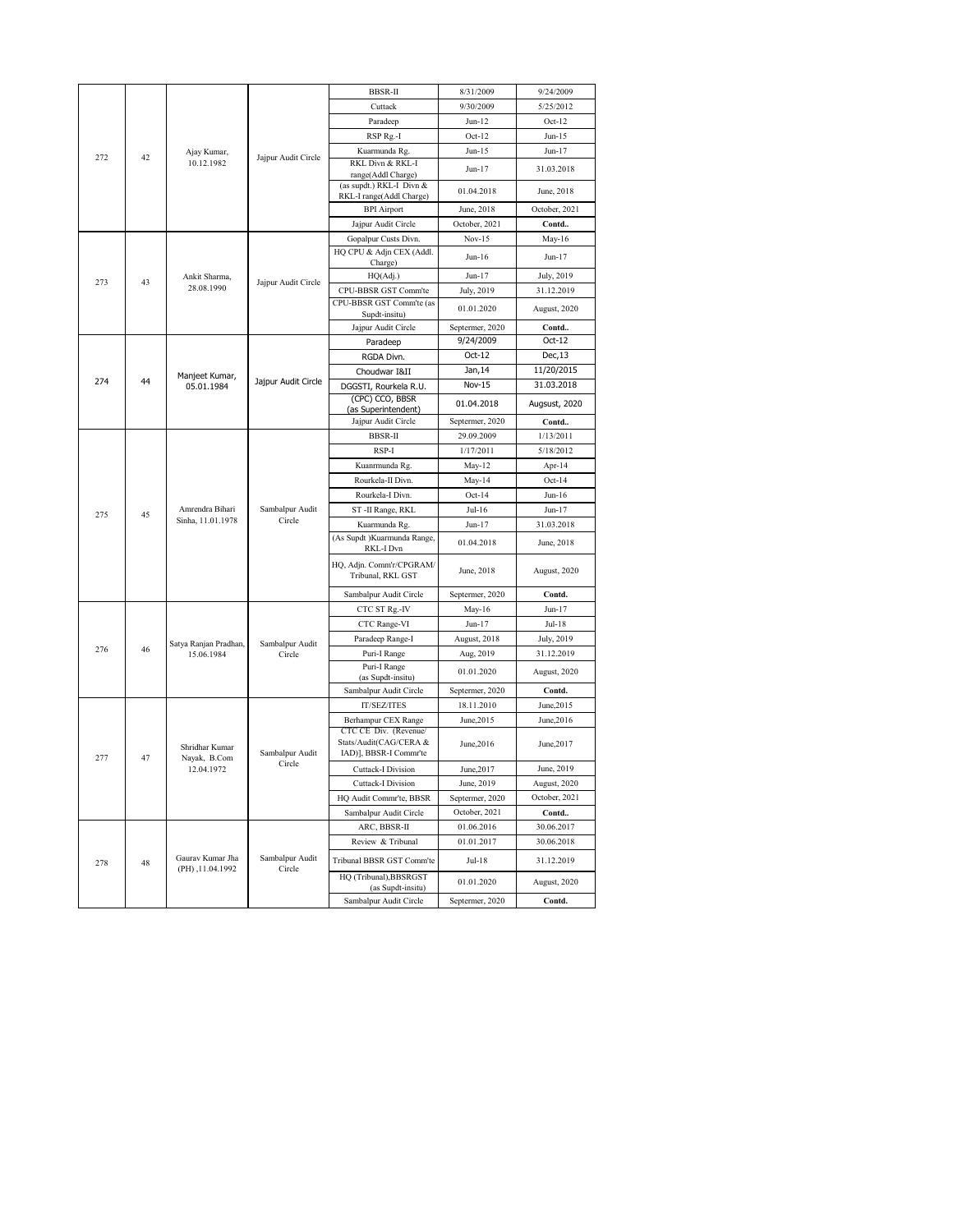|     |    |                                  |                                                 | Hdqrs.B-II                                         | 2005            |                |
|-----|----|----------------------------------|-------------------------------------------------|----------------------------------------------------|-----------------|----------------|
|     |    |                                  |                                                 | Deputation to Allahabad                            | 2005            | 2008           |
|     |    |                                  |                                                 | Rengali Range                                      | 8/2008          | 5/2010         |
|     |    |                                  |                                                 | <b>Belpahar Range</b>                              | 5/2010          | 5/2012         |
|     |    |                                  |                                                 | SBP-II Prev.                                       | May 2012        | 5/2014         |
|     |    |                                  |                                                 | SBP-I Divn                                         | May-14          | Mar'15         |
|     |    |                                  |                                                 | <b>Anugul Division</b>                             | Mar'15          | May, 2015      |
| 279 | 49 | Siddhartha Tiwari,<br>19.02.1975 | Rourkela Audit Circle                           | RKL ST Range-II                                    | May, 2015       | May, 2016      |
|     |    |                                  |                                                 | Kuanrmunda Range                                   | May, 2016       | April, 2018    |
|     |    |                                  |                                                 | Vedenta, Jharsuguda                                | April,2018      | Feb, 2019      |
|     |    |                                  |                                                 | Repat. From SEZ, joined on                         |                 |                |
|     |    |                                  |                                                 | CCO                                                | 11.02.2019      | 15.02.2019     |
|     |    |                                  |                                                 | HQ, Audit Commr'te.                                | 18.02.2019      | Feb, 2019      |
|     |    |                                  |                                                 | Jajpur Audit Circle                                | Feb, 2019       | July, 2019     |
|     |    |                                  |                                                 | Rourkela Audit Circle                              | July, 2019      | Contd          |
|     |    |                                  |                                                 | BBSR-II (BBSR-II Commr'te)                         | 06.12.2010      | 06.01.2011     |
|     |    |                                  |                                                 | Rourkela ST Range (BBSR-II                         |                 |                |
|     |    |                                  |                                                 | Commr'te)                                          | 11.01.2011      | 30.04.2013     |
|     |    |                                  |                                                 | Vedvyas Range (BBSR-II/                            | April' 2013     | June' 2015     |
|     |    |                                  |                                                 | Rourkela Commr'te)<br>Rourkela-II Divn (Rourkela   |                 |                |
| 280 | 50 | Runa Priyanka,                   | Rourkela Audit Circle                           | Commr'te)                                          | June' 2015      | June' 2017     |
|     |    | 25.02.1984                       |                                                 | Rourkela-II Divn (GST Cell)                        |                 |                |
|     |    |                                  |                                                 | Rourkela<br>Rourkela-II Range, Addl. Chrge         | June' 2017      | July' 2018     |
|     |    |                                  |                                                 | RKL-I Divn. (Rourkela                              | July' 2018      | December, 2018 |
|     |    |                                  |                                                 | Commr'te)                                          |                 |                |
|     |    |                                  |                                                 | HQ Audit Commr'te                                  | January, 2019   | January, 2019  |
|     |    |                                  |                                                 | Rourkela Audit Circle                              | January, 2019   | contd          |
|     |    |                                  |                                                 | Balasore Divn.                                     | 8/31/2009       | 5/25/2012      |
|     |    |                                  |                                                 | Balasore ST Rg.-I                                  | May-12          | 5/3/2013       |
|     |    |                                  |                                                 | Rourkela-I Divn.                                   | May-13          | 4/30/2014      |
| 281 | 51 | Jayant Kumar,<br>28.03.1985      | Rourkela Audit Circle,<br>stationed at Rourkela | RKL City Rg.                                       | May-14          | May-16         |
|     |    |                                  |                                                 | RKL Hqrs.(Adjn.)                                   | May-16          | 31.03.2018     |
|     |    |                                  |                                                 | (as supdt) RKL Hqrs.(Adjn.)                        | 01.04.2018      | June, 2018     |
|     |    |                                  |                                                 | Rourkela Audit Circle                              | June, 2018      | Contd          |
|     |    |                                  |                                                 | <b>BBSR ST Rg.-IV</b>                              | 9/24/2009       | May-11         |
|     |    |                                  |                                                 | <b>BBSR</b> Divn.                                  | May-11          | May-12         |
|     |    |                                  |                                                 | Paradeep Cus. Divn.                                | May-12          | $Jun-15$       |
|     |    | Sandeep Kumar Sinha,             | Rourkela Audit Circle,                          | Jaypore CE & ST Rg.                                | $Jun-15$        | Jun-17         |
| 282 | 52 | 08.10.1981                       | stationed at Rourkela                           | Legacy Cell, Rkl Commte.                           | Jun-17          | 31.03.2018     |
|     |    |                                  |                                                 | (as supdt.) Legacy Cell, Rkl                       |                 |                |
|     |    |                                  |                                                 | Commte.                                            | 01.04.2018      | June, 2018     |
|     |    |                                  |                                                 | Rourkela Audit Circle                              | June, 2018      | Continue       |
|     |    |                                  |                                                 | CCO, BBSR                                          | 03.05.2016      | 18.05.2016     |
|     |    |                                  |                                                 | C.Ex. Range-Choudwar-I                             | 19.05.2016      | 19.06.2017     |
|     |    |                                  |                                                 | Choudwar Range                                     | 20.06.2017      | 15.07.2018     |
| 283 | 53 | Sourav                           | Berhampur Audit                                 | Cuttack-II Divn.                                   | 16.07.2018      | 03.09.2019     |
|     |    | Das, 02.10.1987                  | Circle                                          | HQ (Adjn.) BBSR GST                                | 04.06.2019      | 31.12.2019     |
|     |    |                                  |                                                 | Comm'te<br>HQ (Adjn.) BBSR GST                     |                 |                |
|     |    |                                  |                                                 | Comm'te (as Supdt-insitu)                          | 01.01.2020      | August, 2020   |
|     |    |                                  |                                                 | Berhampur Audit Circle                             | Septermer, 2020 | Contd          |
|     |    |                                  |                                                 | <b>BBSR C.Ex-I Range</b>                           | 12/16/2013      | Feb, 2015      |
|     |    |                                  |                                                 | Puri CE Rg.                                        | Feb, 2015       | Aug-15         |
|     |    |                                  |                                                 | <b>BPI Airport, BBSR</b>                           | Aug-15          | Jul-18         |
| 284 | 54 | Manikant,                        | Berhampur Audit                                 | Customs House Paradeep                             | Jul-18          | 29.07.2019     |
|     |    | 05.11.1988                       | Circle                                          | CCO,BBSR                                           | 05.08.2019      | 31.12.2019     |
|     |    |                                  |                                                 | CCO, BBSR                                          |                 |                |
|     |    |                                  |                                                 | (as Superintendent)                                | 01.01.2020      | August, 2020   |
|     |    |                                  |                                                 | Berhampur Audit Circle                             | Septermer, 2020 | Contd          |
|     |    |                                  |                                                 | BBSR-I Vig.                                        | <b>Nov-15</b>   | July, 2017     |
|     |    |                                  |                                                 | NACIN, BBSR                                        | 09.08.2017      | 31.12.2019     |
|     |    |                                  | Berhampur Audit                                 | NACIN, BBSR<br>(as                                 | 01.01.2020      | July, 2020     |
| 285 | 55 | Piyus Mohanty,<br>11.09.1989     | Circle & Addl.<br>charge of HQ Audit            | Supdt.Insitu)                                      |                 |                |
|     |    |                                  | Commr'te, BBSR                                  | Berhampur Audit Circle<br>Berhampur Audit Circle & | August, 2020    | October, 2021  |
|     |    |                                  |                                                 | Addl. charge of HQ Audit                           | October, 2021   | Contd          |
|     |    |                                  |                                                 | Commr'te, BBSR                                     |                 |                |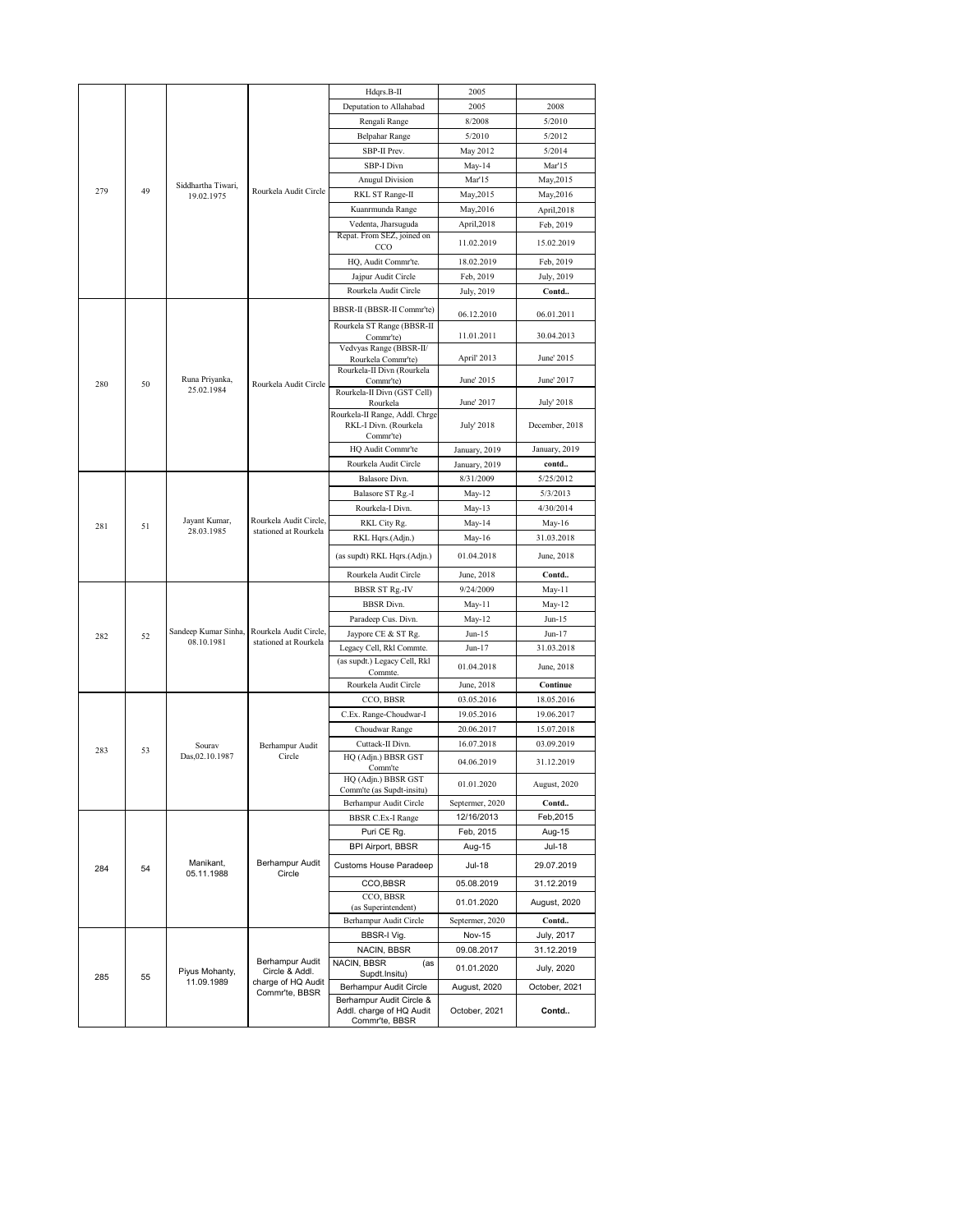|                     |                |                             |                               | Central GST & CX, Appeals Commissionerate, Bhubaneswar |                    |                    |
|---------------------|----------------|-----------------------------|-------------------------------|--------------------------------------------------------|--------------------|--------------------|
|                     |                |                             |                               | Paradeep                                               | 7/99               | 5/2002             |
|                     |                |                             |                               | <b>Balasore</b> Dn                                     | 6/2002             | 5/2005             |
|                     |                |                             |                               | Rairangpur                                             | 5/2005             | 4/2007             |
|                     |                |                             |                               | RKL-I                                                  | 5/2007             | 5/2009             |
|                     |                |                             |                               | Vedvyas                                                | May 2009           | <b>July 2011</b>   |
| 286<br>$\mathbf{1}$ |                | Minaketan Barik, B.A        |                               | S.Tax(HQ)-II                                           | <b>July 2011</b>   | May-13             |
|                     |                | 07.03.1963                  | HQ Appeals Comm'te            | IAD, BBSR                                              | 5/2013             | June, 2017         |
|                     |                |                             |                               | $HQ$ Cus. $(P)$                                        | July,2017          | June, 2018         |
|                     |                |                             |                               | <b>BPI</b> Airport                                     | June, 2018         | July, 2019         |
|                     |                |                             |                               | Paradeep Customs Divn.                                 | July, 2019         | August, 2020       |
|                     |                |                             | HQ, Appeals Commr'te,         |                                                        |                    |                    |
|                     |                |                             |                               | <b>BBSR</b>                                            | September, 2020    | Contd              |
|                     |                |                             |                               | Cuttack Dvn                                            | 03.03.93           | May-95             |
|                     |                |                             |                               | Cuttack-I Rg                                           | 01.06.1995         | 30.06.98           |
|                     |                |                             |                               | <b>Hdqrs BBSR</b>                                      | 01.07.98           | 17.06.02           |
|                     |                |                             |                               | Paradeep                                               | 18.06.02           | 16.06.05           |
|                     |                |                             |                               | Cuttack Dvn                                            | 17.06.05           | 09.01.08           |
|                     |                |                             |                               | Hdqrs BBSR-I (Audit)                                   | 10.01.08           | June'09            |
|                     |                |                             |                               | JajpurRd-I Rg(Assupdt)                                 | June'09            | 03.05.111          |
|                     |                |                             |                               | Commr (A) Section                                      | 03.05.11           | 25.04.13           |
| 287                 | $\overline{c}$ | Biswanath Jena,<br>11.04.66 | HQ, Appeals<br>Commr'te, BBSR | ST Audit                                               | 25.04.13           | May, 2016          |
|                     |                |                             |                               | MIS, Scrutiny of SCN for Addl,                         |                    |                    |
|                     |                |                             |                               | Commr, Audit Commr'te,                                 | May, 2016          | Jun, 2017          |
|                     |                |                             |                               | <b>BBSR</b><br>Kandhamal range                         | Jun, 2017          | Aug, 2017          |
|                     |                |                             |                               | <b>BPI</b> Airport                                     | Aug, 2017          | Aug,2018           |
|                     |                |                             |                               | ICD jajpur/ Jajpur Customs                             |                    |                    |
|                     |                |                             |                               | Divn with addl. Charge of ICD                          | Aug, 2018          | August, 2020       |
|                     |                |                             |                               | Balasore                                               |                    |                    |
|                     |                |                             |                               | HQ, Appeals Commr'te,<br><b>BBSR</b>                   | September, 2020    | Contd              |
|                     |                |                             |                               | Estt. Section (As Inspr.)                              | 10/4/2013          | Jun/15             |
|                     |                |                             |                               | <b>BBSR ST Rg.-I &amp; BBSR ST</b>                     | Jun/15             | $Nov-15$           |
|                     |                |                             |                               | Rg.-II (Addl. Charge)                                  |                    |                    |
|                     |                |                             |                               | <b>BBSR ST Rg.-II</b>                                  | $Nov-15$           | Jun-17             |
| 288                 | 3              | Smt.Geetarani Shaoo,        | Appeals Comm'te,              | <b>GST Cell HQ BBSR</b>                                | Jun-17             | $Dec-17$           |
|                     |                | 05.07.69                    | <b>BBSR</b>                   | Hdqrs (Tech)                                           | Dec, 2017          | June, 2018         |
|                     |                |                             |                               | HQ (Stat.)                                             | June, 2018         | July, 2019         |
|                     |                |                             |                               | Appeals Comm'te, BBSR                                  | July, 2019         | 29.02.2020         |
|                     |                |                             |                               | Appeals Comm'te, BBSR<br>(as Supdt-insitu.)            | 01.03.2020         | Contd              |
|                     |                |                             |                               | RGD-Divn                                               | 3/1992             | 6/1992             |
|                     |                |                             |                               | DKL-II Rg                                              | 6/1992             | 5/1996             |
|                     |                |                             |                               | RSP-I Rg                                               | 5/1996             | 5/2001             |
|                     |                |                             |                               | Kalunga-II Rg                                          | 5/2001             | 6/2003             |
|                     |                |                             |                               | RK-I Divn                                              | 6/2003             | 6/2004             |
|                     |                |                             |                               | SBP-Rg                                                 | 6/2004             | 5/2006             |
|                     |                |                             |                               | SBP-II Divn                                            | 5/2006             | 7/2006             |
|                     |                |                             |                               |                                                        |                    | 17.9.07            |
|                     |                |                             |                               | <b>B-II IAD</b><br>S.Tax Audit                         | 7/2006             | 5/2010             |
| 289                 | 4              | Rajendra 1 oppo,            | Appeais Comm te,              |                                                        | 18.9.07            |                    |
|                     |                | B.A, 13.4.1967              | <b>BBSR</b>                   | Judicial<br>Lathikata Rg                               | June2010<br>5/2011 | May 2011<br>5/2013 |
|                     |                |                             |                               |                                                        |                    |                    |
|                     |                |                             |                               | RKL-II Divn<br>CPU, HQ RKI Comm'te/HQ                  | 5/2013             | May, 2015          |
|                     |                |                             |                               | Stat. ST                                               | May, 2015          | June, 2017         |
|                     |                |                             |                               | HQ (Vig.)                                              | June, 2017         | June, 2018         |
|                     |                |                             |                               | HQ Vig. GST RKL & addl.                                |                    |                    |
|                     |                |                             |                               | Charge of Sundargarh Range                             | June, 2018         | July, 2019         |
|                     |                |                             |                               | Rajgangpur Range                                       | July, 2019         | September, 2021    |
|                     |                |                             |                               | Appeals Comm'te, BBSR                                  | October, 2021      | Cont               |
|                     |                |                             |                               | S.Tax Commr'te, Chennai                                | 17.08.2011         | 26.09.2014         |
|                     |                |                             |                               | Adjn. CEX (Comm'r) BBSR-I                              |                    |                    |
|                     |                |                             |                               | HQ                                                     | $Sep-14$           | Jun-17             |
|                     |                | Subash Chandra              | Appeals Comm'te,              | Audit Commte.                                          | Jun-17             | 31.12.2019         |
| 290                 | 5              | Mania, 27.05.1980           | <b>BBSR</b>                   | Bhubaneswar Audit Circle with                          |                    |                    |
|                     |                |                             |                               | addl. Charge of Hq Audit (as<br>Supdt-insitu)          | 01.01.2020         | August, 2020       |
|                     |                |                             |                               | Angul Audit Circle                                     | Septermer, 2020    | 05.10.2021         |
|                     |                |                             |                               | Appeals Comm'te, BBSR                                  | 06.10.2021         | Contd              |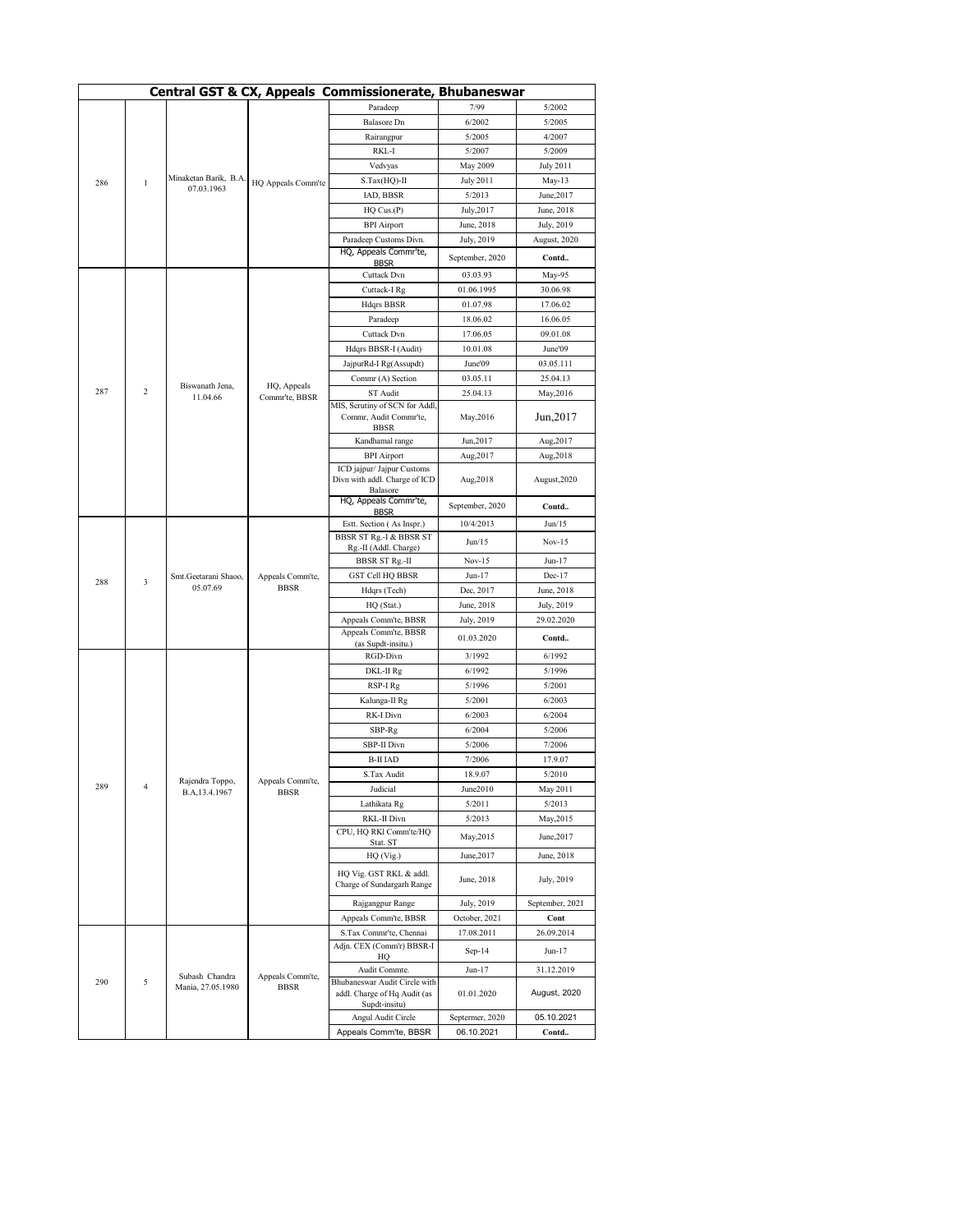|     |                |                                     |                               | Balasore Dvn                                                         | Feb-92                | Apr-93                  |
|-----|----------------|-------------------------------------|-------------------------------|----------------------------------------------------------------------|-----------------------|-------------------------|
|     |                |                                     |                               | Balasore Dvn (Prev)                                                  | Apr-93                | Jun-96                  |
|     |                |                                     |                               | Khurda Rg                                                            | Jun-96                | Oct-96                  |
|     |                |                                     |                               | Hdqrs BBSR-II                                                        | Oct-96                | Apr-98                  |
|     |                |                                     | HQ, Appeals<br>Commr'te, BBSR | Hdqrs B-II (J.Cell)                                                  | Apr-98                | May'01                  |
|     |                |                                     |                               | Hdqrs BBSR-II (Trib, Adjn)                                           | May'01                | June'03                 |
|     |                |                                     |                               | Hdgrs B-II (Audit)                                                   | June'03               | July'06                 |
|     |                |                                     |                               | Hdqrs B-II (ST-Audit)                                                | July'06               | April'07                |
| 291 | 6              | R.N.Mahapatra,<br>04.05.1968        |                               | Bargarh                                                              | May'07                | Sept'07                 |
|     |                |                                     |                               | Bargarh as Supdt                                                     | Sept'07               | May'10                  |
|     |                |                                     |                               | Angul-III Rg                                                         | June'10               | 11.05.2012              |
|     |                |                                     |                               | Hgrs Review OIO                                                      | 11.05.2012            | May'14                  |
|     |                |                                     |                               | Audit Commissionerate HQ                                             | May, 14               | August, 2015            |
|     |                |                                     |                               | Audit Commissionerate HQ<br>(DDO / Admn./GL-Infra)                   | 11.08.2015            | July, 2019              |
|     |                |                                     |                               | HQ, Appeals Commr'te,                                                | July, 2019            | Contd                   |
|     |                |                                     |                               | <b>BBSR</b><br>Deputation and Loan posting in different Directorates |                       |                         |
|     |                |                                     |                               | <b>On Deputation</b>                                                 |                       |                         |
|     |                |                                     |                               | B-I, Hqrs.                                                           | January, 06           | May-06                  |
|     |                |                                     |                               | B-I, Hqrs.                                                           | May-06                | Sep-06                  |
|     |                |                                     |                               | Roukela Div-II(Prev)                                                 | Sep'06                | Apr'09                  |
|     |                |                                     |                               | ST Range, Rourkela                                                   | May'09                | Sep'10                  |
|     |                |                                     |                               | DGCEI, RKL                                                           | Oct'10                | Sept' 13                |
|     |                | Kedar Kumar Lenka,                  |                               | HQ S.Tax                                                             | Oct' 13               | May, 2015               |
| 292 | $\mathbf{1}$   | B.Com, 01.04.1966                   | ED, Ranchi                    | Angul CE R-III/ST R-III                                              | May, 2015             | 17.06.2016              |
|     |                |                                     |                               | CPU, BBSR Commr'te                                                   | 24.06.2016            | 16 Aug, 2017            |
|     |                |                                     |                               | Titlagarh-I Rng                                                      | 18 Aug, 2017          | 22 Sept, 2017           |
|     |                |                                     |                               | HQ Appeals Comm'te                                                   | 23 Sept, 2017         | August, 2020            |
|     |                |                                     |                               | HQ, Customs (Prev.)<br>Commr'te                                      | Septermber, 2020      | 23.12.2020              |
|     |                |                                     |                               | ED, Ranchi                                                           | 24.12.2020            | Contd                   |
|     |                | Himansu Kumar Sha,<br>14.07.1968    |                               | B-II, Computer                                                       | 7/1994                | 6/2003                  |
|     |                |                                     |                               | B-II, Prev.                                                          | 6/2003                | 6/2005                  |
|     |                |                                     |                               | Kalunga-II                                                           | 6/2005                | 4/2007                  |
|     |                |                                     |                               | Vedvyas                                                              | 5/2007                | 5/2009                  |
|     |                |                                     | DGGI,BBSR ZU (on              | B-II S.Tax                                                           | 5/2009                | 10/2009                 |
| 293 | $\overline{2}$ |                                     | deputation) up to             | IAD, BBSR-II                                                         | 10/2009               | May 2011                |
|     |                |                                     | September 2022)               | Adjn(on promotion                                                    | May 2011              | May-13                  |
|     |                |                                     |                               | Audit Comm'te, BBSR                                                  | 5/2013                | June, 2017              |
|     |                |                                     |                               | Adjn.-ADC, BBSR                                                      | June, 2017            | 18.08.2017              |
|     |                |                                     |                               | DGGSTI, BBSR ZU (on loan)                                            | 18.08.2017            | 14.08.2020              |
|     |                |                                     |                               | DGGI, BBSR ZU (on deputation)                                        | 14.08.2020            | Contd                   |
|     |                |                                     |                               | Balangir                                                             | 10.02.92              | 31.05.96                |
|     |                |                                     |                               | Jajpur Road                                                          | 03.06.96              | 13.07.01                |
|     |                |                                     |                               | MESCO                                                                | 16.07.01              | 31.05.02                |
|     |                |                                     |                               | Paradeep                                                             | 03.06.02              | 01.06.05                |
|     |                |                                     |                               | CDR Range                                                            | 13.06.05              | 22.05.06                |
|     |                |                                     |                               | Puri Sector                                                          | 23.05.06              | 30.04.07                |
|     |                |                                     | DGGI,BBSR ZU (on              | Hqrs. BBSR-I (Prev.)                                                 | 04.05.07              | 18.09.07                |
| 294 | $\mathfrak{Z}$ | Pradeep Kumar<br>Ghosal, 08.11.1966 | deputation for 05             | Hqrs. BBSR-I                                                         | 19.09.07              | 25.05.10                |
|     |                |                                     | years)                        | ST Audit                                                             | 25.05.10              | 03.05.11                |
|     |                |                                     |                               | <b>BBSR</b> Division                                                 | 03.05.11              | 11.11.13                |
|     |                |                                     |                               | CPU<br>Customs Div. Jajpur                                           | 11.11.13<br>May, 2016 | May, 2016<br>July, 2017 |
|     |                |                                     |                               | Jajpur road customs Dvn. with addl                                   |                       |                         |
|     |                |                                     |                               | chrg. Customs (Prev.) Comm'te HQ                                     | Aug, 2017             | 04.12.2017              |

CPU-BBSR GST Comm'te 04.12.2017 September, 2020 DGGI,BBSR ZU (on deputation) September, 2020 **Contd..** RSP-II 09.10.2009 18.05.2011 RKL-I Divn. May, 2011 18.05.2012 Kalunga-I Rng May, 2012 30.04.2014 RKL-I Divn. May, 2014 May, 2016 HQ, CPU May, 2016 June, 2017 DGGSTI, RKl June, 2017 31.03.2018 CCO , BBSR (as supdt.) 01.04.2018 05.04.2018 RKL Commr'te 06.04.2018 27.07.2018 DGGI, RKL Ru (loan) August, 2018 20.08.2019

DGGL, RKL RU (ON 21.08.2019 **Contd..**<br>
deputation for 05 years) 21.08.2019 6/9/2015<br>
BBSR S.Tax Rg.-V & VI 10/8/2012 6/9/2015

Adj. (HQ. B-II) 6/9/2015 July,2018

DGGI, RKL Ru (on

295 4

Mukesh Kumar-I,

ukesh Kumar-I,<br>05.02.1985 DGGI RKL RU

 $DGGI, BBSR$  (on

BBSR S.Tax Rg.-V  $\&$  VI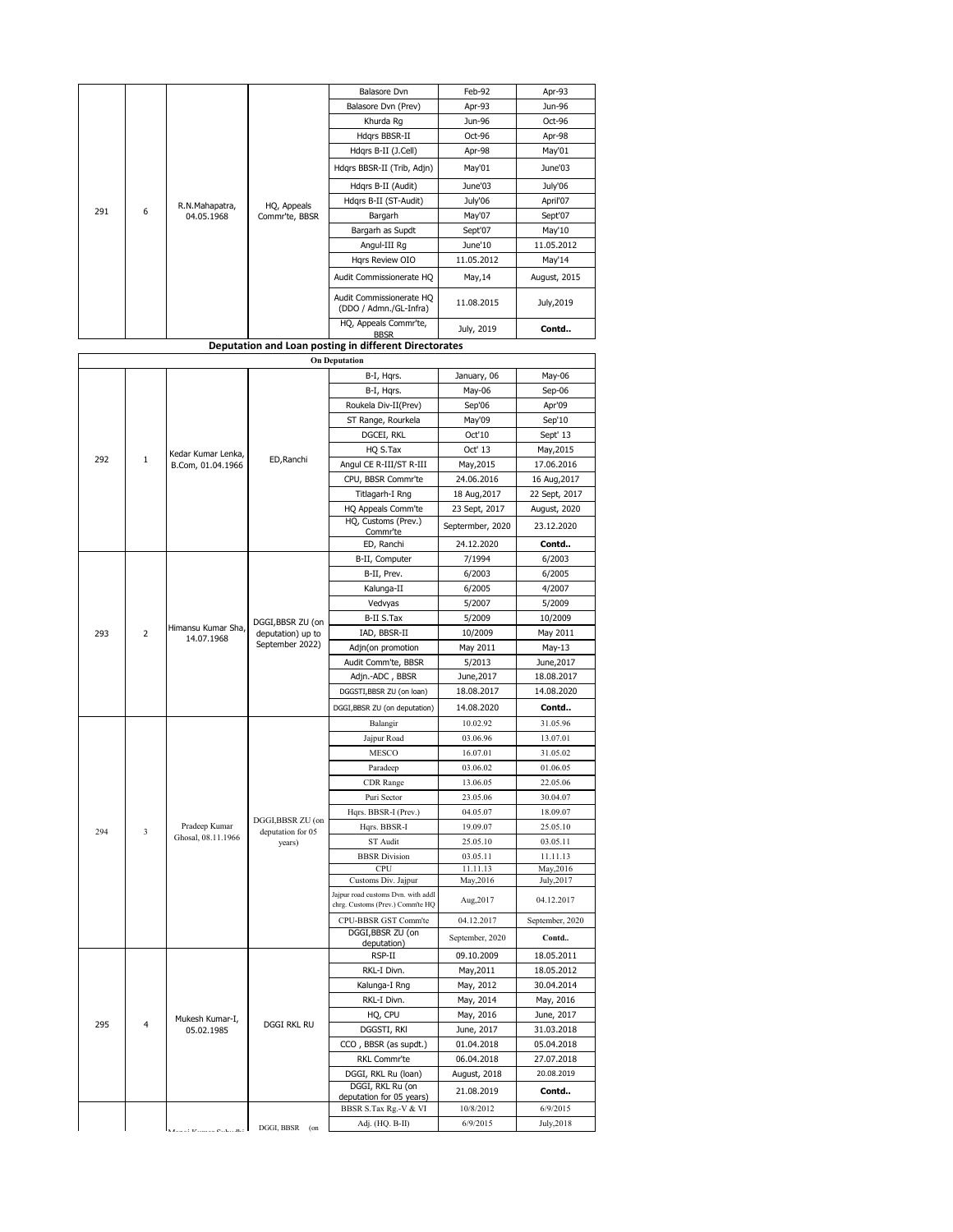| 296 | 5              | Manoj Kumar Subudhi,              | proforma promotion upto                                      | DGGSTI, BBSR (on                                       | July, 2018      | 26.03.2019    |
|-----|----------------|-----------------------------------|--------------------------------------------------------------|--------------------------------------------------------|-----------------|---------------|
|     |                | 04.6.1976                         | 31.08.2023)                                                  | duputation for 05 years)<br>DGGI, BBSR<br>(on proforma |                 |               |
|     |                |                                   |                                                              | promotion)                                             | 27.03.2019      | Contd         |
| 297 |                |                                   |                                                              | Vig HQ B-II                                            | $Oct-12$        | $May-13$      |
|     |                |                                   |                                                              | RKL-I Divn.                                            | May-13          | $Oct-14$      |
|     | 6              | Swoyam Sarathi                    | DGGI, RKL (on<br>proforma promotion upto                     | Kalunga-I Rg.                                          | $Oct-14$        | June, 2017    |
|     |                | Nayak, 24.06.1985                 | 19.06.2022)                                                  | DGGSTI, RKL (on deputation<br>for 05 years)            | June, 2017      | 26.03.2019    |
|     |                |                                   |                                                              | (on proforma<br>DGGI, RKL<br>promotion)                | 27.03.2019      | Contd         |
|     |                |                                   |                                                              | Cex Adjn HQ                                            | 12/1/2013       | 6/1/2015      |
|     |                |                                   |                                                              | Paradeep Customs House                                 | 6/1/2015        | June, 2018    |
| 298 | $\overline{7}$ | Ashisa Kumar                      | DGGI, BBSR ZU (on<br>proforma promotion                      | CCO, Bhubaneswar                                       | June, 2018      | 06.08.2018    |
|     |                | Swain, 22.06.1981                 | up to 06.08.2023)                                            | DGGI, BBSR ZU (on<br>deputation for 05 years)          | 07.08.2018      | 31.12.2019    |
|     |                |                                   |                                                              | DGGI, BBSR ZU (on                                      | 01.01.2020      | Contd         |
|     |                |                                   |                                                              | proforma promotion)<br><b>BBSR Audit Circle</b>        | Mar/14          | June, 2018    |
|     |                |                                   | DGGI, BBSR ZU (on                                            | HQ, GST BBSR                                           | June, 2018      | 07.08.2018    |
| 299 | 8              | Amitabh Kumar,<br>25.12.1984      | proforma promotion)                                          | DGGI, BBSR ZU (on                                      | 08.08.2018      | 31.12.2019    |
|     |                |                                   | up to 07.08.2023                                             | deputation for 05 years)<br>DGGI, BBSR ZU (on          |                 |               |
|     |                |                                   |                                                              | proforma promotion)                                    | 01.01.2020      | Contd         |
|     |                |                                   |                                                              | Divn. Balasore                                         | 12/31/2013      | 10/1/2014     |
|     |                |                                   |                                                              | Jajpur Road Cus. Divn.                                 | 10/1/2014       | 13.10.2015    |
|     |                |                                   | DGGI, RKL RU (on                                             | <b>BPI Airport, BBSR</b>                               | 14.10.2015      | 18.08.2017    |
| 300 | 9              | Arbind Ram Tripathi<br>19.10.1988 | proforma promotion<br>up to 08.07.2023)                      | DGGI, RKL RU (on loan<br>basis)                        | 21.08.2017      | 09.07.2018    |
|     |                |                                   |                                                              | DGGI, RKL RU (on<br>deputation for 05 years)           | 09.07.2018      | 31.12.2019    |
|     |                |                                   |                                                              | DGGI, RKL RU (on                                       | 01.01.2020      | Contd         |
|     |                |                                   |                                                              | proforma promotion)<br><b>IAD BBSR-I</b>               | 12/16/2013      | 4/30/2014     |
|     |                |                                   |                                                              | CPU & HQ Guest House                                   | 4/30/2014       | Jun-16        |
|     |                | Ankur Gupta,                      |                                                              | CCO(Admin-III & Infra)                                 | Jun-16          | June, 2018    |
| 301 | 10             |                                   | DRI, Jaipur RU (on<br>proforma promotion                     | Audit Commr'te                                         | June, 2018      | 31.08.2018    |
|     |                | 30.06.1985                        | ) up to 31.08.2023                                           | DRI, Jaipur RU (on                                     | 04.09.2018      | 31.12.2019    |
|     |                |                                   |                                                              | deputation for 05 years)<br>DRI, Jaipur RU (on         |                 |               |
|     |                |                                   |                                                              | proforma promotion)                                    | 01.01.2020      | Contd         |
|     |                |                                   |                                                              | Belpahar Rg.                                           | Feb-13          | Oct-14        |
|     |                |                                   | (Delhi DRI (HQ) on                                           | ST Rg. MCL Belpahar                                    | Oct-14          | May-16        |
|     |                |                                   | Deputation for 05<br>years from the                          | RKL Hqrs.                                              | May-16          | <b>Jun-17</b> |
| 302 | 11             | Harishankar,<br>19.02.1985        | original date of                                             | RKL Hdqrs. Survey<br>DRI, Delhi (HQ) on dept. (        | Jun-17          | 13.09.2017    |
|     |                |                                   | joining as IO w.e.f<br>14.09.2017) up to                     | for 05 years)                                          | 14.09.2017      | 31.12.2019    |
|     |                |                                   | 13.09.2022)                                                  | CCO, BBSR (as Supdt.)                                  | 01.01.2020      | 24.01.2020    |
|     |                |                                   |                                                              | DRI, Delhi (HQ) on dept. (<br>for 05 years)            | 25.01.2020      | Contd         |
|     |                |                                   |                                                              | Dhenkanal Rg.-II                                       | 9/24/2009       | 5/1/2011      |
|     |                |                                   |                                                              | Hqrs. (STAT)                                           | 5/1/2011        | Apr-13        |
|     |                |                                   |                                                              | ST Audit Hqrs.                                         | Apr- $13$       | $Oct-14$      |
|     |                |                                   |                                                              | Audit Cuttack Circle                                   | $Oct-14$        | Jun-17        |
| 303 | 12             | Rakesh Mishra,<br>28.07.1983      | IT-SEZ, BBSR                                                 | Berhampur Divn(GST Cell)                               | Jun-17          | 31.03.2018    |
|     |                |                                   |                                                              | (as Supdt.) Berhampur<br>Divn(GST Cell)                | 01.04.2018      | June, 2018    |
|     |                |                                   |                                                              | <b>Belpahar Range</b>                                  | June, 2018      | July, 2019    |
|     |                |                                   |                                                              | Talcher-II Range                                       | July, 2019      | 14.08.2020    |
|     |                |                                   |                                                              | IT-SEZ, BBSR                                           | 14.08.2020      | Contd         |
|     | 13             | Dharambir Kumar,                  | SEZ Vedenta,                                                 | CCO, Law                                               | 28.01.2016      | May, 2016     |
|     |                |                                   |                                                              | CPU, RKL, HQ                                           | May, 2016       | June, 2018    |
|     |                |                                   |                                                              | HQ (Adjn.) RKL                                         | June, 2018      | August, 2018  |
| 304 |                | 01.01.1982                        | Jharsuguda                                                   | HQ (Tech/Systems) RKL                                  | August, 2018    | August, 2020  |
|     |                |                                   |                                                              | Lathikata Range with addl.<br>charge of E-Office       | September, 2020 | October, 2021 |
|     |                |                                   |                                                              | SEZ Vedenta, Jharsuguda                                | October, 2021   | Contd         |
|     |                |                                   |                                                              | Jajpur Rg.-III (old)                                   | 4.6.09          | Oct-14        |
|     | 14             | Rajesh Kuumar Jha,<br>11.01.1989  | Vedanta, SEZ (on<br>proforma promotion<br>for 06 month w.e.f | Jajpur Rg.-III (New)                                   | Oct-14          | Jun-15        |
|     |                |                                   |                                                              | HQ RKL, Audit/law & Judicial                           | Jun-15          | Jun-16        |
| 305 |                |                                   |                                                              | CPU HQ. RKL & Law(Addl.<br>Charge)                     | Jun-16          | 01.06.2018    |
|     |                |                                   | 01.01.2020)                                                  | Vedanta, SEZ (on deputation-for                        | 04.06.2018      | 31.12.2019    |
|     |                |                                   |                                                              | 02 years)<br>Vedanta, SEZ (on proforma<br>promotion)   | 01.01.2020      | Contd         |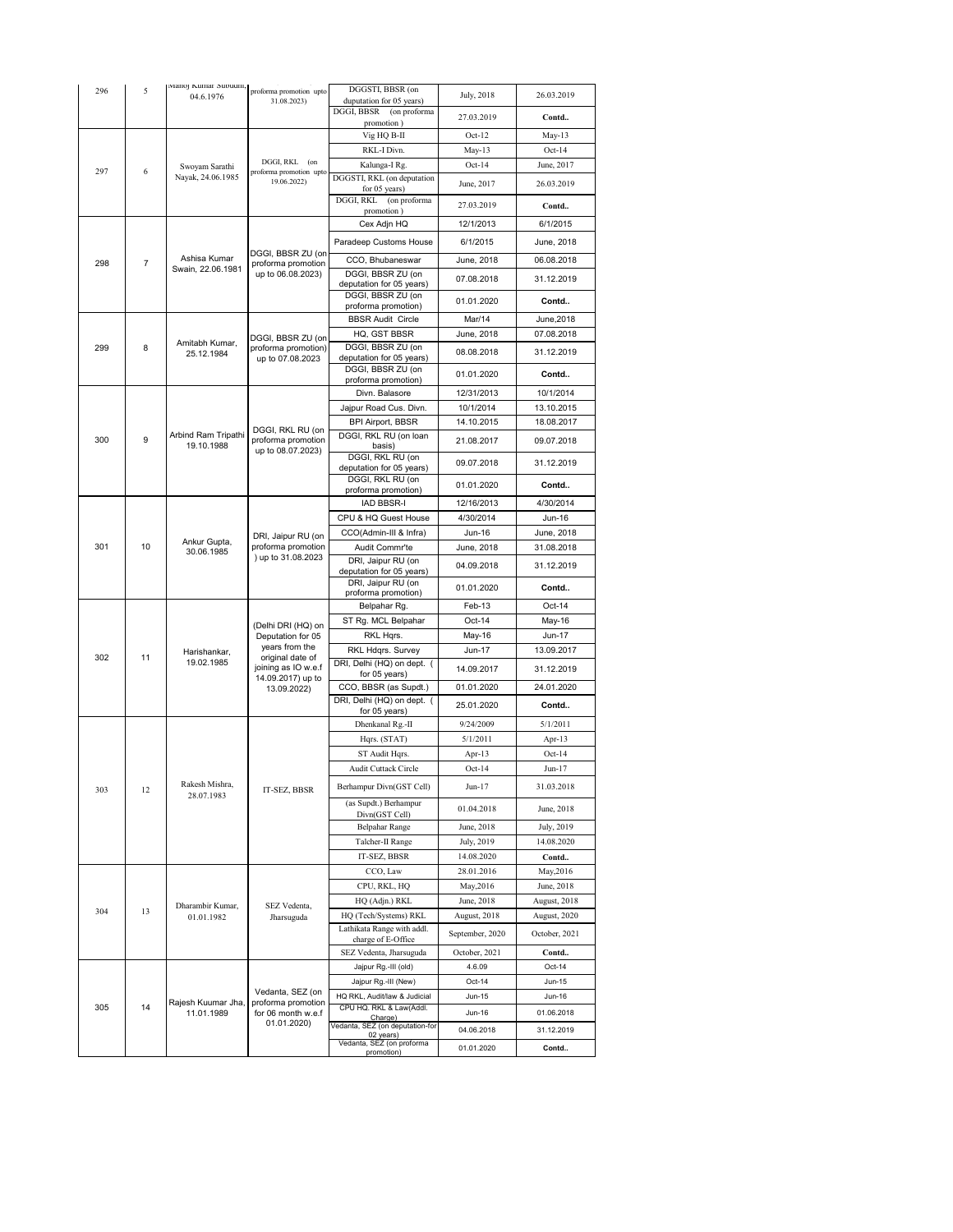| On Loan Basis |        |                                                      |                                        |                                                                     |                                 |                         |  |
|---------------|--------|------------------------------------------------------|----------------------------------------|---------------------------------------------------------------------|---------------------------------|-------------------------|--|
| 306           |        |                                                      |                                        | <b>Customs House Paradeep</b>                                       | 1/10/2014                       | Jun-16                  |  |
|               |        |                                                      |                                        | C.E. Rng Rayagada                                                   | Jun-16                          | Jun-17                  |  |
|               |        |                                                      | DRI, BBSR<br>(on                       | Rgda. Range-I(Addl.                                                 | Jun-17                          | Jul-18                  |  |
|               | 1      | Raj Kumar Barai,<br>02.07.1982                       | loan for 01 year<br>vide order dated   | Charge Rgda Range-II)<br>Angul Division (Addl.                      |                                 |                         |  |
|               |        |                                                      | 31.08.2020)                            | Charge Angul Range-III)                                             | <b>Jul-18</b>                   | 12.05.2019              |  |
|               |        |                                                      |                                        | DRI, BBSR                                                           | 13.05.2019                      | 31.12.2019              |  |
|               |        |                                                      |                                        | DRI, BBSR (as Supdt.-<br>insitu)                                    | 01.01.2020                      | Contd                   |  |
|               |        |                                                      |                                        | ET, CCO                                                             | 24.03.2017                      | 07.04.2017              |  |
|               |        |                                                      |                                        | Balasore Div.                                                       | 08.04.2017                      | Jun-17                  |  |
|               |        |                                                      |                                        | <b>BBSR-XI Range</b>                                                | Jun-17                          | Jul-18                  |  |
| 307           | 2      | Naveen Verma,<br>01.09.1988                          | DGGI, BBSR Zonal<br>Unit               | <b>BBSR-II Divn</b><br>BBSR-II Divn and BBSR-X                      | Jul-18                          | Aug-20                  |  |
|               |        |                                                      |                                        | Range                                                               | Aug-20                          | 01.01.2021              |  |
|               |        |                                                      |                                        | BBSR-II Divn and BBSR-X<br>Range (as Supdt. Insitu)                 | 01.01.2021                      | October, 2021           |  |
|               |        |                                                      |                                        | DGGI, BBSR Zonal Unit                                               | October, 2021                   | Contd                   |  |
|               |        |                                                      |                                        | Cuttack ST Rg.-I (on Joining)<br>10/8/2012                          |                                 | 03.06.2015              |  |
|               |        |                                                      |                                        | Anugul ST Rg.-I with addl.                                          | 04.06.2015                      | 22.06.2017              |  |
|               |        |                                                      |                                        | Charge of Rg-II<br>P&V sect. with addl. Charge of                   |                                 |                         |  |
|               |        |                                                      |                                        | Gr.1 of JPR Audit Circle of                                         | 23.06.2017                      | 29.06.2018              |  |
| 308           | 3      | Kanhaiya Kumar                                       | DGGI, BBSR ZU (on                      | Audit Commr'te                                                      |                                 |                         |  |
|               |        | Kausal, 04.03.1986                                   | loan basis for a peiod<br>of 02 years) | Gr.2 BBSR Audit Circle with<br>addl. Charge of P& V sect.           | 30.06.2018                      | 27.03.2019              |  |
|               |        |                                                      |                                        | Audit Commr'te                                                      |                                 |                         |  |
|               |        |                                                      |                                        | Gr.2 BBSR Audit Circle with<br>addl. Charge of P& V sect.           |                                 |                         |  |
|               |        |                                                      |                                        | Audit Commr'te (As Supt. In-                                        | 27.03.2019                      | 03.06.2019              |  |
|               |        |                                                      |                                        | situ)<br>DGGI, BBSR ZU                                              | 03.06.2019                      | Contd                   |  |
|               |        |                                                      |                                        | (ICT on 02.4.12) CCO)                                               | Apr'12                          | Sept, 14                |  |
|               |        |                                                      |                                        | IAD                                                                 | Sept, 14                        | $Oct-14$                |  |
|               |        | Sasanka Bhusan<br>Barik, 08.04.1977                  | <b>DGGI BBSR ZU</b>                    | Dhenkanal -III Rg.                                                  | Oct-14                          | May, 2015               |  |
| 309           | 4      |                                                      |                                        | HQ CCE BBSR-II<br>Adjudication                                      | May, 2015                       | June, 2017              |  |
|               |        |                                                      |                                        | CPU, BBSR Commr'te                                                  | June, 2017                      | June, 2019              |  |
|               |        |                                                      |                                        | HQ Audit Commr'te                                                   | June, 2019                      | August, 2020            |  |
|               |        |                                                      |                                        | <b>DGGI BBSR ZU</b>                                                 | 02.09.2020                      | Contd                   |  |
|               |        |                                                      | <b>DGGI BBSR ZU</b>                    | Hqrs GL, BBSR-I Commr'te                                            | 19.01.2006                      | Apr'08                  |  |
|               | 5      |                                                      |                                        | CPU, B-I                                                            | Apr'08                          | June'10                 |  |
|               |        |                                                      |                                        | ST (Audit), B-I                                                     | 19.01.2006                      | Mar, 13                 |  |
|               |        |                                                      |                                        | DGCEI, Rourkela                                                     | Mar, 13                         | Apr, 15                 |  |
| 310           |        | Pranaya Dhal, HSC,<br>Diploma in Automobile          |                                        | Hqrs, B-I                                                           | 15-Apr                          | May, 2015               |  |
|               |        | Engg. 07.03.1971<br>Subhadipta Parija,<br>02.01.1990 |                                        | Angul CEX R-I/ST R-I<br>Paradeep Customs House                      | May, 2015<br>May, 2016          | May, 2016<br>June, 2016 |  |
|               |        |                                                      |                                        | Paradeep Customs Division                                           | July, 2017                      | June, 2018              |  |
|               |        |                                                      |                                        | Gopalpur Customs Divn.                                              | June, 2018                      | June, 2019              |  |
|               |        |                                                      |                                        | <b>Berhampur Division</b>                                           | June, 2019                      | 14.08.2020              |  |
|               |        |                                                      |                                        | DGGI BBSR ZU                                                        | 14.08.2020                      | Contd                   |  |
|               |        |                                                      |                                        | ET, CCO                                                             | 10.3.2017                       | 07.04.2047              |  |
|               |        |                                                      |                                        | <b>ST Division, BBSR</b>                                            | 08.04.2017                      | $Jun-17$                |  |
|               |        |                                                      |                                        | BBSR-I Divn.<br><b>BBSR-I Range</b>                                 | Jun-17<br>Jul-18                | Jul-18<br>July, 2019    |  |
| 311           | 6      |                                                      | DGGI, BBSR ZU                          | HQ (Technical)-BBSR GST                                             | July, 2019                      | 31.01.2020              |  |
|               |        |                                                      |                                        | Comm'te<br>HQ (Technical) BBSR GST                                  |                                 | August, 2020            |  |
|               |        |                                                      |                                        | Comm'te (as Supdt-insitu)                                           | 01.02.2020                      |                         |  |
|               |        |                                                      |                                        | DGGI, BBSR ZU<br>HQ, BBSR on joining                                | Sepetermber, 2020<br>31.09.2009 | Contd<br>24.10.2009     |  |
|               | $\tau$ | Sunil Kumar Pradhan-<br>II, 09.07.1980               |                                        | Angul Rg.-II                                                        | 24.10.2009                      | May, 2011               |  |
|               |        |                                                      |                                        | Dhenkanal Rg.-II                                                    | May, 2011                       | $May-13$                |  |
|               |        |                                                      |                                        | Dhenkanal Rg.-I                                                     | May-13                          | $Jun-16$                |  |
|               |        |                                                      |                                        | HQ Cus Prev.                                                        | Jun-16                          | Jun-17                  |  |
|               |        |                                                      |                                        | Stat., Review, PQ, Marine and<br>Adj. H.Q Cus Prev.                 | Jun-17                          | 31.03.2018              |  |
| 312           |        |                                                      | DGGI, BBSR ZU                          | (as Supdt.) Stat., Review, PQ,<br>Marine and Adj. H.Q Cus.<br>Prev. | 01.04.2018                      | June, 2018              |  |
|               |        |                                                      |                                        | BBSR-IX Range With Addl.<br>Charge of Nayagarh Range                | July, 2018                      | June, 2019              |  |
|               |        |                                                      |                                        | Bhubaneswar-IX Range                                                | June, 2019                      | 10.09.2020              |  |
|               |        |                                                      |                                        | DGGI, BBSR ZU                                                       | 10.09.2020                      | Contd                   |  |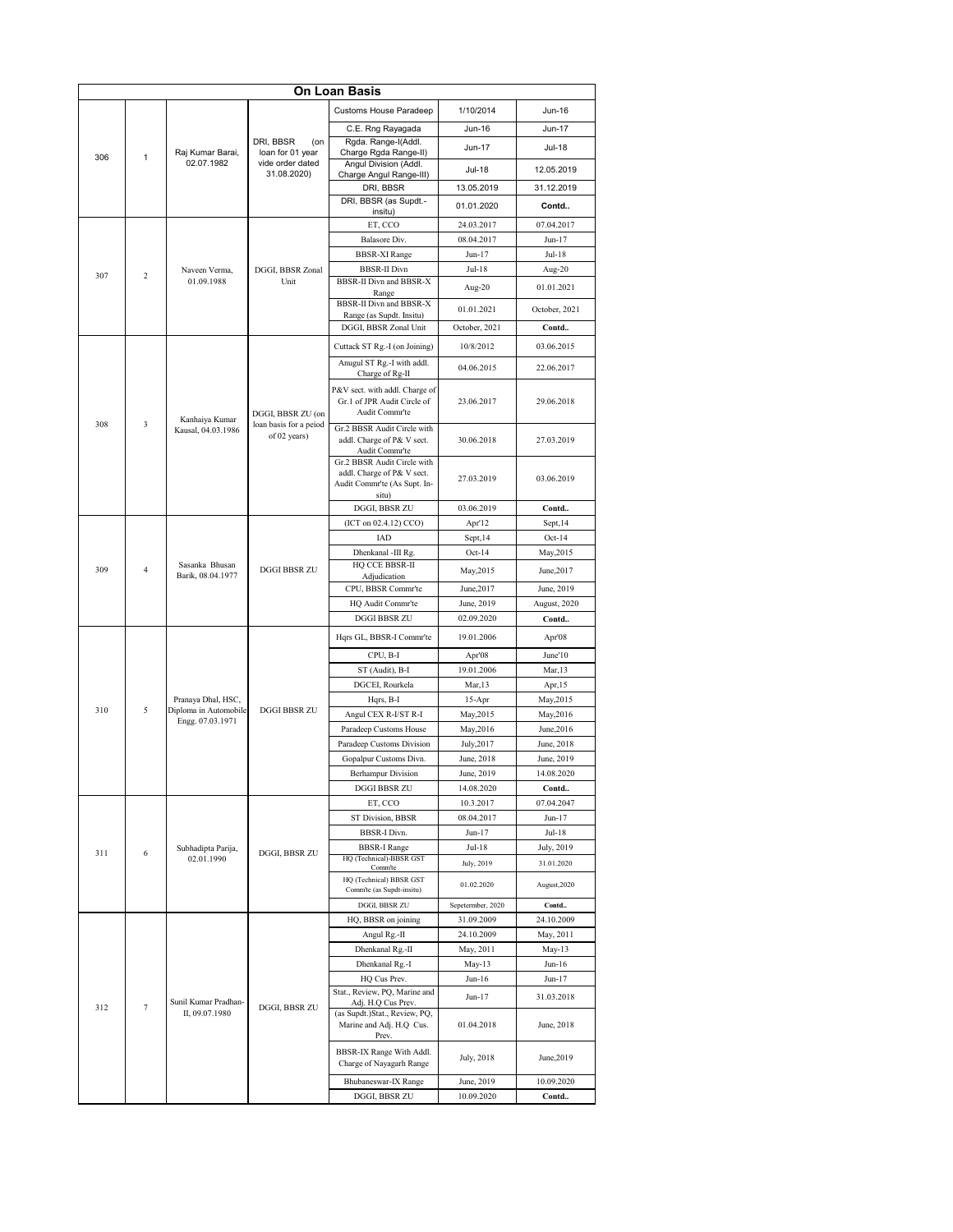|     |    |                                                  |                                            | HQ Cus Prev.                                        | 13.11.2015      | 30.05.2016      |
|-----|----|--------------------------------------------------|--------------------------------------------|-----------------------------------------------------|-----------------|-----------------|
| 313 |    |                                                  |                                            | <b>Customs House Paradeep</b>                       | 31.05.2016      | 24.07.2018      |
|     |    |                                                  |                                            | Airport Customs Divn.                               | 25.07.2018      | 27.08.2018      |
|     |    |                                                  |                                            | Hdqrs. Law, BBSR GST                                |                 |                 |
|     | 8  | Naveen Kumar,<br>25.09.1986                      | DGGI, BBSR ZU                              | Comm'te                                             | 28.08.2018      | 31.12.2019      |
|     |    |                                                  |                                            | Hdqrs. Law, BBSR GST                                | 01.01.2020      | August, 2020    |
|     |    |                                                  |                                            | Comm'te (as Supdt-insitu)                           |                 |                 |
|     |    |                                                  |                                            | Puri-II Range                                       | September, 2020 | September, 2021 |
|     |    |                                                  |                                            | DGGI, BBSR ZU                                       | September, 2021 | Contd           |
|     |    |                                                  |                                            | Law Cell HQ                                         | $Dec-13$        | 6/4/2015        |
|     |    |                                                  |                                            | HQ Audit & Tech                                     | $Jun-15$        | Jun-16          |
|     |    |                                                  |                                            | Paradeep Cus. Divn.                                 | $Jun-16$        | $Oct-16$        |
|     |    |                                                  |                                            |                                                     |                 |                 |
|     |    |                                                  |                                            | HQ Cus Prev.                                        | $Oct-16$        | Jun-17          |
| 314 | 9  | Manoranjan Prusty,<br>29.09.1984                 | DGGI, BBSR ZU                              | Audit, RTI & SIIB                                   | Jun-17          | $Jul-18$        |
|     |    |                                                  |                                            | <b>Customs House Paradeep</b>                       | $Jul-18$        | June, 2019      |
|     |    |                                                  |                                            | Jagatsinghpur Range                                 | June, 2019      | 31.12.2019      |
|     |    |                                                  |                                            | Jagatsinghpur Range (as Supdt-                      | 01.01.2020      | September, 2021 |
|     |    |                                                  |                                            | insitu)                                             |                 |                 |
|     |    |                                                  |                                            | DGGI, BBSR ZU                                       | September, 2021 | Contd           |
|     |    |                                                  |                                            | Sambalpur-II Divn.                                  | 12/1/2013       | 4/1/2014        |
|     |    |                                                  |                                            | Keonjhar ST Rg.                                     | 4/1/2014        | $Jun-16$        |
|     |    |                                                  |                                            | Dhamara Cus. Divn.                                  | $Jun-16$        | Sep-16          |
|     |    |                                                  |                                            | CCO(Law & Co-ordination)                            | Sep-16          | Jul-18          |
|     |    | Keshab Kumar,                                    |                                            | Keonjhar Range-II (Addl. Charge                     |                 |                 |
| 315 | 10 | 15.07.1983                                       | DGGI, BBSR ZU                              | Keonjhar Division)                                  | <b>Jul-18</b>   | July, 2019      |
|     |    |                                                  |                                            | Rairangapur Range                                   | July, 2019      | 31.12.2019      |
|     |    |                                                  |                                            | Rairangapur Range (as Supdt.-<br>insitu)            | 01.01.2020      | August, 2020    |
|     |    |                                                  |                                            | Keonjhar-II Range.                                  | September, 2020 | September, 2021 |
|     |    |                                                  |                                            | DGGI, BBSR ZU                                       |                 | Contd           |
|     |    |                                                  |                                            |                                                     | September, 2021 |                 |
|     |    |                                                  |                                            | Paradeep                                            | 9/24/2009       | 6/8/2015        |
|     |    |                                                  |                                            | Hqrs Customs                                        | $Oct-12$        | Jun-17          |
|     |    |                                                  |                                            | CPU (HQ. B-II)                                      | 6/8/2015        | 31.03.2018      |
| 316 | 11 | Rajesh Kumar,                                    | DGGI, RKL RU (on<br>loan basis for a peiod | Berhampur-IV Range                                  | Jun-17          | June, 2018      |
|     |    | 12.12.1984                                       | of 02 years)                               | (as Supdt.) Berhampur-IV                            | 01.04.2018      | June, 2018      |
|     |    |                                                  |                                            | Range                                               |                 |                 |
|     |    |                                                  |                                            | Jharsuguda Dvn. & of Jhar-III<br>Range              | June, 2018      | 03.06.2019      |
|     |    |                                                  |                                            | DGGI, RKL RU                                        | 03.06.2019      | Contd           |
|     |    |                                                  | DGGI, RKL RU                               | HQ, BBSR                                            | 26.04.2016      | 27.06.2016      |
|     | 12 |                                                  |                                            | Angul Divn.                                         | 28.06.2016      | 16.06.2017      |
|     |    |                                                  |                                            | Angul Divn. & Angul-I Rng(Addl.                     |                 |                 |
| 317 |    | Amarkant Kumar                                   |                                            | Charge                                              | 19.06.2017      | 13.07.2018      |
|     |    | Himanshu, 28.06.1991                             |                                            | Angul Range-I                                       | 16.07.2018      | 31.12.2019      |
|     |    |                                                  |                                            | Angul Range-I<br>(as supdt.-insitu)                 | 01.01.2020      | August, 2020    |
|     |    |                                                  |                                            | DGGI, RKL RU                                        | September, 2020 | Contd           |
|     |    | Rajendra Kumar<br>Swarnakar,<br>B.Sc. 15.09.1967 |                                            | BBSR-HQ Prev.                                       | 5/1993          | 7/1994          |
|     |    |                                                  |                                            |                                                     |                 |                 |
|     |    |                                                  |                                            | SBP-I Divn                                          | 7/1994          | 5/1999          |
|     |    |                                                  |                                            | R.F.P.Rg                                            | 5/1999          | 6/2002          |
|     |    |                                                  |                                            | RKI-II Division.                                    | 6/2002          | 6/2005          |
|     |    |                                                  |                                            | Lathikata                                           | 6/2005          | 4/2007          |
|     |    |                                                  |                                            | S.Tax Range, Rkl-I                                  | 1.5.07          | 12/07           |
|     |    |                                                  | DGGI RKL RU                                | BBSR-II IAD (as Supdt.)                             | 12/07           | 5/2009          |
|     |    |                                                  |                                            | S.Tax HQ B-II                                       | 5/2009          | 9/2010          |
| 318 | 13 |                                                  |                                            | RKL-I Prev                                          | 09/2010         | 5/2013          |
|     |    |                                                  |                                            |                                                     |                 |                 |
|     |    |                                                  |                                            | RKL-I divn                                          | 5/2013          | May, 2015       |
|     |    |                                                  |                                            | Lathikata Rg                                        | May, 2015       | Aug, 2017       |
|     |    |                                                  |                                            | Lathikata Range, Lathikata                          | Aug, 2017       | Aug, 2017       |
|     |    |                                                  |                                            | Titlagarh-II Range                                  | Aug, 2017       | June, 2018      |
|     |    |                                                  |                                            | Rengali-I range & Addl Chrg of                      | June, 2018      | July, 2019      |
|     |    |                                                  |                                            | Rengali-II mg<br>Jharsuguda Divn.                   | July, 2019      | August, 2020    |
|     |    |                                                  |                                            |                                                     |                 |                 |
|     |    | Dheeraj Kumar,<br>08.11.1985                     |                                            | DGGI RKL RU                                         | September, 2020 | Contd           |
|     | 14 |                                                  | <b>DGGI RKL RU</b>                         | Sambalpur-I Div.                                    | Oct-12          | May-14          |
|     |    |                                                  |                                            | Jharsuguda ST Rg                                    | May-14          | $Oct-14$        |
|     |    |                                                  |                                            | Jharsuguda ST Rg.-I                                 | Oct-14          | May-15          |
|     |    |                                                  |                                            | C E Range Jharsuguda                                | May-15          | $Jun-16$        |
|     |    |                                                  |                                            | Keonjhar Division                                   | $Jul-16$        | $Jun-17$        |
| 319 |    |                                                  |                                            | Keonjhar Div. & Keonjhar-I                          | $Jun-17$        | Jul-18          |
|     |    |                                                  |                                            | Rng.(Addl. Charge)<br>RKL Hdqrs. Adj. Section       |                 |                 |
|     |    |                                                  |                                            | ADC/JC)                                             | Jul-18          | 27.03.2019      |
|     |    |                                                  |                                            | RKL Hdqrs. Adj. Section<br>€<br>ADC/JC) (as Supdt.) | 27.03.2019      | July, 2019      |
|     |    |                                                  |                                            | HQ (CPU/ARC), RKL                                   | July, 2019      | August, 2020    |
|     |    |                                                  |                                            |                                                     |                 |                 |
|     |    |                                                  |                                            | DGGI RKL RU                                         | September, 2020 | Contd           |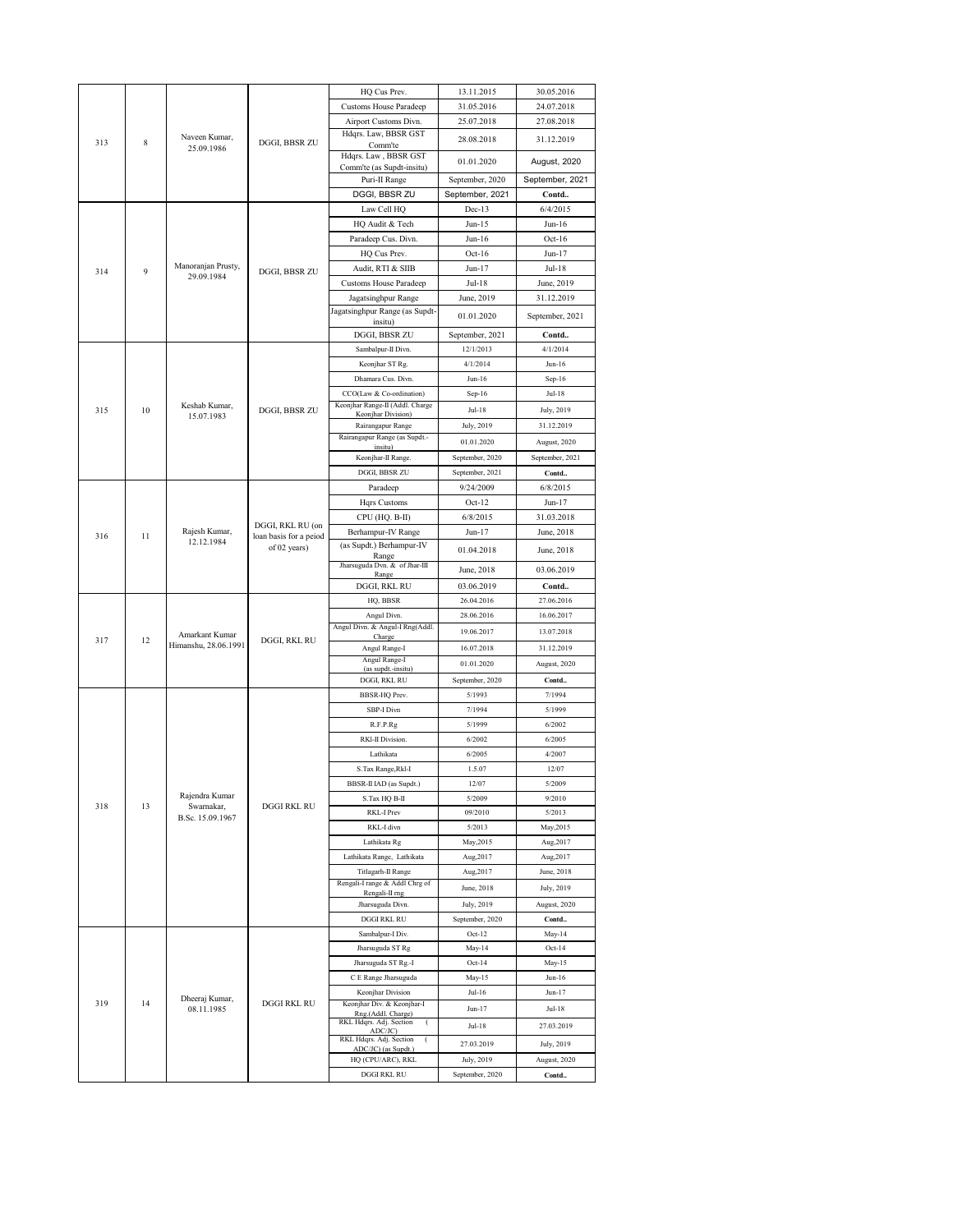|     |    |                                  |                        | CCO, BBSR                                                               | 25.04.2016           | 18.05.2016           |
|-----|----|----------------------------------|------------------------|-------------------------------------------------------------------------|----------------------|----------------------|
| 320 |    |                                  |                        | Berhampur ST Rg                                                         | 19.05.2016           | 30.06.2017           |
|     |    |                                  |                        | Gopalpur Range, Gopalpur                                                | 01.07.2017           | 13.07.2018           |
|     | 15 | Abir Lal Das,                    | <b>DGGI RKL RU</b>     | <b>GST Bhadrak Range</b>                                                | 24.07.2018           | 31.01.2019           |
|     |    | 28.07.1989                       |                        | Balasore-III Range                                                      | 01.02.2019           | 31.12.2019           |
|     |    |                                  |                        | Balasore-III Range<br>(as Supdt-insitu)                                 | 01.01.2020           | September, 2021      |
|     |    |                                  |                        | <b>DGGI RKL RU</b>                                                      | September, 2021      | Contd.               |
|     |    |                                  |                        | Tech. SBP-Divn.                                                         | $Dec-13$             | $Oct-14$             |
|     |    |                                  |                        | S.Tax Range SBP                                                         | $Oct-14$             | Jun-17               |
|     |    |                                  |                        | Sambalpur Divn.                                                         | Jun-17               | Jul-18               |
|     |    | R. R. Lal Danee,                 | <b>DGGI RKL RU</b>     | Rourkela Range-IV (Addl.<br>Charge Rourkela-II Division)                | Jul-18               | July, 2019           |
| 321 | 16 | 04.08.1982                       |                        | HQ (CPU)/ Insp (HQ) RKL                                                 | July, 2019           | 31.12.2019           |
|     |    |                                  |                        | HQ (CPU) RKL (as Supdt-<br>Inistu)                                      | 01.01.2020           | August, 2020         |
|     |    |                                  |                        | Rourkela-II Divn.                                                       | September, 2020      | September, 2021      |
|     |    |                                  |                        | <b>DGGI RKL RU</b>                                                      | September, 2021      | Contd                |
|     |    |                                  |                        | <b>BBSR Hqrs (Prev)</b>                                                 | 3/1993               | 6/1995               |
|     |    |                                  |                        | <b>BBSR-I Range</b>                                                     | 6/1995               | 5/1999               |
|     |    |                                  |                        | DGAE, N.Delhi                                                           | 5/1999               | 3/2000               |
|     |    |                                  |                        | DGCEI, Cal.                                                             | 3/2000<br>8/2000     | 8/2000<br>5/2004     |
|     |    |                                  |                        | DGCEI, RKL<br>B-I, Hqrs                                                 | 5/2004               | 5/2006               |
|     |    |                                  |                        | RSP-I                                                                   | 5/2006               | 17.09.07             |
|     |    |                                  |                        | RSP-I, as supdt                                                         | 18.09.07             | 5/2008               |
|     |    |                                  |                        | RKL-I Divn                                                              | 5/2008               | May 2009             |
|     |    | Sidharth Shankar                 |                        | Barbil Range                                                            | May 2009             | Dec.2010             |
| 322 | 17 | Behera,                          | NACIN,<br>Bhubaneswear | Bolangir                                                                | Dec.2010             | 5/2012               |
|     |    | 05.04.1971                       |                        | RKL-I Divn                                                              | May 2012             | 5/2013               |
|     |    |                                  |                        | IAD                                                                     | 5/2013               | May, 2016            |
|     | 18 | Ashwini Kumar Sahoo,<br>20.06.69 |                        | Jajpur Circle, Audit Commr'te                                           | May, 2016            | 16.06.2017           |
|     |    |                                  |                        | CCO (GST/SIT)                                                           | 19.06.2017           | August, 2017         |
|     |    |                                  |                        | Nayagarh range                                                          | Aug, 2017            | June, 2018           |
|     |    |                                  |                        | Berhampur-III Range with addl<br>Charge of gopalpur Range               | June, 2018           | June, 2019           |
|     |    |                                  |                        | <b>Berhampur Division</b>                                               | June, 2019           | 02.10.2021           |
|     |    |                                  |                        | NACIN, Bhubaneswear                                                     | 02.10.2021           | Contd.               |
|     |    |                                  | NACIN,<br>Bhubaneswear | RKL/RSP Rg                                                              | 03.06.94             | 03.06.98             |
|     |    |                                  |                        | Hdqrs BBSR-II                                                           | 01.07.98             | 09.03.01             |
|     |    |                                  |                        | Paradeep                                                                | 21.03.01             | 31.05.02             |
|     |    |                                  |                        | Rayagada Dvn                                                            | 19.06.02             | 11.06.04<br>30.04.07 |
|     |    |                                  |                        | Hdqrs BBSR-I (Comp)<br>Dhenkanal-I Rg                                   | 05.07.04<br>09.05.07 | May'09               |
|     |    |                                  |                        | Hdqrs BBSR-I (Audit)                                                    | June'09              | Nov'10               |
|     |    |                                  |                        | Hdqrs BBSR-I (Stat)                                                     | Nov'10               | May'12               |
|     |    |                                  |                        | Khurda Rg                                                               | May'12               | Apr'14               |
| 323 |    |                                  |                        | HQ S.Tax                                                                | Apr'14               | Oct'14               |
|     |    |                                  |                        | HQ Audit-Co-Cell                                                        | Oct'14               | May, 2015            |
|     |    |                                  |                        | HQ Adjn-BBSR-I (JC/ADC)                                                 | May, 2015            | May, 2016            |
|     |    |                                  |                        | Dhamra Customs Div.                                                     | May, 2016            | June, 2018           |
|     |    |                                  |                        | HQ, Customs (Prev.) Commr'te<br>with addl. Charge of ICD,<br>Jharsuguda | June, 2018           | July, 2019           |
|     |    |                                  |                        | Keonjhar Divn.                                                          | July, 2019           | 28.09.2021           |
|     |    |                                  |                        | NACIN, Bhubaneswear                                                     | 28.09.2021           | Contd.               |
|     | 19 |                                  | NACIN,<br>Bhubaneswear | Hdqrs.BBSR-I                                                            | 06.02.2008           | 07.06.2009           |
|     |    | Artabhanjan Kar,<br>20.06.1973   |                        | Lathikata Rg                                                            | 08.06.2009           | 19.05.2011           |
|     |    |                                  |                        | <b>BBSR Hdqrs Comm'r Cell</b>                                           | 20.05.2011           | 31.05.2013           |
|     |    |                                  |                        | IAD BBSR-II                                                             | 01.06.2013           | 31.05.2015           |
|     |    |                                  |                        | Audit Jajpur Circle                                                     | 15.09.2014           | 31.03.2016           |
| 324 |    |                                  |                        | Audit Sambalpur Circle                                                  | 01.04.2016           | 31.05.2016           |
|     |    |                                  |                        | Bhadrak Range Balesore Div.                                             | 01.06.2016           | 08.06.2016           |
|     |    |                                  |                        | Range-X/BBSR-II Dvn.                                                    | 09.06.2018           | 28.08.2019           |
|     |    |                                  |                        | Bhubaneswar-III Range                                                   | 29.08.2019           | August, 2020         |
|     |    |                                  |                        | Bhubaneswar Audit Circle                                                | Septermer, 2020      | Ferbruary, 2022      |
|     |    |                                  |                        | NACIN, Bhubaneswear                                                     | Ferbruary, 2022      | Contd                |